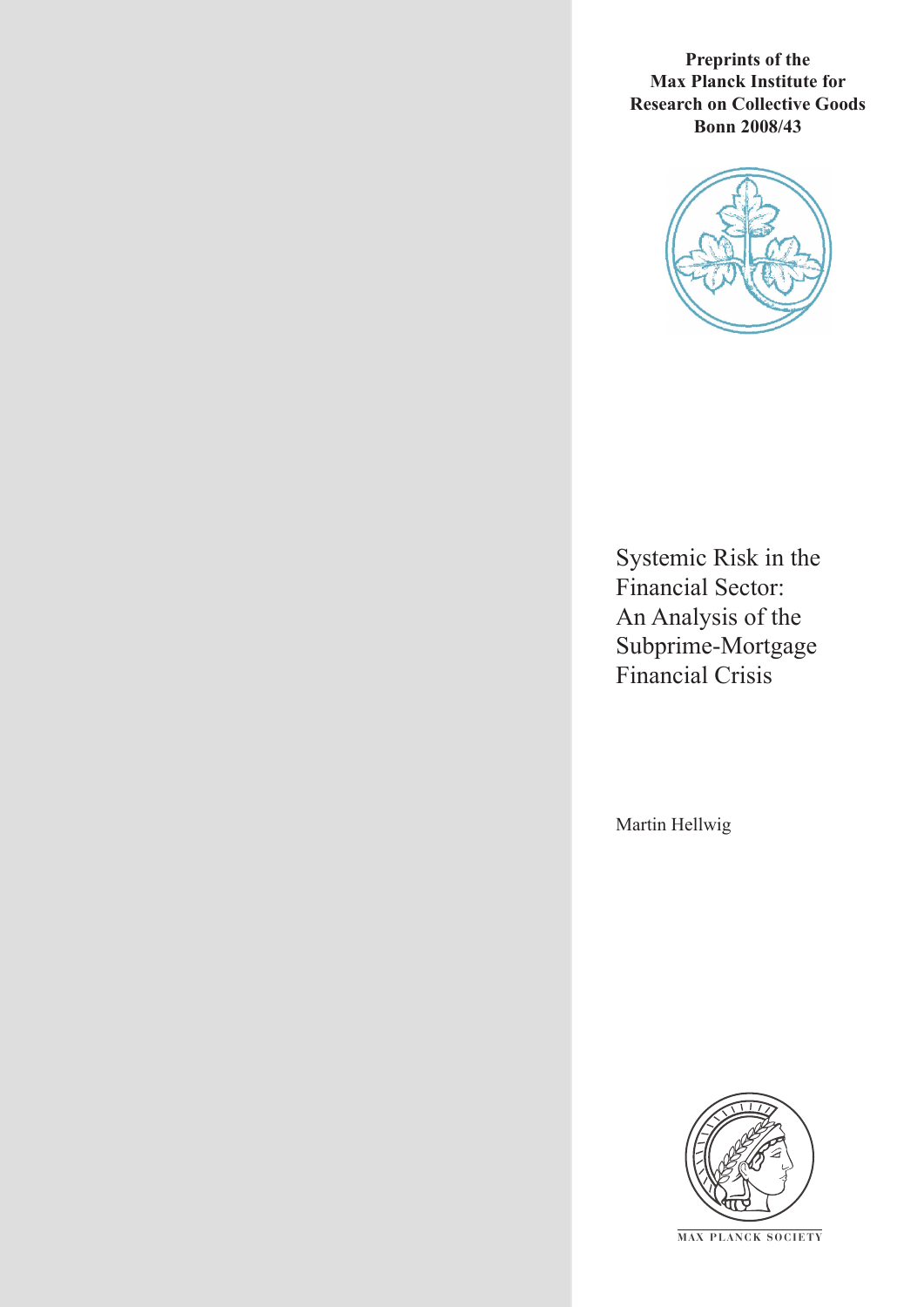

# **Systemic Risk in the Financial Sector: An Analysis of the Subprime-Mortgage Financial Crisis**

Martin Hellwig

November 2008

Max Planck Institute for Research on Collective Goods, Kurt-Schumacher-Str. 10, D-53113 Bonn http://www.coll.mpg.de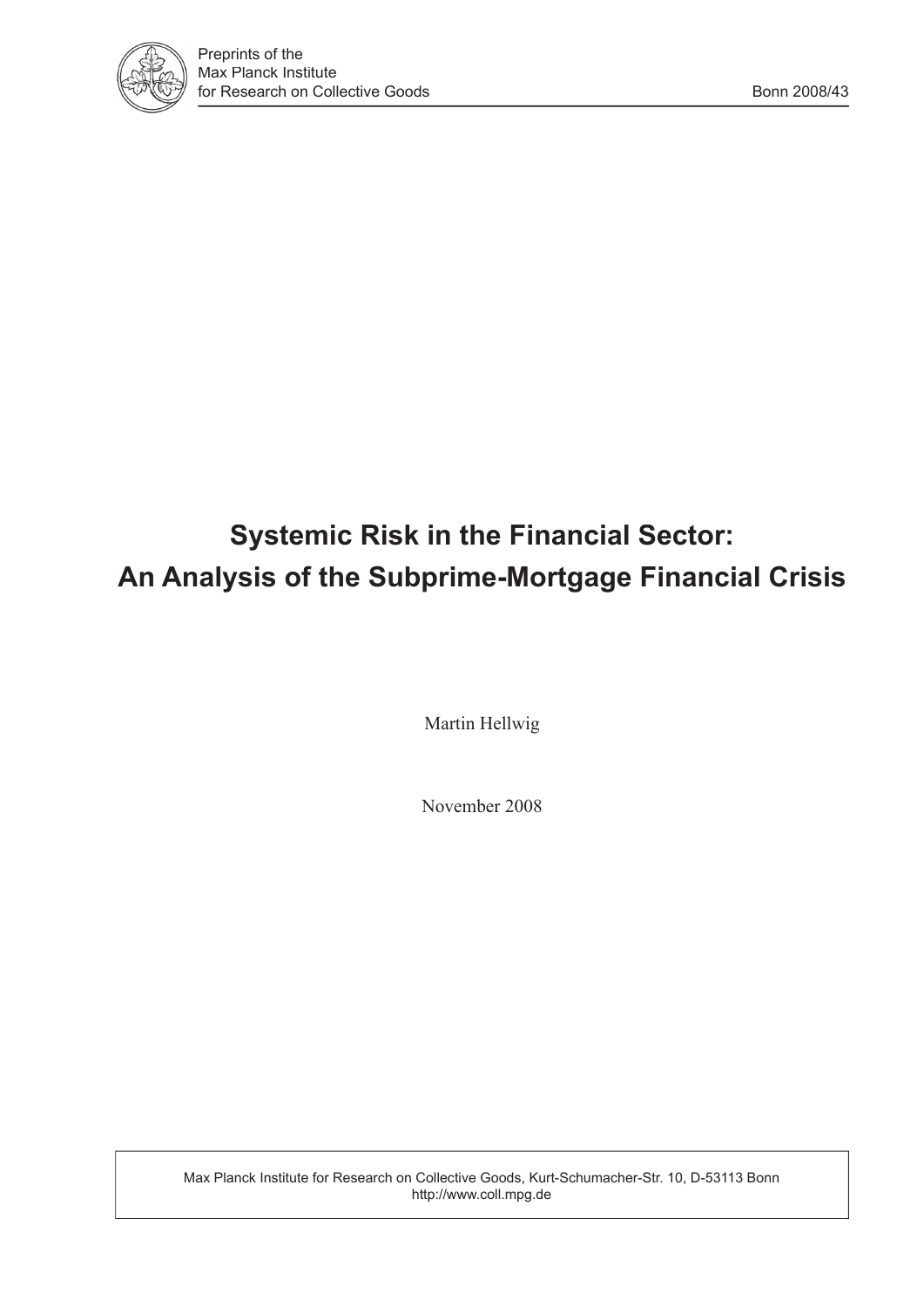### **Systemic Risk in the Financial Sector: An Analysis of the Subprime-Mortgage Financial Crisis**<sup>1</sup>

#### **Martin Hellwig**

#### **Abstract**

The paper analyses the causes of the current crisis of the global financial system, with particular emphasis on the systemic elements that turned the crisis of subprime mortgage-backed securities in the United States, a small part of the overall system, into a worldwide crisis. The first half of the paper explains the role of mortgage securitization as a mechanism for allocating risks from real estate investments and discusses what has gone wrong and why in the implementation of this mechanism in the United States. The second half of the paper discusses the incidence of systemic risk in the crisis. Two elements of systemic risk are identified. First, there was excessive maturity transformation through conduits and structured-investment vehicles (SIVs); when this broke down in August 2007, the overhang of asset-backed securities that had been held by these vehicles put significant additional downward pressure on securities prices. Second, as the financial system adjusted to the recognition of delinquencies and defaults in US mortgages and to the breakdown of maturity transformation of conduits and SIVs, the interplay of market malfunctioning or even breakdown, fair value accounting and the insufficiency of equity capital at financial institutions, and, finally, systemic effects of prudential regulation created a detrimental downward spiral in the overall financial system. The paper argues that these developments have not only been caused by identifiably faulty decisions, but also by flaws in financial system architecture. In thinking about regulatory reform, one must therefore go beyond considerations of individual incentives and supervision and pay attention to issues of systemic interdependence and transparency.

*Key Words*: Mortgage Securitization, Subprime-Mortgage Financial Crisis, Systemic Risk, Banking Regulation, Capital Requirements

*JEL Classification*: G01, G29, G32

<sup>1</sup> Revised and expanded text of the Jelle Zijlstra Lecture at the Free University of Amsterdam on May 27, 2008. I am very grateful to the Jelle Zijlstra Professorial Fellowship Foundation for inviting me to visit the Netherlands as Jelle Zijlstra Professorial Fellow 2008 and to the Netherlands Institute for Advanced Study for providing a wonderful environment for this visit. This expanded text tries to respond to comments and questions from the discussant, Gerrit Zalm, and from members of the audience at the Lecture, for which I am very grateful. I am also grateful for comments on this text from Christoph Engel. Kristoffel Grechenig, Hans-Jürgen Hellwig, and Isabel Schnabel. As the text was being written, its subject itself has been evolving at a catastrophic pace. Some anachronisms are therefore unavoidable. However, the core of the analysis is, I believe, unaffected.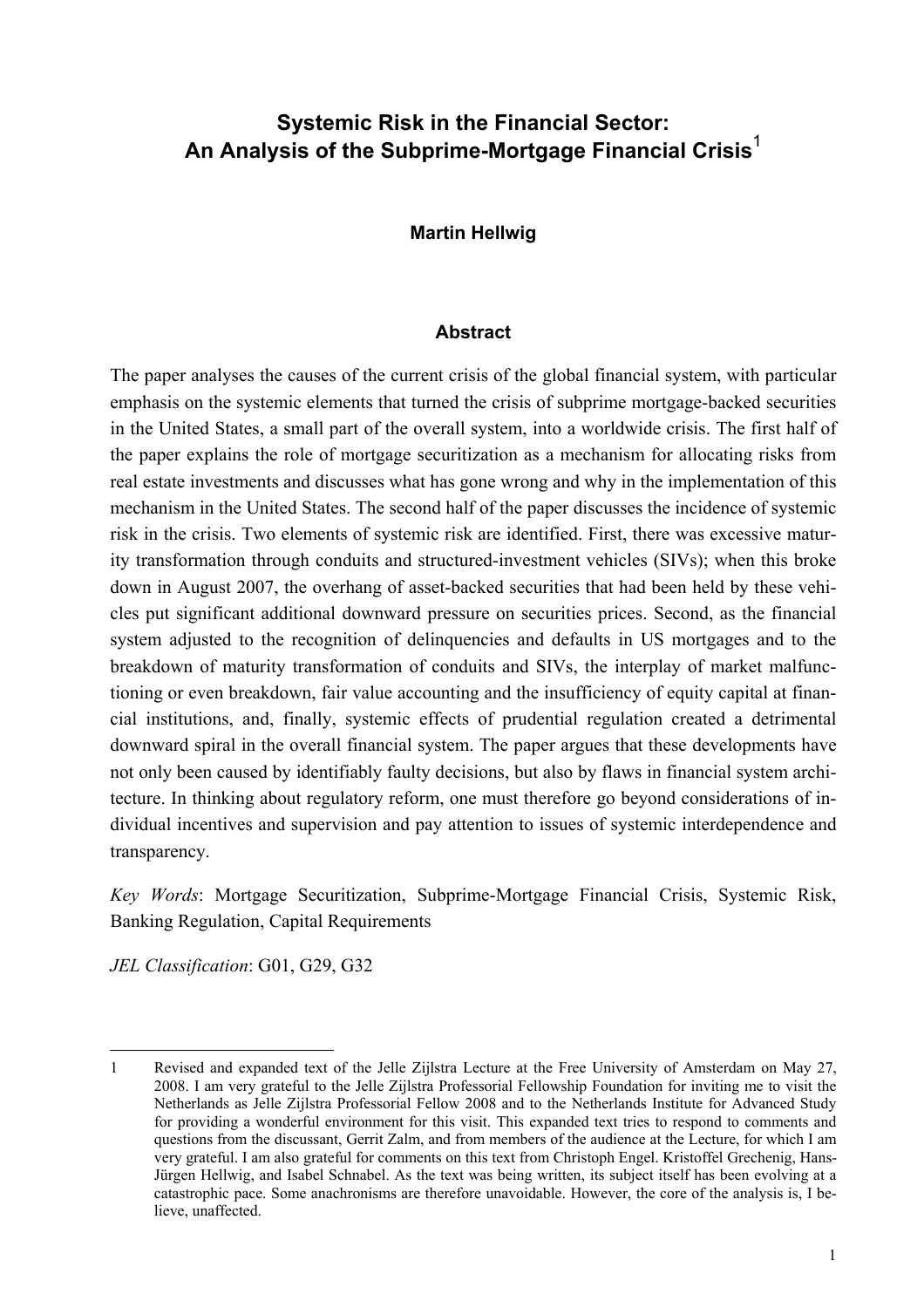### **Table of Contents**

| 1.             | Introduction                                                            |                                                                             |    |  |
|----------------|-------------------------------------------------------------------------|-----------------------------------------------------------------------------|----|--|
| 2.             | Maturity Mismatch in Real-Estate Finance and the Role of Securitization |                                                                             |    |  |
|                | 2.1                                                                     | The Problem of Maturity Mismatch in Real-Estate Finance                     | 7  |  |
|                | 2.2                                                                     | The Role of Securitization                                                  | 10 |  |
| 3 <sub>1</sub> | Moral Hazard in Mortgage Securitization: The Origins of the Crisis      |                                                                             |    |  |
|                | 3.1                                                                     | Moral Hazard in Origination                                                 | 14 |  |
|                | 3.2                                                                     | Mortgage Lending in the Years Before the Crisis                             | 16 |  |
|                | 3.3                                                                     | Negligence in Securitization: Blindness to Risk in the Competition for Turf | 21 |  |
|                | 3.4                                                                     | Flaws in Securitization: The Role of MBS Collateralized Debt Obligations    | 23 |  |
|                | 3.5                                                                     | Flaws in Risk Assessment: The Failure of the Rating Agencies                | 25 |  |
|                | 3.6                                                                     | Flaws and Biases of Internal Controls and "Market Discipline"               | 29 |  |
|                | 3.7                                                                     | Yield Panic                                                                 | 32 |  |
|                | 3.8                                                                     | A Summary Assessment of Subprime Mortgage Securitization                    | 34 |  |
| 4.             | Systemic Risk in the Crisis                                             |                                                                             |    |  |
|                | 4.1                                                                     | Why Did the Subprime-Mortgage Crisis Bring Down the                         |    |  |
|                |                                                                         | World Financial System?                                                     | 35 |  |
|                | 4.2                                                                     | <b>Excessive Maturity Transformation</b>                                    | 37 |  |
|                | 4.3                                                                     | Market Malfunctioning in the Crisis                                         | 39 |  |
|                | 4.4                                                                     | The Role of Fair Value Accounting                                           | 41 |  |
|                | 4.5                                                                     | The Insuffiency of Bank Equity Capital                                      | 43 |  |
|                | 4.6                                                                     | Systemic Effects of Prudential Regulation                                   | 45 |  |
|                | 4.7                                                                     | Systemic Risk in the Crisis: An Interim Summary                             | 47 |  |
|                | 4.8                                                                     | Excessive Maturity Transformation - Who is to Blame?                        | 49 |  |
|                | 4.9                                                                     | Excessive Confidence in Quantitative Models as a Basis for                  |    |  |
|                |                                                                         | Risk Management                                                             | 51 |  |
|                |                                                                         | 4.10 Regulatory Capture                                                     | 54 |  |
|                |                                                                         | 4.11 Conceptual Weakness of Regulatory Thinking                             | 56 |  |
| 5.             | <b>Towards Regulatory Reform</b>                                        |                                                                             |    |  |
|                | 5.1                                                                     | The Originate-and-Distribute Model of Mortgage Securitization               | 61 |  |
|                | 5.2                                                                     | Rethinking the Role of Prudential Regulation                                | 62 |  |
|                | 5.3                                                                     | Towards a Reform of Capital Adequacy Regulation                             | 64 |  |
| 6.             | References                                                              |                                                                             |    |  |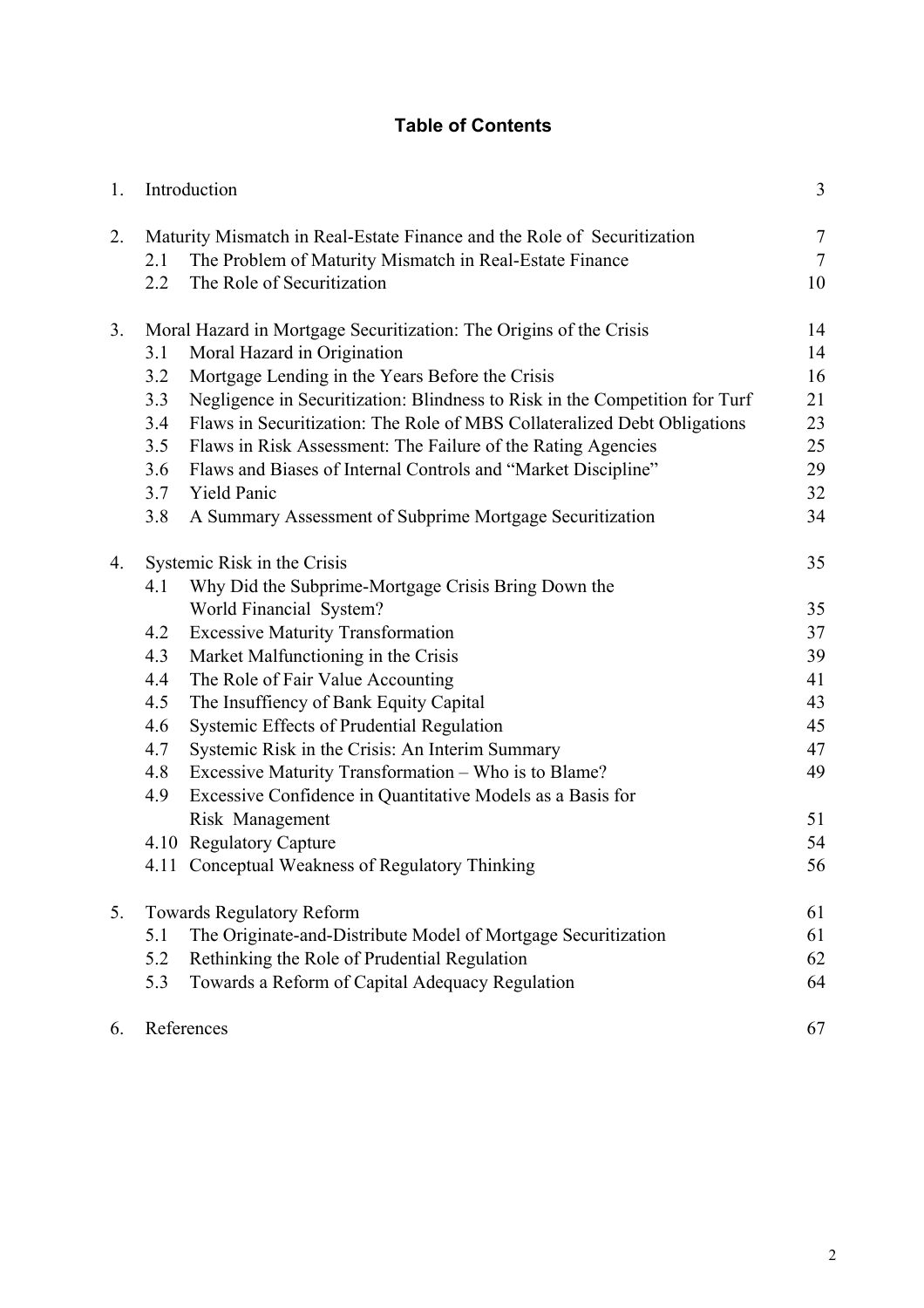## **1. Introduction**

Since August 2007, financial markets and financial institutions all over the world have been hit by catastrophic developments that had started earlier in 2007 with problems in the performance of subprime mortgages in the United States. Financial institutions have written off losses worth many billions of dollars, Euros or Swiss francs, and are continuing to do so. Liquidity has virtually disappeared from important markets. Stock markets have plunged. Central banks have provided support on the order of hundreds of billions, intervening not only to support the markets but also to prevent the breakdown of individual institutions. At last, governments in the United States and Europe are stepping in to support financial institutions on a gigantic scale.

Because of their losses, many financial institutions have been forced to recapitalize; others have gone under, some of them outright and some by being taken over by other, presumably healthier institutions. Among the affected institutions, we find some that had been deemed to be at the forefront of the industry in terms of profitability and in terms of their competence in risk management, as well as some whose viability had been questioned even before the crisis. As yet, it is not clear how far the crisis will go.

Public reaction to these developments has mainly focussed on moral hazard of bank managers. Sheer greed, so the assessment goes, led them to invest in mortgage-backed securities, exotic financial instruments that they failed to understand, and to disregard risks when the very term "subprime lending" should have alerted them to the speculative nature of these assets. As the crisis developed, their lack of forthrightness and/or understanding was evidenced by their failure to come clean and write off their losses all at once. They seemed to prefer revealing their losses piecemeal, a few billions one week and another few billions the next.

In absolute terms, the numbers involved seem large. As of April 2008, the International Monetary Fund (IMF) was predicting aggregate losses of 945 billion dollars overall, 565 billion dollars in US residential real-estate lending, and 495 billion dollars from repercussions of the crisis on other securities. By October 2008, the IMF had raised its loss prediction to 1.4 trillion dollars overall, 750 billion dollars in US residential real-estate lending, and 650 billion dollars from repercussions of the crisis on other securities. By September 2007, total reported write-offs of financial institutions are said to have reached 760 billion dollars; global banks alone have written off 580 billion dollars $^2$ 

In *relative* terms, the meaning of these numbers is unclear. They seem both, too large and too small, too large relative to the prospective losses from actual defaults of subprime mortgage borrowers and too small to explain the worldwide crisis that we are experiencing.

The losses that the IMF predicts for US residential real-estate lending mainly concern mortgagebacked securities. In particular, non-prime mortgage-backed securities account for some 450 out of 565 billion dollars in the April estimate, 500 out of 750 billion in the October estimate. The

j 2 International Monetary Fund (2008 a, 2008 b).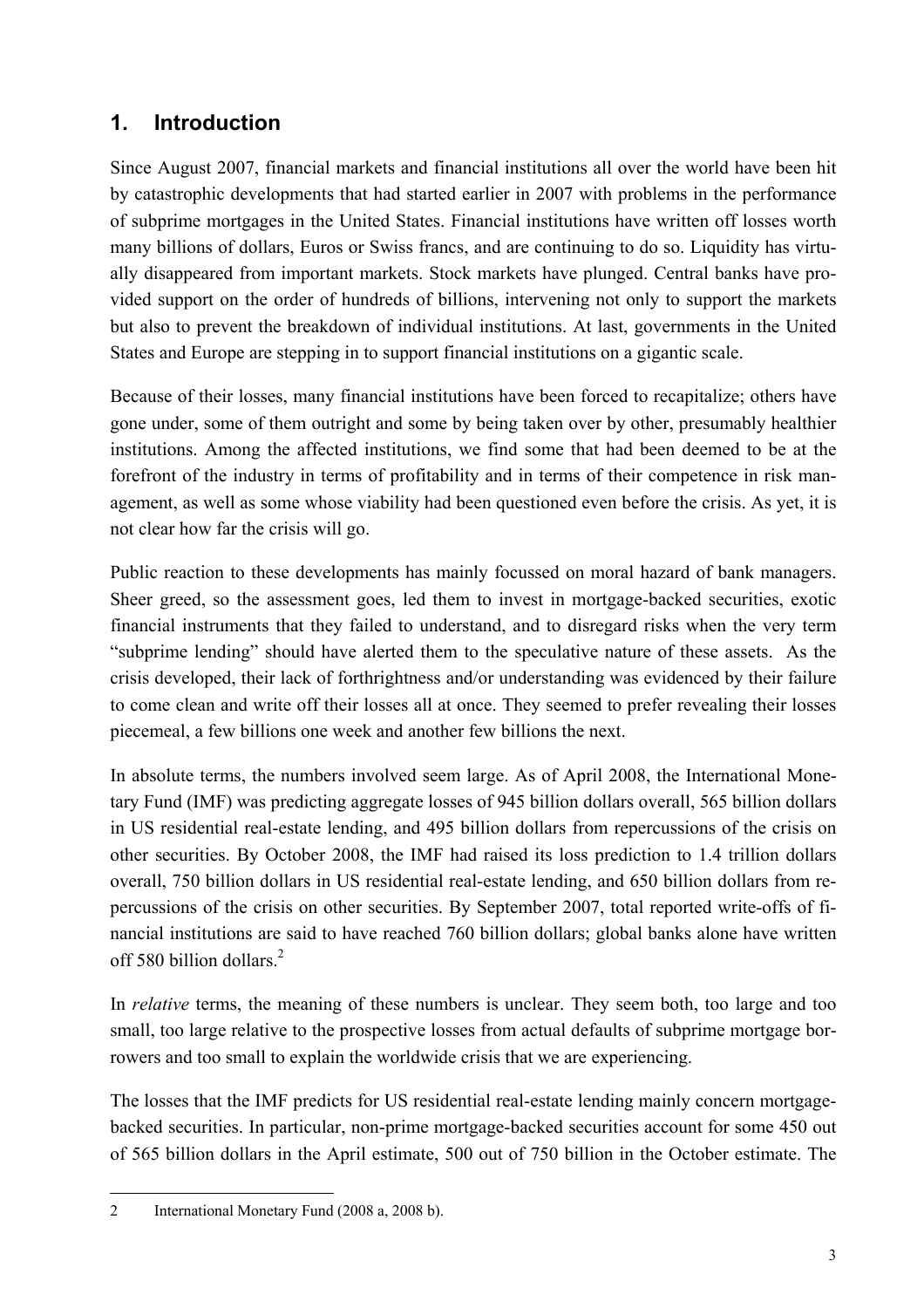outstanding volume of these securities is estimated as 1.1 trillion dollars. The estimates of 450 billion or 500 billion dollars of losses on these 1.1 trillion dollars of outstanding securities correspond to average loss rates of 40 - 45 %.<sup>3</sup> If the borrower's original equity position was 5 %,<sup>4</sup> a loss rate of 40 – 45 % implies a decline in the value of the property by  $45 - 50$  %. The average actual decline of residential real-estate prices in the United States from their peak in 2006 to the second quarter of 2008 has been around 19 %.<sup>5</sup> Relative to this number, the IMF's loss estimate seems extraordinarily high. To put the argument in another way: If I assume that price declines will end up at 30 %, rather than 50 %, with a 5 % equity share of borrowers, I get a 25 % loss rate, for a total loss of 275 billion dollars on the total 1.1 trillion dollars of outstanding non-prime securities. This is still a substantial number, but significantly smaller than the IMF's estimate of 500 billion dollars.

The IMF's estimates of losses on mortgage-backed securities are *not* actually based on estimates of the incidence of borrower defaults. <sup>6</sup> These estimates reflect declines in market valuations. In well functioning markets, we would expect these valuations to reflect expectations of future debt service. However, since August 2007, markets have not been functioning well. For some securities, indeed, they have not been functioning at all; in these cases, the losses reflect expectations of what the market valuations would be if markets were functioning.<sup>7</sup> The IMF itself has suggested that, for at least some of these securities, market prices may be significantly below the expected present values of future cash flow and therefore, that market values may not provide the right signals "for making long-term value-maximizing decisions".<sup>8</sup> At  $5 - 15$  %, its own estimates of loss rates for unsecuritized non-prime mortgages are much below the 30 % - 72.5 % losses in market values of mortgage-backed securities. <sup>9</sup> To some extent therefore, the crisis must be seen as a result of market malfunctioning as well as flawed mortgage lending.

 $\overline{a}$ 3 According to the IMF's Global Financial Stability Report of April 2008 (2008 a), mortgage-backed securities as such were subject to a discount of 30 % in the market and MBS collateralized debt obligations (MBS CDOs) subject to a discount of 60 %. When applying these ratios to the outstanding 400 billion dollars of MBS CDOs and to the  $1100 - 400 = 700$  billion dollars of mortgage-backed securities that are not accounted for by MBS CDOs, one obtains the IMF's loss estimates of 240 billion and 210 billion for these two sets of securities, for a total of 450 billion dollars. In the Global Financial Stability Report of October 2008, the discount for MBS CDOs has been raised to 72.5 %; and the loss estimates have risen accordingly.

<sup>4</sup> The actual down payment rate in subprime mortgage contracts was 6 % on average, in Alt-A mortgage contracts 12 % on average. For mortgage contracts concluded in 2004 or 2005, the property appreciation that occurred until the summer of 2006 would provide an additional buffer.

<sup>5</sup> According to the S&P/Case-Shiller U.S. National Home Price Index; see *indices* at http://www.standardandpoors.com.

<sup>6</sup> As of the first quarter of 2008, the delinquency rate, i.e., the share of mortgages with payments outstanding 90 or more days, was 6.35 % altogether, the foreclosure rate 2.47 % (Mortgage Bankers Association, http://www.mortgagebankers.org/NewsandMedia/PressCenter/62936.htm ). Among adjustable-rate subprime mortgages, i.e. the instruments with the *lowest* overall creditworthiness, 25 % were delinquent or in foreclosure (Bernanke 2008).

<sup>7</sup> Thus, one reads: "The markets for many of these financial instruments continue to be illiquid. In the absence of an active market for similar instruments or other observable market data, we are required to value these instruments using models." in the Financial Report for the Fourth Quarter of 2007 that was issued by the Swiss bank UBS.

<sup>8</sup> International Monetary Fund (2008 a), 65 ff.

<sup>9</sup> For unsecuritized *prime mortgages*, the IMF's prediction went from a loss rate of 1.1 % in April to a loss rate of 2.3 % in October, from 40 billion to 80 billion dollars; for prime mortgage-backed securities, estimated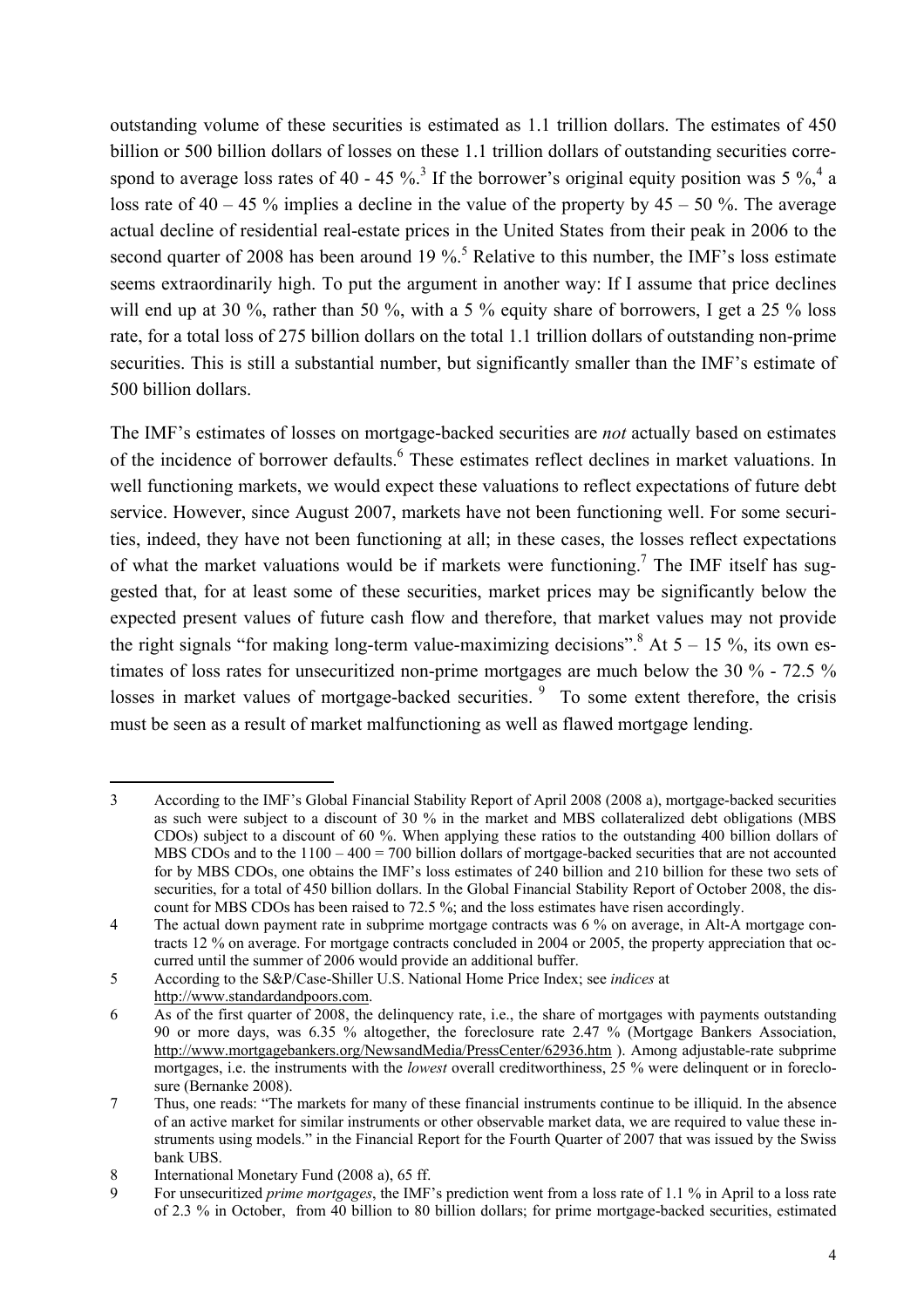The dependence on market valuations explains the ongoing nature of the write-offs that we have observed. The fact that every few months or even every few weeks, a bank has discovered that its losses are even greater than it had previously announced is not due to a lack of forthrightness or to stupidity, but to continued changes in actual or presumed market valuations. As time has passed, markets have become ever more pessimistic. As market pessimism grew, market valuations of securities declined ever more, and the banks had to take yet more write-offs.

A few decades ago, many of these write-offs would not have been taken. If a bank had declared that it was going to hold a loan or mortgage to maturity, it would have held the loan at book value until the debtor's solvency came into doubt, without even asking what the market valuation of the security might be. The write-offs that we have seen are an artefact of the modern form of *mark-to-market*, or *fair value* accounting which has become a part of the infrastructure of risk management and of the statutory regulation of banks. Remarkably, this accounting system is used even in situations where the markets in question have broken down.

There were good reasons for switching to fair value accounting. Under the old regime, the financial straights of the savings and loans industry in the United States in the early eighties were not appropriately recognized and dealt with. As of 1980 or 1981, about two thirds of these institutions were technically insolvent. They held large amounts of mortgages that they had provided to homeowners in the sixties with maturities of some 40 years, at fixed rates of interest, typically around 6 %. The interest rates which these institutions had to pay in order to keep their depositors were well above ten percent. The discrepancy between the six percent that they earned on old mortgages and the much higher rates that they paid their depositors affected their annual statements of profits and losses, but was not reflected in their balance sheets. The mortgages from the sixties, which did not have any solvency problems, were carried at face value in the books even though the market value of a security that pays six percent would be much less than its face value when newly issued securities pay more than ten percent. Under fair value accounting, these mortgages would not have been carried at face value, the solvency problem of the S&Ls would have been recognized, and, presumably, early corrective action would have been taken. Because the problem was not recognized and appropriately dealt with, the so-called "zombie banks" had the freedom to go out and "gamble for resurrection", i.e., to engage in highly risky lending strategies. When the risks came home to roost in the late eighties, the cleanup cost a multiple of what a cleanup in 1980 would have cost.<sup>10</sup> The fact that, in today's crisis, some institutions have acknowledged their losses and obtained new equity capital – and others have gone under – provides us with some assurance that these institutions will not be subject to temptations like those that the savings and loans industry in the United States succumbed to in the eighties.

losses of market values went from zero to 80 billion dollars, again 2.3 % of the amount outstanding. Given the size of the stock of prime mortgages, the worsening of prospects here explains most of the difference between October and April estimates.

<sup>10</sup> See, e.g., Kane (1985, 1989), Benston et al. (1991), Dewatripont and Tirole (1994).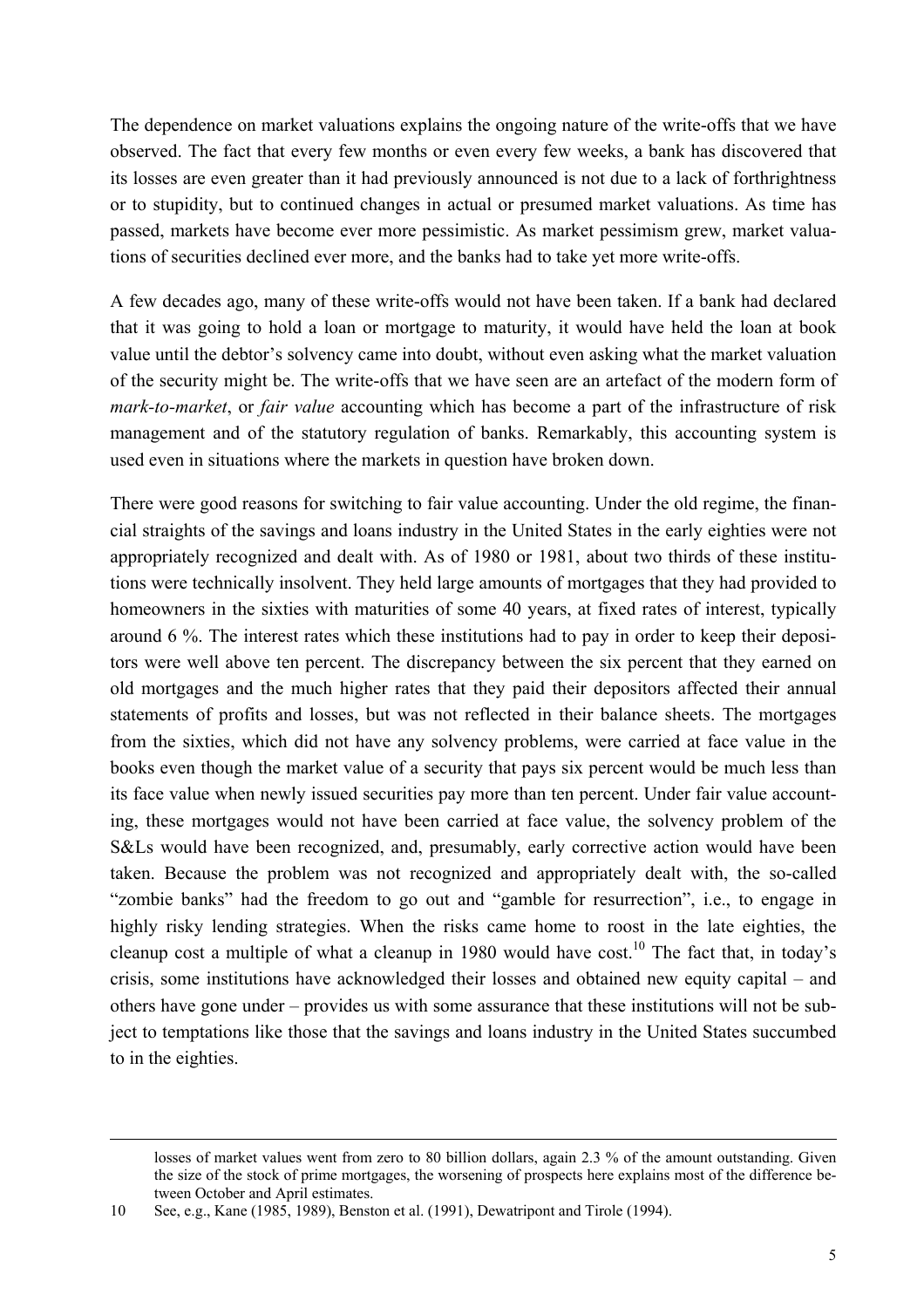However, the imposition of fair value accounting for loans and mortgages enhances the scope for *systemic risk*, i.e., risk that has little to do with the intrinsic solvency of the debtors and a lot to do with the functioning – or malfunctioning – of the financial system. Under fair value accounting, the values at which securities are held in the banks' books depend on the prices that prevail in the market. If these prices change, the bank must adjust its books even if the price change is due to market malfunctioning and even if it has no intention of selling the security, but intends to hold it to maturity. Under currently prevailing capital adequacy requirements, this adjustment has immediate implications for the bank's continued business activities. In particular, if market prices of securities held by the bank have gone down, the bank must either recapitalize by issuing new equity or retrench its overall operations. The functioning of the banking system thus depends on how well asset markets are functioning. Impairments of the ability of markets to value assets can have a large impact on the banking system.

In this lecture, I will argue that this systemic risk explains why the subprime-mortgage crisis has turned into a worldwide financial crisis – unlike the S&L crisis of the late eighties. I recall hearing warnings at the peak of the S&L crisis that overall losses of US savings institutions might well amount to some 600 to 800 billion dollars, no less than the IMF's estimates of losses in subprime mortgage-backed securities. However, these estimates never translated into market prices, and the losses of the S&Ls were confined to the savings institutions and to the deposit insurance institutions that took them over. By contrast, the critical securities are now being traded in markets, and market prices determine the day-to-day assessments of equity capital positions of institutions holding them. This difference in institutional arrangements explains why the fallout from the current crisis has been so much more severe than that of the S&L crisis.

This assessment affects the lessons for regulatory reform that we should draw from the crisis. Public discussion so far has focussed on greed and recklessness of the participants.

If the crisis was just the result of greed and recklessness, it would be enough for regulatory reform to focus on risk incentives and risk control, i.e., to make sure that the scope for recklessness in banking is reduced as much as possible. I am not denying that reckless behaviour played an important role in generating the crisis. However, there is more to the crisis than just reckless behaviour. Systemic interdependence has also played an important role. Moreover, participants did not know the extent to which systemic interdependence exposed them to risks. Risk taking that, with hindsight, must be considered excessive was not just a result of recklessness, but also a result of an insufficient understanding and of insufficient information about systemic risk exposure.

Therefore, regulatory reform must also address the risks generated by such interdependence and by the lack of transparency about systemic risk exposure. The best governance and the best incentives for risk control at the level of the individual institution will not be able to forestall a crisis if the participants do not have the information they need for a proper assessment of risk exposure from systemic interdependence. Regulatory reform must either see to it that participants get this information or else, that the rules to which participants are subjected provide for a certain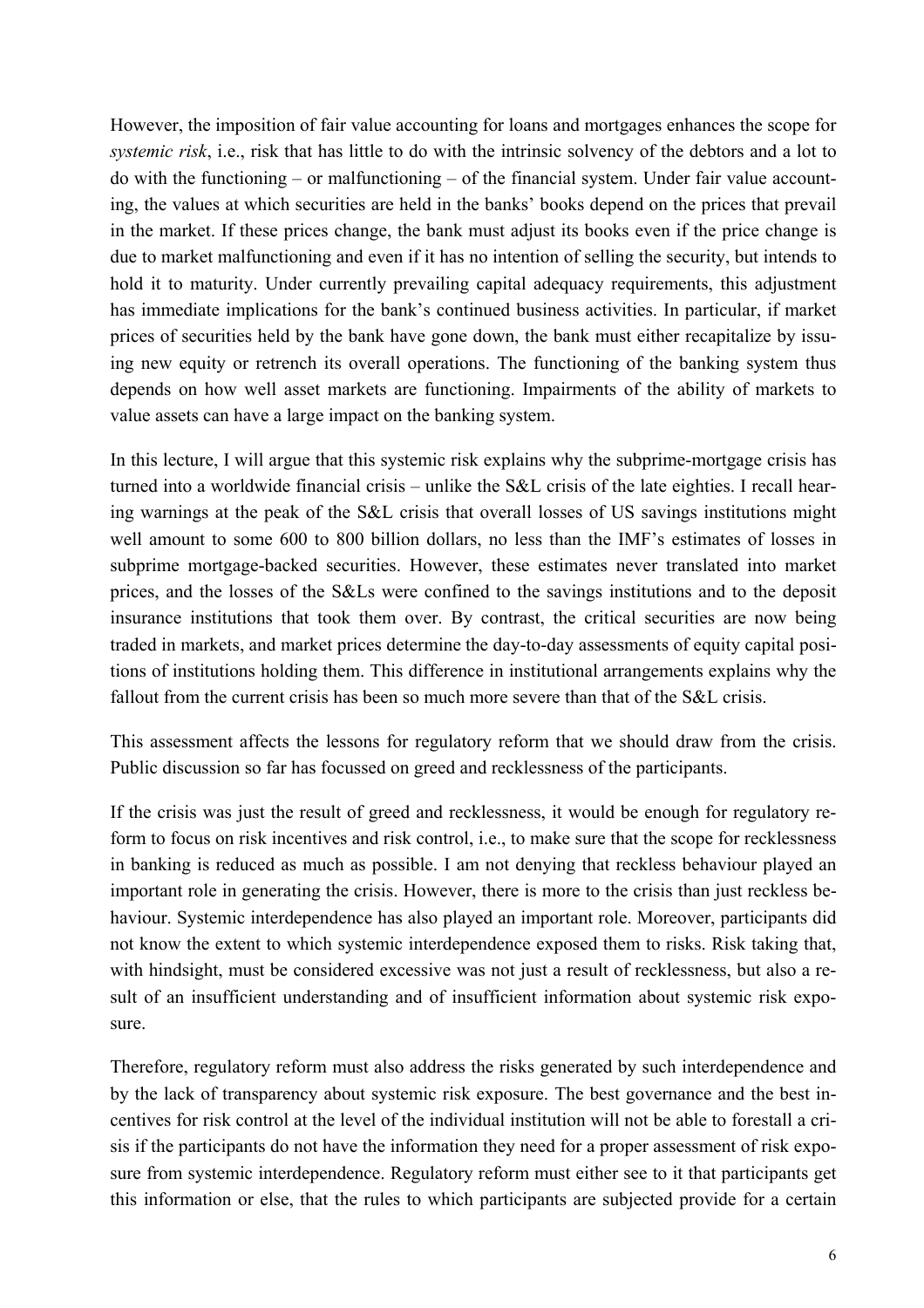robustness of risk management and risk control with respect to the incompleteness of the participants' information about their exposure to systemic risk.

In the following, Section 2 will provide a general introduction to the problem of how to allocate risks that are associated with residential real estate. In this section, I will also explain why, in principle, the securitization of such risks should be regarded as a good idea, if it is done properly. Section 3 will give an overview over residential-mortgage securitization in the United States with a view to explaining what went wrong, in particular, why the moral hazard that is caused by securitization went by and large unchecked. The analysis here will distinguish between the different roles played by the different participants, mortgage originators, investment banks, rating agencies, and investors. Section 4 will explain the effects of systemic interdependence in the crisis, beginning with systemic risk that was due to some participants having highly unsound refinancing structures, and then focussing on the interplay between market malfunctioning, fair value accounting, an insufficiency of bank equity and the procyclical effects of prudential regulation in the crisis. The concluding remarks in Section 5 draw some conclusions for the reform of prudential regulation that now stands high on the political agenda.

### **2. Maturity Mismatch in Real-Estate Finance and the Role of Securitization**

### **2.1 The Problem of Maturity Mismatch in Real-Estate Finance**

 $\overline{a}$ 

Before I turn to the actual crisis, I briefly discuss the structure of housing and real-estate finance. A fundamental fact to keep in mind is that residential housing and real estate account for an important part of the economy's aggregate wealth, in many countries more important than net financial assets.<sup>11</sup> Another fact to keep in mind is that houses and real estate are very long-lived assets. Economic lifetimes of these assets are on the order of several decades, much longer than the time spans for which most people plan their savings and investments.

The discrepancy between the economic lifetimes of these assets and the investment horizons of most investors poses a dilemma. If housing finance were forthcoming only from investors with matching long-term horizons, there simply would not be very much of it. The ordinary saver puts funds into a savings account or similar asset where they can be withdrawn at a few months' notice, perhaps even at will. A term account may have a maturity of a few years, but this is still far short of the forty or more years of economic life of a house. Hardly anybody is willing to tie his funds up for such a long time span. Even people who plan so far ahead want to give themselves the option to change their investments at some intervening time.

<sup>11</sup> For a sample of OECD countries, Slacalek (2006) gives mean ratios of housing wealth to income of 4.89 and of net financial wealth to income of 2.68 in 2002. For the United States, these ratios are given as 3.01 and 3.84, the only case other than Belgium where net financial wealth exceeds housing wealth. The estimates of Case, Quigley, and Shiller (2005) suggest that this finding for the United States is a result of the stock market boom since the early eighties.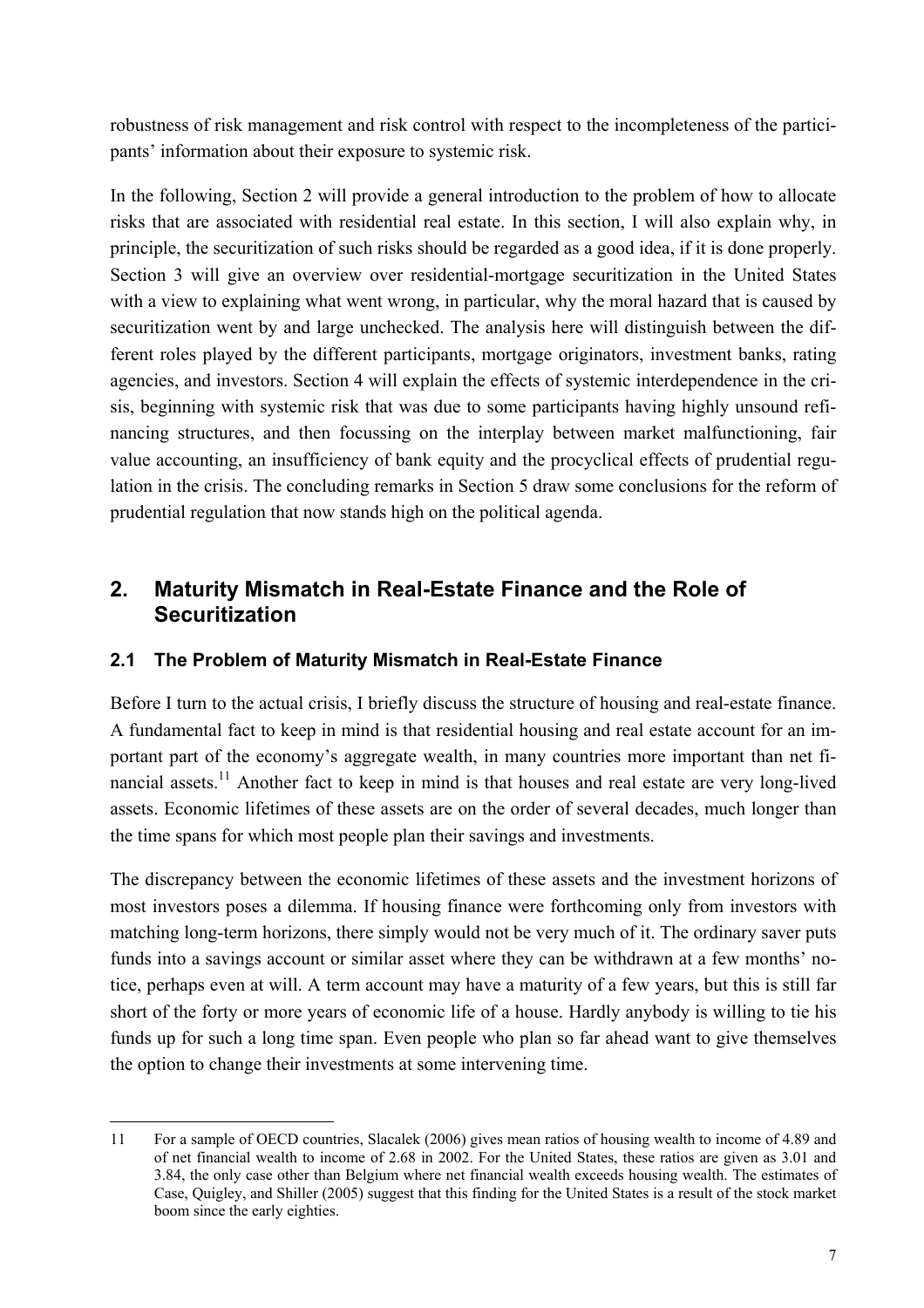If housing finance is obtained from investors with shorter horizons, someone must bear the risk that is inherent in the fact that, when the initial contract is signed, it is not clear what will happen when the financier wants to liquidate his position. This risk can be born by the homeowner. He can get a ten-year mortgage and hope that, when the mortgage comes due, it will be easy to refinance or to sell the house. The risk can also be borne by the investor. He can provide a forty-year mortgage and hope that, if he wants to liquidate this mortgage prematurely, it will be easy to find a buyer. The risk can also be borne by a financial intermediary like yesteryear's savings and loans institution in the United States, which was providing homeowners with forty-year mortgages and was itself financed by savings deposits, with maturities ranging from one month to seven years.

Whatever the arrangement may be, if we observe that the risks induced by maturity mismatch are coming out badly, we should not complain that these risks have been incurred at all. If no one was willing to take these risks on, our housing stock would be limited to what can be financed by investors with suitably long horizons. We should have much less housing, and our standards of living would be much lower. The quantity and quality of housing that we have are obtained by using the funds of investors with short time horizons to finance housing and real-estate investments with very long time horizons. The risks that this mismatch creates are necessary byproducts of the comfort that we enjoy.

One must, however, ask whether the mechanisms that determine the extent and the allocation of these risks are functioning well or whether these mechanisms have serious shortcomings.

Why should we think of the maturity mismatch in real-estate investment as a source of risk at all? Why can't we just say that in a well-functioning system of financial markets, finance is always forthcoming at the going price? There are two snags: Financial markets are not always well functioning, and the going price may be unaffordable.

*The going price may be unaffordable*: Market conditions change all the time; in particular, market rates of interest change all the time. If the risk associated with maturity mismatch is borne by the homeowner, he may find that, at the time of refinancing, the market rate of interest is so high that he is unable to service his debts at this rate. If the risk associated with maturity mismatch is borne by the investor, e.g., through a long-term fixed-rate security, he may find that, when he wants to sell the security, its price in the market is rather low.<sup>12</sup> Because the market price of an old fixed-rate security is low if the market rate of interest for new loans is high, the debtor's refinancing risk and the investor's asset valuation risk are actually two sides of the same coin, reflecting the fact that, if market rates of interest go up, long-lived assets with given returns become relatively less attractive.

<sup>12</sup> By a precisely symmetric consideration, investors holding short-term assets may find that, if they want to reinvest their funds after all, the rate of interest at which they can do so is rather low (and long-term assets are expensive to buy). A systematic account of the different risks associated with changes in market rates of interest is given in Hellwig (1994 a).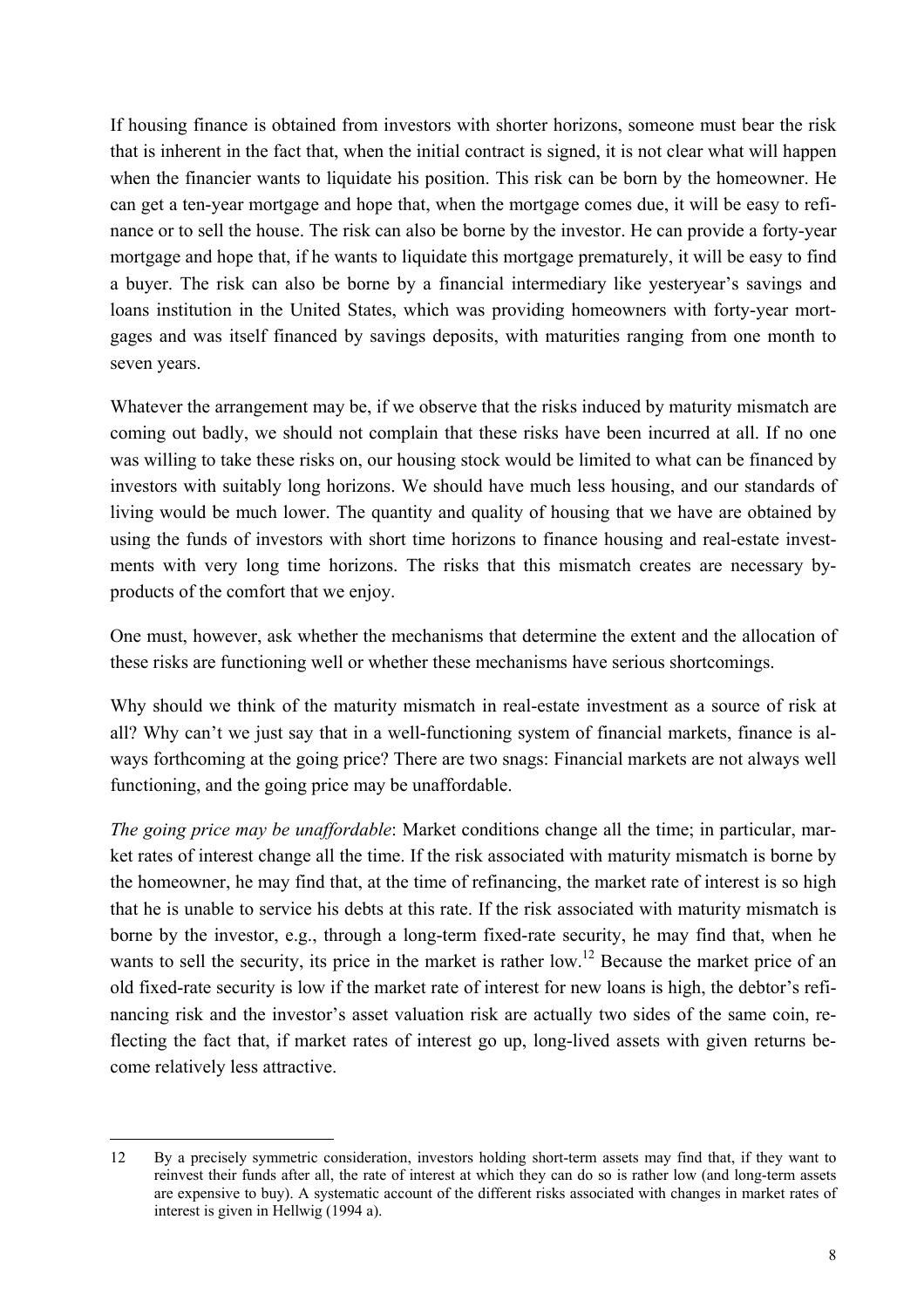*Financial markets are not always well functioning*: We often think of financial markets as being so well organized that one can always find a trading partner, buying or selling, at "the going price" plus or minus a very small margin. While this may be true for the markets for government bonds or certain large stocks, many financial markets do not have this property. Information and incentive problems make trading partners wary lest the offer they are considering should be harmful to them.

Akerlof's (1970) famous model of the used-car market is paradigmatic for the problem. In Akerlof's analysis, people who know their cars to be of good quality are less willing to sell them at "the going price" than people who know their cars to be "lemons", i.e., poorly made.<sup>13</sup> At any given price, potential buyers appreciate that the cars that are being offered at this price represent a negative or "adverse" selection. In the absence of a mechanism for quality certification, the average price of a used car that is traded in the market must therefore involve a discount relative to the price that would be paid for a car whose quality is known to correspond to the average for that make and year. Trading volume is therefore less than it would be under complete information. Nor does the problem stop there: The discount itself is likely to discourage further car owners from offering their cars for sale. The adverse-selection problem is thereby exacerbated. This may require a further discount in the price, which in turn can exacerbate the adverse-selection problem. In extreme cases, the market may break down completely, i.e., no car may be traded even though, in terms of the underlying needs and preferences, it would be mutually beneficial to have trades that reallocate cars from people who need them less to people who need them more.

Like the potential buyer of a used car, the buyer of a financial security must worry about the quality of what he buys. If he suspects that the security is being offered because the seller knows that the security has a problem, he will not be willing to buy it unless he is given a large discount. Because the potential sellers' reactions to the discounts depress quality even more, trading volume can be reduced to a bare minimum; as in the used-car market, there may even be a complete market breakdown. Thus, an investor who has provided long-term finance to a homeowner may find it difficult to sell his claim to another investor when he needs the money – the other investor is afraid of his knowing something about the borrower's solvency. Alternatively, a homeowner who has taken out a mortgage of limited maturity may find it difficult to refinance because investors have doubts about his ability to service his debt.

The history of real-estate finance provides ample material to illustrate the risks associated with maturity mismatch in real-estate finance. In many countries, for a very long time, real-estate finance was provided through fixed-rate mortgages. As mentioned above, in the United States before 1980, these mortgages were provided by savings and loans institutions that were themselves financed by short-term deposits at regulated rates of interest, of three to five percent. However, in the late seventies and early eighties, when nominal rates of interest were high, these institutions found that their depositors were leaving them for money market funds that were offering

 $\overline{a}$ 13 In Germany, the term would be "Montagsauto", a car that was put together on a Monday when workers were still dreaming of their weekend exploits, rather than watching what they were doing.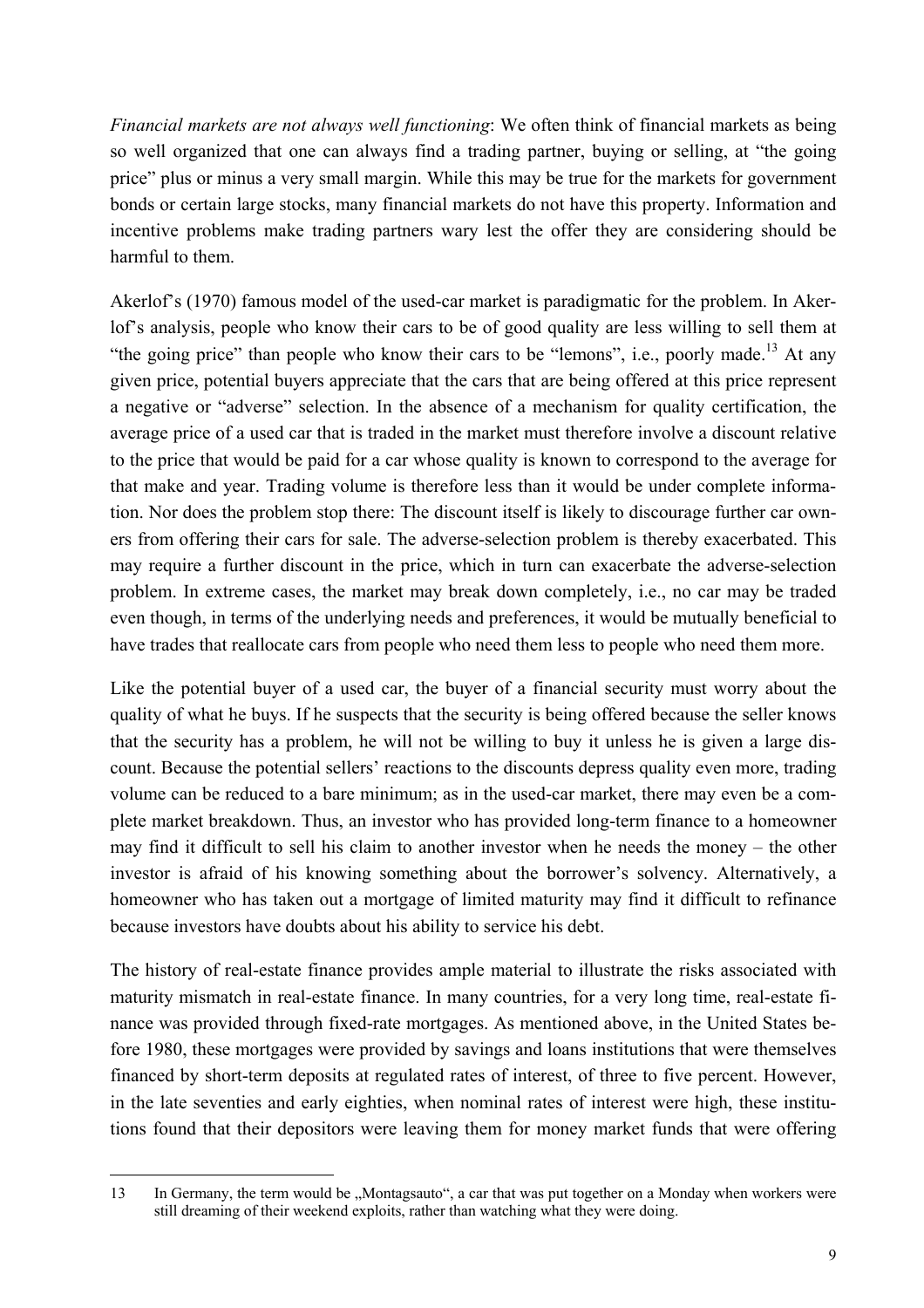interest rates above ten percent. The problem of illiquidity which this posed was solved by a deregulation of deposit rates. However, with deposit rates shooting up to the level that was needed to compete with money market funds, the profitability of these institutions was squeezed by the discrepancy between deposit rates and mortgage rates that had been contracted long ago. Indeed, because of this squeeze, a substantial portion of the United States savings and loans industry was technically insolvent at the time of deregulation.<sup>14</sup>

Given this experience, market participants went looking for new arrangements. In the early eighties, real estate finance moved from fixed-rate to adjustable-rate mortgages. The interest rate risk was thus shifted to the borrowing homeowners, in many European countries as well as the United States. However, when market rates of interest rose again in the late eighties, mortgage lenders found that many of their borrowers were unable or unwilling to fulfil their obligations at the newly adjusted rates; in technical language: the interest rate risk that the lenders thought they had gotten rid of had merely been transformed into a counterparty credit risk.<sup>15</sup> They also were unpleasantly surprised to find that, when they tried to repossess the properties, the proceeds were low because the high market rates of interest were depressing property values. High interest rates inducing high default rates and depressing property values were a key ingredient in the banking crises that hit many European countries and Japan as well as the United States in the late eighties and the early nineties.<sup>16</sup>

### **2.2 The Role of Securitization**

Another approach to the problem of risk allocation in real-estate finance was provided by securitization. This financial innovation was developed in the eighties in the United States. In the nineties, reliance on securitization greatly expanded so that, by the end of the decade, it accounted for the bulk of real-estate finance. Under securitization, sometimes referred to as the originate-anddistribute model of mortgage finance, the originating institution, traditionally a bank or a savings institution, will transfer mortgage titles to a *special-purpose vehicle*, a specialized institution that puts a large set of mortgages into a package and that refinances itself by issuing "mortgagebacked securities", i.e. securities whose claims are defined with reference to the returns that are earned by the package of mortgages. The risks of mortgage finance are thus transferred from the originating institution to the special purpose vehicle and to the holders of the mortgage-backed securities.

The mortgage-backed securities themselves are not just defined as percentages of the mortgage portfolio, but are structured into *tranches*, which are ranked according to their priorities. In the simplest case, there are three such tranches. The first tranche, usually referred to as the *senior* 

<sup>14</sup> See Kane (1985, 1989), Benston et al. (1991).

<sup>15</sup> The shift to adjustable-rate instruments in the first half of the eighties is deemed to explain at least part of the increase in credit risk in this decade; see Hendershott and Shilling (1991), Schwartz and Torous (1991).

<sup>16</sup> In the UK, the brunt of the crisis was actually borne by the insurance industry that had provided the building societies with credit insurance on the basis of the idea that default on a loan is an insurable event!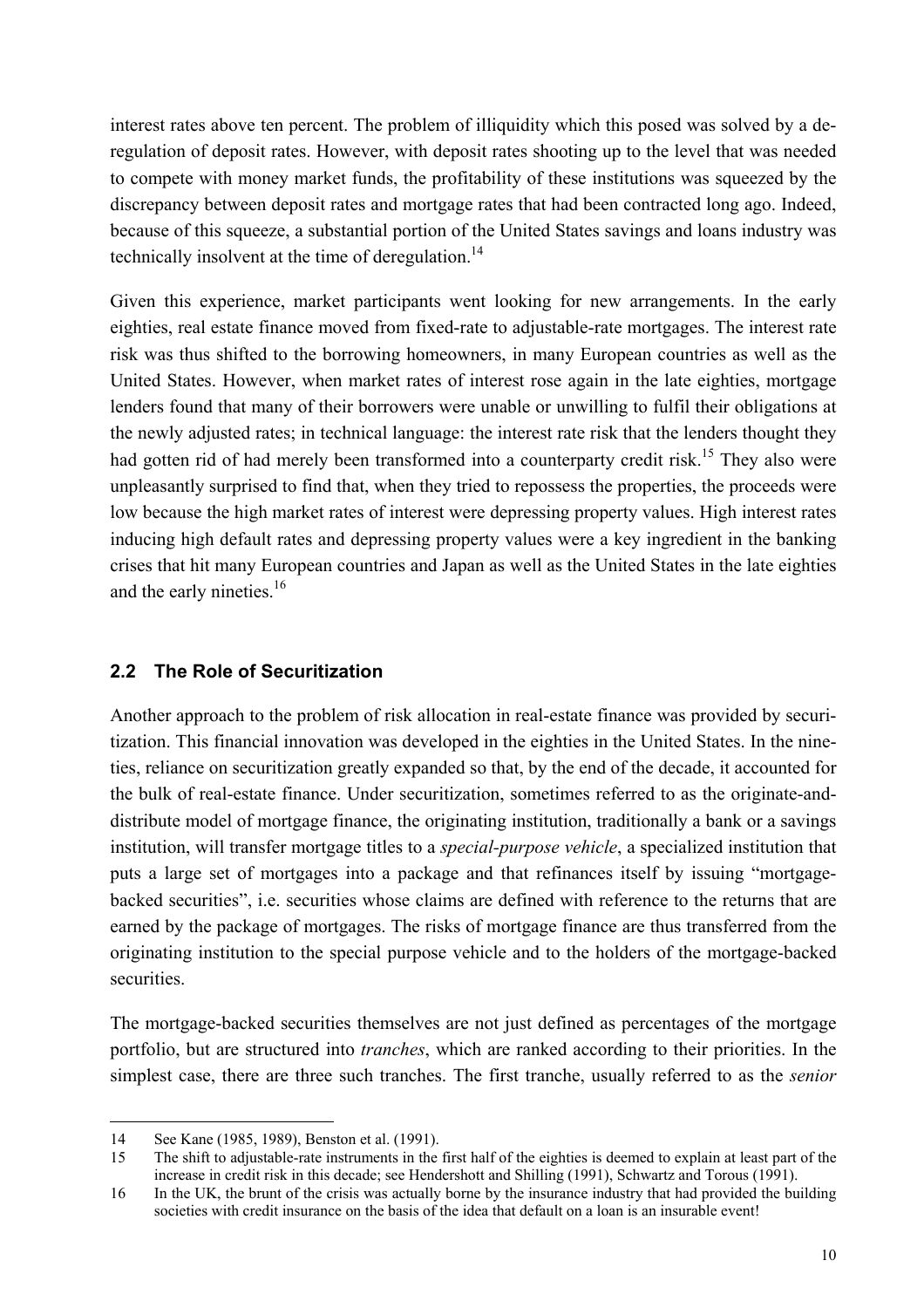*tranche*, has a contractually specified claim on the mortgage portfolio. If the return on the mortgage portfolio falls short of this claim, the holders of the senior tranche get the entire return and share it according to the shares of the senior tranche that they hold. If the return on the mortgage portfolio exceeds the claim of the senior tranche, the claim of the senior tranche is paid off. The second tranche, usually referred to as the *mezzanine tranche*, also has a contractually specified claim on the mortgage portfolio. However, this claim is subordinated to the claim of the senior tranche. If the return on the mortgage portfolio falls short of the claim of the senior tranche, the holders of the mezzanine tranche get nothing. If the return on the mortgage portfolio lies between the claim of the senior tranche and the sum of the claims of the senior and mezzanine tranches, the holders of the mezzanine tranche get the entire excess of the return over the claim of the senior tranche and share it according to the shares of the mezzanine tranche that they holds. If the return on the mortgage portfolio exceeds the sum of the claims of the senior and mezzanine tranches, the claim of the mezzanine tranche is also paid off. The holders of the final tranche, usually referred to as the *equity tranche*, receive what is left after the senior and mezzanine tranches have been served. If the return on the mortgage portfolio falls short of the claims of the senior and mezzanine tranches, the holders of the equity tranche do not receive anything. Otherwise they receive the excess of the return on the portfolio over the claims of the senior and mezzanine tranches.

Does this arrangement make economic sense? Before I discuss its flaws and before I explain how these flaws contributed to the current crisis, I want to stress that the system of real-estate finance based on mortgage-backed securities has some eminently reasonable features. First, this system permits the originating institution to divest itself of the interest rate risk that is associated with real-estate finance. The experience of the US savings & loans industry has shown that depository institutions are not well able to bear this risk. The experience with adjustable-rate instruments has also shown that debtors are not well able to bear this risk and that the attempt to burden them with it may merely transform the interest rate risk into a counterparty credit risk. Securitization shifts this risk to a third party.

In principle, shifting this risk away from the originating institution and its debtor makes sense because there are other market participants who are better able to bear this risk. Some market participants actually have long investment horizons and therefore do not consider the interest risk of real-estate finance to be a risk at all. Thus, an insurance company or a pension fund has liabilities with maturities of twenty years or more, not too far removed from the economic life of a real-estate investment or the maturity of a mortgage instrument. If such an institution invests in a long-term fixed-rate instrument, i.e., a mortgage or a mortgage-backed security, the question of how the market values this instrument at intervening dates is irrelevant because there is no point in liquidating this investment anyway and the institution's ability to fulfil its obligation to its own financiers depends on the returns from the security rather than the market's assessment. Indeed, for an insurance company or pension fund, a fall in the value of long-term securities that is induced by an increase in interest rates tends to be unproblematic. The very increase in interest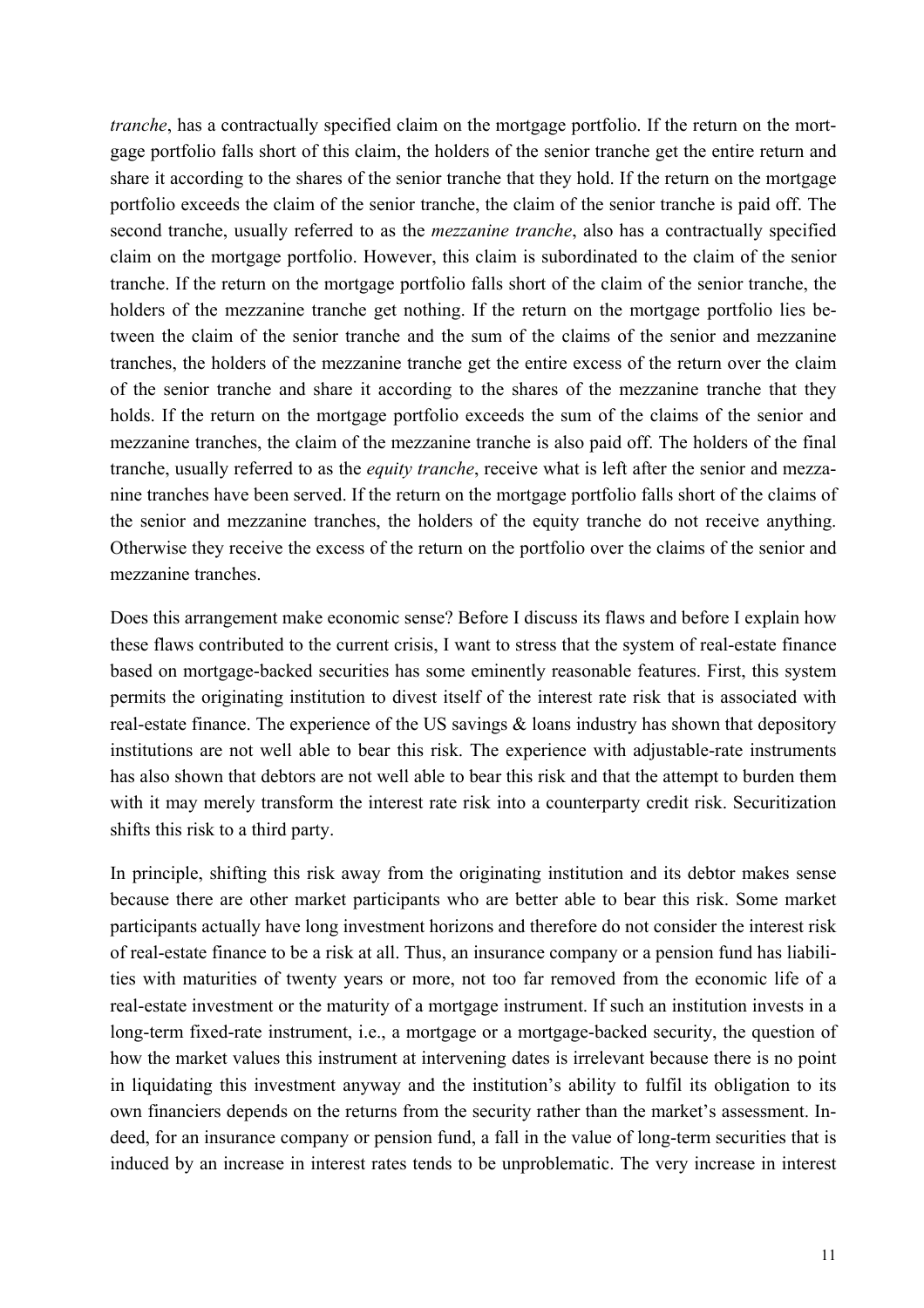rates provides the institution with scope to earn higher returns on new investments and thereby to better fulfil its obligations to its insurance and pension customers.<sup>17</sup>

Even if one cannot *a priori* distinguish between short-term and long-term investors, the securitization of long-term investments can still make economic sense. Thus, in the context of a model in which investors do not know beforehand when they will want to consume, Hellwig (1994 a) shows that it is optimal to have an arrangement where people stipulate the amounts of short-term and long-term assets that they want to hold, with the proviso that, if they find that they want to consume early, they should bear the interest-induced valuation risk of long-term investments, and, if they want to consume late, they should bear the interest-induced reinvestment risk of short-term investments. All risks that are associated with changes in interest rates should thus be shifted to final investors. Securitization provides one way to achieve this.

The marketing of these securities also provides room for improvements in the worldwide risk allocation. It is fashionable these days to deride European bankers who invested in US mortgagebacked securities without understanding anything about real-estate markets in the United States. However, before we adjust our regulations to prohibit such adventures in the future, we should recall that experiences with real estate finance in domestic markets have not been that propitious either. A paradigmatic example is again provided by the United States savings and loans industry. Under the old regime, before deregulation, some states had rules requiring their savings banks to invest in mortgages for properties in the very state. Such a rule was a major cause of the S&L crisis in Texas in 1986, which preceded the general S&L crisis by more than a year: Following the collapse of oil prices in 1985, the Texan economy went into a recession, and realestate prices in Texas fell. Savings and loans institutions in this state were hit by this Texasspecific risk because the regulation in question did not permit them to diversify their risks across states. A lack of geographic diversification of real-estate finance also played a role in the various banking crises of the late eighties and early nineties, in particular the crises in the Scandinavian countries and in Switzerland.18 The experience of German banks with real-estate finance in the Neue Länder, the former GDR, in the early nineties was similarly unpropitious.<sup>19</sup>

<sup>17</sup> For such institutions, the relevant form of interest rate risk is actually the risk, considered in fn. 12, that, if it invests short-term, the rate of return on reinvestments after the first investments have matured may be too low relative to their obligations to insurance customers and pension savers. Thus, in the second half of the nineties, life insurers in Germany were squeezed by the difference between the rates of return that they had promised their customers in the early nineties and the rates of return that they could earn in the market after the rate decline of the mid-nineties.

<sup>18</sup> For Sweden and Finland, see Berglöf and Sjögren (1998), Englund (1999) and Takala and Viren (1995), for Switzerland, Staub (1998 b). The Swiss case is particularly interesting: Whereas many cantonal and regional banks whose fields of operations were limited to Switzerland, or even to the canton or region where they were located, became insolvent as a result of the crisis in real-estate markets and real-estate lending, the big banks were able to compensate their losses in these activities by profits in internal derivatives markets.

<sup>19</sup> In this context, it is worth mentioning that, in the breakdown of the German mortgage lender Hypo Real Estate in October 2008, a major role seems to have been played by bad loans on real estate in the Neue Länder from the early nineties, which had been taken over from HVB, the institution that had created Hypo Real Estate before it was itself taken over by Unicredito. (Another factor in the breakdown was the excessive reliance of a major subsidiary on short-term refinancing; the role of excessive maturity transformation in the crisis will be discussed in Section 4 below.)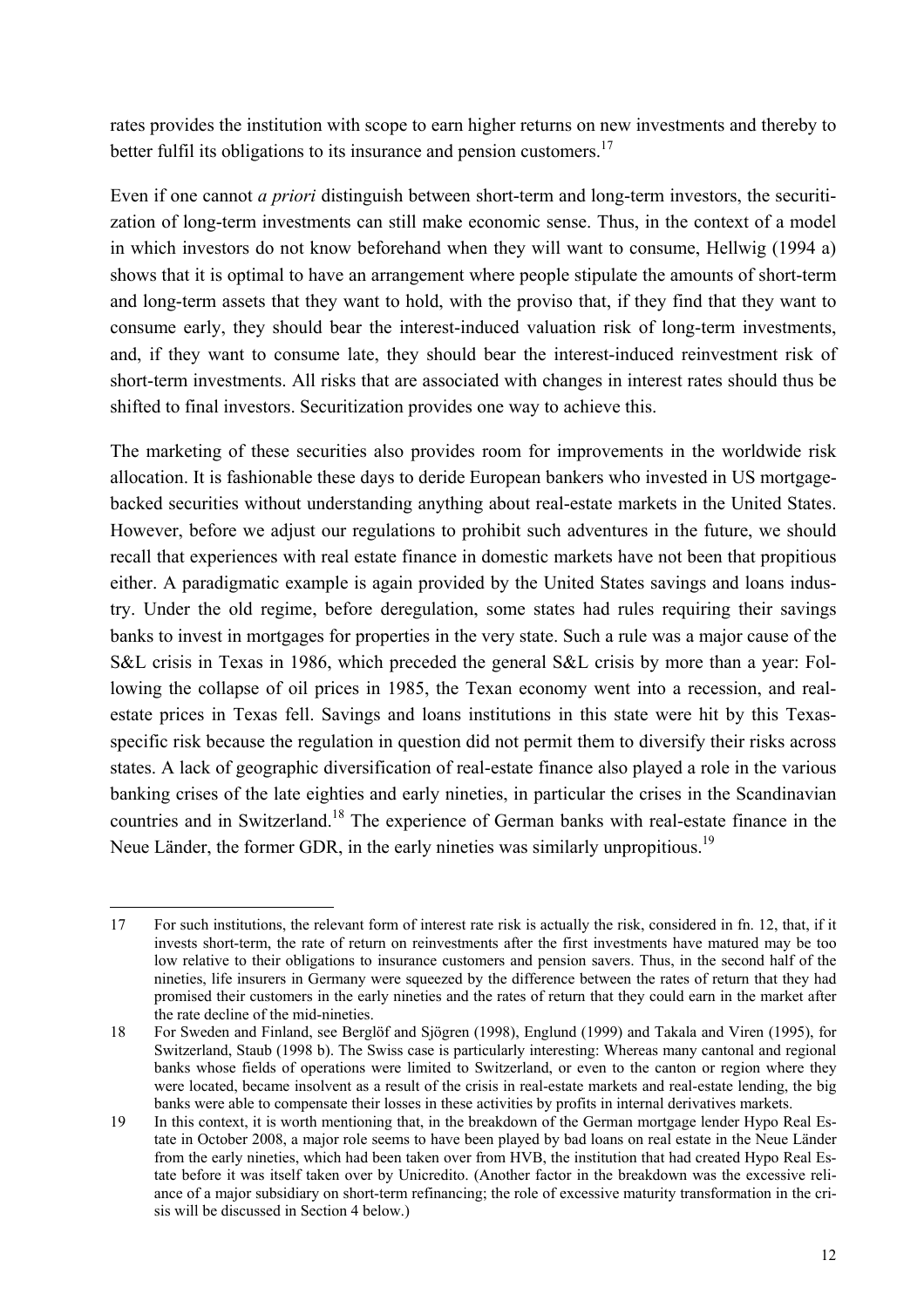As a matter of principle, it makes economic sense for institutions in Europe or Japan to be holding securities related to real-estate investments in the United States and other countries as well as their own. By holding securities related to real-estate investments in different countries, they obtain a better diversification of risks in their portfolios. To be sure, such investments can be fraught with information and incentive problems. However, such problems arise even if one invests in one's own country, sometimes even more poignantly than if one invests abroad.<sup>20</sup>

The formation of *packages* and *tranches* also makes economic sense; it can serve to defuse the very information and incentive problems that would otherwise prevent the sharing of risks between investors. By comparison to a single mortgage, an asset that is backed by a *package* of mortgages benefits from diversification of default risks across the different mortgages in the package. Packaging also provides for standardization. A package is more likely to be considered as a part of a standardized class of assets than any one specific mortgage would be. Such standardization can reduce the kind of "lemons" problem that I discussed above. Whereas the attempt to sell a single mortgage or an asset backed by a single mortgage would raise the suspicion that the seller knows this particular mortgage to be having problems, a package that involves a mix of such securities is less likely to raise such suspicions, especially, if a rating agency confirms that the mix conforms to some sort of average of securities of this kind. Thus, until last year, market participants thought that they knew what an AAA-rated senior-tranche mortgagebacked security was and were not afraid that someone offering this security for sale was doing so because he had inside information on default prospects of the mortgage borrowers. Standardization by packaging provides for marketability in a way that would hardly be available for individual securities  $21$ 

*Tranching* should be understood as a way of reducing moral hazard in origination. Past experience suggests that the distribution of losses in lending is highly skewed. On the basis of this experience, losses on a diversified portfolio of mortgages could be expected to be below ten percent with a probability close to one; losses above ten percent could be deemed to be quite unlikely. Splitting the claims to the portfolio returns into tranches as described above would thus leave the holder of the equity tranche holding practically all of the risk. If the claims of senior and mezzanine tranches together amount to no more than 95 % of the aggregate of claims on mortgage borrowers, the holders of senior and mezzanine tranches would be almost immune from default risks attached to the underlying securities. These risks would mainly affect the equity tranche. If the equity tranche was held by the originating institution, this institution would in fact have the proper incentives to investigate the creditworthiness of the borrowers before lending them money and originating the mortgage; after all, the risks of making a mistake in this decision would mainly hit the originating institution itself. $^{22}$ 

<sup>20</sup> For evidence on this point, see the accounts of the Scandinavian crises in Berglöf and Sjögren (1998), Englund (1999) and Takala and Virén (1995). In Germany, Deutsche Bank's providing mortgage finance for a building with a purported 5000 m2 of office space when the actual area was 2000 m2 has become legendary.

<sup>21</sup> Duffie (2007). A general treatment of the role of standardization is provided by Gale (1992).

<sup>22</sup> For a more detailed account of the argument, see Franke and Krahnen (2006).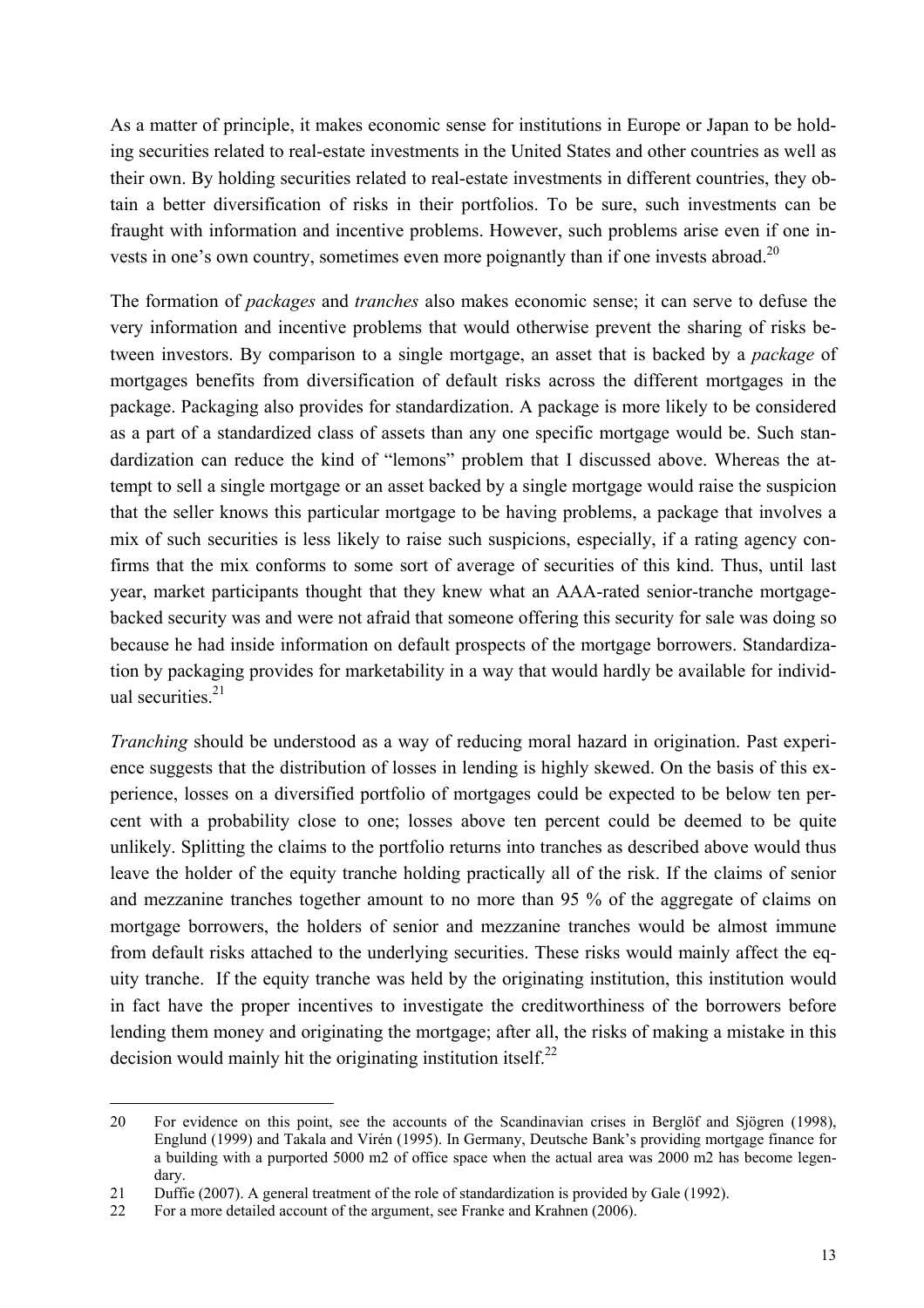In theory, therefore, the system of securitization of real-estate finance through mortgage-backed securities seems like a good way to shift a substantial part of the risks that are due to the mismatch between the economic lifetimes of real-estate investments and the horizons of investors away from the originating institutions and their debtors without impairing the incentives of originating institutions to be careful about the real-estate investments that they financed. The system would thus seem to provide a substantial improvement in the allocation of risks in the worldwide financial system.

What then went wrong? In several important respects, the practice was different from the theory: First, moral hazard in origination was *not* eliminated, but was actually enhanced by several developments. Second, many of the mortgage-backed securities did not end up in the portfolios of insurance companies or pension funds, but in the portfolios of highly leveraged institutions that engaged in substantial maturity transformation and were in constant need of refinancing. Third, the markets for refinancing these highly leveraged institutions broke down in the crisis.

I now turn to these problems and discuss the causes of the current crisis. The following section discusses the problem of moral hazard in origination and analyses the flaws in mortgage securitization that underlay the current crisis. Subsequently, Section 4 discusses the systemic repercussions that turned the subprime-mortgage crisis into a world financial crisis.

# **3. Moral Hazard in Mortgage Securitization: The Origins of the Crisis**

### **3.1 Moral Hazard in Origination**

At a conference on financial contracting in April 2007, one presentation began with a picture of a building with the advertisement "For Sale! Price: 130.000 \$, Cash Back: 20.000 \$". At first sight, this advertisement poses a puzzle. Why should a seller ask for 130.000 \$ and at the same time promise to repay the buyer 20.000 \$? Why not just set a price of 110.000 \$? The puzzle disappears if one considers that the sales price of 130.000 \$ would appear in the mortgage loan application to the bank. If the bank accepted this number at face value, it would provide a larger loan than it would if it knew that the effective price is only 110.000 \$. By reporting an inflated sales price, the buyer and seller together were attempting to defraud the bank.

The presenter went on to provide empirical evidence that the incidence of such fraud, also the incidence of collusion between property appraisers and borrowers, was significantly higher when the originating lender was planning to put the mortgage into a package of mortgages that would be sold for securitization than when he was planning to hold the mortgage himself.<sup>23</sup> Such findings indicate that there has been significant moral hazard in the origination of mortgages that were due to be securitized. Presumably, lenders who were planning to hold the mortgages themselves had greater incentives to fight fraud on the side of borrowers. Indeed, a lender who plans

j 23 Ben-David (2006/2008).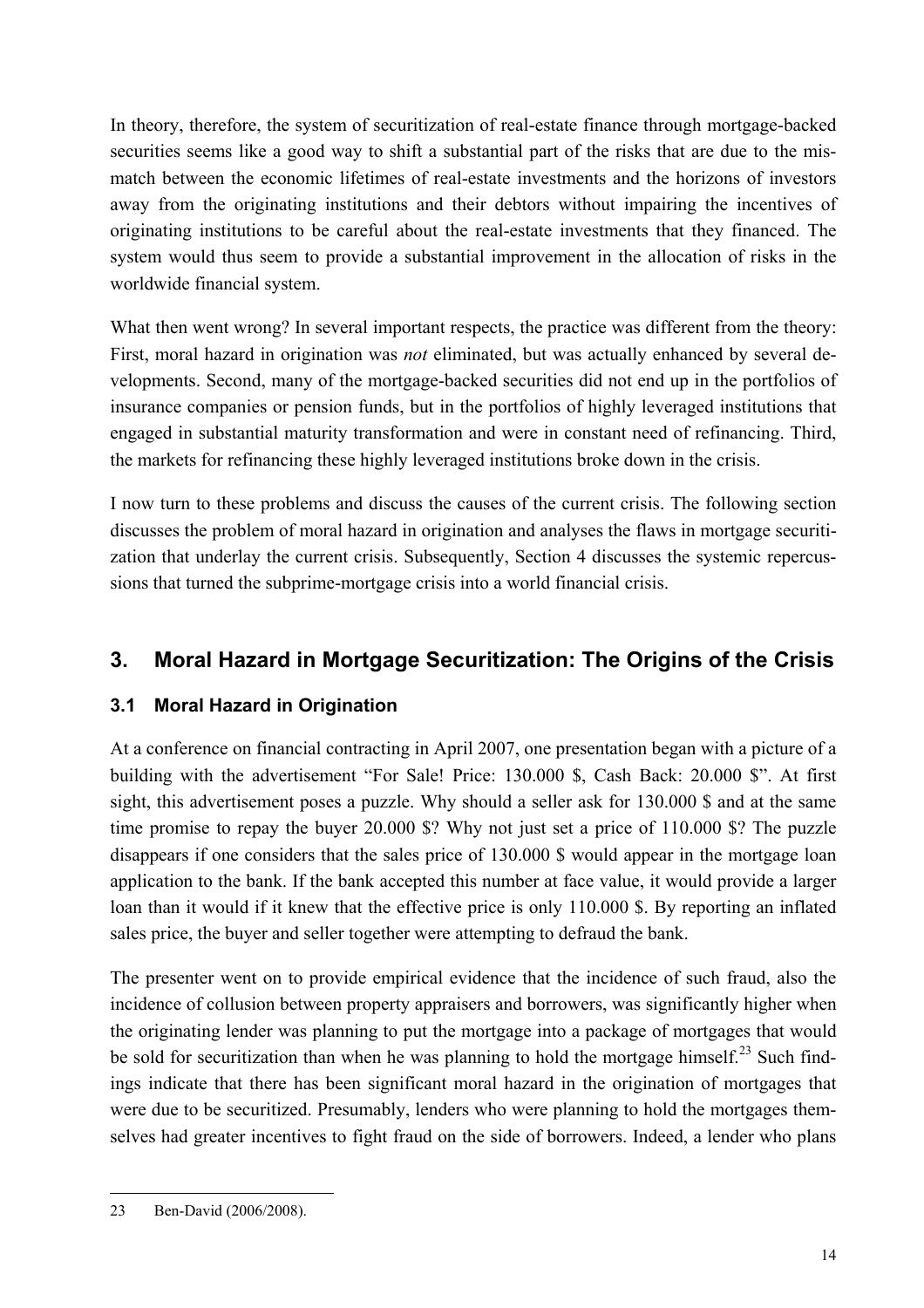to resell the entire mortgage may not worry about the debtor's ability to pay at all and merely aim at increasing volume so as to earn more fees by originating and reselling mortgages.

Moral hazard is, in principle, present in any financial transaction. A person who works with his or her own money has greater incentives to take care of what happens with the investment than a person who works with somebody else's money.<sup>24</sup> In the case of a financial institution, this moral hazard is particularly bothersome because the institution's assets are very diverse and highly fungible. This makes it difficult for outside investors to monitor the institution's activities and to take corrective actions if they see something going wrong.<sup>25</sup> In the theory of financial institutions, therefore, the paradigmatic model of *viable* financial intermediation, due to Diamond (1984), postulates an intermediary holding a fully diversified portfolio of assets, with outside finance taking entirely the form of debt, with claims that are independent of the returns which the intermediary earns on his portfolio: If the claims on the financial intermediary are independent of returns on the intermediary's assets and if diversification ensures that the probability of default is zero, any benefits of taking greater effort in managing assets, e.g., more thorough monitoring of loans clients, accrue entirely to the intermediary. The problem of moral hazard in relations between the intermediary and his financiers is thereby eliminated altogether.

Whereas the Diamond model relies on the virtues of debt finance in dealing with moral hazard when there is *no* default risk, we also know that, if there is a default risk, debt finance provides the borrower with an incentive to take excessive risks, i.e., risks that would not be incurred if his investment strategy was determined by mutual agreement with his financiers. The incentive arises from the consideration that, whereas extra returns in the event of success accrue to the debtor, an increase in the probability of default harms the creditors, according to the principle "heads, I win – tails, my creditors lose".<sup>26</sup>

Given the theoretical analysis, one always had to suspect that the securitization of credit risks would be a source of moral hazard that could endanger the viability of the system.<sup>27</sup> The system of splitting the claims to a portfolio of assets into tranches can actually be seen as a response to this concern. We can think of the senior and mezzanine tranches as senior and junior debt. *If* the originating institution were holding the equity tranche and *if*, because of packaging and diversification, the probability of default, i.e., the probability that portfolio returns fall short of the sum of senior and mezzanine claims, were (close to) zero, we would (almost) be in the world of the Diamond model where moral hazard in banking is negligible. Why then did this system fail?

<sup>24</sup> Jensen and Meckling (1976).

<sup>25</sup> Diamond (1984), Myers and Rajan (1998).

<sup>26</sup> Jensen and Meckling (1998), Stiglitz and Weiss (1981).

<sup>27</sup> See Hellwig (1998 a, 1998 b). Based on Diamond (1984), already Hellwig (1994 a) had suggested that a securitization of the interest rate risk inherent in long-term assets would have to be engineered in such a way that asset-specific return risks would stay with the intermediary since otherwise the intermediary would have too little incentive to take care in selecting and monitoring loan clients. Hakenes and Schnabel (2008) provide a formal model of the moral hazard in origination that is generated by credit risk transfer. Because the counterparties are aware of the moral hazard and prices are set accordingly, in their model, the overall welfare effects of credit risk transfers are positive despite the mora hazard that they generate.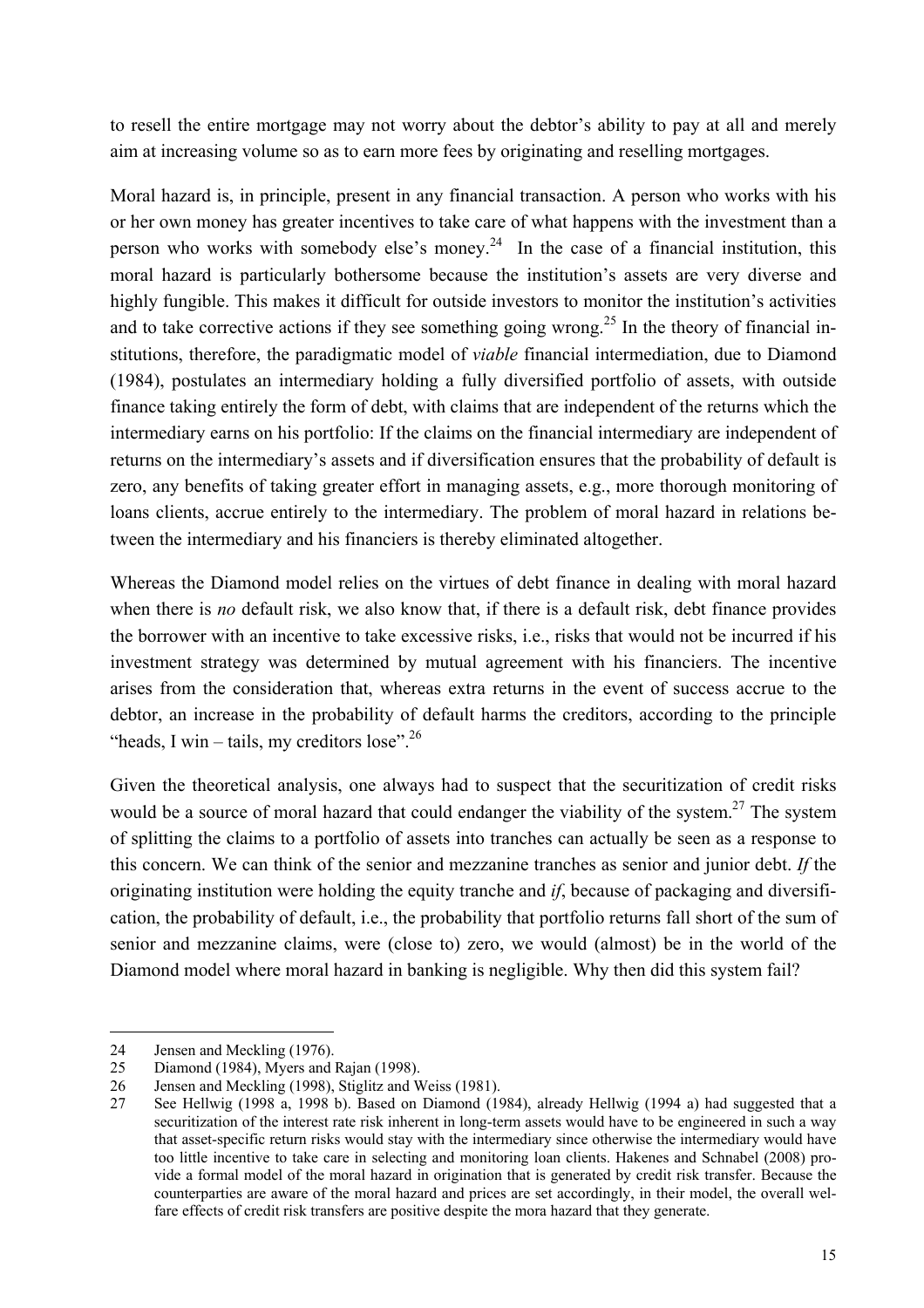The answer to this question is straightforward: Both "ifs" in the preceding statement were not satisfied. Originating institutions did *not*, in general, hold the equity tranches of the portfolios that they generated; indeed, as time went on, ever greater portions of equity tranches were sold to outside investors.28 Moreover, default probabilities for senior and mezzanine tranches were significant because, by contrast to the Diamond model, packaging did not provide for sufficient diversification of returns on the assets in mortgage-backed portfolios.

Except when default risk on the individual mortgage is altogether eliminated, the returns on different mortgages are necessarily correlated. The returns that lenders earn in default depend on property values. Property values depend on common as well as asset-specific factors. Whereas asset-specific factors, such as geographic location or the characteristics of the neighbourhood, are likely to be independent and can therefore be diversified away, common factors, such as the susceptibility to changes in interest rates or to changes in macroeconomic conditions, cannot be diversified away. Because they affect all real-estate properties at the same time, they necessarily introduce a correlation into the default risks that are associated with different mortgage securities. For example, an interest rate increase that depresses property values enhances the prospect that any borrower's equity in his property might become negative and that he might prefer to walk away rather than to stay and continue servicing the loan. Because of these correlations, diversification in the portfolios underlying the mortgage-backed securities was less effective, and default risks for senior and mezzanine tranches were more significant than had been anticipated.

### **3.2 Mortgage Lending in the Years Before the Crisis**

For a long time, moral hazard in origination seems to have been reasonably contained. The creation of mortgage-backed securities was almost entirely in the hands of *Fannie Mae* and *Freddie Mac,* as the Federal National Mortgage Association and the Federal Home Loan Mortgage Corporation are commonly called. These government-sponsored enterprises provided the buyers of mortgage-backed securities with a guarantee for the promised debt service; at the same time, they imposed certain minimum standards on mortgage debtors, namely, high credit scores reflecting large down payments, low ratios of debt service to documented available income, and reliable credit histories of mortgage borrowers. For mortgages that met these standards, so-called "prime mortgages", delinquency rates and default rates were – and still are – very low.<sup>29</sup>

Fannie Mae and Freddie Mac had in fact played a key role in the development of the markets for mortgage-backed securities. When they began to buy mortgages, to package them, and to sell the

j 28 Duffie (2007), Dodd (2007).

<sup>29</sup> The difficulties that Fannie Mae and Freddie Mac have had in the crisis had more to do with their being pressured by the political system to provide support for subprime mortgage-backed securities in 2007 than with problems in the prime mortgages that had been their main business. However, one suspects that the expansion in prime mortgage lending between 1995 and 2003 may have been accompanied by a decline in borrower quality. This would be the analogue for prime mortgages of findings of Demyanyk and Van Hemert (2008) showing that, since 2001, in subprime mortgage lending, there have been declines in borrower quality that go beyond the effects of changes in observables such as down payment rates, credit scores and the like.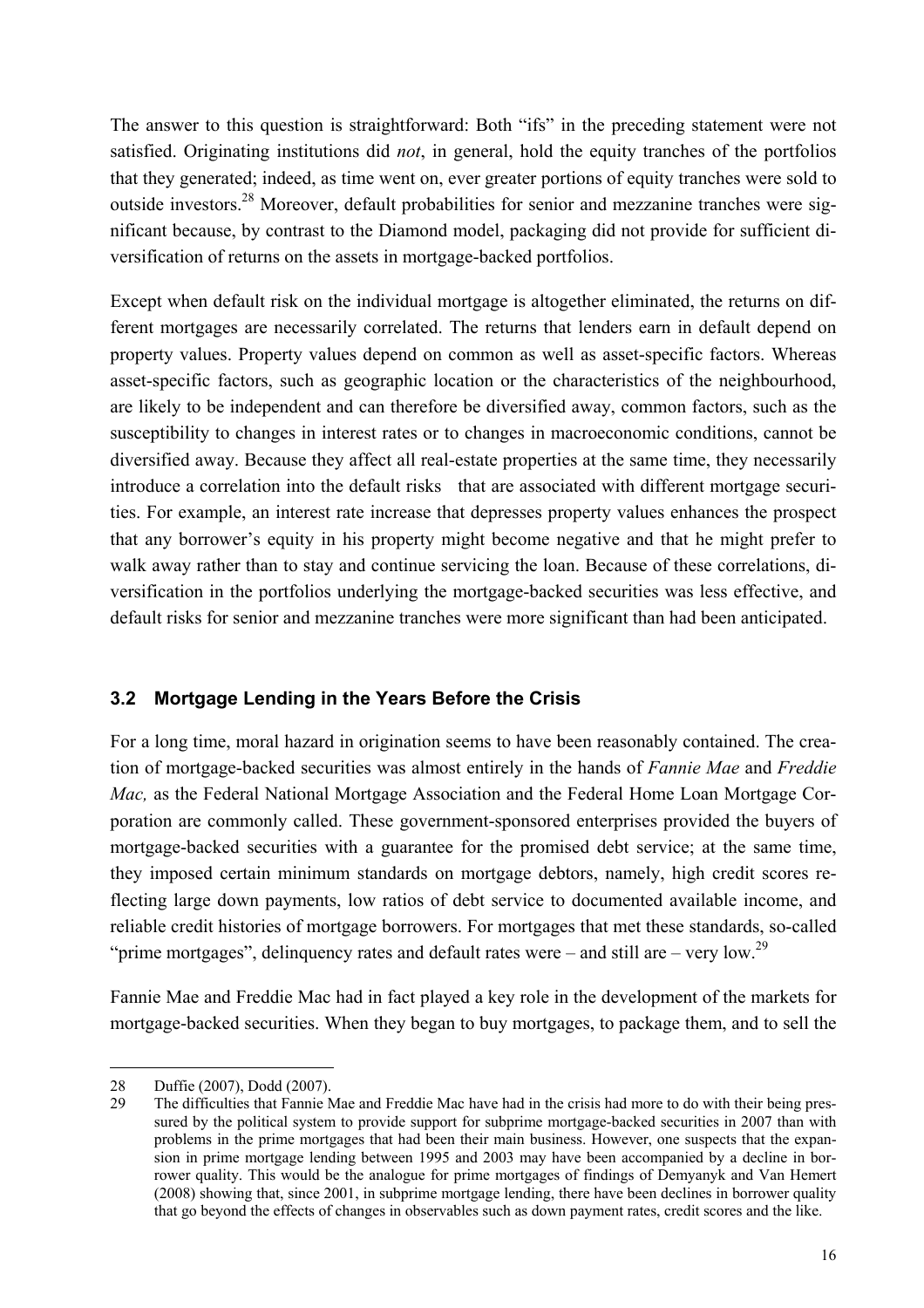mortgage-backed securities in the open market, the mortgage-backed securities were acceptable to investors because Fannie Mae and Freddie Mac also provided guarantees for the promised payments from these securities. The origins of Fannie Mae and Freddie Mac as government institutions led many investors to believe that, even though these institutions had been privatized, their guarantees had some kind of backing from the government<sup>30</sup> and could therefore be deemed to be reliable. $31$ 

However, in the years since 2000, Fannie Mae and Freddie Mac have been challenged by competition from other financial institutions, in particular, private investment banks, which did not guarantee their issues of mortgage-backed securities in the same way as Fannie Mae and Freddie Mac. The share of the government-sponsored enterprises in the issuance of mortgage-backed securities went from 76 % in 2003 to 43 % in 2006.<sup>32</sup> At the same time, there was a relative decline in prime mortgage lending and a significant increase in subprime mortgage lending, i.e., in the issuance of mortgages that did not meet the standards of the government-sponsored enterprises. The share of *subprime mortgages* rose from around 9 % of new mortgages in the early 2000's to above 40 % in 2006.<sup>33</sup> By the end of 2006, subprime mortgages accounted for some 14 % of the total stock of outstanding securitized mortgages (7 % in 2001).<sup>34</sup>

These changes have caused the quality of mortgages to go down. According to the International Monetary Fund (2007), the share of the stock of securitized mortgages in which the loan accounted for more than 90 % of the property value went from about 5 % in 2001 to 14 % in 2006; the share of securitized mortgages with limited documentation of income went from 7 % in 2001 to 18 % in 2006. These changes in mortgage quality are linked to the rise of nonprime lending: Average down payments in near prime mortgages, the so-called Alt-A mortgages, and in subprime mortgages were 12 % and 6 %, respectively, substantially below down payments in prime mortgages; in many instances, there was no down payment at all. In 2006, there was less than

 $\overline{a}$ 30 Since the privatization of these institutions, this belief would not have had any basis in the law. Even so, the developments since July 2008 have shown that this belief was justified. The position of Fannie Mae and Freddie Mac in the system of housing finance in the United States is too important for the government to look aside when these institutions run into trouble.

<sup>31</sup> Thus, at the time when the system of mortgage-backed securities was developed, the neglect of moral hazard induced by securitization was at least partly due to a reliance of market participants on government guarantees.

<sup>32</sup> See Dodd (2007). The challenge in the market was preceded by political discussions about these institutions' roles including accusations by the US Government of errors in dealing with new accounting rules for derivatives. These discussions induced the government-sponsored enterprises to retrench their activities in the market.

<sup>33</sup> Chomsisengphet and Pennington-Cross (2006), Duca and DiMartino (2007), International Monetary Fund  $(2007)$ 

<sup>34</sup> DiMartino and Duca (2007), International Monetary Fund (2007). These two sources differ on the importance of Alt-A (near prime) mortgages. Whereas DiMartino and Duca assess the stocks of Alt-A mortages and of prime mortgages at 6 % and 80 % of the total, the IMF puts Alt-A mortgages at 12 % and prime mortgages at 74 % of the total, 65 % as prime mortgages held by government-sponsored enterprises and 9 % held by non-agency private institutions. However, whereas the IMF's numbers refer to securitization-related mortgages, DiMartino and Duca seem to be referring to all mortgages. In any case, given the problems of drawing precise lines between different classes and given the question of data reliability, these numbers should be taken with a grain of salt, indications of orders of magnitude, rather than precise measures.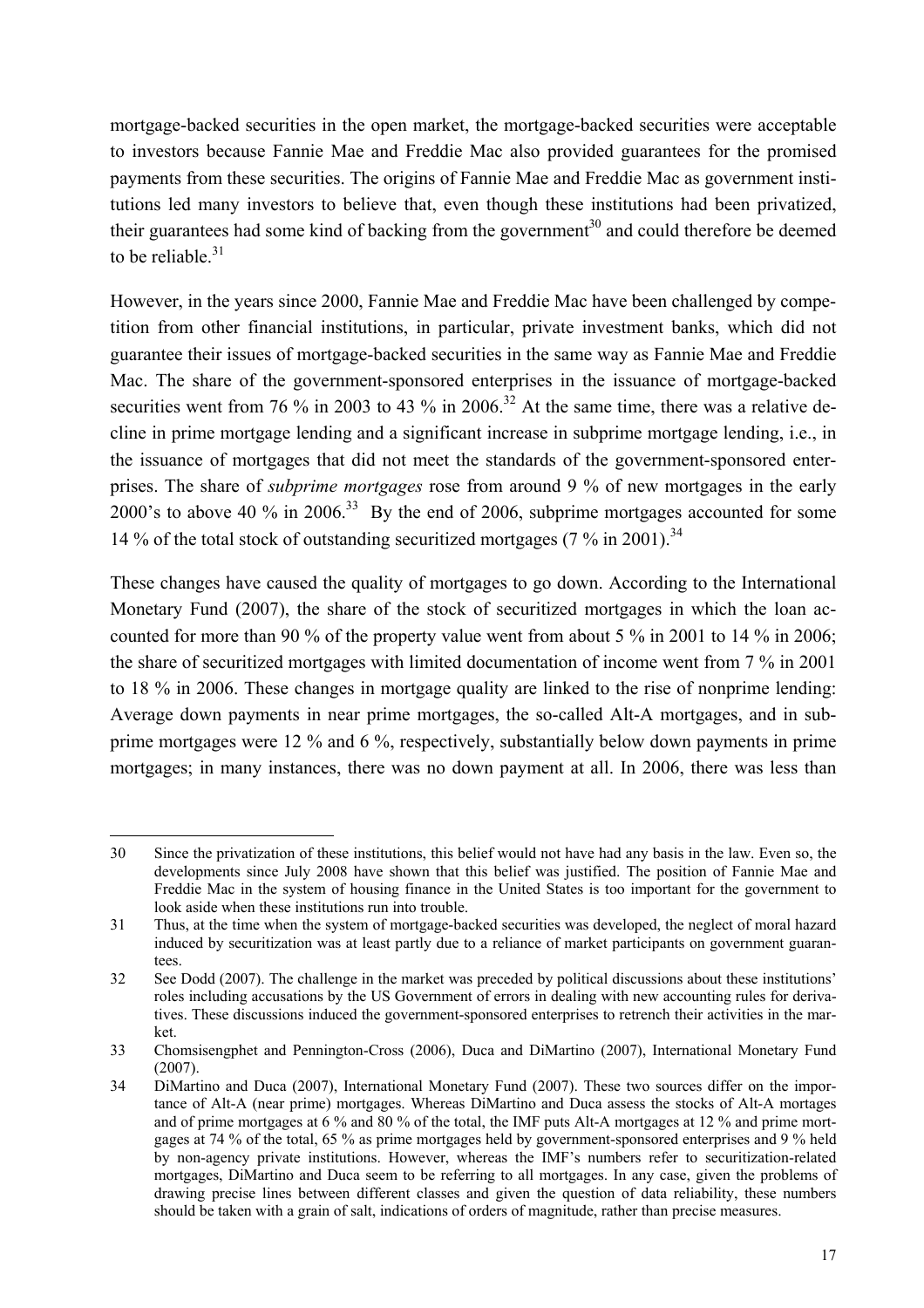full documentation of income in 81 % of Alt-A and 50 % of subprime mortgages, as opposed to 36 % of prime mortgages.35

These years also saw the resurrection of adjustable-rate mortgages. Their share of the stock of outstanding mortgages went from 6 % in 2001 to 26 % in 2006.<sup>36</sup> In 2006 indeed, 92 % of newly issued subprime mortgages, 68 % of newly issued Alt-A mortgages, and 23 % of newly issued prime mortgages had adjustable rates.<sup>37</sup> The lesson of the eighties, that adjustable rates cause credit risk to be higher, seems to have been lost – perhaps forgotten, perhaps also neglected because, after all, the credit risk would affect the holders of mortgage-backed securities rather than the originators of the mortgages.

The changes in mortgage quality are reflected in their performance, or mal-performance, in the crisis. Since 2006, delinquency rates and foreclosure rates have steadily gone up. According to the Mortgage Bankers Association, at 6.35 %, the delinquency rate, i.e., the share of mortgages with payments outstanding 60 days or more, in the first quarter of 2008 was the highest (on a seasonally adjusted basis) since they began collecting the data in 1979. At 2.47 %, the foreclosure rate, i.e., the share of outstanding mortgages in foreclosure proceedings has more than doubled since the end of 2006. As a function of the number of months since the conclusion of the mortgage contract, delinquency rates on mortgages issued in 2006 have been rising more steeply and have been higher than delinquency rates in any previous year in this decade; delinquency rates on mortgages issued in 2007 are even worse.<sup>38</sup>

As one would expect, the problems are concentrated in the subprime segment of the market: Delinguency rates in this segment are on the order of 25 %, as opposed to  $10 - 12$  % for Alt-A mortgages and  $1 - 2$ % for prime mortgages.<sup>39</sup> Adjustable-rate subprime mortgages, with a share of 7 % of the total outstanding mortgage stock, account for about 39 % of foreclosures. By contrast, fixed-rate prime mortgages, with a share of 65 % of the total outstanding mortgage stock, account for only 18 % of foreclosures.<sup>40</sup> The doubling of the foreclosure rate over the past year thus seems to have been largely a consequence of the previous expansion of subprime lending.

Striking though they are, in and of themselves, these numbers do not necessarily prove that the system went astray. They prove that there was a relaxation of credit standards and an expansion of lending to riskier borrowers, and theory makes us speculate that this was due to moral hazard in origination. However, an advocate of the expansion of subprime lending might argue that previous credit standards were too restrictive, denying the benefits of home ownership to an unnec-

j 35 DiMartino and Duca (2007). The fact that 36 % of prime mortgages involved less than full documentation of income indicates that, even in this part of the market, lending standards had declined.

<sup>36</sup> International Monetary Fund (2007).

<sup>37</sup> DiMartino and Duca (2007). The International Monetary Fund (2007) gives the shares of adjustable-rate mortgages as 85 % for subprime mortgages,  $55 - 60$  % of Alt-A and prime mortgages and less than 20 % for mortgages securitized by Fannie Mae and Freddie Mac.

<sup>38</sup> International Monetary Fund (2008), Demyanyk and Van Hemert (2008).

<sup>39</sup> International Monetary Fund (2008).

<sup>40</sup> For fixed-rate subprime mortgages, the corresponding shares are 6 % of the total and 11 % of foreclosures, for adjustable-rate prime mortgages, 15 % of the total and 23 % of foreclosures. All numbers are taken from the Mortgage Bankers Association, http://www.mortgagebankers.org/NewsandMedia/PressCenter/62936.htm.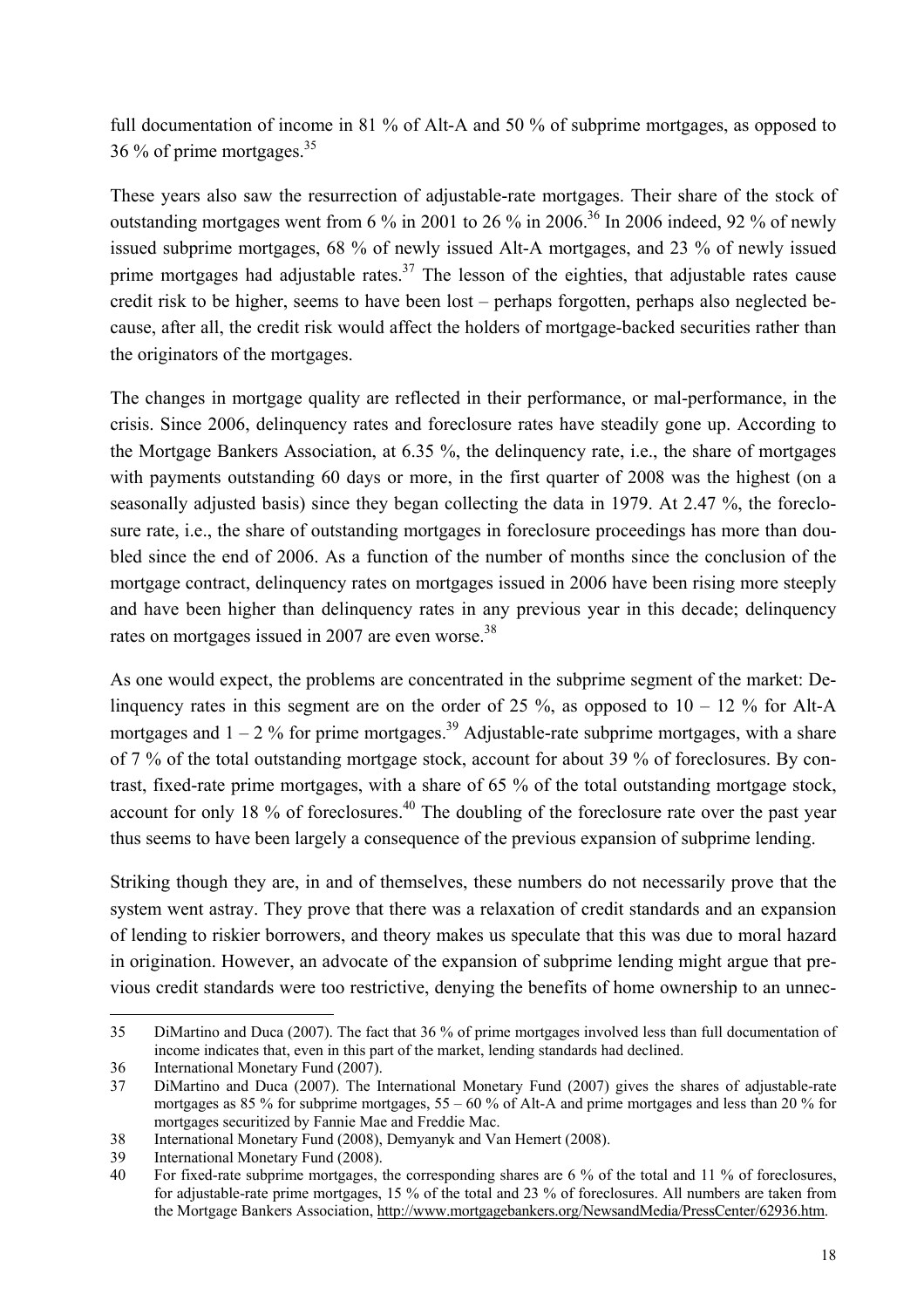essarily large part of the population. The development and expansion of subprime lending did serve to expand the share of Americans living in their own homes from around 63.4 % to just below 69.2 %.41 Among the new home owners, many are *not* subject to foreclosure proceedings and may still be happy about their moves.

An advocate of the expansion of subprime lending might also argue that there is nothing intrinsically bad about higher credit risks, provided the creditors are aware of these risks and price them properly. The development in subprime lending was said to have been made possible by improvements in credit scoring techniques, transferring such techniques from automobile loans to home loans.<sup>42</sup> Interest rates on subprime mortgages were said to properly reflect the higher credit risks, providing for risk premia where risks were higher.<sup>43</sup> Couldn't it be the case that the government-sponsored entities Fannie Mae and Freddie Mac had simply not been sufficiently innovative?

I do not actually share this view. I merely present it in order to show how difficult it is to assess a development that has gone astray. Once things have gone wrong, hindsight suggests that these loans should not have been made. However, hindsight is not a useful guide. The question must be whether we have evidence that, *beforehand*, it was, or should have been, clear that these loans should not be made.

At this point, I return to the example by which I introduced the discussion of moral hazard in origination. Telling the bank that the sales price is 130.000 \$ when, effectively, it is only 110.000 \$ is an instance of fraud. A report of the United States Financial Crimes Enforcement Network (2006) in fact shows that over the past decade, mortgage fraud has increased dramatically, going from 1318 reported instances in 1996 to 25989 reported instances in 2005, an almost twentyfold increase. Annual rates of increase were around 30 % from 1996 to 2002 and then jumped to 77 % in 2003, 93 % in 2004 and 41 % in 2005. It is hardly a coincidence that the most dramatic increases occurred in the very years when the system of mortgage finance and mortgage securitization underwent the structural changes that I have described. Greater allowances for risk have gone along with reduced attention to fraud. The econometric analysis of Ben-David (2006/2008) provides evidence of the link between the incidence of fraud and securitization.

In this context, it is worth noting that, even though the increases in delinquencies and foreclosures are concentrated in adjustable-rate subprime mortgages, they do not seem to be triggered by the resetting of interest rates. The IMF points out that foreclosures seem to take place well ahead of the resetting of interest rates and suggests that "the deterioration thus far has been a function of fraud, speculation, over-extension of borrowers, and the effects of weak underwriting standards"<sup>44</sup>

<sup>41</sup> DiMartino and Duca (2007).

<sup>42</sup> DiMartino and Duca (2007).

<sup>43</sup> Chomsisengphet and Pennington-Cross (2006).

<sup>44</sup> International Monetary Fund (2008 a, fn. 7).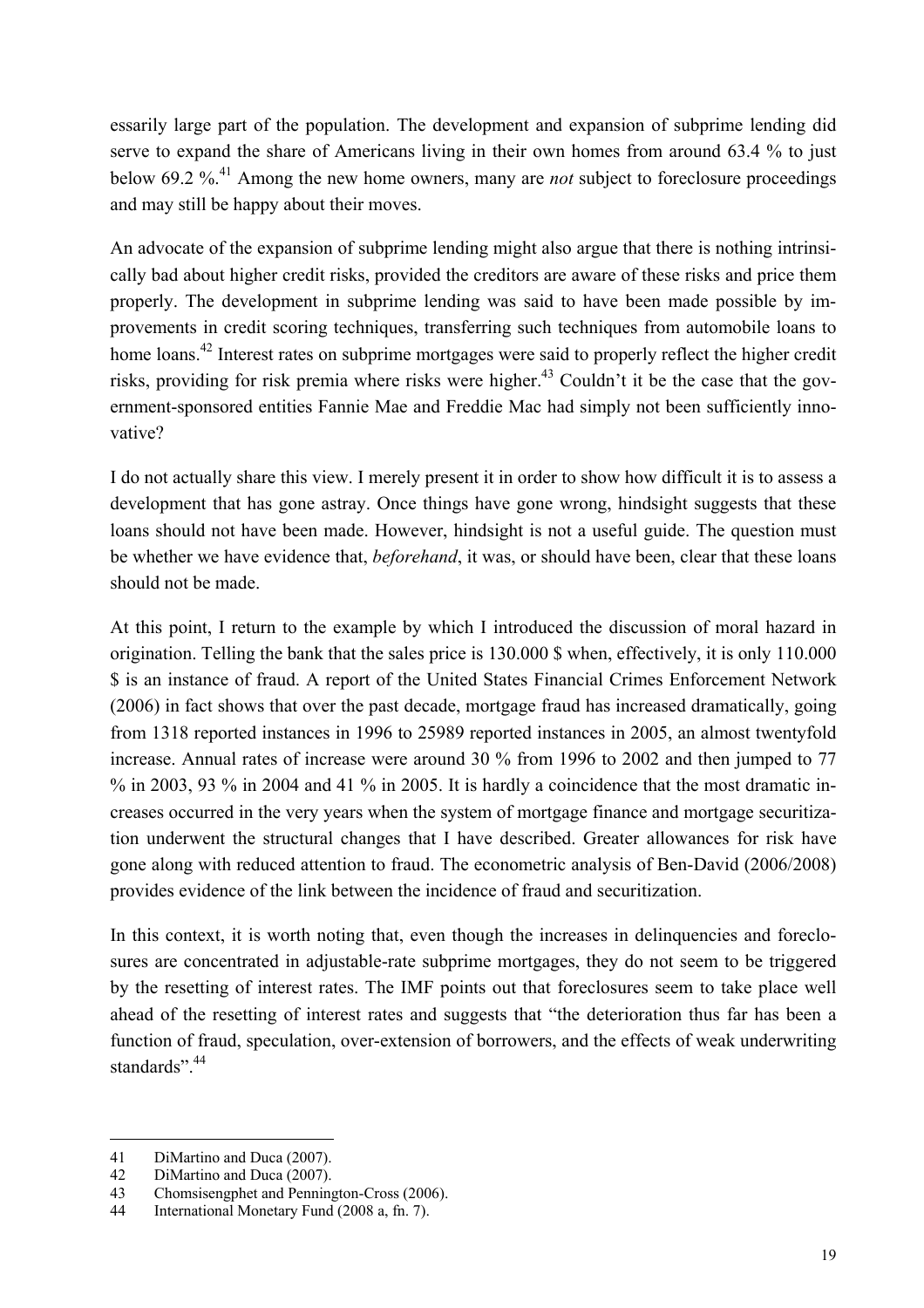An econometric study by Demyanyk and Van Hemert (2008) of delinquencies in a large sample of mortgage loans shows that the decline in the quality of subprime mortgages actually transcends anything that we can attribute to observable characteristics such as adjustable rates, low credit scores, low down payments, or high ratios of debt service to income. For subprime mortgages of different years since 2001, the study finds that, even after everything else is taken into account, there is a positive effect of vintage on delinquency rates 12 months after origination of the mortgage contract. The probability of such a delinquency on a mortgage issued in 2006 is higher than the corresponding probability for a mortgage issued in 2005, the latter again is higher than the corresponding probability for a mortgage issued in 2004, and so on. Moreover, the difference is *not* fully explained by the decline in the quality of characteristics such as credit scores, down payments, etc. In full accord with the IMF's reference to "weak underwriting standards", there seems to have been a decline in the quality of subprime mortgages even beyond the worsening of their observable characteristics. The regression results indicate that this "unexplained" quality decline has been going on since 2001. However, before 2006, the effects of this quality decline on delinquency rates were outweighed by the effects of increases in property prices, which provided mortgage borrowers with additional equity, increasing their stakes in their properties and also providing a basis for taking out additional loans in order to service their outstanding debts.<sup>45</sup>

The study of Demyanyk and Van Hemert also shows that *differential* risk premia for subprime mortgages went down at the very same time as risks in these mortgages went up. In the sample they studied, the difference between the average interest rate on fixed-rate subprime mortgages and the average interest rate on fixed-rate prime mortgages was well above 300 basis points (3 percentage points) in 2001. Following a steady decline from 2001 to 2004, this difference reached 100 basis points in that year, and then jumped back up to around 150 basis points where it stayed until the end of 2005; in 2006, it rose towards 200 basis points, still significantly less than where it had been in 2001.

This behaviour of risk premia on subprime mortgages is something of an anomaly. The decline from 2001 to 2004 has no parallel in other parts of the financial system, e.g., in the behaviour of risk premia on bonds with low credit ratings. Therefore it cannot be ascribed to a general increase in investors' willingness to incur risks. In the absence of an increase in the willingness to bear risk, risk premia on subprime mortgages should have gone up, rather than down, so as to reflect the decreasing quality of these titles. Given that the opposite happened, one must have doubts about the notion that interest rates on subprime mortgages were appropriately set to reflect the higher credit risks on these securities.

<sup>45</sup> Demyanyk and Van Hemert (2008) also show that the assessment is unchanged if foreclosure rates, rather than delinquency rates, are considered. Hakenes and Schnabel (2008) attribute such quality deterioration to intensifying competition by originators, Rona-Tas and Hiß (2008) to the effects of increased gaming by mortgage borrowers (and brokers?) on the reliability of credit scores.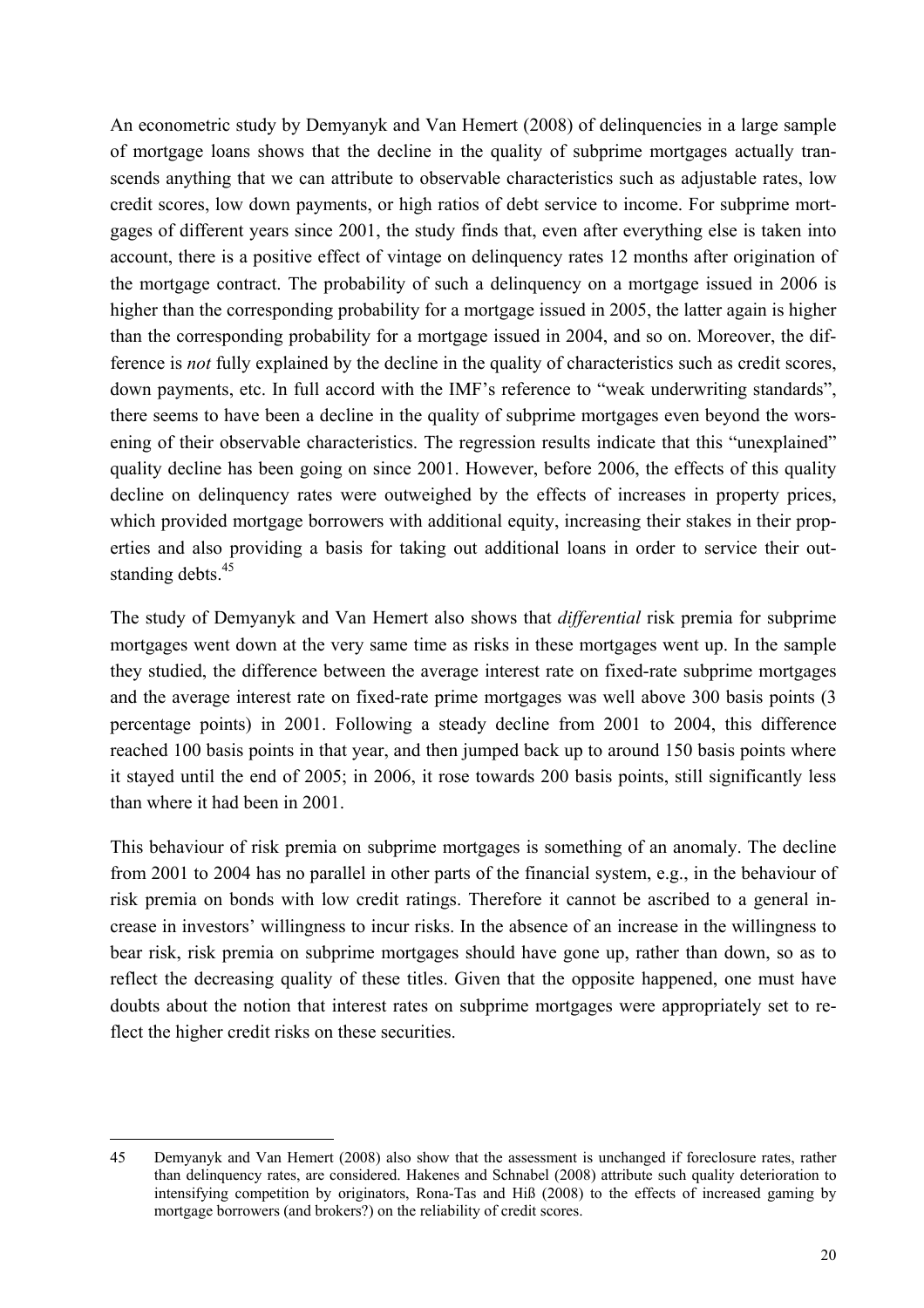### **3.3 Negligence in Securitization: Blindness to Risk in the Competition for Turf**

The fact that risk premia on subprime mortgages went down even as risks in subprime mortgages went up indicates that the expansion of subprime mortgage lending was driven by the supply of funds rather than the demand for funds in these markets. Increased mortgage lending was driven by investors seeking an outlet for their money. Mortgage originators, as well as home purchasers and home owners mostly seem to have been responding to the opportunities that this offered.<sup>46</sup> The question is therefore why investors were so keen to put their funds into subprime mortgage finance that they allowed risk premia to go down even as risk in subprime lending went up.

Some of the answer to this question is provided by a report that the Swiss bank UBS sent to its shareholders in April.<sup>47</sup> With losses exceeding 30 billion US dollars, UBS has been particularly hard hit by the crisis. They had played a very active role in the creation of MBS collateralized debt obligations (MBS CDOs), debt obligations whose collaterals consisted of packages of subprime mortgage-backed securities, and they had also acquired such MBS CDOs on their own account. In the past, they had prided themselves on having one of the most competent systems of risk management and risk control in the world. The report tries to assess where and why their system failed. Its main findings can be summarized as follows:

- There was an excessive emphasis on revenue and growth, with insufficient attention given to risk and risk capacity. The focus on growth was motivated by a concern that UBS was falling behind leading competitors in investment banking. The "competitive gap" was deemed to be particularly large in the area of fixed-income securities. Activities in asset-backed securities, mortgage-backed securities, and adjustable-rate mortgages "were identified as significant revenue growth opportunities".
- There never was any "holistic" or comprehensive assessment of this strategy and of the risks that it involved. Risk management and risk control put excessive confidence in credit ratings provided by rating agencies and failed to provide their own analysis of credit risks in the underlying securities. They also put excessive confidence in received quantitative methods of analysis, stress tests and estimates of value at risk using statistical models based on time series data of the past five years. At the same time, they neglected possible correlations between the risk involved in "warehousing" securities in the process of securitization and the risk inherent in the securities that were held on the bank's own account. They also paid insufficient attention to systemic risks such as failures of counterparties to hedging arrangements or a disappearance of liquidity from relevant markets. Finally, they failed to take account of new information, e.g., about rising delinquency rates, or of the role of correlations induced by the common dependence of the performance of residential mortgage-backed securities on the overall development of the US housing market.

<sup>46</sup> Demyanyk and Van Hemert (2008); see also Kiff and Mills (2007).

<sup>47</sup> UBS (2008).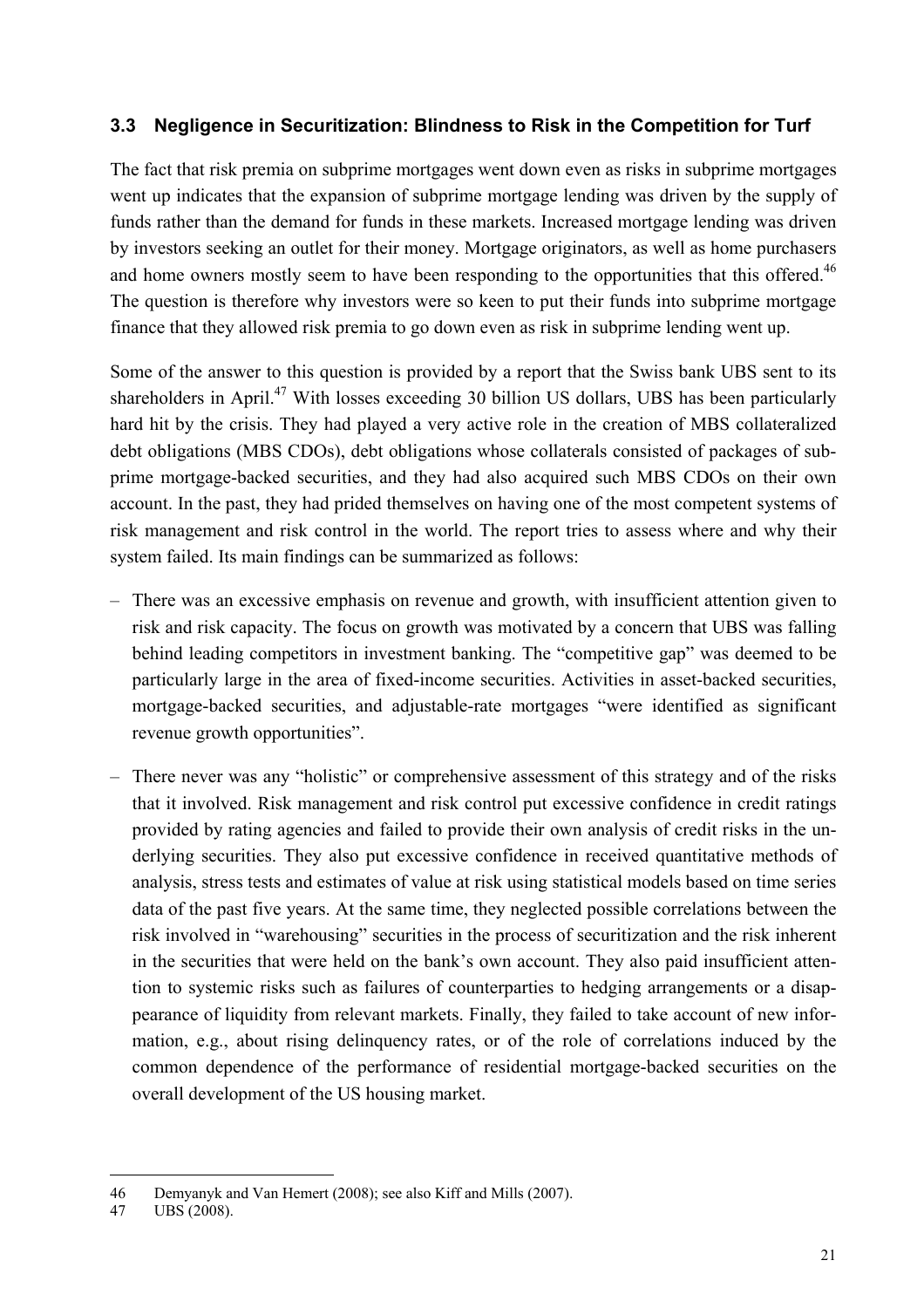- Because of a reorganization that had taken place in 2005, the subsidiary in charge, UBS Investment Banking, was suffering from a lack of risk management expertise in the area of fixed-income securities. Risk incentives were also inappropriate: If additional revenue was earned for the bank by investing in subprime mortgage-backed securities rather than a government bond or by securitizing portfolios consisting of mezzanine claims, rather than senior claims, on a mortgage portfolio, the manager would earn a reward for the additional revenue without any deduction for additional risks. If a more effective and more expensive hedging arrangement to reduce risks was replaced by a less effective and cheaper one, the manager would earn a reward for saving on costs without any deduction for the lower quality of the hedge.
- Control from above was ineffective. Because of piecemeal reporting to Senior Group Management and because of fragmented control structures, there was no forum where the investment bank's strategy of expanding activities in subprime mortgage-backed securities would be discussed in a comprehensive manner and, possibly, challenged. The problem was compounded by a lack of established operational principles for the management and control of risks at the level of the overall balance sheet of the institution. For a long time, UBS Investment Banking successfully resisted the imposition of such principles and of hard limits on its holdings of illiquid assets and on its overall balance sheet. They only accepted such limits in July 2007, when the severity of the crisis could no longer be overlooked. Until then, their engagements in mortgage-backed securities had kept growing at a high rate.

Competition for market shares with insufficient regard for risks and costs is a well known cause of financial difficulties. In the financial sector, such competition has often been observed in banking systems following market liberalization. Relevant examples are provided by the United Kingdom, where the lifting of credit controls in 1971 was followed by such competition leading to the Secondary Banking Crisis in  $1973<sup>48</sup>$  and Sweden, where deregulation in the mid-eighties was followed by such competition leading to the banking crisis of 1992.<sup>49</sup> In such markets, participants tend to be driven by a notion that the early phase of development determines long-run turfs, and that, to be "with it", one has to succeed in this competition for turf.

The UBS Report to Shareholders suggests that something similar happened in the markets for mortgage securitizations since 2003. As the government-sponsored enterprises pulled back and private institutions developed the markets for mortgage-backed securities, these institutions competed to stake out their turfs in this new line of business, which held a prospect of high fees. In the competition for the mortgage originators' business, the imposition of quality standards for mortgages had lower priority – and, in the absence of guarantees of the sort that had been issued by Fannie Mae and Freddie Mac, the credit risks were passed on to the purchasers of the mortgage-backed securities.

<sup>48</sup> Reid (1982).

<sup>49</sup> Englund (1999).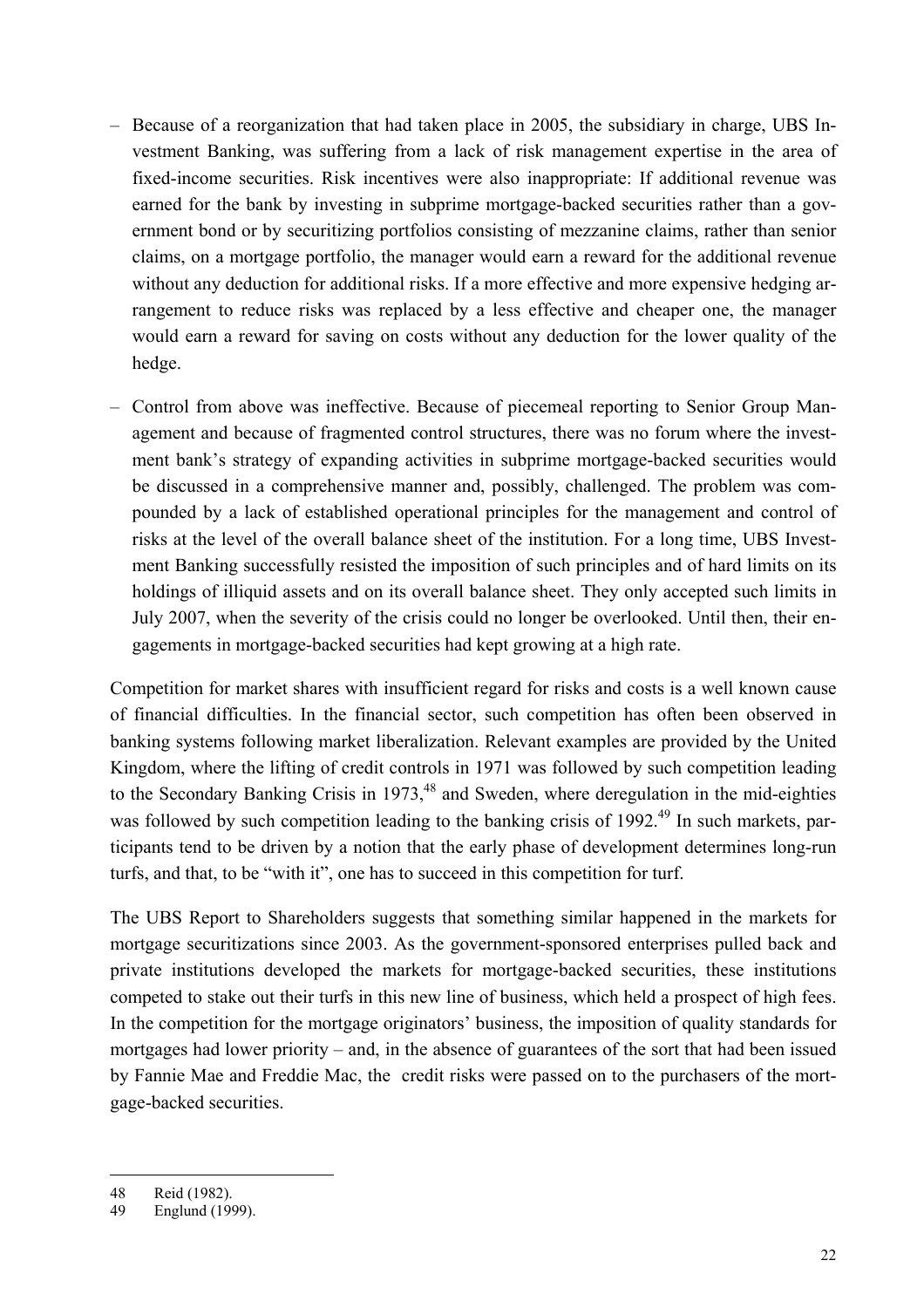### **3.4 Flaws in Securitization: The Role of MBS Collateralized Debt Obligations**

As mentioned above, UBS was not so much involved in the securitization of mortgages as in the securitization of mortgage-backed securities themselves. As a latecomer in this line of business, coming from abroad, they may have been at a competitive disadvantage, relative to US investment banks, in establishing the relations to mortgage originators that would have been needed to get into mortgage securitization as such. By contrast, the securitization of mortgage-backed securities through MBS CDOs was seen as a significant revenue growth opportunity.

In contrast to the above assessment that mortgage securitization is, in principle, a good thing if incentive problems are kept under control, I have serious doubts about this second layer of securitization, i.e., the securitization of portfolios of mortgage-backed securities, rather than portfolios of mortgages. As I have outlined above, securitization can be useful because it provides the means for reallocating risks from where they originate to parties that are better able to bear them. In this operation, the packaging of securities is useful because the associated diversification of asset specific risks provides for standardization. The division of claims on the package into tranches that are ranked according to priority is useful if the originators hold on to the equity tranches and thus have the proper incentives to look after the quality of the portfolio they are securitizing. For the second layer of securitization, the benefits seem ephemeral, and the potential incentive effects large:

- If the first layer of securitization has been properly handled, the mortgage-backed securities as such should be eligible for inclusion in the portfolios of pension funds, life insurance companies and other investors that are better able to bear the risks associated with the long-term commitment of funds in real estate. To achieve this purpose, a second layer of securitization should not be needed.
- If the first layer of securitization has been properly handled, there should also be no significant benefits from additional diversification through a second layer of packaging. To be sure, a second layer of packaging will provide for additional risk diversification. However, if the mortgage-backed securities that are being packaged are themselves truly marketable, such diversification benefits could also be reaped by investors putting multiple mortgage-backed securities into their own portfolios. Transactions costs of their doing this on their own would probably not be much larger than the 120 or so basis points that UBS obtained as a fee for securitizing mezzanine mortgage-backed securities.
- As outlined in the UBS report, the division of claims into tranches with different priorities was *not* used to provide proper incentives. As a matter of fact, UBS Investment Bank held on to the senior tranches of MBS collateralized debt obligations and sold the junior tranches, including the equity tranches, in the open market. Given the belief that the senior tranches were safe, they did not have much of an incentive to look after the quality of the assets they were securitizing. The UBS report indicates that, indeed, they did not.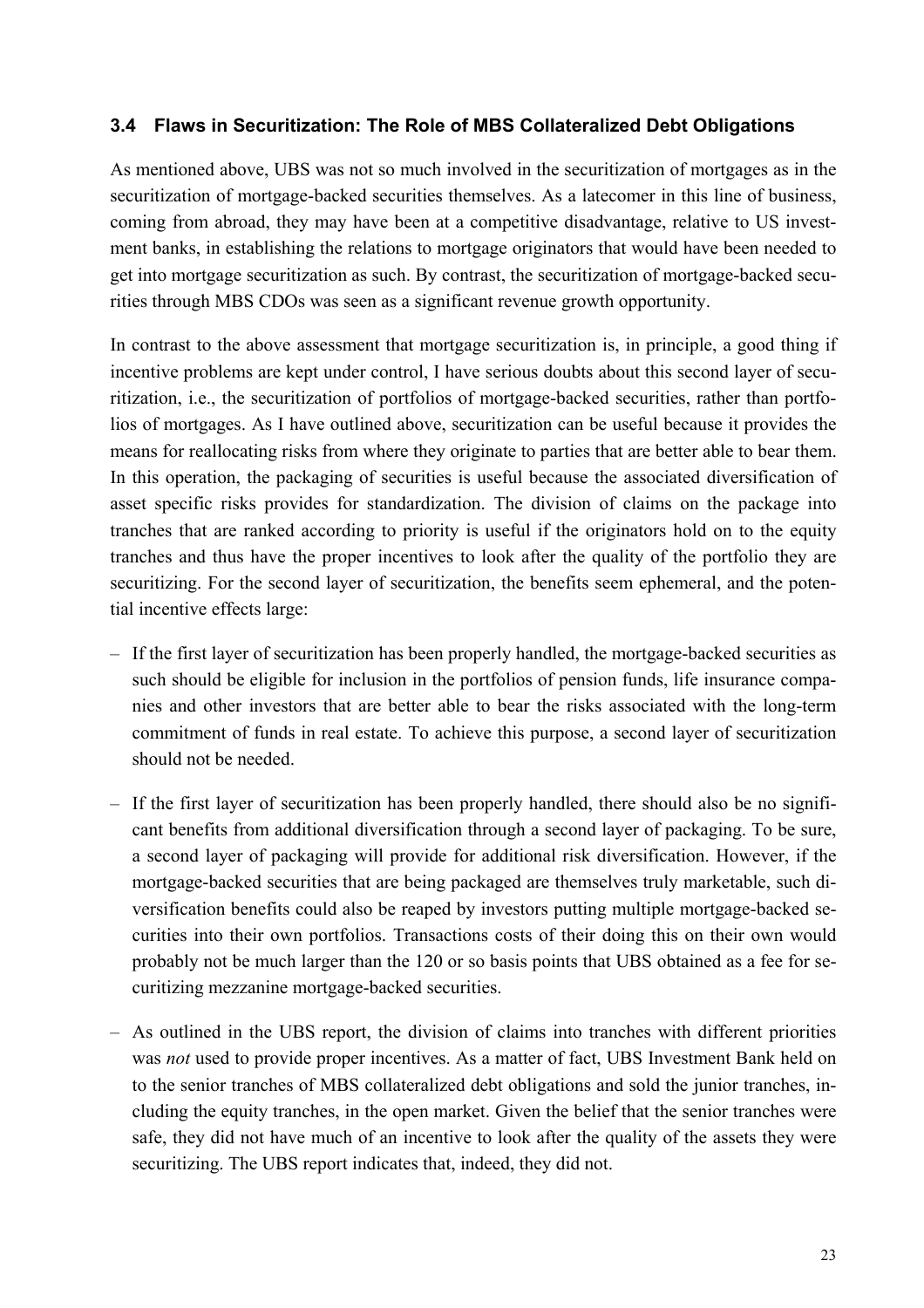– To the extent that the second stage of securitization provided a ready market for the securities created in the first stage, it further diluted incentives for institutions handling the first stage to actively control the quality of the mortgages that they were packaging together. As the chain of financial intermediation became longer, the scope for moral hazard associated with such intermediation was increased.

An advocate for the creation of MBS collateralized debt obligations might object that these considerations neglect the role of regulation and certification. Regulation prevents certain institutional investors from acquiring securities that have low credit ratings or are unrated. For such investors and such securities, the argument that, once the securities are sufficiently standardized to be marketable, the investor can perform the diversification on his own would not be applicable. If statutory regulation requires a life insurance company to restrict its holdings to securities with credit ratings of A or better, this insurance company will not be able to acquire a diversified portfolio of mezzanine MBS with a credit rating of BBB or worse. If statutory regulation subjects banks to minimum equity requirements that are calibrated to the ratings of the assets they hold, the banks may find that a diversified portfolio of mezzanine MBS with a credit rating of BBB is too costly in terms of required regulatory capital. In these cases, one might argue that a second layer of securitization is useful because the additional diversification that it provides makes it possible to give an AAA credit rating to the senior tranche of a portfolio of BBB mezzanine MBS and therefore to make additional funds from such regulated institutions available for housing finance. The above criticism of this second layer of securitization would be moot because, even though the BBB mezzanine MBS are fully marketable, statutory regulation prevents some market participants from investing in these securities directly.

At this point, however, one must ask whether the second layer of packaging provides enough additional diversification to warrant an AAA credit rating for the senior tranche of a portfolio of BBB mezzanine mortgage-backed securities. This would only be reasonable if the returns on the different securities were sufficiently independent so that defaults on several of them at once were deemed much less likely than a default on any one of them, and the senior claim on the portfolio could in fact be considered to be safe. By contrast, if the returns on the different securities were correlated, the probability of defaults on multiple securities at once and therefore the probability of a default on the senior claim on this portfolio might not be so different from the probability of default on any one security. In this case, there would be no reason for giving an AAA credit rating to the senior tranche of a portfolio of BBB mezzanine mortgage-backed securities.<sup>50</sup>

The major credit rating agencies seem to have thought that securities were sufficiently independent to warrant high ratings for senior MBS collaterized debt obligations – until July 2007. Then, all of a sudden, in August 2007, they downgraded many of these securities and many of the underlying mortgage-backed securities. Most securities were not just downgraded by one grade, but

<sup>50</sup> Duffie (2007) insists that MBS CDOs only make economic sense if the different MBS are sufficiently independent. He also warns that empirical estimates of correlations are notoriously unreliable. The criticisms voiced here apply a fortiori to higher stages of securitization, such as "CDO-squared" securities, where the collateral itself consists of MBS CDOs.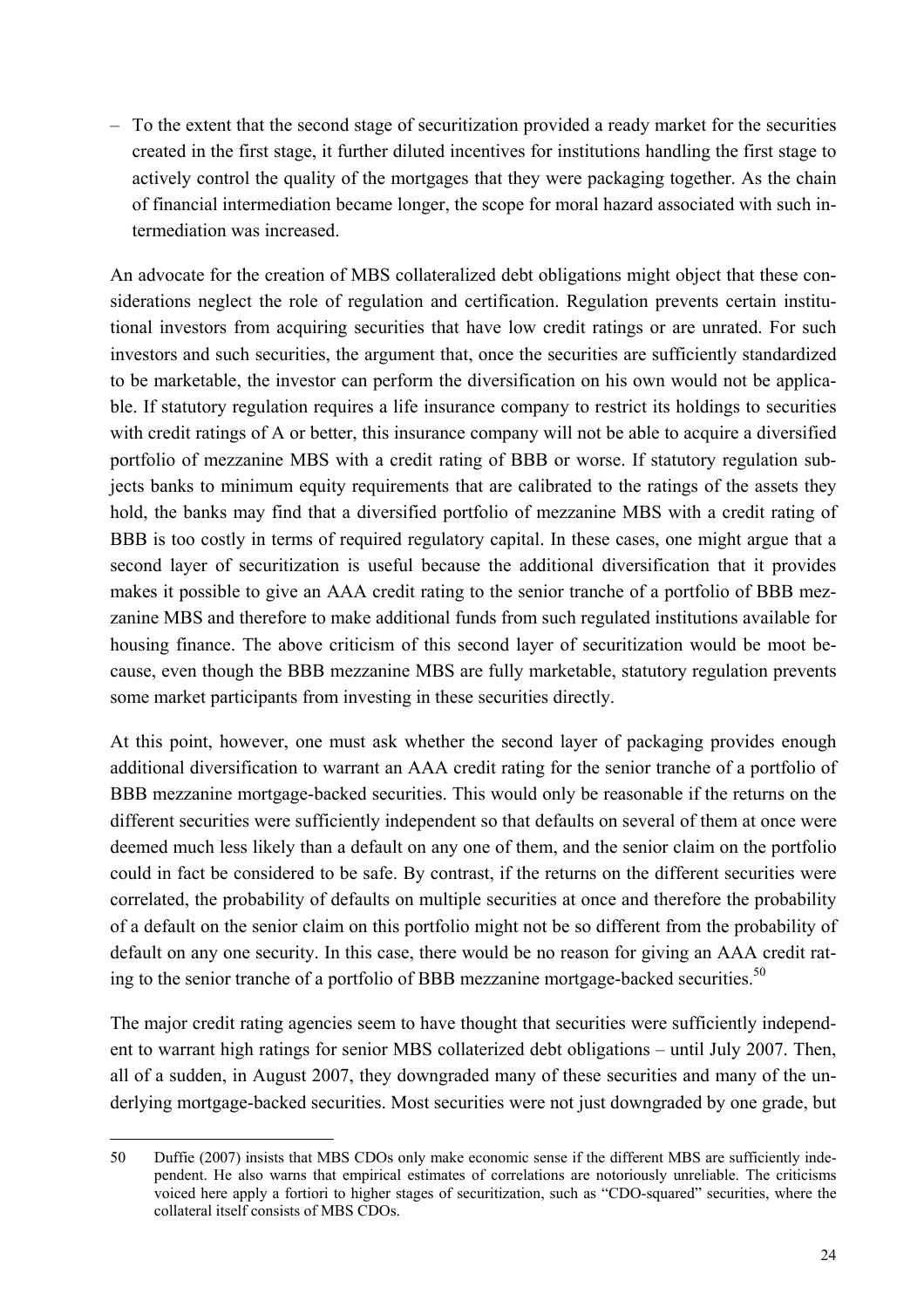by several grades, even by three or more grades.<sup>51</sup> For corporate debt, such downgrading by several grades at once is almost unheard of. The fact that, in the summer of 2007, there was so much downgrading by multiple grades suggests that the analysis underlying the previous ratings had been fundamentally flawed and that, at last, the rating agencies had come to realize this.

#### **3.5 Flaws in Risk Assessment: The Failure of the Rating Agencies**

For an outside observer, it is hard to tell what precisely has been wrong with the credit ratings of mortgage-backed securities before July 2007. I suspect that the risk models on which these ratings had been based were overoptimistic about default risks on the underlying mortgages and about correlations between the different mortgages and the different mortgage-backed securities. Both forms of overoptimism are related, and both have implications for the functioning of the second as well as the first stage of securitization.

There seems to have been a view that the individual borrower's ability to service his debt is of lesser importance if the property that serves as collateral for the loan is increasing in value. This view is actually corroborated by the finding of Demyanyk and Van Hemert, mentioned above, that, before 2006, the effects of the decline in the quality of mortgage borrowers were outweighed by the effects of increases in property prices. However, the view that property appreciation will reduce credit risk in a mortgage contract leads to an overoptimistic assessment of default risks if the property appreciation itself is overestimated. Moreover, if one fails to take account of the common factors that are driving real-estate prices, this view also leads to an overoptimistic assessment of correlations between the different borrowers' default risks. Both flaws came home to roost when, in mid 2006, real-estate prices in the United States began to turn down, and, as mentioned above, delinquency rates on recently issued mortgages rose to unprecedented levels.

|                   |                              | Rate of       |
|-------------------|------------------------------|---------------|
| Q <sub>2</sub> of | S&P/Case-Shiller             | Change over   |
| Year              | US National Home Price Index | Previous Year |
|                   |                              |               |
| 2000              | 103,77                       | 9,50%         |
| 2001              | 112,69                       | 8,60%         |
| 2002              | 122,24                       | 8,50%         |
| 2003              | 134,2                        | 9,80%         |
| 2004              | 152,92                       | 13,90%        |
| 2005              | 176,7                        | 15,60%        |
| 2006              | 189,93                       | 7,50%         |
| 2007              | 183,56                       | $-3,60%$      |
| 2008              | 155.32                       | $-15,30%$     |
|                   |                              |               |

**Table 1:** S&P/Case-Shiller U.S. National Home Price Index (Q1 2000 = 100)<sup>52</sup>

<sup>51</sup> Dodd and Mills (2008).

<sup>52</sup> Source: Standard & Poors, see Indices at http://www.standardandpoors.com.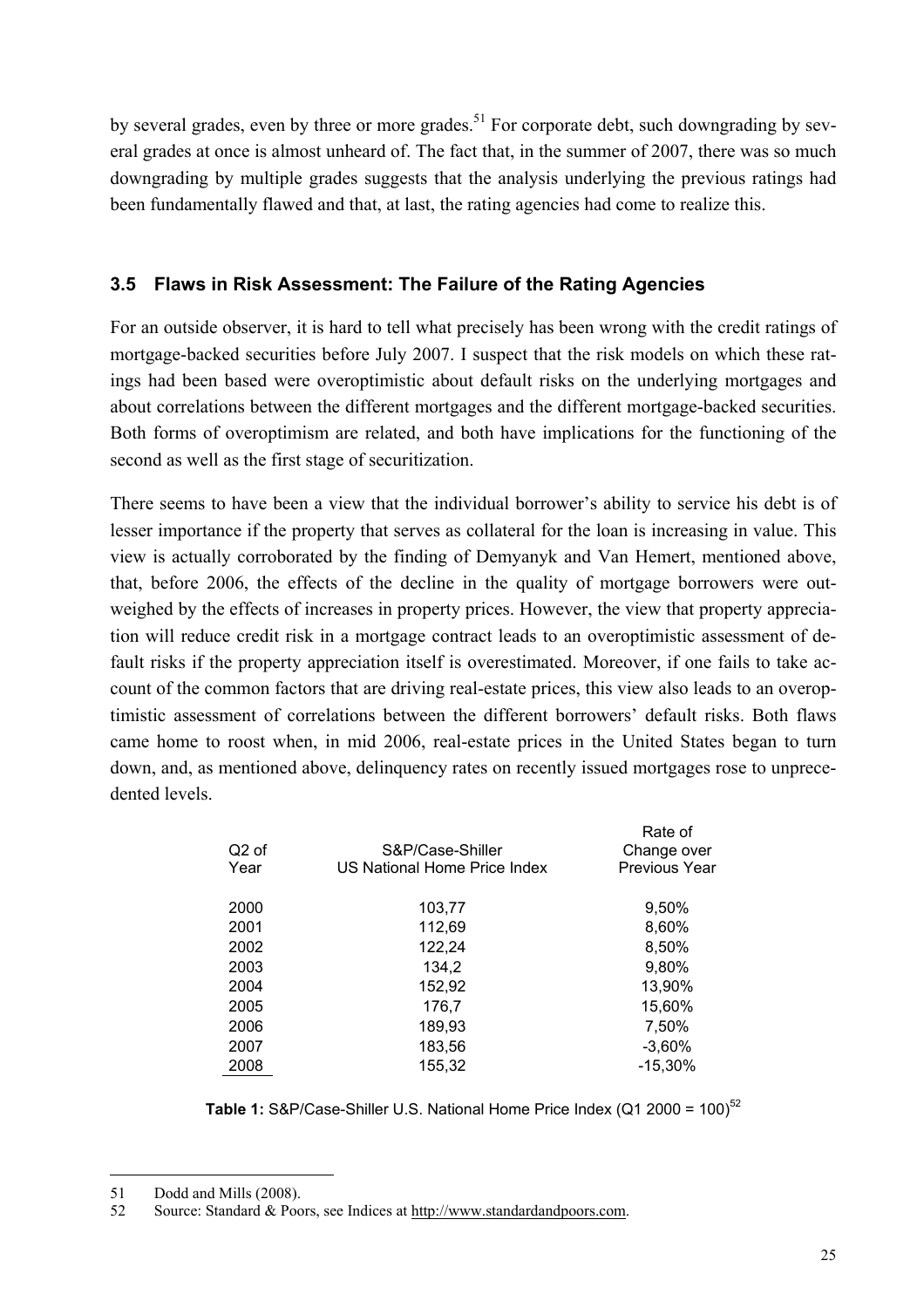The view that residential real estate was increasing in value reflected current and past experience. Table 1 documents the movement of real estate prices in the United States since 2000. The first column gives the value of the S&P/Case-Shiller U.S. National Home Price Index at the end of the second quarter of each year.<sup>53</sup> The second column translates these numbers into rates of growth over the preceding twelve months. From 1999 to 2003, real-estate prices in the United States grew at roughly 9 % per year. In 2003, their growth rate jumped, to 14 % for 2003/2004 and more than 15 % for 2004/2005. From 2005 to 2006, their growth was again slower. In June 2006, their growth turned negative, i.e., real-estate prices began to decline, first slowly and, then, from 2007 to 2008, quite dramatically, by over 15 %.

A global decline of residential real-estate prices like that of the past two years has not been experienced in the United States since the Great Depression, if then. To be sure, there had been a downturn in the early nineties, but this downturn had been concentrated in a few states and regions. At the national level, at that time, the S&P/Case-Shiller U.S. National Home Price Index declined by no more than 4 %.<sup>54</sup> Following a few years of stagnation and sluggish growth, realestate prices in the United States had again picked up speed in the late nineties. The experience of the early 2000's seemed to justify the view that real-estate prices could only go up.

| Year | Federal<br>Funds | <b>US Treasury</b><br>10 Years | Conventional<br>Mortgages |
|------|------------------|--------------------------------|---------------------------|
| 2000 | 6, 24            | 6,03                           | 8,06                      |
| 2001 | 3,88             | 5,02                           | 6, 97                     |
| 2002 | 1,67             | 4,61                           | 6, 54                     |
| 2003 | 1, 13            | 4, 01                          | 5, 82                     |
| 2004 | 1, 35            | 4, 27                          | 5, 84                     |
| 2005 | 3, 22            | 4, 29                          | 5,86                      |
| 2006 | 4, 97            | 4,80                           | 6, 41                     |
| 2007 | 5, 02            | 4,63                           | 6, 34                     |
| 2008 | 2,00             | 3,89                           | 6, 48                     |

Table 2: Selected Interest Rates in the United States<sup>55</sup>

However, any more detailed assessment would have suggested that the observed price increases had been driven by singular developments that could not be expected to go on forever. For example, there had been a significant decline in nominal interest rates in the United States. As shown in Table 2, the (short-term) Federal Funds Rate from 6,24 % to 1,13 %, the rate for 10 year Treasury Bonds from 6,03 % to 4,01 %, and the rate for conventional mortgages from 8,06 % to 5,82 %. This decline in interest rates must have given a boost to real-estate prices. However, it should have been clear that such a decline in interest rates could not continue forever, and might even be reversed, as indeed it was in 2005 and 2006. The boost that the decline

<sup>53</sup> I have chosen the second quarter because the peak in 2006 occurred in this quarter, and the acceleration of the downturn in 2007 began between the second and third quarters.

<sup>54</sup> From 76,42 in Q2 1990 to 73,43 in Q1 1991.

<sup>55</sup> Source: Board of Governors of the Federal Reserve System, http://www.federalreserve.gov/releases/h15/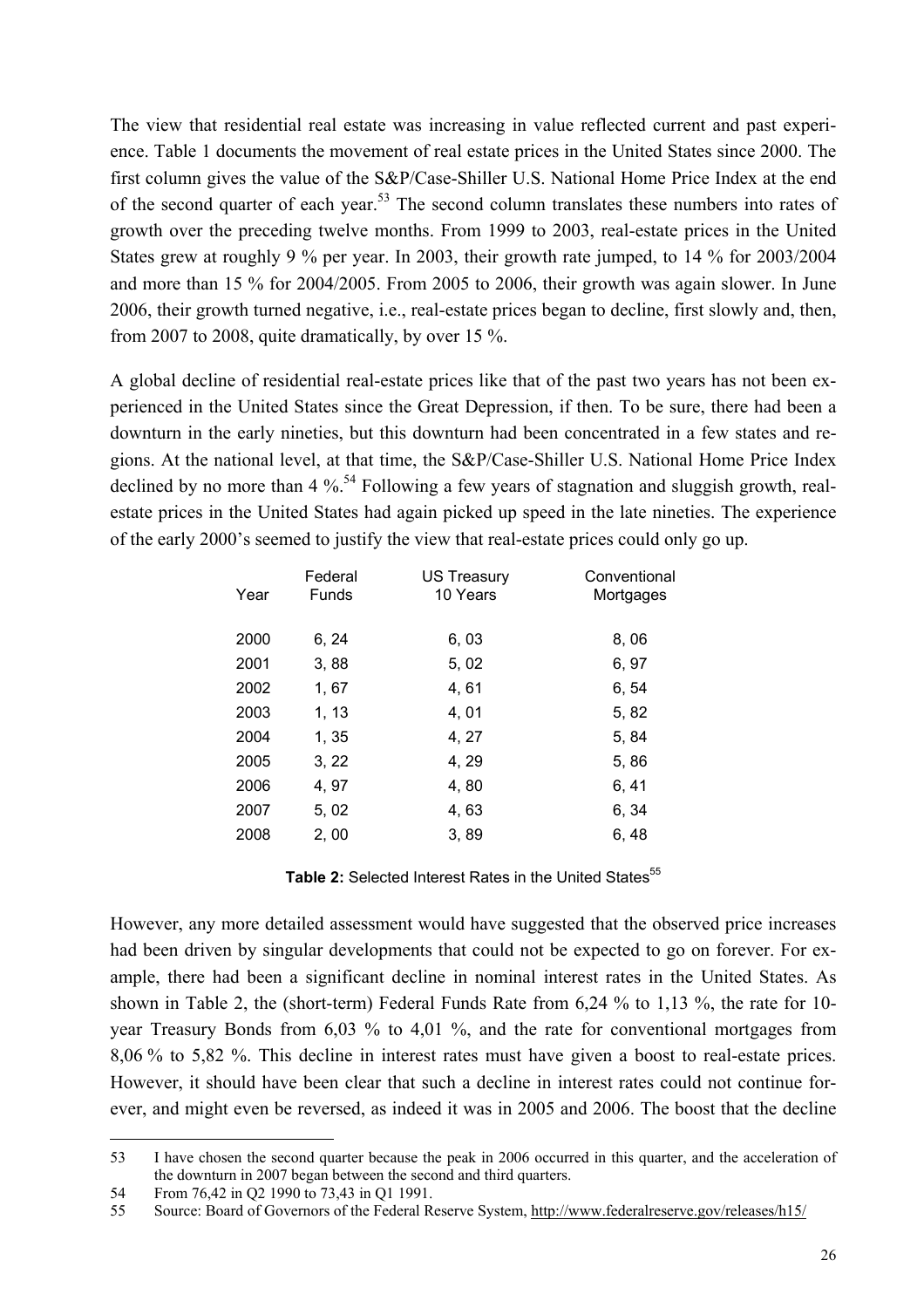in interest rates had given to real-estate prices should have been expected to be reversed if rates were to go up again.

Another development that should have been perceived as one-time, not to be repeated, involved the changes in arrangements for housing finance itself. Improvements in institutional arrangements for real-estate finance, like the securitization of mortgages, can and should cause real estate to appreciate. However, such an effect lasts only as long as perceptions of the new opportunities cause new and additional funds to flow into real-estate finance. It is bound to come to an end when financing structures have adjusted and real-estate prices have reached the new level that corresponds to the new structures.

Without a proper appreciation of the distinction between a one-time price increase and an ongoing appreciation process, ratings and investment decisions that are based on observed appreciations have elements of a bubble, in which observed price increases induce exaggerated return expectations, these return expectations in turn induce a further inflow of funds, this inflow of funds induces further price increases, and so on, until the bubble bursts because prices are too much out of line with any realistic valuations of the returns that the assets can actually generate. When the bubble bursts, the spiral is likely to be reversed as investors appreciate the risks to which they are exposed and try to get out of the assets that are now depreciating and thereby accelerate the depreciation itself.

It is probably not a coincidence that real-estate appreciation accelerated at roughly the time in 2003 when investment banks moved aggressively into mortgage securitization. At the time, market rates of interest were at their absolute minimum. Subsequently, when monetary policy became more restrictive and interest rates began to rise again, the effects of the expansion of mortgage finance seem to have even outweighed the effects of the interest rate increases. By mid 2006, real-estate prices were almost 90 % higher than in the first quarter of 2000. 56 At this point, real-estate prices began to decline, and delinquency rates on mortgages began to rise.

The decline of real-estate prices since 2006 has affected almost the entire United States. Out of 20 metropolitan areas for which there are separate listings of the S&P Case-Shiller Home Price Index, from mid 2006 to mid 2008, only one exhibits a noticeable price increase,  $57$  three have approximately constant prices, and sixteen exhibit significant price declines; this latter group contains eight metropolitan areas with price declines exceeding 25 %. In the downturn as well as the upturn, housing prices across the United States were highly correlated. While I have not been able to find any data on this, I would expect delinquencies on mortgages to be similarly correlated. The correlations reflect the fact, that in the downswing, as well as the upswing, real estate markets across the United States were affected by the same changes in financing conditions, namely changes in interest rates and changes in the availability of housing finance.

<sup>56</sup> By contrast, from 1994 to 2000, the value of the index had increased by less than 30 %, from 78 to 100.

<sup>57</sup> Charlotte, North Carolina, + 5 %.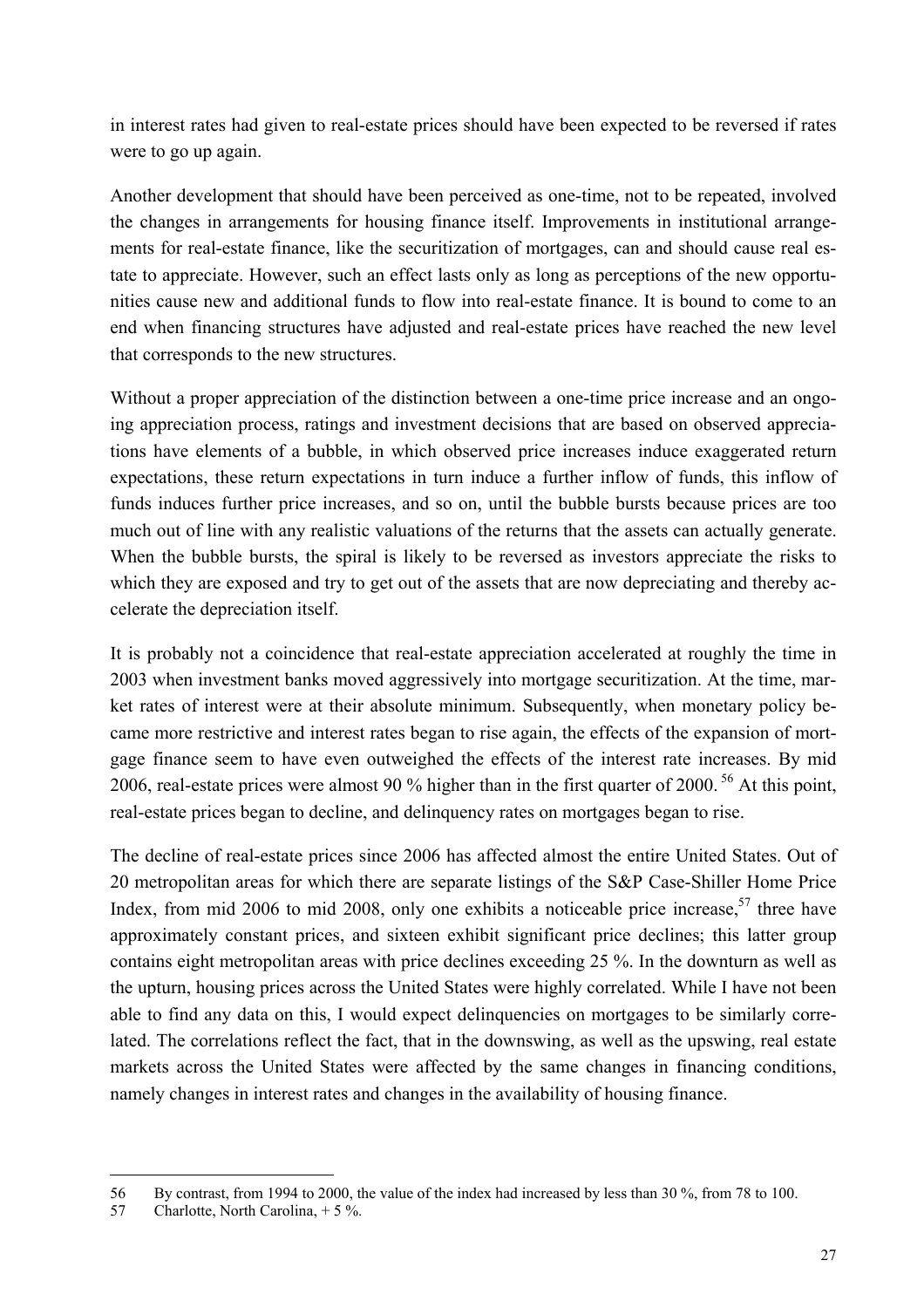Given these observations, I suspect that, for a long time, the rating agencies failed to investigate the structure underlying the increases in real-estate prices since 2000 and that, therefore, they underestimated the probability of a downturn in real-estate prices and the associated danger for mortgage lenders. I also suspect that they underestimated the correlations in real-estate prices and in mortgage delinquencies. Both failures would explain why, for a very long time, they provided high ratings to mortgage-backed securities, sometimes quite far down to the bottom of the mezzanine level. An underestimate of correlations would also explain why they provided high ratings to the senior tranches of MBS collateralized debt obligations when the securities in the collateral had low ratings or even were unrated.

In this context, it is of interest to note that, in these activities, the rating agencies had a conflict of interest, not unlike the conflict of interest that had affected the performance of the "gate keepers" to the stock market, accounting firms and financial analysts, in the late nineties. Like the accounting firms then, the rating agencies had consulting branches, and these consulting branches were advising customers on how best to package mortgages or mortgage-backed securities and how best to tranche the claims for securitization. Too critical a stance in rating the resulting securities would have raised questions about the competence of the rating agency's consulting branch. Perhaps, the agencies, too, were fascinated with growth in this consulting business without properly appreciating the risks for their reputations and for the viability of their rating business. Perhaps also, they failed to appreciate that the lesson taught by the fall of Arthur Anderson in the wake of the Enron scandal might be relevant for credit rating agencies as well as accounting firms.

At this point, the credit rating agencies might insist that, in their analyses of credit risk for mortgages, mortgage-backed securities, and MBS collateralized debt obligations, they were using the most modern statistical and econometric techniques and that these analyses met any professional standard of risk analysis. I am, however, wondering whether, in this respect, they may not have been too professional, more precisely, too confident in the ability of quantitative empirical models to actually measure default probabilities and correlations.<sup>58</sup> I am sceptical about the power of statistics and econometrics in the sort of nonstationary environment that we have had in these years. My scepticism increases when I consider that, by contrast to price movements in organized markets, defaults on loans are relatively rare events for which it is difficult to have reliable statistics even in a stationary environment, and that, by their very nature, statistical assessments of correlations tend to be even less reliable.<sup>59</sup>

In short, I suspect that the UBS report's criticism of excessive confidence in quantitative methods of analysis at the expense of a "holistic" assessment of risks applies to the credit rating agencies as well as to UBS itself. In the case of the rating agencies, this failure was all the more serious as market participants were relying on their ratings, excessively so as the UBS report points out.

<sup>58</sup> For a discussion of these issues, see my contribution to Hellwig and Staub (1996).

<sup>59</sup> This difficulty is also stressed by Duffie (2007).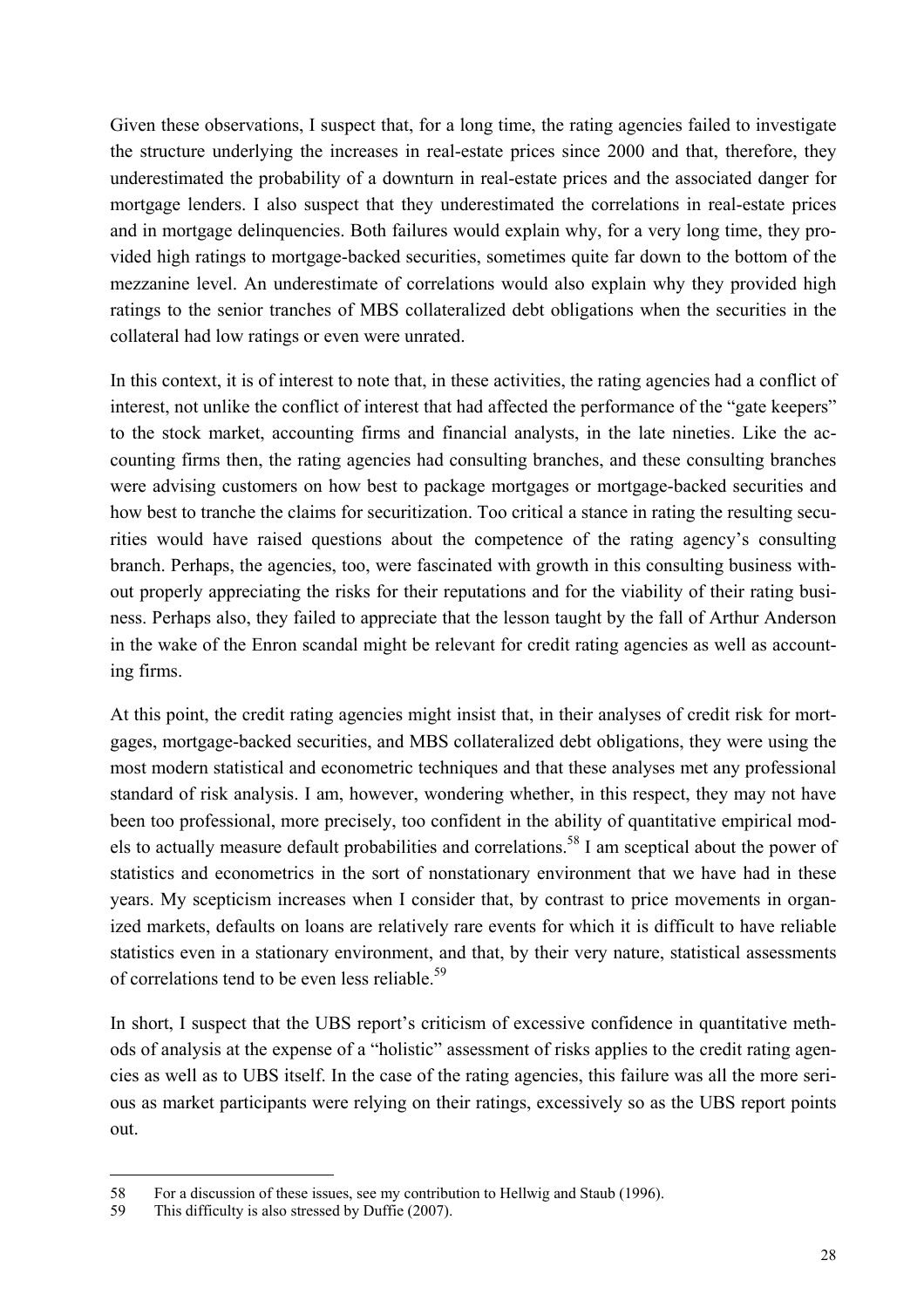### **3.6 Flaws and Biases of Internal Controls and "Market Discipline"**

There remains the question of who bought the mortgage-backed securities and MBS collateralized debt obligations and why. Again, a part of the answer is provided by the UBS report. UBS Investment Banking actually held on to the "super senior" tranches of the securities they created. Initially, they had also sold these tranches to investors in the market, but then, the managers in charge considered that the yields on these securities exceeded the costs that UBS was assessing for the requisite funds and decided to hold on to them in order to earn additional returns.

The risks involved in holding these securities were seriously underestimated. To some extent, they were hedged through insurance arrangements, but, because of overoptimism and an excessive reliance on the assessments of credit rating agencies, for most securities, the hedges covered only a fraction of the exposure; moreover, no attention was paid to the possibility that the counterparties to the hedges might themselves be in trouble and that this was most likely to happen at the very time when they would be called upon to step in and replace losses from borrower defaults.<sup>60</sup> Also no attention seems to have been paid to correlations of risks on these securities with the risks involved in warehousing securities in the process of securitization. Indeed, once the credit risk of a position was hedged, this risk was deemed to be neutralized and did not appear any more in the quantitative risk analysis of the bank. In the actual course of events, these hedged positions were a major source of losses, partly because hedges were incomplete, partly because counterparties were in trouble.

The UBS report conveys a picture of people who were frantic in the pursuit of returns while treating risk management and risk control as a matter of routine, to be handled by standard techniques, without much need for additional reflection. The report relates this picture to the use of incentive schemes that focus on short-run returns, with insufficient adjustment for risk and too little weight given to the long-run survival of the institution.

I suspect that the problem is *not* just one of incentive schemes. Incentive schemes and the prospects of high bonuses are just one of the factors that affect people's behaviours. One also has to take account of career concerns<sup>61</sup> and of peer pressure. If, as of 2005, one of the managers involved had questioned whether a large scale investment in MBS CDOs really made sense, he or she would have run the risk of becoming a pariah in the organization. If everybody in the reference group takes it for granted that a new business opportunity is highly profitable, the expres-

 $\overline{a}$ 60 The role of correlations between underlying risks and counterparty credit risks in hedging arrangements is discussed in Hellwig (1995). The problem appeared conspicuously in the Thai crisis of 1997 when international banks, which had tried to eliminate exchange rate risk by denominating loans in dollars rather than baht, found out that, after the devaluation of the baht, Thai entrepreneurs, who were earning money in baht, had difficulties servicing their dollar-denominated debts to Thai banks, which in turn then had difficulties servicing their debts to international banks.

<sup>61</sup> On career concerns, Schütz (1998) reports that, at the old UBS, Union Bank of Switzerland, which merged with Swiss Bank Corporation in 1997 to form the new UBS, the board member responsible for investments wanted to become CEO and knew that, to achieve this, he had to produce profits. In his domain of responsibility, the derivatives trading department in London provided 100 millions of Swiss francs one year and 150 millions the next year, while risk control was severely reduced. Shortly after he had actually become CEO, in 1997, the profits turned into 650 millions of losses!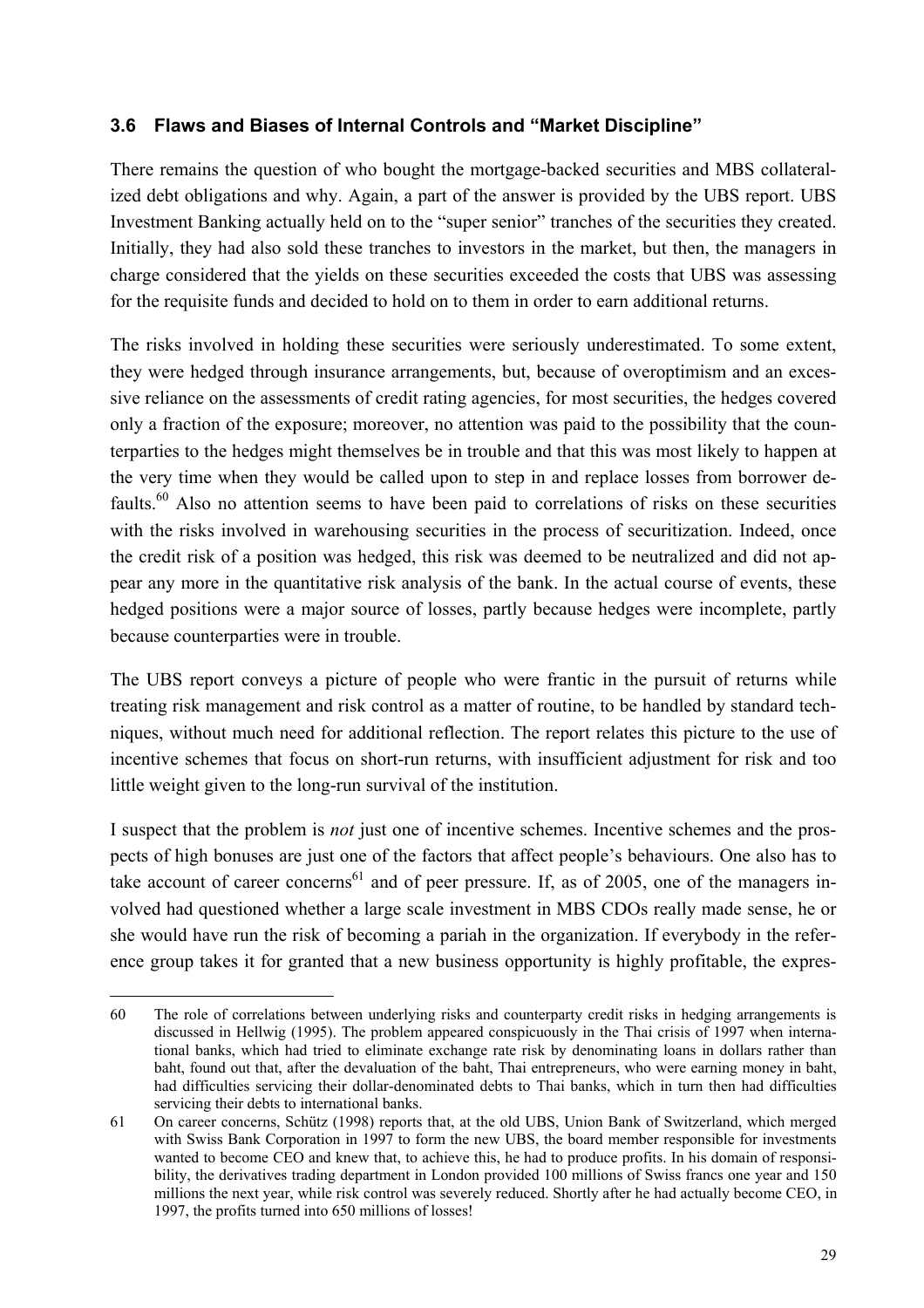sion of scepticism is taken as a proof of ignorance and is likely to be withheld. Indeed, the fear of being ostracized can be contagious so that expressions of scepticism may be withheld even though many of the participants share them. $62$ 

Whether the style of discourse that is cultivated by the organization leaves room for effective expressions of scepticism or not is partly a question of how the organization is being run. This is where the UBS report's concerns about the failure of Senior Group Management to demand and the failure of UBS Investment Banking to provide a holistic risk assessment of mortgage securitization activities come in.

In part, however, this issue transcends the individual institution and involves the financial community as a whole. If the Chairman of the Executive Board of Deutsche Bank asserts that his institution must aim for a 25 % annual rate of return on equity because such a return is the norm which "the market" expects from a leading bank, one may feel uneasy about the implications of this kind of targeting for the style of discourse and for the choice of strategy inside the institution, but one must realize that the external pressures to which he is referring are very real ones.

Over the past two decades, we have seen the rise of "market discipline" as a paradigm for corporate governance and of "shareholder value" as a key objective for the public corporation. Markets are said to impose discipline on corporate executives, inducing them to seek out profitable new ventures and to eliminate unnecessary costs in order to raise "shareholder value". The underlying mechanisms are not entirely clear; after all, "markets" as such are not actors in any sense, and market participants do not have strong rights to actually intervene in company affairs.63 Even so, "market discipline" seems to play a very effective role. I suspect that this role is based on the acceptance of "shareholder value", i.e., the market price of the company's stock, as a key concern in boardroom deliberations, and that acceptance of "shareholder value" as a relevant concern is due to the dependence of executive remuneration on stock prices.<sup>64</sup> Corporate executives are then under pressure to satisfy the community of financial analysts, institutional investors, and the media because, in the very short run, this community's perceptions of the company determine stock price movements and stock price movements are important for the remuneration of many in the top layers of management.<sup>65</sup>

j 62 For a detailed account of the argument, see Kuran (1995). In my contribution to Staub (1998 c), I discuss the role of rhetoric and social interdependence in discourse as a source of contagion on the upswing, as well as the downswing. The experience of being treated as someone who clearly is not "with it" is one that I have often had in the nineties when I was suggesting that, with mortgage securitization, there might be a problem of moral hazard in origination; see also fn. 23.

<sup>63</sup> Indeed, at the very time when it was becoming politically correct to refer to "shareholder value" in boardroom discussions, in the early nineties, corporate management in the United States, with the support of state legislatures and the courts successfully installed measures that all but eliminated hostile takeovers and made it all but impossible for outside shareholders to interfere with the corporation against the wishes of management; see Useem (1993).

<sup>64</sup> For a detailed, critical discussion of "market discipline", see Hellwig (2005).

<sup>65</sup> This interpretation of "shareholder value" rhetoric as a justification of managerial enrichment raises the question why "shareholder value" did not play much of a role before 1990. Possibly, the opportunities and the needs for corporate restructuring that became apparent in the eighties and that have been pursued all through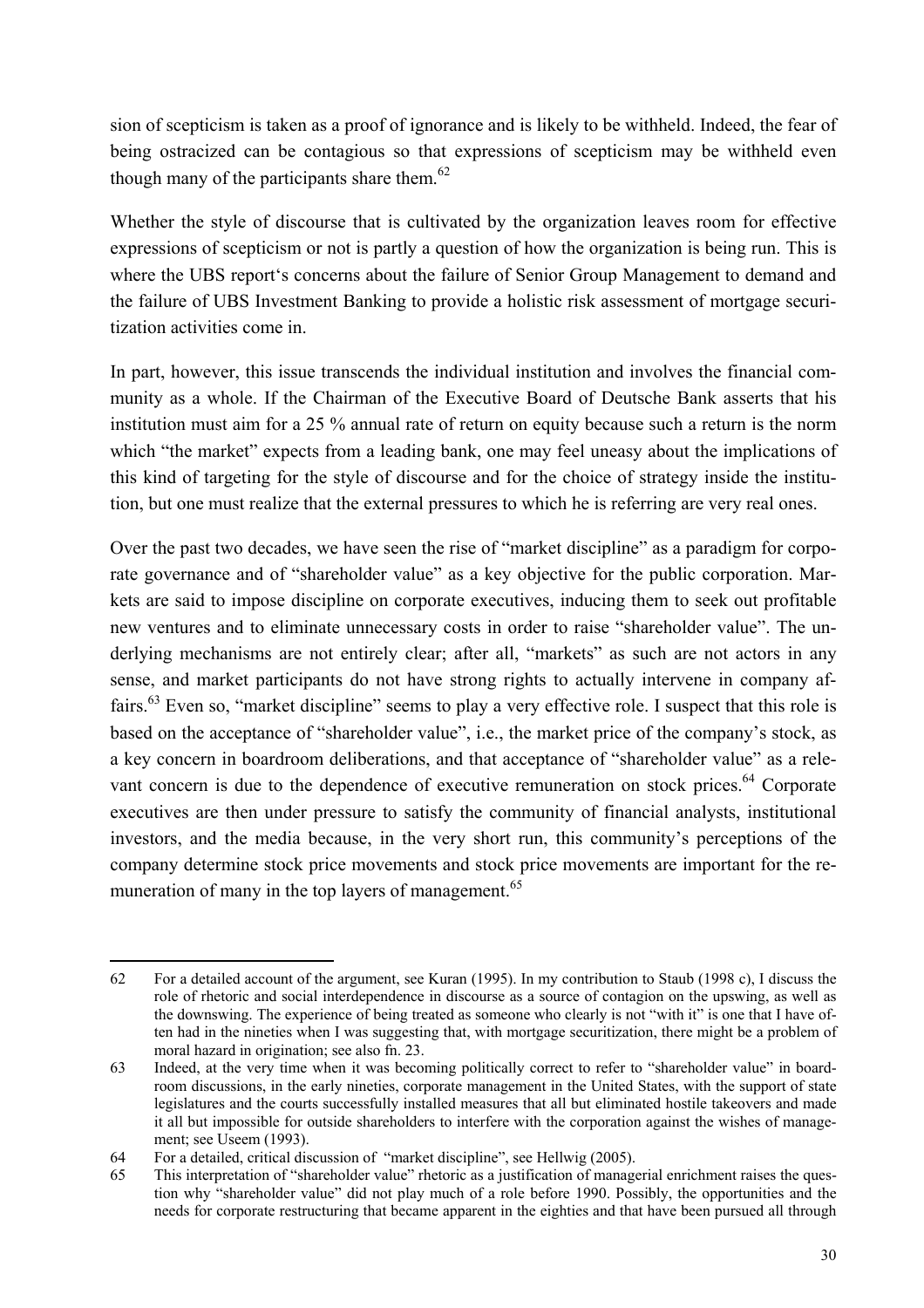In such an environment, there is little room for deviating from the norms set by the expectations of financial analysts, institutional investors, and the media. If these norms are derived from the benchmarking of different institutions in the same sector, the bank as a whole is subject to peer pressure in the market just as its managers are subject to peer pressure inside the organization. If other banks exhibit high growth in an innovative business activity like the securitization of mortgages and if financial analysts and institutional investors take this as a benchmark in assessing one's bank, there is little room for questioning the implications of this growth for risk. If other banks are earning a 25 % rate of return on equity and if financial analysts and institutional investors take this as a benchmark in assessing one's bank, there is little room for questioning this benchmark.

In particular, there is no room for asking what risks are taken in order to achieve the 25 % rateof-return benchmark. From the theory of capital markets, we know that, on average, higher rates of return can be achieved by pursuing riskier strategies. If two assets have the same expected return, but one is riskier than the other, the riskier asset must trade at a discount relative to the safer one. On average, therefore, the rate of return on the riskier asset is higher. Quite possibly, therefore, the reported 25 % rate-of-return benchmark for leading banking institutions reflects risk taking as well as efficiency. Perhaps also these institutions have simply been "economizing" on equity, using a small capitalization to support a large volume of activity. After all, we have seen the equity of institutions like Deutsche Bank or UBS going down from somewhere near ten percent of their balance sheets in the early nineties to somewhere between two and three percent in the recent past.

An adherent of "market discipline" will object that, surely, markets take account of the risks that a bank is taking and will penalize the bank if these risks are excessive. From this perspective, the relative decline in bank equity should be regarded as a source of efficiency gains, enabling the bank to expand its business and thus make better use of the equity capital that it has. If the strategy did involve undue risk taking, stock prices would have been depressed, and management would be penalized.

I am sceptical about this argument. I have yet to see an analyst's or a journalist's report commenting on the risks of a bank's strategy as well as the returns that this strategy has yielded over the preceding year. I have yet to see such a report questioning the risk implications of a bank's "economizing" on equity. To be sure, when the risks come home to roost and the institution is in trouble, everybody comments that its strategy has been too risky. However, beforehand, at the time when the strategy is being implemented, such comments are rare. There is a reason for this: Returns are relatively easy to measure and to communicate to the audience that one is addressing. Risks are difficult to measure and even more difficult to communicate.<sup>66</sup> I therefore believe

the nineties shifted the balance from a system involving remuneration through power and incumbency to one involving remuneration through a share in the profits from restructuring.

<sup>66</sup> This argument is closely related to the argument of Holmström and Milgrom (1991), that, if there are several dimensions to managerial effort, in this case, expected returns and risks, the provision of strong incentives in one dimension may counterproductive in another dimension, where performance measurement is subject to greater uncertainty.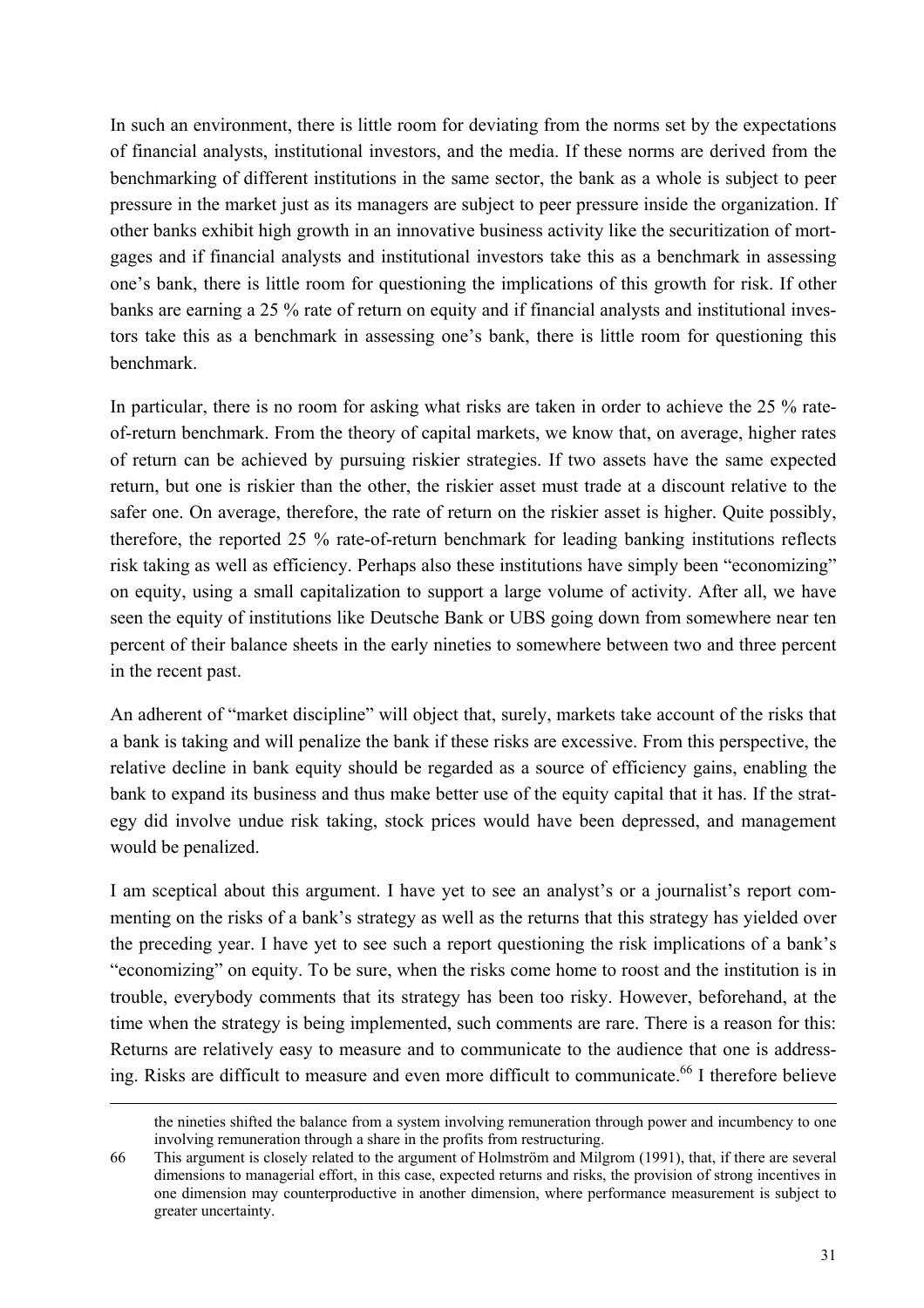that "market discipline" as a mechanism of corporate governance is intrinsically biased in favour of strategies that involve greater risk taking. $67$ 

### **3.7 Yield Panic**

Among the investors in mortgage-backed securities or MBS collateralized debt obligations, we also find many that were *not* subject to "market discipline". State-owned banks from Germany were "sponsoring" American entities, so-called "conduits" and "structured investment vehicles" that invested large amounts of money in subprime-mortgage-backed securities. Private investors and non-financial institutions put money into hedge funds that bought equity tranches of such portfolios of mortgages or mortgage-backed securities.

These market participants seem to have been driven by what I would like to call *yield panic*. The past decade has been a period of low interest rates, real as well as nominal, and of low interest margins for financial intermediaries. For many investors and many financial institutions, this raised the problem of how to earn the returns that they needed to cover their expenses. An example is provided by the Landesbanken, state-owned banks in Germany, which were major buyers of mortgage-backed securities. In the past, the Landesbanken had thrived because the state guarantees that they had gave them an AAA rating, which allowed them to refinance themselves at very low rates of interest. When the European Commission banned the state guarantees as state aid violating the EC Treaty, their refinancing costs rose and their interest margins all but disappeared. With at best weak market positions in retail banking markets and in lending to industry, they had lost their business model and were looking for new ways to how to earn the money that they needed to cover their expenses. For them, the extra basis points that were offered by mortgage-backed securities looked very attractive.

In a constellation with low interest rates and low interest margins, the fear of not being able to earn the returns that one needs can easily induce an investor to abandon the caution with which he would have proceeded in normal times. Whereas one usually thinks of investment excesses as being the result of irrational exuberance, i.e., excessive optimism, one should appreciate that fear can be just as powerful. If the long-term interest rate stands between four to five percent and you refinance yourself at rates between three or four percent there isn't much of a margin on which to cover your costs and earn a return on equity. At that point, a premium of some 50 basis points, i.e., half a percentage point *per annum,* on a mortgage-backed security may be very tempting. If this security has a rating of AAA or AA, i.e., it has been certified by the rating agencies as being extremely safe, there really is no risk involved, or is there?

 $\overline{a}$ 67 From a welfare perspective, I would add that the risk concerns of shareholders are not the same as the risk concerns of creditors and that a system of "market discipline" that is driven by shareholder interests alone is likely to induce excessive risk taking in the sense that risks for creditors, depositors and deposit insurance are not given sufficient weight. The literature on "market discipline", e.g. Calomiris and Kahn (1991) or Calomiris (1999), does have models of "market discipline" by depositors, as well as shareholders, but I have yet to see an analysis of "market discipline" by different groups of investors with conflicting interests.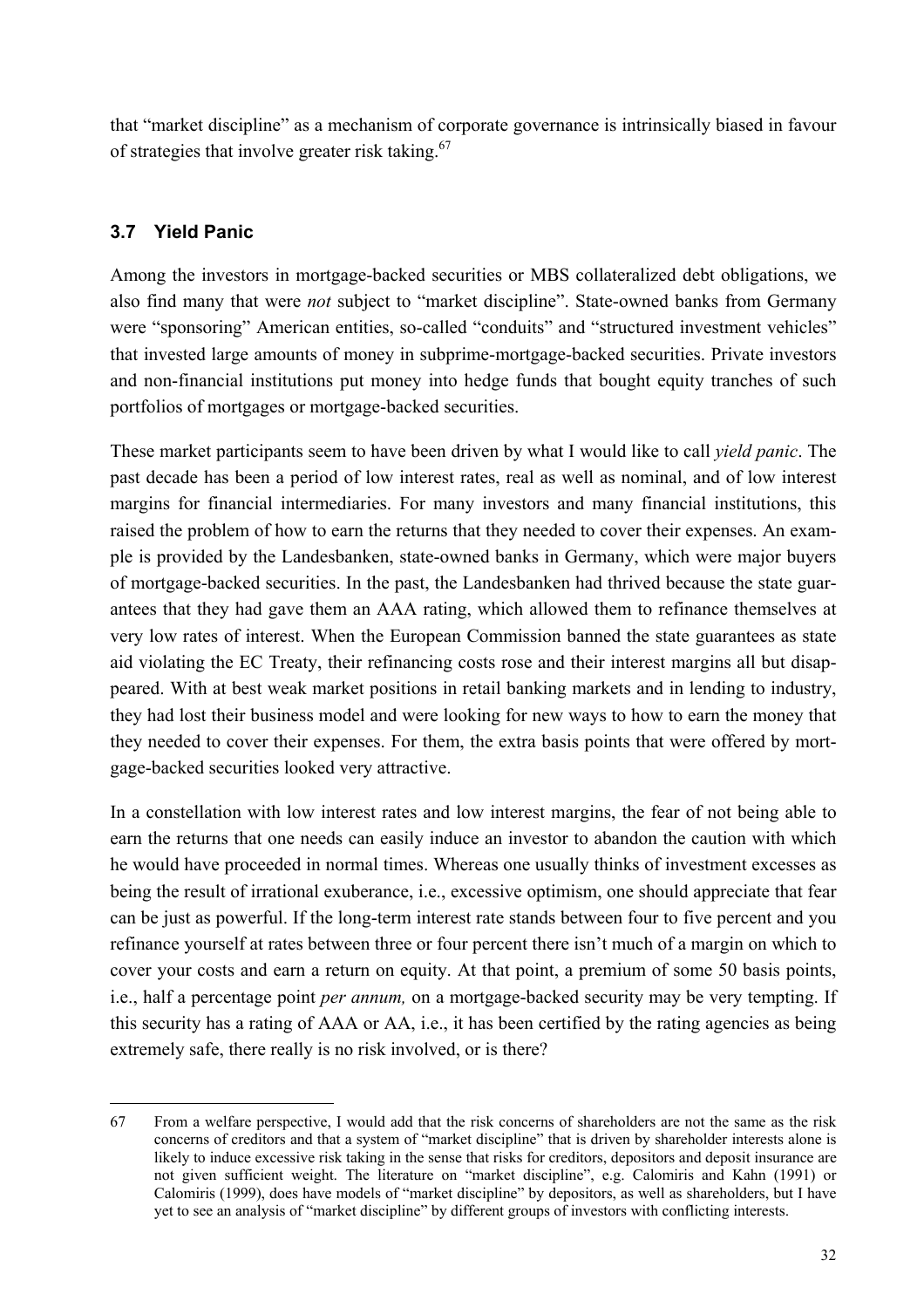The investor might still have asked himself why the security carried a premium of 50 basis points at all. After all, a premium of 50 or so basis points owed its existence to the fact that, even though they had the same credit ratings, these securities were *not* deemed to be the equivalent of an AAA or AA government bond. However, to cite a market participant: "Who is going to do a *due diligence* for just a few basis points?" This would have been very costly, perhaps even impossible, given that a typical mortgage-backed security might be backed by a package of some 30.000 individual mortgages. Moreover, it might have shown that this opportunity to earn extra returns was not so innocent after all. Investors preferred to be satisfied with the ratings that had been provided by the rating agencies. There were hardly any additional assessments of these securities' risks.

Concerns about returns and yields also motivated the many private investors and nonfinancial institutions who put their money into hedge funds and private-equity firms in these years. The drastic growth of these institutions in the years since 2000 must be ascribed at least partly to the frantic search for yield in a world of low interest rates and depressed stock markets.<sup>68</sup> In this world, hedge funds and private-equity firms held out the promise of additional returns based on the managers' ability to capture the "alpha" factor associated with asset-specific prospects if only it was possible to discern and to realize them. However, if I look at the information that these institutions provided, I wonder as to what the investors thought they were doing. The notion that a fifty-million-dollar investor "has a right to one telephone call a year" is not unheard of. The fact that investors were willing to put up with something like this is itself a testimony to their, too, having been affected by yield panic.

Hedge funds enter the present story because, along with investment banks, they were buying the equity tranches of portfolios of mortgages or mortgage-backed securities.<sup>69</sup> As I explained above, negative incentive effects of mortgage securitization on mortgage origination would have been contained if equity tranches had been held by the institutions that originated the securities, requiring them to bear the brunt of any default on the underlying mortgages. As markets developed, however, the obsession of investors with high yields created a market for the equity tranches as well as the more senior tranches. Regulated institutions were barred from buying these unrated securities, but hedge funds and investment banks, being unregulated, were eager to avail themselves of the high yields that the equity tranches seemed to offer.<sup>70</sup> Private investors and non-financial institutions were eager to participate in these high yields. Little attention seems to have been paid to the moral hazard in origination and securitization that was thereby induced or reinforced.

<sup>68</sup> According to Crockett (2007), total funds managed by hedge funds more than doubled between 2002 and 2006, growing from under 800 billion dollars to around 1600 billion dollars, at an annual rate of roughly 19 %.

<sup>69</sup> Dodd (2007), Kiff and Mills (2007).

<sup>70</sup> Duffie (2007).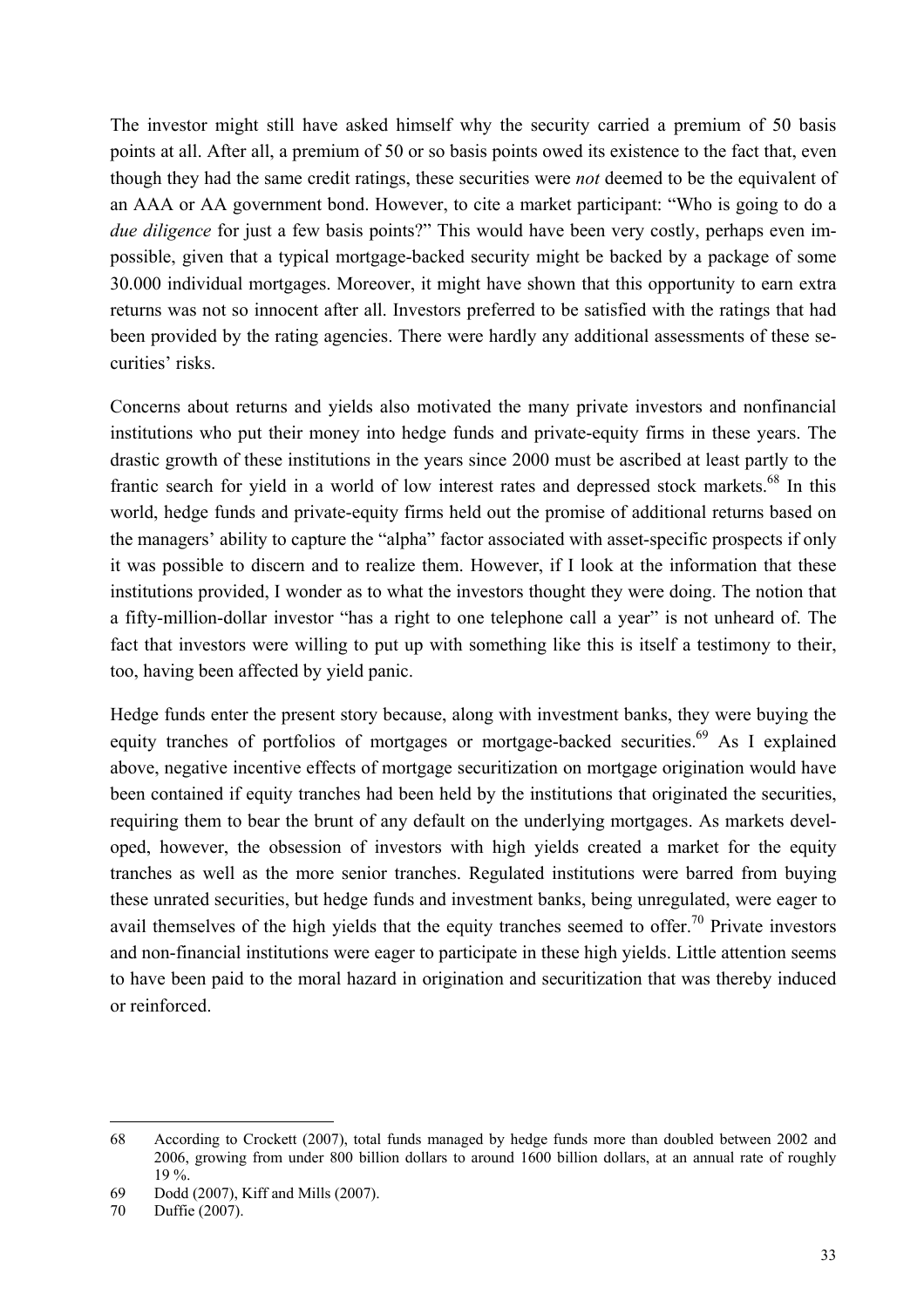### **3.8 A Summary Assessment of Subprime Mortgage Securitization**

Putting the different pieces of the puzzle together, one obtains the following picture: In the years since 2000, with low interest rates, low intermediation margins, and depressed stock markets, many private investors were eagerly looking for securities offering better yields and many financial institutions were looking for better margins and better fees. The focus on yields and on growth blinded them to the risk implications of what they were doing. In particular, they found it convenient to rely on the rating agencies assessments of credit risks, without appreciating that these assessments involved some obvious flaws. Given the hunger of investment banks for the business of securitization and the hunger of investors for high-yielding securities, there was little to contain moral hazard in mortgage origination, which, indeed, seems to have risen steadily from 2001 to 2007. For a while, the flaws in a system were hidden because real-estate prices were rising, partly in response to the inflow of funds generated by this very system. However, after real-estate prices began to fall in the summer of 2006, the credit risk in the underlying mortgages became apparent.

For purposes of analysis, it is useful to distinguish between errors of judgment and flaws in governance. Errors of judgment are unavoidable, and one can at best hope to contain the implications of such errors for others. Flaws in governance, by contrast, can be avoided if enough attention is paid to the governance implications of the structures that one is developing. I see the following major flaws in governance:

- Because the institutions responsible for origination did not hold any equity shares, they did not have much of an incentive to take care in borrower creditworthiness assessments. Similarly, following the retrenchment of Fannie Mae and Freddie Mac, the institutions involved in securitization did not have much of an incentive to impose and enforce creditworthiness standards to be met by originators.<sup>71</sup> Both, originating and securitizing institutions, were more interested in volume than in quality control.
- Too much depended on the rating agencies' assessments. This dependence was partly due to statutory regulation requiring certain insurance companies or pension funds to only hold AAA or AA rated securities or to statutory regulation making bank capital requirements depend upon these ratings. Too little attention was paid to the conflict of interest that arose because the rating agencies were providing consulting services on the very things that they were also rating.
- Mechanisms of corporate governance and incentives, external ("market discipline") as well as internal ("internal risk control"), were too weak to force the people in charge of actually doing things to provide a comprehensive account of the implications of their activities for the overall risk exposure of the institution. Possibly also, the separation of cultures between invest-

j 71 By contrast, Fannie Mae and Freddie Mac providing guarantees for the securities that they put on the market had incentives to maintain standards for prime mortgages. This is also true for the German *Pfandbrief* system where the issuance of the *Pfandbrief*, a mortgage-backed security, does not eliminate the liability of the originator or the issuer.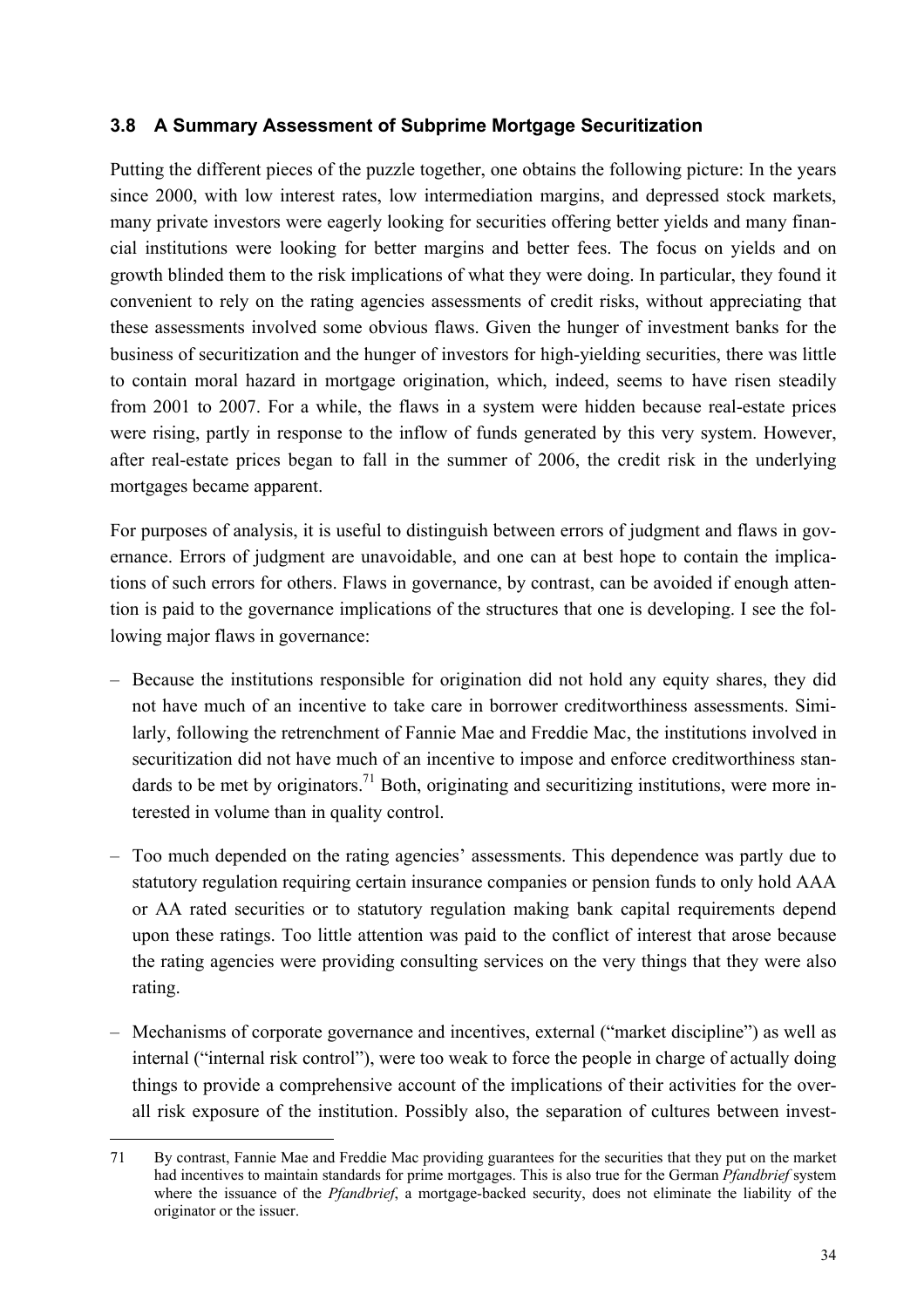ment bankers and credit officers reduced the awareness of credit risks on the side of the investment bankers who were involved.

– The second of these flaws, together with a failure to understand the relevant correlations, seems to have been mainly responsible for the growth of the markets in MBS collateralized debt obligations (MBS CDOs) and MBS CDO collateralized debt obligations ("MBS  $CDO<sup>2</sup>$ "), which otherwise would not have had any *raison d'être*. The existence of these markets in turn created an easy outlet for low-quality mezzanine securities and thereby enhanced the problem of insufficient risk control in origination and in the first stage of securitization.

## **4. Systemic Risk in the Crisis**

j

## **4.1 Why Did the Subprime-Mortgage Crisis Bring Down the World Financial System?**

Given the flaws in the system of subprime mortgage finance and securitization in the United States, the collapse of this system should not have come as a surprise. Indeed, long before the outbreak of the crisis, quite a few observers had warned that residential real-estate markets were experiencing a bubble and the only question was when the bubble would break.<sup>72</sup> However, the flaws in subprime mortgage finance and securitization and the collapse of this system provide only one part of the explanation for the current financial crisis. They cannot explain why, since August 2007, the fallout from the subprime mortgage crisis has shaken the entire financial system of the world. This development has taken everybody by surprise.

Even in the spring of 2007, when market participants and regulators were already aware that subprime-mortgage markets in the United States were in a state of crisis, nobody yet seems to have anticipated the repercussions that were to follow. For instance, the International Monetary Fund's Global Financial Stability Report of April 2007 gives a fairly detailed account of problems with subprime mortgages and mortgage-backed securities in the United States, but concludes that the problem would not affect the rest of the financial system. Citing the results of stress testing by investment banks, the report suggests that, even if housing prices in the United States were to decline by 12 % per year for five years in a row, AAA- and AA-rated subprimemortgage-backed securities, some 85 % of the total issue, would *not* be affected at all – "this suggests that the amount of potential credit loss in subprime mortgages may be fairly limited."<sup>73</sup>

One might object that, being based on stress testing by investment banks, this assessment in April 2007 was vitiated by the very flaws in risk modelling that had enabled the growth of sub-

<sup>72</sup> From Robert Shiller, one of the creators of the S&P/Case-Shiller real-estate price indices, such a prediction is reported in *Barrons*, June 2005.

<sup>73</sup> International Monetary (2007), p. 7. In a similar vein, the 2006/2007 Annual Report of the Bank for International Settlements (BIS), published in June 2007, mentions the subprime mortgage crisis as a threat for financial stability, without, however, conveying any sense of urgency. In late June, at the 6th Annual BIS Conference, on "Financial System and Macroeconomic Resilience", nobody, myself included, seems to have had an inkling of the crisis that was about to unfold.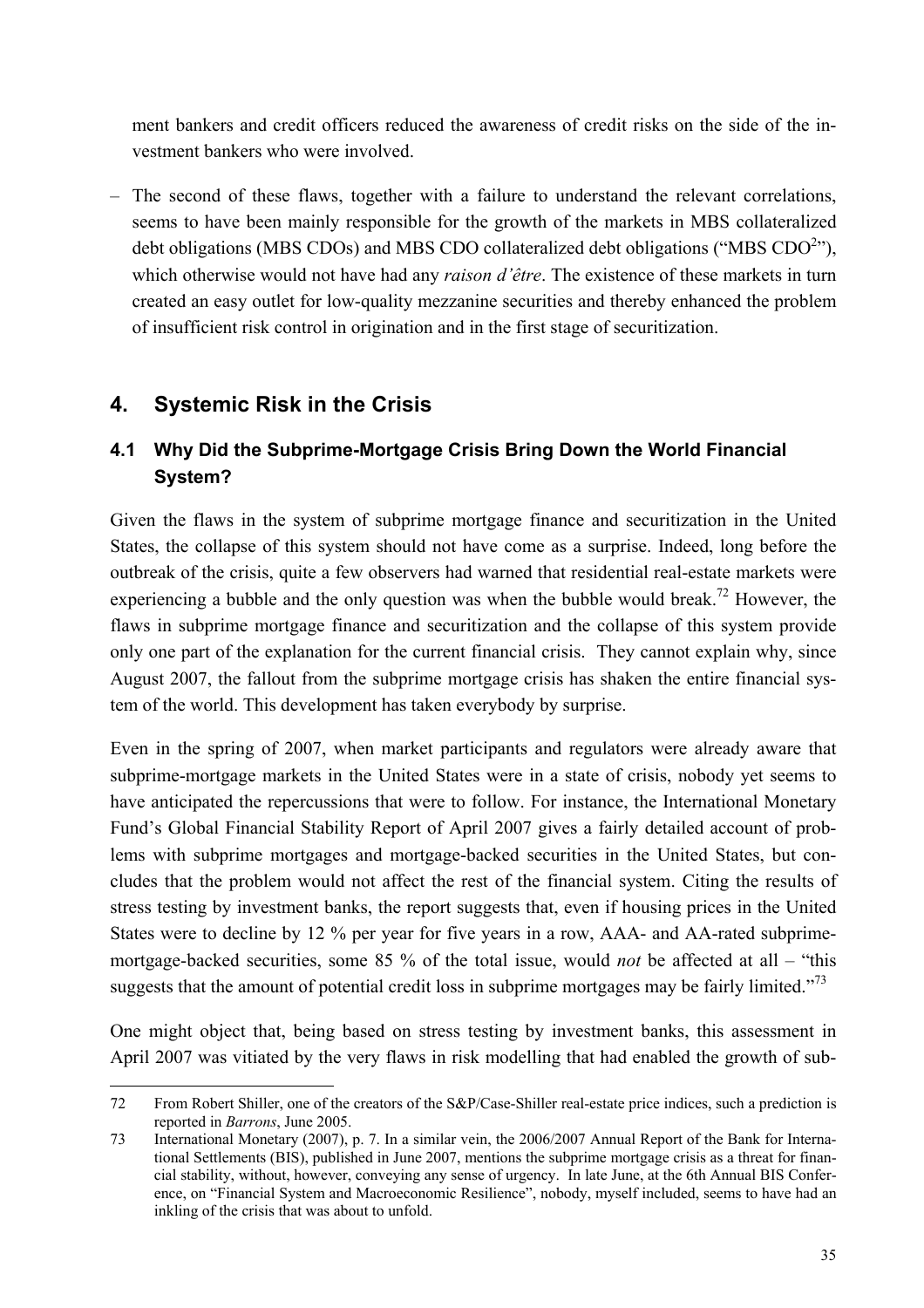prime mortgage finance in the first place. However, even with a more realistic or a more pessimistic view about subprime mortgages, there is a puzzle because the overall volume of this market was not all that large. The 2007/2008 Annual Report of the Bank for International Settlements (BIS) expresses the puzzle well when it asks: "How could problems with subprime mortgages, being such a small sector of global financial markets, provoke such a dislocation?"

As mentioned in the introduction, the IMF estimates that the total volume of non-prime mortgage-backed securities in the United States amounts to some 1.1 trillion dollars.<sup>74</sup> In absolute terms, this is a large number. However, this number amounts to less than one fifth of the value of all residential mortgage-backed securities in the United States (5.6 trillion dollars), less than one tenth of the value of all residential mortgages in the United States (13 trillion dollars), less than one twentieth of the value of residential real estate in the United States (20 – 30 trillion dollars), and presumably less than one fortieth of the value of total private wealth in the United States.<sup>75</sup>

More to the point, the estimated 500 billion dollars of losses in non-prime mortgage-backed securities are much smaller than stock market losses after the burst of the technology bubble in  $2000$ ;<sup>76</sup> they are also smaller than the 600 to 800 billion dollars of losses that, at the peak of the S&L crisis around 1990, were guesstimated as losses of the US savings and loans industry. Yet, the effects of the burst of the stock market bubble and of the S&L crisis on the global financial system were rather more limited; in the case of the S&L crisis, these effects were hardly noticeable. Why then has the impact of the subprime mortgage crisis on the rest of the financial system been so much more severe?

The difference between these other crises and the subprime mortgage crisis is not in the magnitude of the primary losses, but in the systemic linkages and repercussions. In the stock market decline of the early 2000's, the brunt of the burden was borne by final investors, either directly, or through the values of their holdings in pension funds and the like. In the S&L crisis, the failing institutions were taken over and closed by the government; the depositors were paid off, and the assets were disposed of without undue haste. In each case, financial institutions other than the ones that were immediately implicated had to adjust to changed circumstances,  $^{77}$  but they did not have to shoulder significant portions of the actual losses. By contrast, in the subprime mort-

j 74 The April 2007 Global Financial Stability Report of the IMF gave an estimate of 824 billion dollars of subprime mortgage-backed securities; I cannot tell whether the difference between the more recent estimates and this one is due to growth in 2007 or to the inclusion of Alt-A along with subprime mortgage-backed securities.

<sup>75</sup> Comparisons are made on the basis of numbers given in IMF (2007) and Slacalek (2006).

<sup>76</sup> For US stocks traded on the New York Stock Exchange alone, stock market capitalization declined from 11.5 trillion dollars at the end of 1999 and at the end of 2000 to 11.0 trillion dollars at the end of 2001 and to 9.0 trillion dollars at the end of 2002; for US stocks traded on NASDAQ, the decline went from 5.2 trillion dollars at the end of 1999 to 3.6 trillion dollars at the end of 2000, 2.7 trillion dollars at the end of 2001, and 2.0 trillion dollars at the end of 2002. Data are taken from the World Federation of Exchanges at http://www.world-exchanges.org/publications/TA1300.pdf, http://www.world-exchanges.org/publications/TA1301.pdf, and

http://www.world-exchanges.org/publications/TA1302.pdf

<sup>77</sup> For instance, the S&L crisis eliminated US saving institutions as buyers of junk bonds that served to finance hostile takeovers. Together with high interest rates, this contributed to the end of the takeover wave in 1989; the insolvency of Drexel, Burnham, Lambert seems to have been the main "domino effect".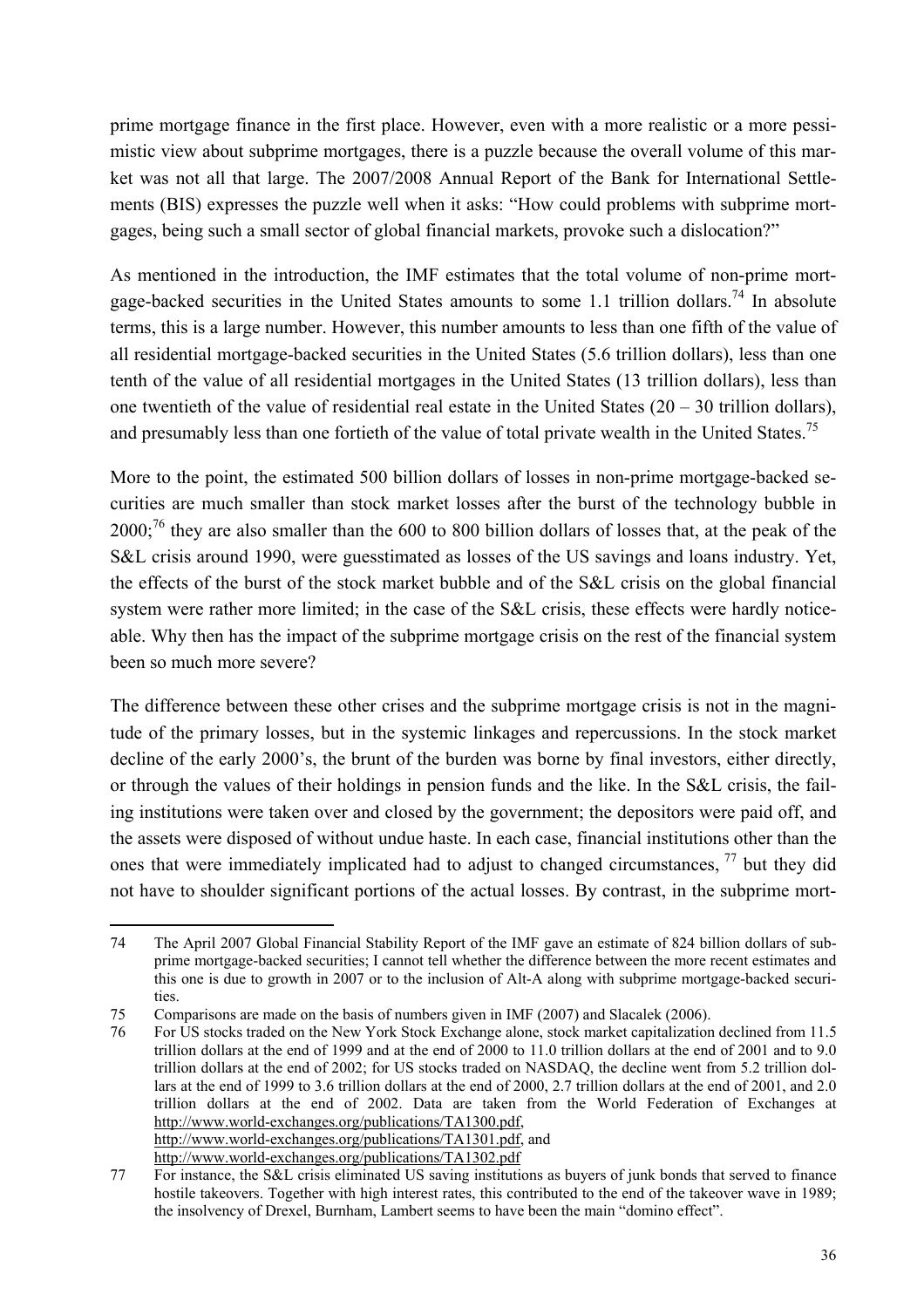gage crisis, there has been no surgical separation of failing assets and failing institutions from the rest of the financial system.

In the following, I will argue that the overall impact of the crisis on the world financial system is due at least as much to the incidence of systemic risk as to the difficulties with subprime mortgages themselves. I will also argue that there were serious flaws in financial system architecture and that these flaws have greatly magnified the effects of the subprime mortgage crisis. Lack of transparency meant that the extent of systemic risk exposure could not be foreseen by the participants. In thinking about lessons for the future, therefore, we need to go beyond considerations of governance and individual incentives and pay attention to systemic interdependence and transparency.

The incidence of systemic risk over the past year has been due to the interaction of unsound banking practices, an excessive reliance on markets, and market malfunctioning in the crisis. In the remainder of this section, I will explain these flaws, their origins and their effects, and indicate how they interacted in the crisis.

## **4.2 Excessive Maturity Transformation**

The major surprise of the past year has been the extent of leverage and of maturity transformation in real-estate finance on the basis of mortgage-backed securities. Whereas, in previous years, most discussions about financial stability had focussed on hedge funds and their leverage, the leverage of hedge funds, on the order of 50 % on average, was dwarfed by the leverage of the conduits and structured investment vehicles (SIVs) that had been set up by the banking industry for the purpose of investing in asset-backed securities. Here, leverage ratios close to 100 % were the rule, rather than the exception. Moreover, while these institutions were investing in long-term securities, they refinanced themselves by issuing asset-backed commercial paper, i.e., very shortterm debt, and were in constant need of refinancing.<sup>78</sup>

In Section 2 above, I have explained that such maturity transformation is a major source of risk for the institution that engages in it. It is also a major source of systemic risk. If there is any shock to the availability of funds for refinancing, the individual institution is in trouble because it needs funds to repay its short-term debt. If it cannot find an alternative source of finance, it must have a fire sale of its long-term assets. This fire sale depresses the assets' prices in the market. The decline in the assets' prices puts pressure on all institutions that hold such assets. Under mark-to-market accounting, the other institutions will be forced to recognize losses immediately. Even if they do not recognize the losses immediately, it suffices that market participants know that these institutions hold such assets and begin to have doubts about them. If such doubts induce investors to withdraw their funds from these other institutions, there may well be a chain reaction, in which one domino falls after the other. Such a chain reaction can occur even if there

 $\overline{a}$ 78 A detailed description of conduits and SIVs is provided in Chapter 3 of the IMF's Global Financial Stability Report in April 2008.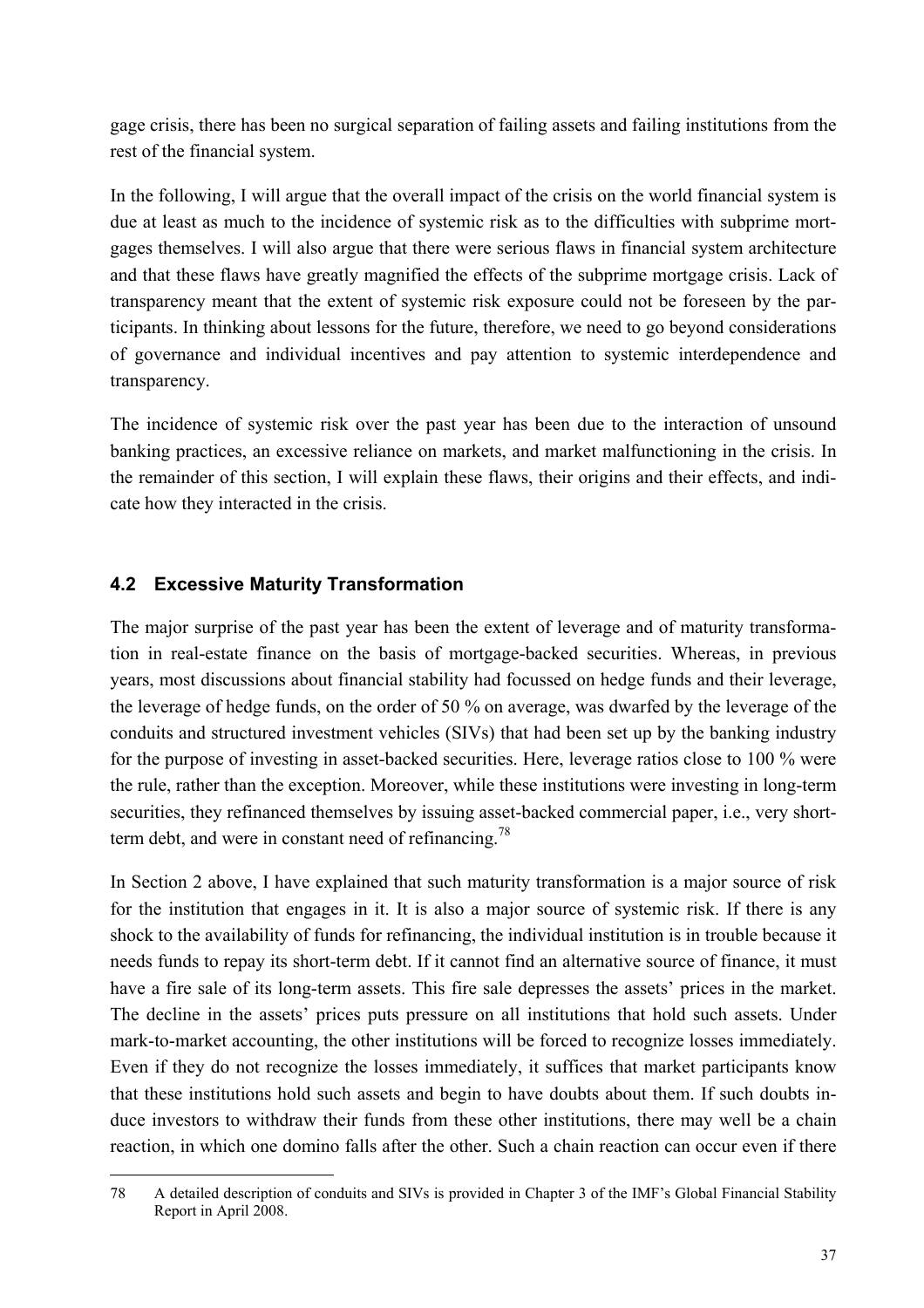is no doubt about the underlying long-term assets; any shock to the confidence of investors in the refinancing markets can trigger it.

Since August 2007, we have been observing precisely such a process of chain reactions. In that month, the system of holding long-term asset-backed securities through conduits and SIVs that were refinanced in the commercial paper market broke down. At the time, this system held about 1 trillion dollars worth of long-term securities,  $\frac{79}{2}$  equivalent to some ninety percent of subprime mortgage-backed securities or some seventeen percent of all mortgage-backed securities. The breakdown of this system contributed to the implosion of markets for these securities and the subsequent spread of the crisis through the entire financial system, which greatly magnified the overall impact of the subprime mortgage crisis.

The breakdown was triggered by the rating agencies downgrading various asset-backed securities by several grades at once and by two hedge funds trying to cut their losses by liquidating such securities. Both events raised serious questions about the securities' values and about the solvency of institutions that were holding them, in particular, conduits and SIVs that did not have any equity worth speaking about. These questions were quickly extended to cover the money market funds that had been investing in the commercial paper of conduits and SIVs. The French bank Paribas suspended withdrawals from its money market funds on the grounds that the values of the funds' assets could not be properly determined. Most money market funds then feared withdrawals from their investors as well as losses from their loan clients and moved out of the commercial paper of conduits and SIVs. These institutions then found themselves in a situation not unlike that of the US savings and loans institutions in 1980, before the deregulation of deposit rates, when depositors left them in droves to place their money with money market funds and they were at a loss as to how to refinance the long-term mortgages in their portfolios.

Many conduits and SIVs actually had fallback promises of liquidity assistance from the banks that had sponsored them. However, this liquidity assistance did not cover all refinancing needs so that some fire sales had to occur anyway. Moreover, in view of the sad state of the markets for the assets held by conduits and SIVs and in view of the large amounts that were involved, the assistance that these institutions obtained from their sponsors raised doubts about the sponsors themselves.

Some of the sponsors, like Industriekreditbank (IKB) or Sächsische Landesbank in Germany, each with double-digit-billion dollar stakes in these operations, found that the liquidity assistance to which they were contractually committed – and the losses that this assistance would entail – by far exceeded their capacity to bear losses. Their commitments to the conduits they had sponsored in fact amounted to more than four times their own equity; the losses inherent in these loan commitments to insolvent institutions were sufficient to bankrupt them. Industriekreditbank managed to avoid bankruptcy only because its corporate mother, the federally owned Kreditanstalt für Wiederaufbau, provided new equity capital in what was then thought to be a large

j 79 Dodd and Mills (2008).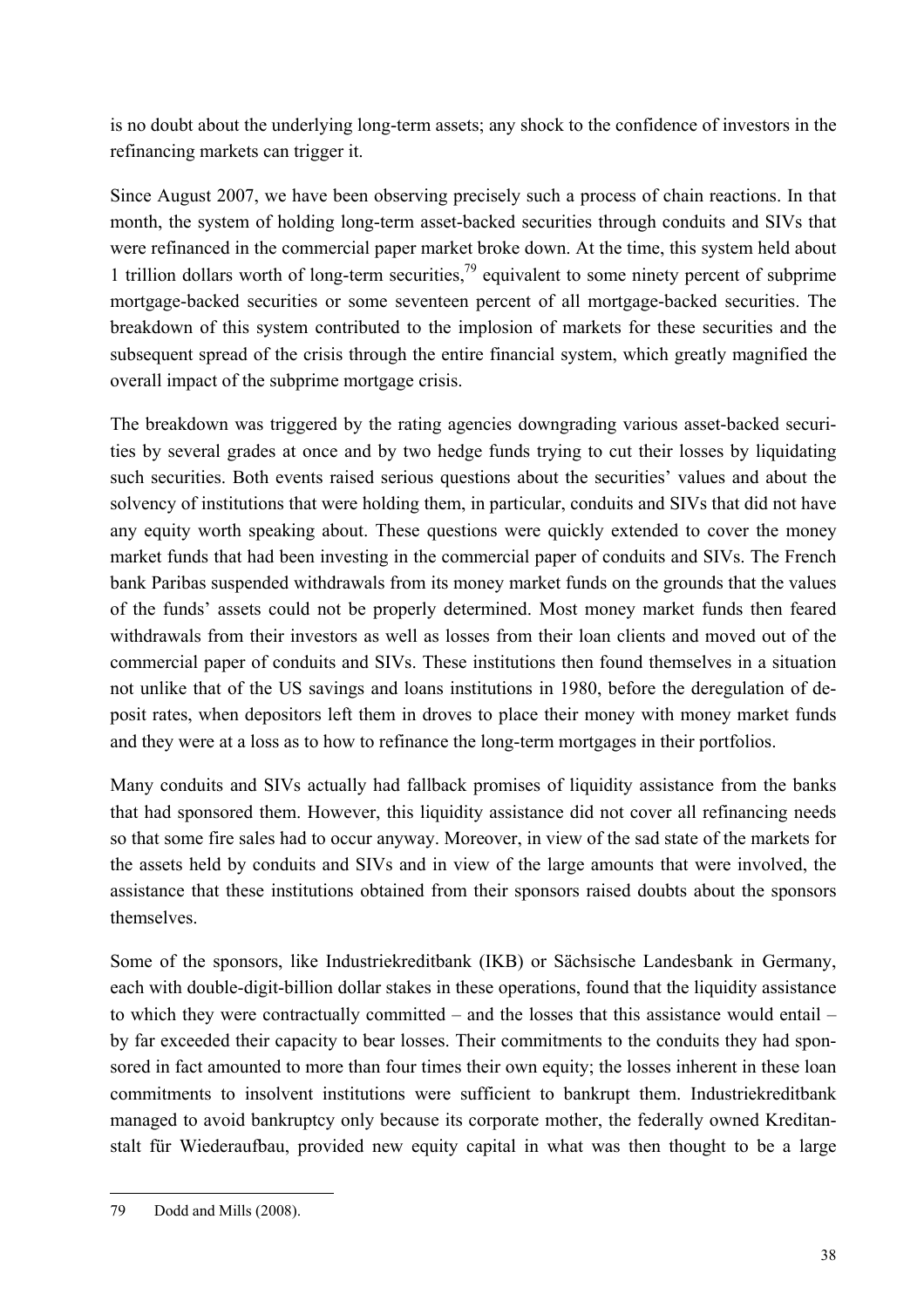amount. For Sächsische Landesbank, the State of Saxony as owner had to underwrite the recognized losses before selling the bank. Without the owner's willingness to provide compensation for the losses, these banks would have gone under right away.

Market participants, as well as outsiders, were very much surprised by these developments. To be sure, market participants knew all along that conduits and SIVs had been used to invest in asset-backed securities. They also knew that sponsoring banks were committed to provide these institutions with liquidity if refinancing through the market broke down. However, they do not seem to have had much of an idea as to the scope of these operations – in terms of aggregates as well as their implications for the sponsoring banks. The fact that around 1 trillion dollars worth of securities were held by conduits and SIVs does not seem to have been known. The fact that the sponsoring banks' commitments were high enough to bankrupt these banks was not known either. Given the banks' assessments that these commitments were not likely to be called upon, they had not appeared in their balance sheets. Only when the conduits needed them were the banks forced to lay them open, all at once revealing their implications for bank solvency.

The surprise that was thus generated itself affected the market participants' further reactions. If I see a bank in trouble because of commitments that I had not known about, I wonder whether Bank X may be in a similar situation. After all, didn't Bank X also have a stake in MBS CDOs? And didn't they also make a commitment of liquidity assistance to some conduit or SIV? Given the revelations that have just been made about Bank Y, I must expect that Bank X may have a multi-billion dollar skeleton in its closet, and should therefore refrain from doing any business with Bank X.

This kind of reaction explains the almost complete drying up of interbank markets in August 2007 and on repeated occasions since then. The breakdown of refinancing was thus not limited to conduits and SIVs, but affected the entire worldwide banking system. It was particularly damaging to independent investment banks and similar institutions that rely on the open market rather than depositors for most of their funding.

Massive central-bank interventions, in August 2007 and later, have tried to substitute for the missing liquidity in markets. However, the central banks could not provide more than a stopgap. Short of buying the securities themselves, the central-bank intervention could not eliminate the systemic problem that, with the breakdown of conduit and SIV refinancing, there was a large overhang of long-term asset-backed securities that needed refinancing at a time when the fundamental value of these assets was questionable and the associated risks were seen as a potential threat to any institution that was holding them.

### **4.3 Market Malfunctioning in the Crisis**

Even if there had been no doubts about the quality of asset-backed securities, the breakdown of the maturity transformation of conduits and SIVs would have caused a significant adjustment in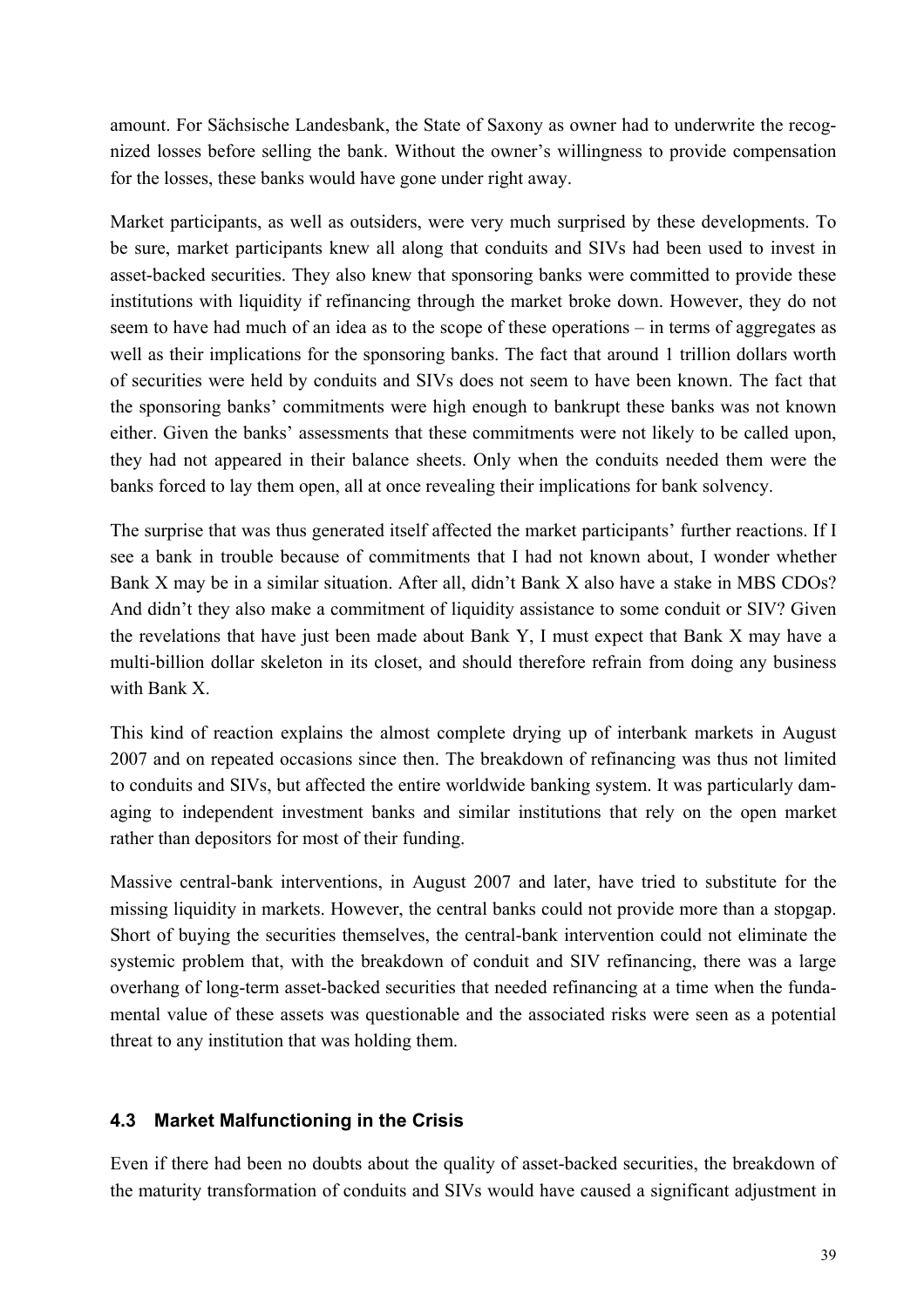the markets for these securities, driving security prices down as investors would ask for higher maturity premia and higher risk premia to hold the assets that conduits and SIVs were no longer able to refinance.<sup>80</sup> Given the uncertainty about the quality of asset-backed securities, the adjustment had to be all the more severe.

As the crisis unfolded, participants in the various relevant markets behaved as one would expect them to behave when there is significant apprehensiveness about the quality of the assets, the quality of counterparties, and the evolution of the financial system in the near future. They withdrew funding and insisted on large discounts on any assets of unknown quality.

To some extent, this behaviour can be seen as an instance of Akerlof's 'lemons' problem: In a crisis situation, in which there is asymmetric information about the quality of assets that are being traded, any potential investor must fear that the seller is trying to unload his rotten apples while keeping the good ones. Similarly, with asymmetric information about the solvency of a potential borrower, any investor must fear the rotten apples in the borrower's portfolio. To protect himself against this danger, he refuses to buy the assets or to provide a new loan. At the very least, he insists on a large discount.

In a crisis, such reactions can also involve an element of panic. Given the surprises that they just experienced with the multiple-step downgrades of mortgage-backed securities by the rating agencies and with the discovery of large-scale maturity transformation by conduits and SIVs, investors may have been wondering what other surprises might be in store for them. Institutional investors, e.g., the managers of money market funds and hedge funds may also have been wondering how their own financiers would react to the news. Anyone who had to fear his own financiers' reactions would have felt compelled to reduce risks and increase liquidity in his own portfolio.

Given these considerations, we should not be surprised by the IMF's assessment $^{81}$  that market prices seem to have dropped significantly below the expected present values of future cash flow from the mortgage borrowers or their properties. As mentioned in the introduction, a simple back-of-the-envelope calculation indicates that, for market values of mortgage-backed securities to be in line with discounted present values of future cash flow from the mortgage borrowers or their properties would require an expectation that property values will decline by  $45 - 50$  %. Given that, until June 2008, the average actual decline had been 19 % and no metropolitan area had seen declines above 33  $\%$ <sup>82</sup> such an expectation would seem to be extraordinarily pessimistic. $83$ 

<sup>80</sup> Table 1 above shows that, even for conventional mortgage, risk premia have gone up dramatically, By 2008, the spread between conventional mortgages and 10-Year Treasuries has risen to 259 basis points, approximately a hundred basis points higher than in the years 2004 – 2006 and still more than fifty basis points above its previous maximum in 2000.

<sup>81</sup> International Monetary Fund (2008 a).

<sup>82</sup> Phoenix, Tampa, and Miami had price declines just below 33 %. Four metropolitan areas had declines between 25 and 30 %; quite a number had declines of 10 % or less. See indices at www.standardandpoors.com.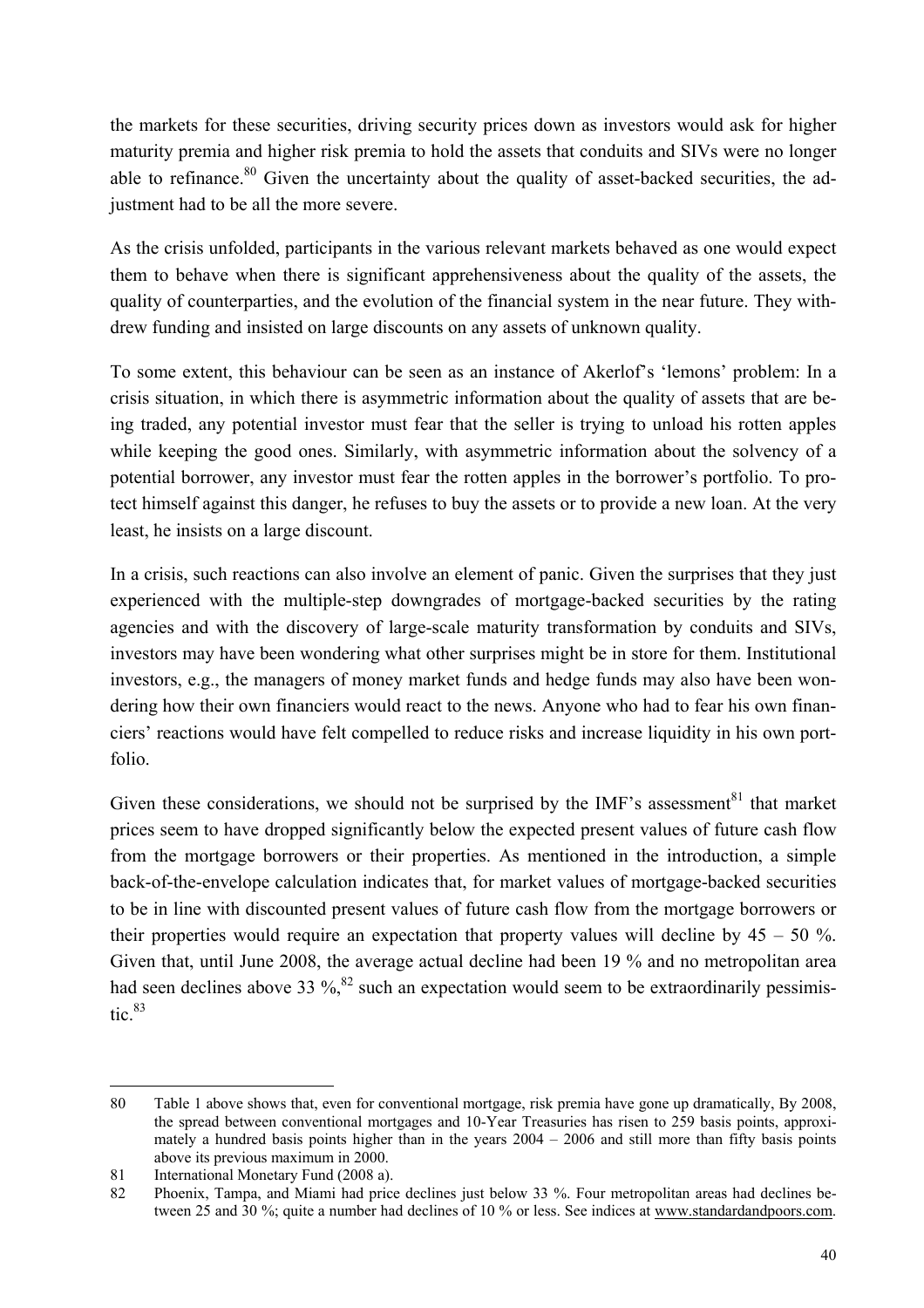The notion that the market values of securities may be significantly below the expected present values of future cash flows from these securities seems incompatible with the theory of asset pricing in informationally efficient markets. However, the contradiction is apparent rather than real. Any notion that asset prices should correspond to expected present values of future cash flows presumes (i) that the parties holding these expectations have sufficient funds to bet on their expectations by taking long positions and (ii) that little attention needs to be paid to risk premia and liquidity premia. If limitations of funds or worries about refinancing prevent participants from taking long positions, there is no reason why market prices of assets shouldn't fall significantly below expected present values of future cash flows.<sup>84</sup> Indeed, theoretical analyses have shown that at a time when long-term investments have been sunk and reserves of liquid assets are scarce, market reactions to even small shocks can be quite extreme as market participants fear for their own viability and hoard liquidity. In such situations, investors may require very large discounts before they are willing to acquire long-run assets. $85$  In the real world, such effects are reinforced by 'lemons' concerns, as well as the element of panic that follows a dramatic surprise, when important assumptions underlying one's world view have just been refuted.

This malfunctioning of markets in a crisis is one reason why receivers usually find it important to take time to unwind the positions of bankrupt institutions. Going back in history, we find that, by 1997, after the Swedish banks had been reprivatized, the losses from the crisis of the early nineties were deemed to be about half as large as had been expected in 1992, when the crisis broke into the open.<sup>86</sup> By 1998 losses from the savings and loans crisis in the United States were assessed at 160 billion dollars, less than a third of the 600 to 800 billion US dollars that were talked about around  $1990^{87}$ 

#### **4.4 The Role of Fair Value Accounting**

Market malfunctioning in the crisis would not have mattered if institutions had been independent of markets. In fact, the exposure of financial institutions to what was happening in markets has been much greater in this crisis than in previous ones. To the extent that financial institutions need markets for refinancing, some dependence on markets can always be taken for granted.

In any case, these cross-regional variations in real-price declines should not matter if proper attention has been paid to cross-regional diversification in the formation of packages of mortgages for securitization.

<sup>83</sup> To be sure, loss rates on mortgages and mortgage-backed securities will depend on correlations as well as averages. Borrowers with below-average down payment rates or borrowers with above-average declines in property values are more likely to default than others. However, if the reliance on averages introduces a downward bias into the back-of-the-envelope calculation in the introduction, there also is an upward bias from my treatment of the borrower's equity position: The 5 % equity share that I assumed lies below the 6 % average down payment rate of subprime mortgage borrowers and below the 12 % average down payment rate for Alt-A mortgage borrowers. Further, until the summer of 2006, property values had been going up. For the average property purchased in 2004, the borrower's equity as of 2006 would have risen by more than fifteen percentage points, for one that had been acquired in 2005 the increase would still have amounted to roughly seven percentage points.

<sup>84</sup> Shleifer (2000).

<sup>85</sup> Allen and Gale (2004 a, 2004 b).

<sup>86</sup> Englund (1999).

<sup>87</sup> Curry and Shibut (2000).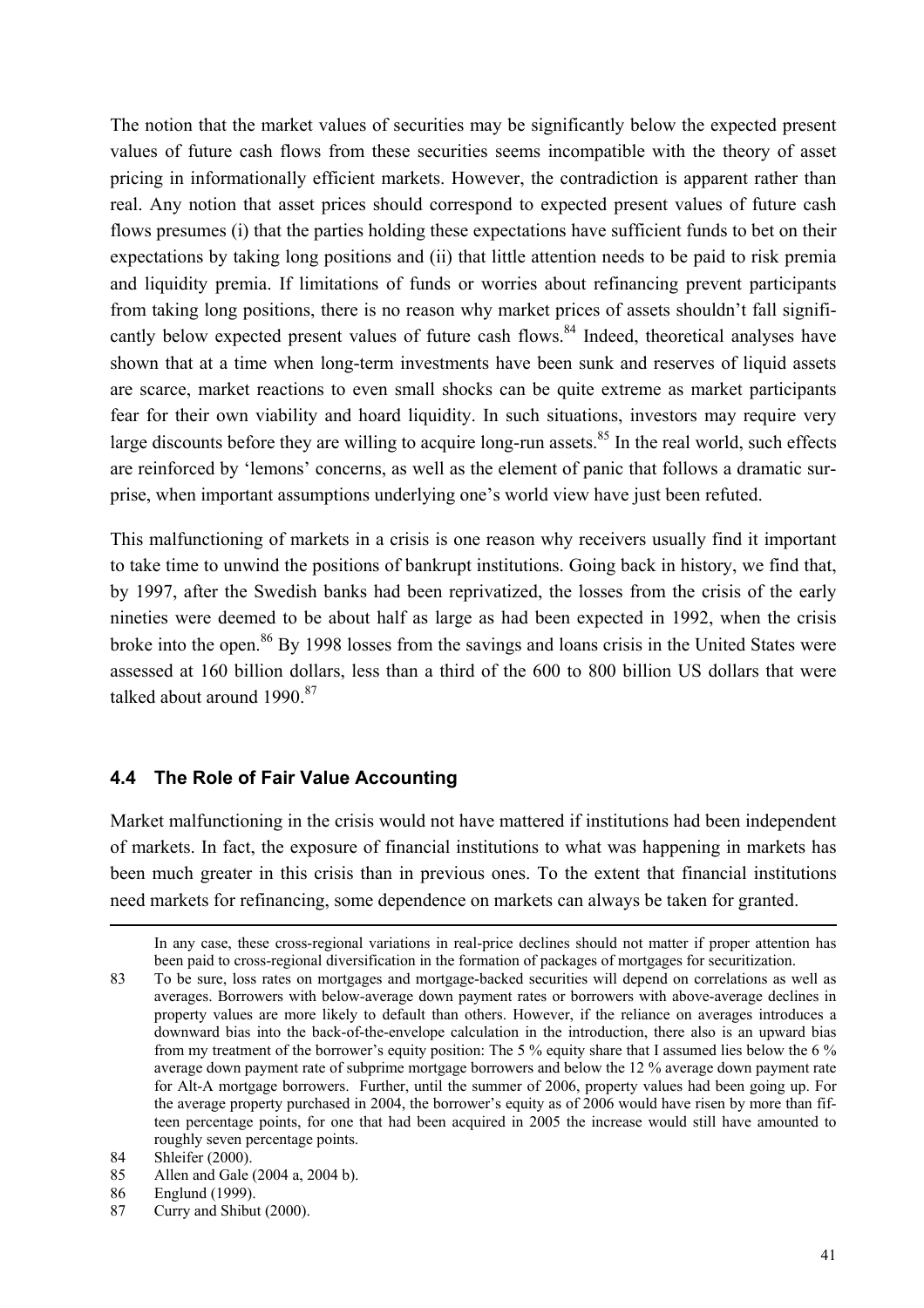However, in the present financial crisis, the system of *mark-to-market* or *fair value accounting* has created an additional channel through which market events influence the well-being of financial institutions. Under this system, financial institutions value the assets that they hold at those prices at which they could sell them in the market if they had to sell them immediately. In cases where markets for the securities are not functioning, market prices of securities with similar characteristics are used as a standard of reference. In cases where markets for securities with similar characteristics are also not functioning, econometric models are used to provide estimates of what the securities could be traded for if the markets were functioning.

Under this regime, the institution in question cannot just claim that it wants to hold the security until maturity and that balance sheet valuations should therefore rely on assessments of fundamentals, rather than market valuations. The fact that, in this crisis, asset-backed securities have probably been substantially undervalued by markets is quite irrelevant for the institutions' accounts.88

The introduction of fair value accounting was motivated by the experience of the savings and loans crisis in the United States. As mentioned in the introduction, in the early eighties, savings and loans institutions in the United States were carrying long-term mortgages with fixed interest rates of 6 % *p.a.* at face value in their books even when market rates of interest were around 15 %. In the absence of fair value accounting, they did not have to acknowledge that, at current market rates of interest, the discounted present value of the debt service they could expect was much below the face value of these mortgages. The fact that, because of this discrepancy, the greater part of these institutions was technically insolvent, in the sense that the discounted present value of the debt services they could expect was below their liabilities, never was acknowledged in their balance sheets. Technically insolvent institutions were left to "gamble for resurrection". With fair value accounting, those long-term mortgages with fixed interest rates of 6 % would have been written down to acknowledge the decline in discounted present values of future debt service. Insolvencies would have been acknowledged in the early eighties already, and the resolution of the crisis would have been much less costly.

More generally, if financial institutions carry assets at market values or "as-if" market values, they are forced to quickly acknowledge adverse developments and to take corrective actions without undue delay. Indeed, with proper incentives for the institution's financiers, shareholders and creditors, fair value accounting is deemed to provide the information that is needed for these financiers to exert "market discipline" so as to induce the needed corrections.<sup>89</sup>

However, such "market discipline" is problematic if the markets in question are not functioning well. If, as discussed above, the market value of a security is below the expected present value of

 $\overline{a}$ 88 For systematic discussions of fair value accounting and the issues it raises, see the Chapter 2 of the April 2008 issue and Chapter 3 of the October 2008 issue of the IMF's Global Financial Stability Report (International Monetary Fund 2008 a, 2008 b).

<sup>89</sup> The classic theoretical piece on "market discipline" for banks is Calomiris and Kahn (1991); for policy recommendations, see, e.g., Calomiris (1999). The conflict between "market discipline" by shareholders and "market discipline" by creditors, which I discussed in Section 3.6 above, plays no role in this literature.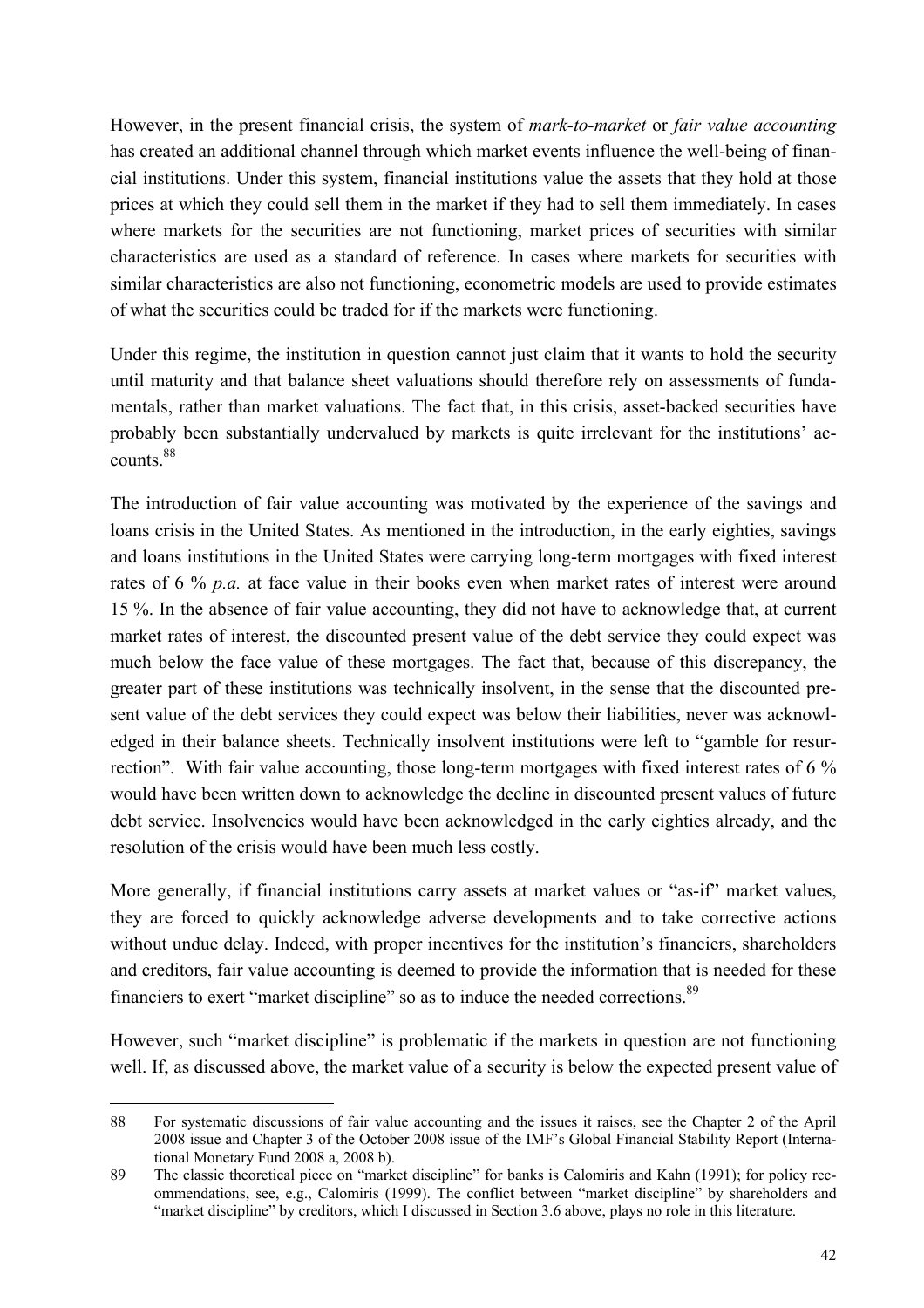its future cash flows, a system of mark-to-market accounting induces a write-off which is appropriate only if the bank wants to liquidate the security and is unnecessary or at least excessive if the bank wants to hold the security to maturity. As I discussed before, such discrepancies between expected present values of future cash flows and market prices are likely to arise in a financial crisis – and seem to have affected subprime mortgage-backed securities on a large scale.

In such situations, a reliance on fair value accounting is problematic. The ensuing write-offs will force the bank to take corrective actions. Given the decrease in book equity that such write-offs induce, the corrective actions are likely to involve some deleveraging, i.e. some sale of assets to reduce leverage. If the assets in question are the very assets for which markets are not functioning, the book losses turn into real losses, which they might not have done if the bank could have held on to the assets.<sup>90</sup> When the IMF is suggesting that, in the present crisis, market values of assets may not provide the right signals "for making long-term value-maximizing decisions",  $91$  it is pinpointing this very problem.

Presumably, an institution's accounting system should provide the institution's management with proper guidance for choosing value-maximizing decisions. In a crisis situation in which markets are not well functioning, fair value accounting is not suitable for this task.

The problem transcends the individual institutions. If book losses under fair value accounting force a bank to take corrective actions, these actions themselves will feed back into the financial system.<sup>92</sup> The bank's attempts to adapt its activities to its reduced book equity position and therefore to scale down its asset holdings will put additional strain on markets and reinforce the downward pressure on asset prices. The combination of market malfunctioning and fair value accounting thus can have strong, mutually reinforcing, procyclical effects, deepening the financial crisis and inducing a downward spiral in the financial system.

## **4.5 The Insuffiency of Bank Equity Capital**

The procyclical effects of market malfunctioning and fair value accounting were and continue to be reinforced by the insufficiency of equity buffers in financial institutions.

This insufficiency appears in several guises. First, the hidden banking system of conduits and SIVs was operating with hardly any equity at all. They had no buffers to absorb the shock of July/August 2007. Some buffers were provided by sponsoring banks, especially those that decided to integrate their conduits or SIVs into their own balance sheets. However, these support operations raised questions about the sponsoring banks' own equity positions.

Second, banking institutions worldwide have been "economizing" on equity. In order to earn as high a rate of return on equity as possible, they have greatly expanded the scale of operations

-

<sup>90</sup> For theoretical treatments of the problem, see Allen and Carletti (2006, 2008), Allen and Gale (2006).

<sup>91</sup> International Monetary Fund (2008 a), pp. 65 f.

<sup>92</sup> Blum and Hellwig (1995, 1996).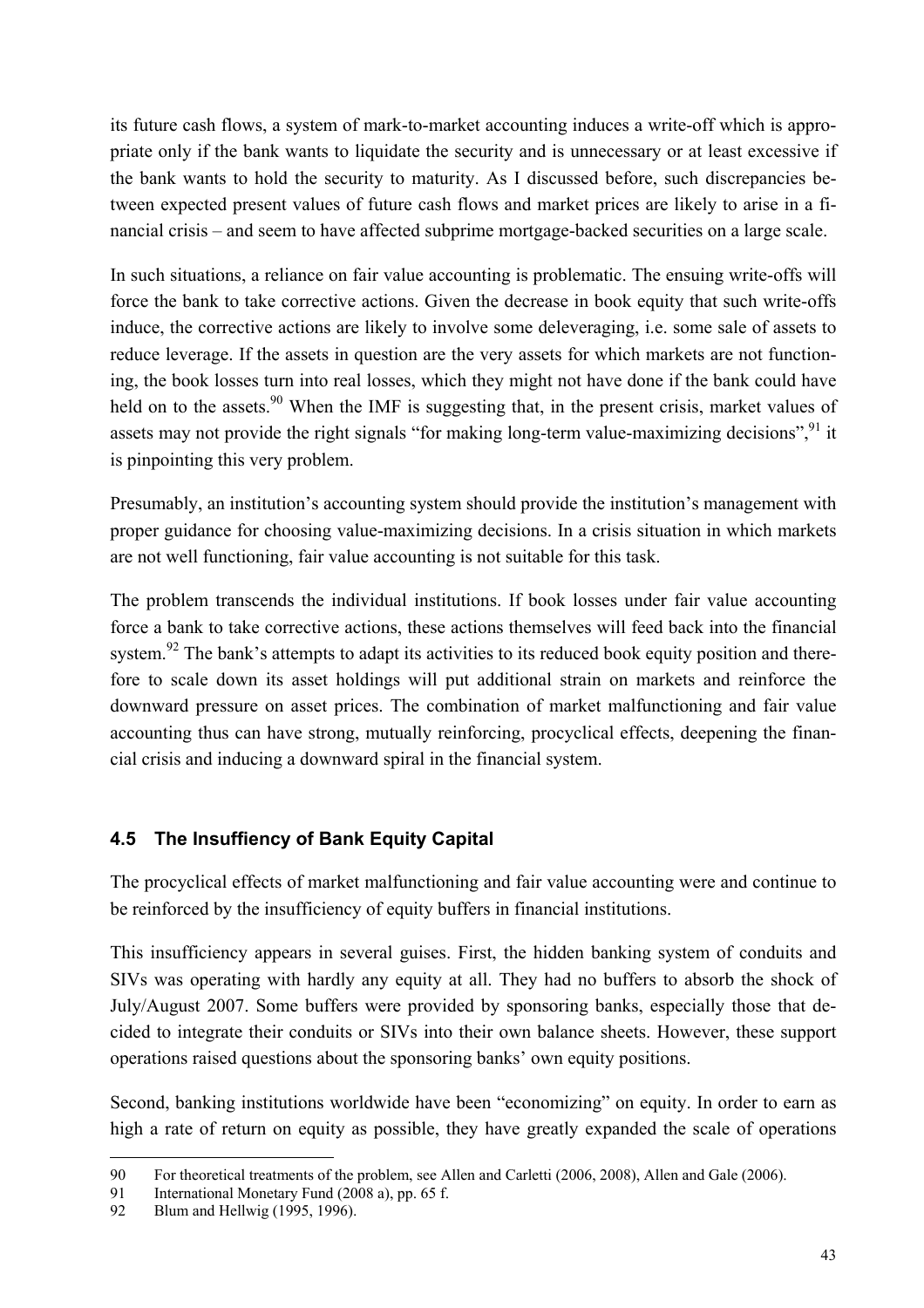that the equity base would support. As I have already mentioned, the equity positions of institutions like Deutsche Bank or UBS have therefore gone from somewhere near ten percent of their balance sheets in the early nineties to somewhere between two and three percent in the recent past.

This relative decline of equity positions concerned the capital that banks held in fulfilment of capital adequacy requirements as well as the buffers that they held in excess of required capital. A decline in required capital was made possible by changes in statutory rules relating to the prudential regulation of bank capital. The changes in rules provided banks with the option to determine regulatory capital requirements by assessing value-at-risk in the context of their own quantitative risk models, which they had developed for their own risk management. In particular, following the 1996 Amendment to the Basel Accord ("Basel I"),  $^{93}$  the great internationally active banking institutions were able to determine capital requirements for *market risks* on the basis of these internal models. The amount of capital they needed to hold against any given asset was thereby greatly reduced. $94$ 

The equity buffers that banks hold in excess of required capital have also been reduced. In the past, at least in Europe and Japan (before 1991), banks had consistently carried more equity than regulators required. Some of this equity was openly in their books, some of it was kept in the form of hidden reserves that they managed so in order to smooth their earnings reports. Since the early nineties, these buffers have been reduced to a bare minimum. To some extent, this is due to losses in the early nineties, from small business lending and real-estate lending in the second half of the eighties, eating these buffers up; moreover, the intensification of competition in the financial sector left little room to rebuild them. To some extent also, the reduction of buffers has been due to the conscious strategy choices of banks trying to "economize" on equity. The professionalization of risk management on the basis of quantitative risk modelling seemed to permit a reduction of buffers without seriously impairing the institution's viability. The possibility that the quantitative models might be seriously flawed was not given much attention.<sup>95</sup>

However, the relative decline in equity capital has made banking institutions more vulnerable to unforeseen shocks – or to the consequences of flaws in their risk modelling and risk management. Vulnerability appears at two levels. First, the small size of buffers of equity capital in excess of regulatory requirements means that banking institutions do not have much leeway to absorb a shock, but have to take corrective action almost immediately. Second, the small size of equity capital altogether means that, when a shock comes, solvency can quickly become an issue.

When the market prices of asset-backed securities began to drop in the second half of 2007 and fair value accounting required this drop to be acknowledged in the books, the institutions that held such securities had to react almost immediately. Some of them managed to obtain new eq-

<sup>93</sup> In public discussion, the regime change tends to be associated with the recent replacement of "Basel I" by "Basel II". In fact, the change of paradigm came already with the 1996 Amendment to "Basel I".

<sup>94</sup> On this point, see the contribution of Zuberbühler to Hellwig and Staub (1996).

<sup>95</sup> For expressions of this view, see Wuffli (1995) and Gumerlock's contribution to Hellwig and Staub (1996).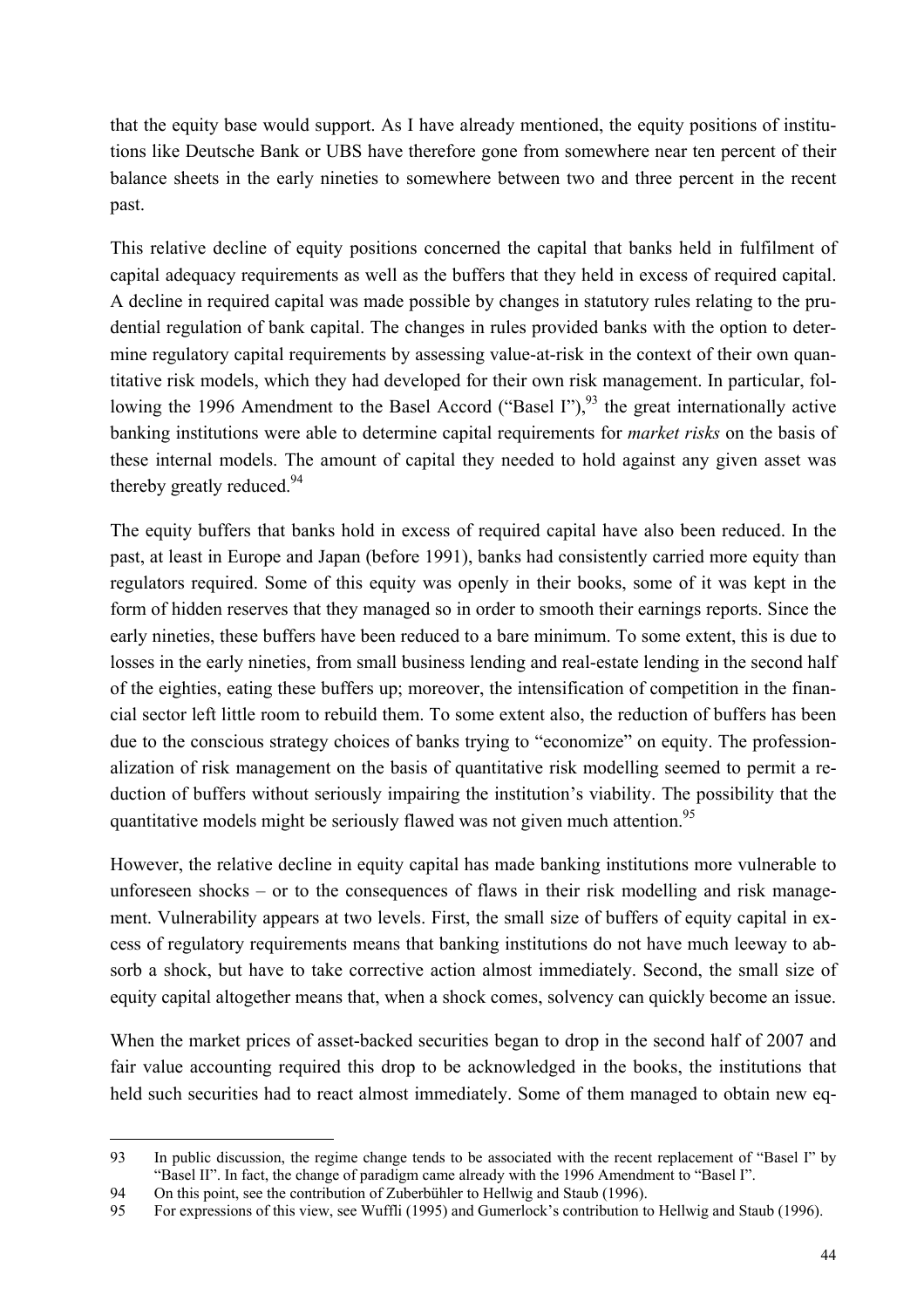uity. Others had to begin to deleverage, i.e., to reduce their lending or to sell assets in order to adapt the scale of their operations to their reduced equity. Given the need to satisfy regulatory requirements, they did not have much choice on whether they thought that market values of assets provided the right signals "for making long-term value-maximizing decisions". Because the equity capital that they held in excess of regulatory requirements did not suffice to absorb the shock, their behaviour was determined by an automatism under which asset price declines translated into write-offs and write-offs translated into asset sales. Through this automatism, the pressure on asset prices was increased further. From the perspective of the individual bank, the automatism was problematic because, for at least some of the assets in question, with book values far below fundamental values, it would have been better not to realize the book losses. From the perspective of the financial system as a whole, the automatism was problematic because it provided yet another element to the downward spiral.

By now, the book losses – or real losses – have become large enough to erode the solvency of important institutions. Of particular interest is the case of Fannie Mae and Freddie Mac, the government sponsored enterprises that had started the business of mortgage securitization. As mentioned above, these institutions had been securitizing prime, rather than subprime mortgages. However, they were severely undercapitalized. By the summer of 2008, their equity was eroded by losses, partly because the crisis began to reach prime, as well as subprime mortgages, partly because in 2007, under pressure from the US Congress, they had tried to support the market by buying subprime mortgage-backed securities which they subsequently had to write down.

Most recently, the failure of the United States to also bail out Lehman Brothers had a direct impact on banks and final investors worldwide that had deposited funds with Lehman Brothers. At least as importantly, it suggested that bailouts of banks could not be taken for granted, and, therefore, that it might be wiser not to lend any money to any bank. The result was yet another breakdown of interbank markets. Because, by this time, there was a sense that the difficulties affected the entire financial system and that it concerned the solvency, rather than the liquidity positions of banks, this breakdown was even more daunting than the one of August 2007. When a bank has a liquidity problem, the problem can be neutralized by central banks lending against collateral. When the bank has a solvency problem, the problem can only be neutralized by the finance minister and, ultimately, the tax payer. <sup>96</sup>

### **4.6 Systemic Effects of Prudential Regulation**

 $\overline{a}$ 

The preceding discussion of the role played by bank equity brings out a deleterious systemic effect of the currently existing regime of prudential regulation of banks through capital adequacy requirements. As currently practiced, this regime is highly procyclical, allowing banks to expand in goods times and forcing them to contract in bad times. Such behaviour of the bank reinforces

<sup>96</sup> On the respective roles of central banks, bank supervisors, and finance ministers in a crisis, see the last section of Hellwig (2007).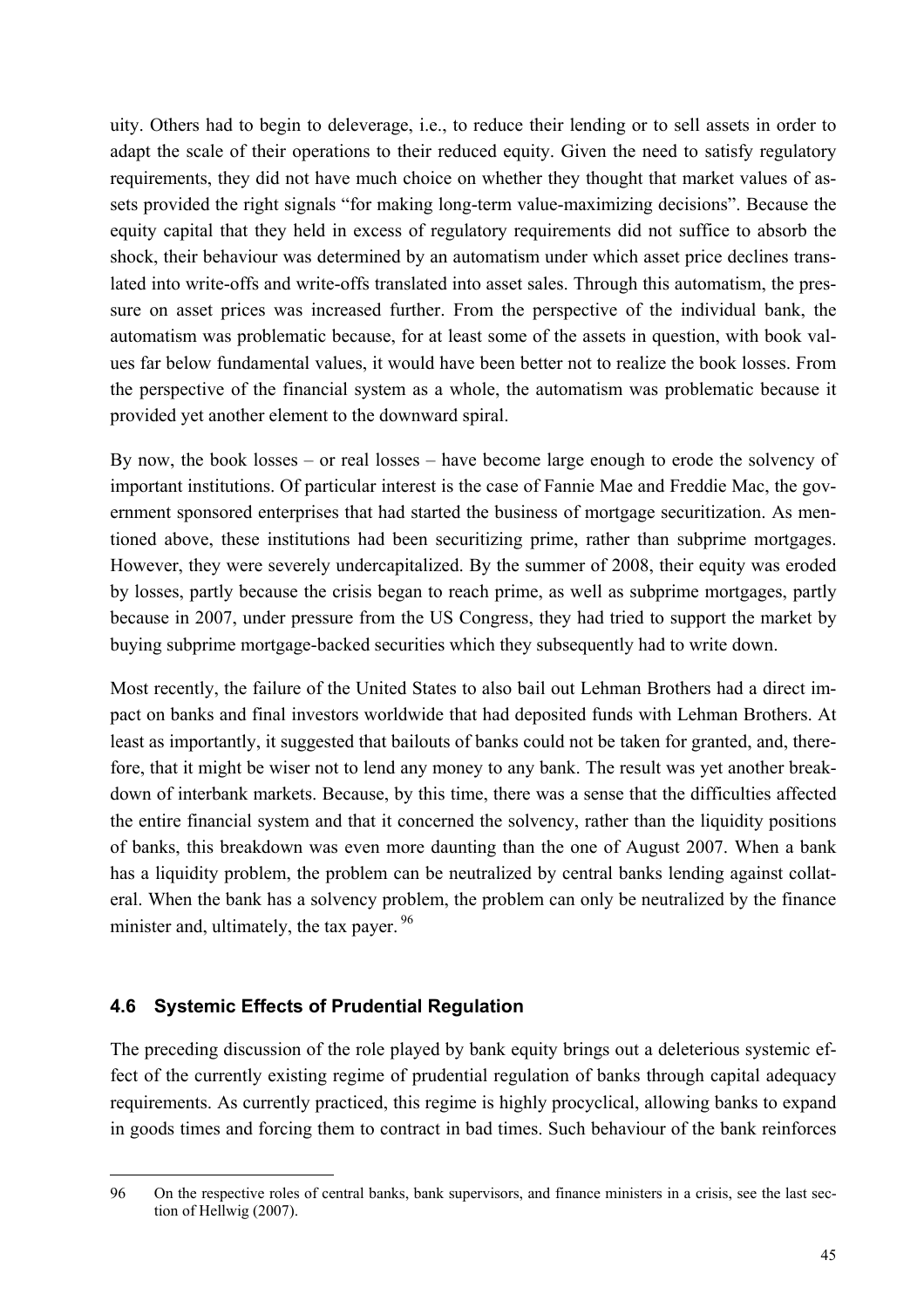fluctuations in the rest of the financial and economic system. Over the past year, the feedback mechanisms that are thus created have been operating with a vengeance.

To explain these mechanisms, I go back to the distinction I made before between equity capital that is needed to fulfil the requirements of statutory regulation and equity capital that is held as a buffer, in excess of statutory capital requirements. Underlying this distinction is a *paradox of banking regulation*: Any position in the bank's balance sheet that serves as a buffer against unforeseen contingencies ceases to serve this buffer function when a regulator imposes a rule stipulating a minimum amount for this position. The paradox has been known for a long time from minimum reserve requirements: Deposits with the central bank or cash that are held to meet minimum reserve requirements are *not* providing the bank with a reserve that it can use when there is an unexpected shortfall of cash inflows. These funds only serve to meet the regulatory requirement. Similarly, equity capital that is held to meet capital adequacy requirements provides the bank with an imperfect sort of buffer against unforeseen losses. To be sure, such capital ensures that losses do not immediately make the bank insolvent. However, it does not give the bank a breathing space in which to adjust its strategy. This latter purpose is only served by equity buffers *in excess* of capital requirements.

Once equity buffers in excess of capital requirements are exhausted, any additional loss eats into the capital that is needed to meet the regulatory requirement. To avoid running afoul of the regulation, the bank must either obtain new equity capital, which, in a crisis situation, is not easily done, or it must adapt its holdings of risky assets to the reduced equity capital, i.e., it must sell marketable assets, withdraw deposits from other banking institutions, or reduce lending to its loan clients. All these actions have a negative impact on the rest of the financial and economic system.

The procyclical nature of the existing regime of capital adequacy regulation has always been a subject of criticism. In the past, this criticism had mainly been concerned with the behaviour of *flow variables in the macroeconomy*. A typical argument would be that a macroeconomic recession is reinforced by capital regulation because the downturn affects borrowers' debt service to banks, the worsening performance of debt reduces banks' profits and, hence, the rate at which they add to their equity and the capacity they have for new lending.<sup>97</sup> This mechanism is said to have contributed to the credit crunch that affected the US economy around 1990.

The current crisis has shown that these early warnings about the effects of the existing regime of capital adequacy regulation were much too optimistic. Under fair value accounting, bank losses concern revaluations of assets, i.e., *stock variables*, not just the flows of debt service from borrowers. To avoid running afoul of capital adequacy regulation after such losses in stock variables, it is not enough to reduce the flow of new lending, but some adjustment is needed in the stocks of assets held by the bank.<sup>98</sup> The effects that such an adjustment in stock variables has on

-

<sup>97</sup> Bernanke and Lown (1991), Blum and Hellwig (1995, 1996), Hellwig (1995).

<sup>98</sup> This effect of combining capital adequacy regulation with mark-to-market accounting is pointed out in Blum and Hellwig (1996), however, without a full appreciation of the impact on the financial system.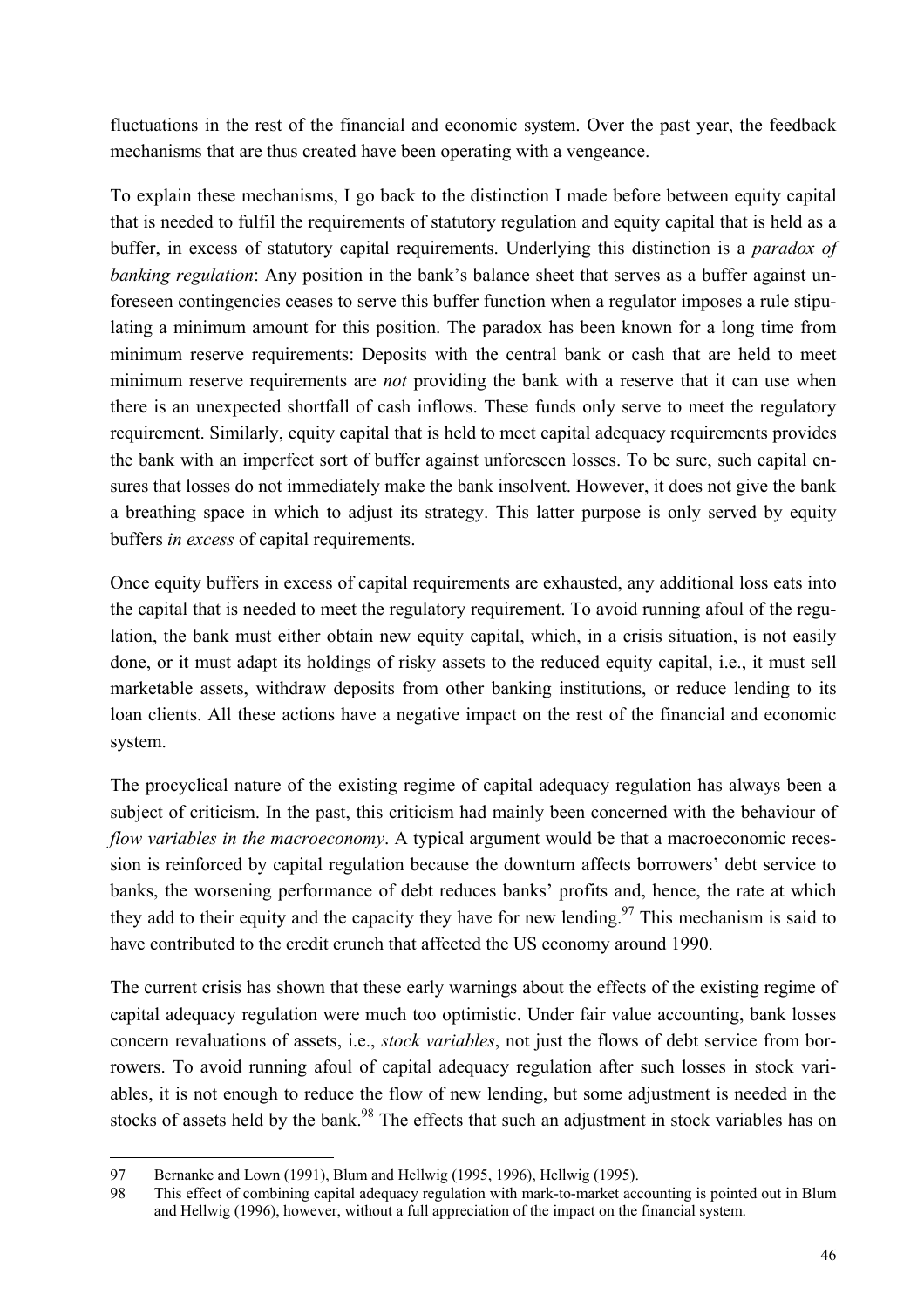the rest of the financial and economic system, holders of assets that the bank needs to sell, counterparties to deposits that the bank is withdrawing or to loans that it is rescinding, are much more dramatic than the effects of a credit crunch that is limited to new lending. The past year has provided ample evidence.

## **4.7 Systemic Risk in the Crisis: An Interim Summary**

The preceding account can now be summarized as follows. When the downgrades of mortgagebacked securities by the rating agencies let the subprime-mortgage financial crisis break out into the open in July and August 2007, market participants were surprised by the extent of the downgrading. They were also surprised by the extent of the liquidity and solvency problems that were associated with conduits and SIVs and the breakdown of these institutions as channels for holding asset-backed securities. Both these surprises induced a sense of panic, leading investors to position themselves defensively, without much willingness to contribute to making the needed adjustment as smooth as possible.

Since then, the interplay of market malfunctioning in the crisis, fair value accounting, insufficiency of bank capital, regulatory requirements and corrective actions of banks has involved the financial system in a downward spiral that has yet to come to an end. Government interventions may end up preventing the worst, though, at least for a while, political systems in European countries as well as the United States seem to have been bent on contributing to the downward spiral by having frequent and contentious discussions about interventions whose scope and credibility were not very transparent.

As yet, we have to see the repercussions of the defensive behaviour of financial institutions for the financing of the real sector of the economy. To the extent that firms in the real sector are unable to obtain financing for large investment projects or are unwilling to even apply for financing for such projects because they have doubts about the continued availability of funds as the project is being carried out, such repercussions are to be expected. The ensuing macroeconomic downturn will subject the financial system to additional stress.<sup>99</sup>

These developments provide the answer to the question of the Bank for International Settlements, cited above, how the crisis in subprime mortgage-backed securities, such a small sector of global financial markets, could provoke such a worldwide dislocation. If it hadn't been for the systemic repercussions that I have described, the losses in residential mortgage-backed securities would not have reached the 500 billion dollars estimated by the International Monetary Fund,

<sup>99</sup> In the assessment of losses from the crisis in the Global Financial Stability Report of October 2008 (International Monetary Fund 2008 b), the difference between the total loss estimate of 1.4 trillion dollars and the estimate of 750 billion dollars from US residential real-estate lending tries to take account of these further repercussions. Actually, this difference only comprises losses on other kinds of debt instruments, commercial asset-backed securities, corporate loans, and the like. It does not comprise, e.g., stock market losses, which, according to the World Federation of Exchanges, have amounted to some 15 trillion dollars worldwide from June 2007 to September 2008, 3 trillion dollars just on the New York Stock Exchange; see "domestic market capitalization" at http://www.world-exchanges.org/WFE/home.asp?menu=395&nav=ie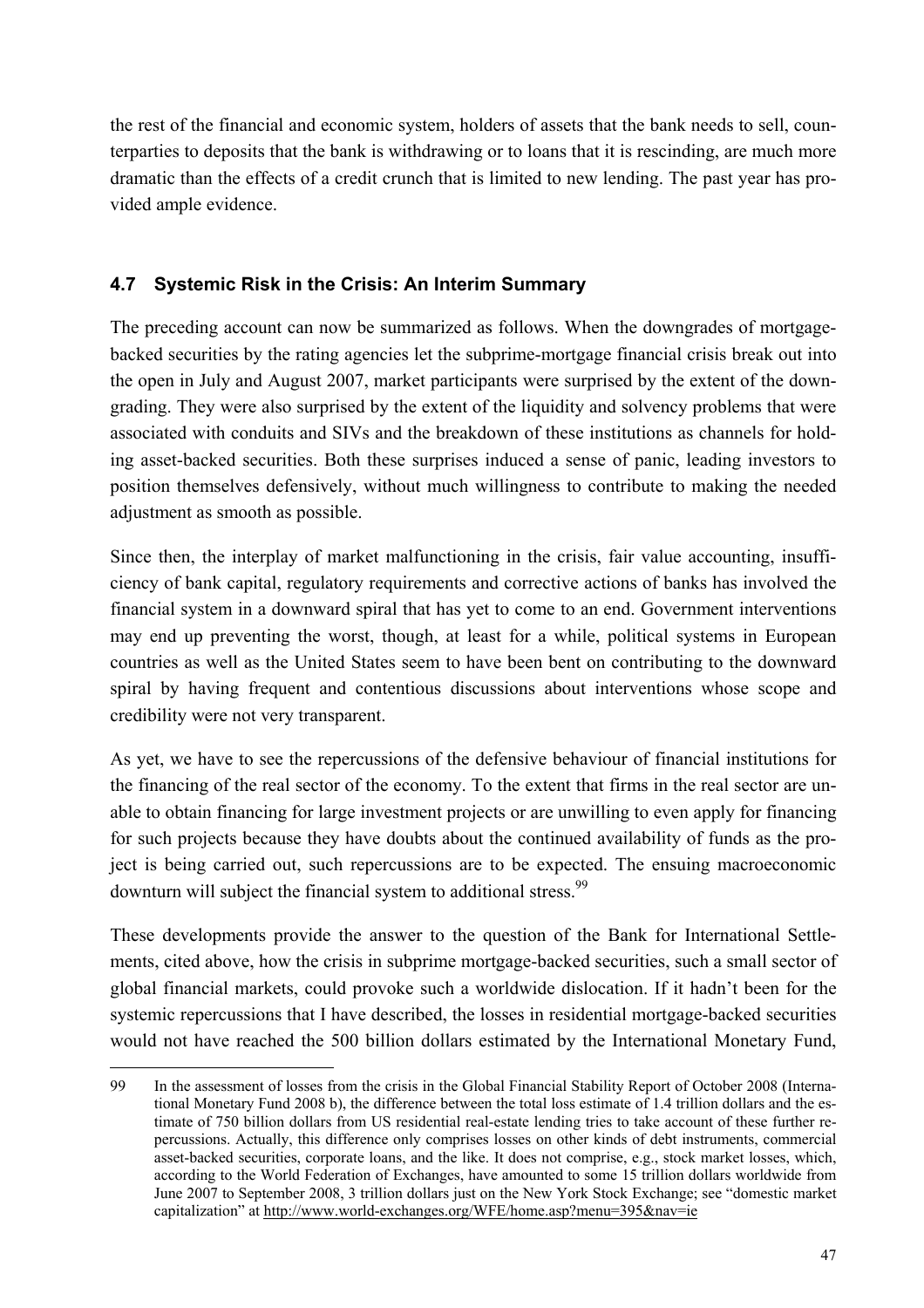and even these 500 billion dollars would not have been able to cause a crisis of the dimensions that we are seeing.

In the theoretical literature on financial systems, systemic risk, i.e., the risk that problems at one institution endanger the rest of the financial system, is typically ascribed to one of three mechanisms: $100$ 

- *Domino effects through contractual relations* occur if one institution's going under requires other institutions to write down the contractual claims that they have on the failing institution.
- *Domino effects through asset prices* occur if the impaired institution has to liquidate assets, this liquidation depresses asset prices, and the decline in asset prices affects the solvency of all institutions that hold such assets.
- *Information contagion effects* occur if observations of difficulties at one institution induce investors to be worried about other institutions and to withdraw funding from them. Such worries arise if one suspects that the other institutions may have followed similar strategies or if one suspects that the other institutions may be threatened by domino effects, through contractual relations or through asset prices.

In the downturn that we have been experiencing, all three of these effects have been at work. The breakdowns of conduits and SIVs as well as some of the credit insurers and, most recently, the failure of Lehman Brothers exerted domino effects through contractual links on sponsors, clients, creditors, and, not least, the insurers of the risk that Lehman Brothers might default.<sup>101</sup> The interplay of markets, fair value accounting, regulatory requirements, and corrective actions of banks with insufficient equity can be seen as a chain of domino effects through asset prices. Finally, information contagion played a crucial role in shaping defensive retrenchment in interbank markets as well as asset markets.

Given this account, it is important to understand what went wrong. As mentioned in the introduction, public discussion of the crisis tends to focus on moral hazard and on the greed of bank managers. For the mortgage securitization that triggered the crisis, we have seen above that moral hazard in origination and moral hazard in securitization indeed played a role, driven by flawed incentives and flawed perceptions of risk. For the systemic repercussions of the initial crisis, the matter is less clear. In the following, I will argue that, here, we must distinguish between the contribution to systemic risk that came from excessive maturity transformation through conduits and SIVs and the contribution to systemic risk that came from the interplay of market malfunctioning, fair value accounting, and the insufficiency of bank equity.

 $\overline{a}$ 

<sup>100</sup> Staub (1998 a) and Hellwig (1998 b) only refer to domino effects through contractual relations and to information contagion. The importance of dominos effects through asset prices is stressed by Schnabel and Shin (2004) and Allen and Carletti (2006, 2008).

<sup>101</sup> The crisis of the large insurance company AIG, which followed almost immediately, was in large part due to their having provided such insurance.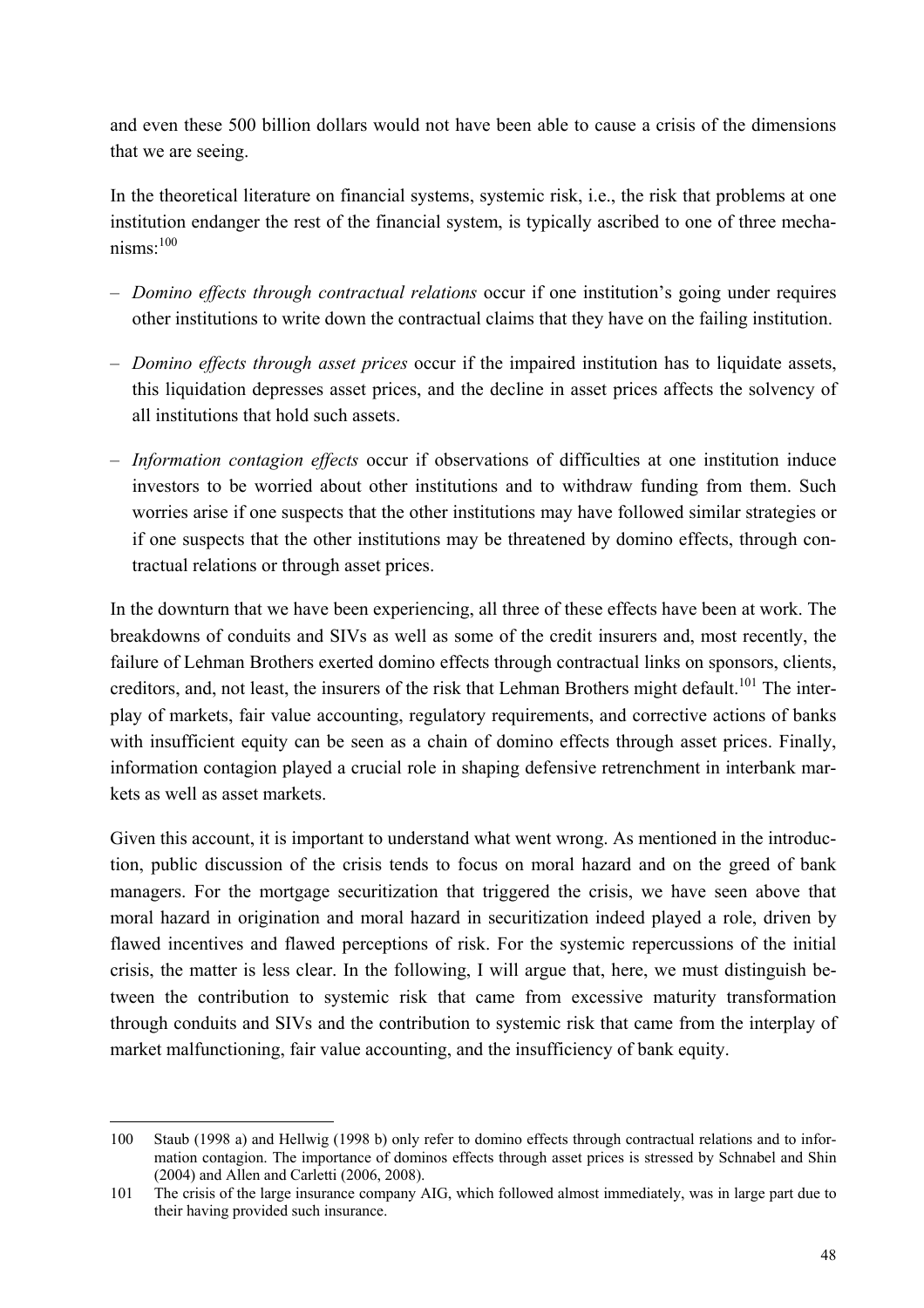### **4.8 Excessive Maturity Transformation – Who is to Blame?**

As I see it, there is no excuse for the way in which certain banks used conduits and structuredinvestment vehicles in order to avoid capital requirements for holding asset-backed securities and to avail themselves of extra returns from maturity transformation. Hardly a risk in banking is as well known as the risk that is taken if one tries to earn money by using relatively cheap shortterm funds to finance a longer commitment. Recent decades have provided many examples. The bankers involved must have known that a conduit with hardly any equity capital that issued commercial paper to finance the holding of long-term asset-backed securities was basically a time bomb waiting to explode. The question is why they engaged in this operation anyway.

One answer to this question is provided by Table 2 above: From 2002 to 2004, yield curves were very steep. Money market rates – and commercial paper rates! – were significantly below two percent, ten-year treasury rates between four and five percent, ordinary mortgage rates around six percent. The margin between the interest rates on ordinary mortgages and the interest rates on short-term securities was on the order of four to five percentage points. Such a margin provided an enormous temptation to "play the yield curve", i.e. to borrow short in order to lend long. For many institutions, this temptation was too much to resist. Yield mania and yield panic blinded them to associated risks in their refinancing choices as well as in their investments in assetbacked securities.

In this context, the monetary policy of the United States must take some of the blame. The low money market rates in 2002 – 2004 were largely the result of the Federal Reserve Bank's trying to counteract the macroeconomic effects of the stock market downturn that had begun in March 2000 and accelerated after September 11, 2001. Given the downturn that was occurring, the Federal Reserve Bank's activism may have been understandable, especially in view of the fact that 2004 was going to be an election year. Already twice before under the Chairmanship of Alan Greenspan, the Federal Reserve Bank had engaged in such activism, first, by flooding the markets with liquidity after the 1987 crash, and, second, by lowering money market rates in 1990 when US commercial banks appeared to be on the threshold of a major crisis;<sup>102</sup> from 1990 to 1994, monetary policy enabled the commercial banks to rebuild their equity, earning record profits one quarter after the other by playing the yield curve.

A closer look at both these episodes would have shown that such activism was not without risks: There are good reasons to believe that the quandary of US commercial banks in 1990 had been caused by a combination of excessive lending in 1988, when monetary policy was extremely easy, and the interest rate increase in 1989, when recognition of the inflation that had been fuelled in 1988 induced the central bank to step on the brakes. There are also good reasons to believe that the financial turbulence that followed the relatively small interest hike in 1994 was largely due to the interest rate vulnerability of institutions that had been playing the yield curve. Thus, in both episodes, a phase of monetary ease seems to have induced behaviour that made

<sup>102</sup> On this crisis, see Bernanke and Lown (1991), Boyd and Gertler (1994).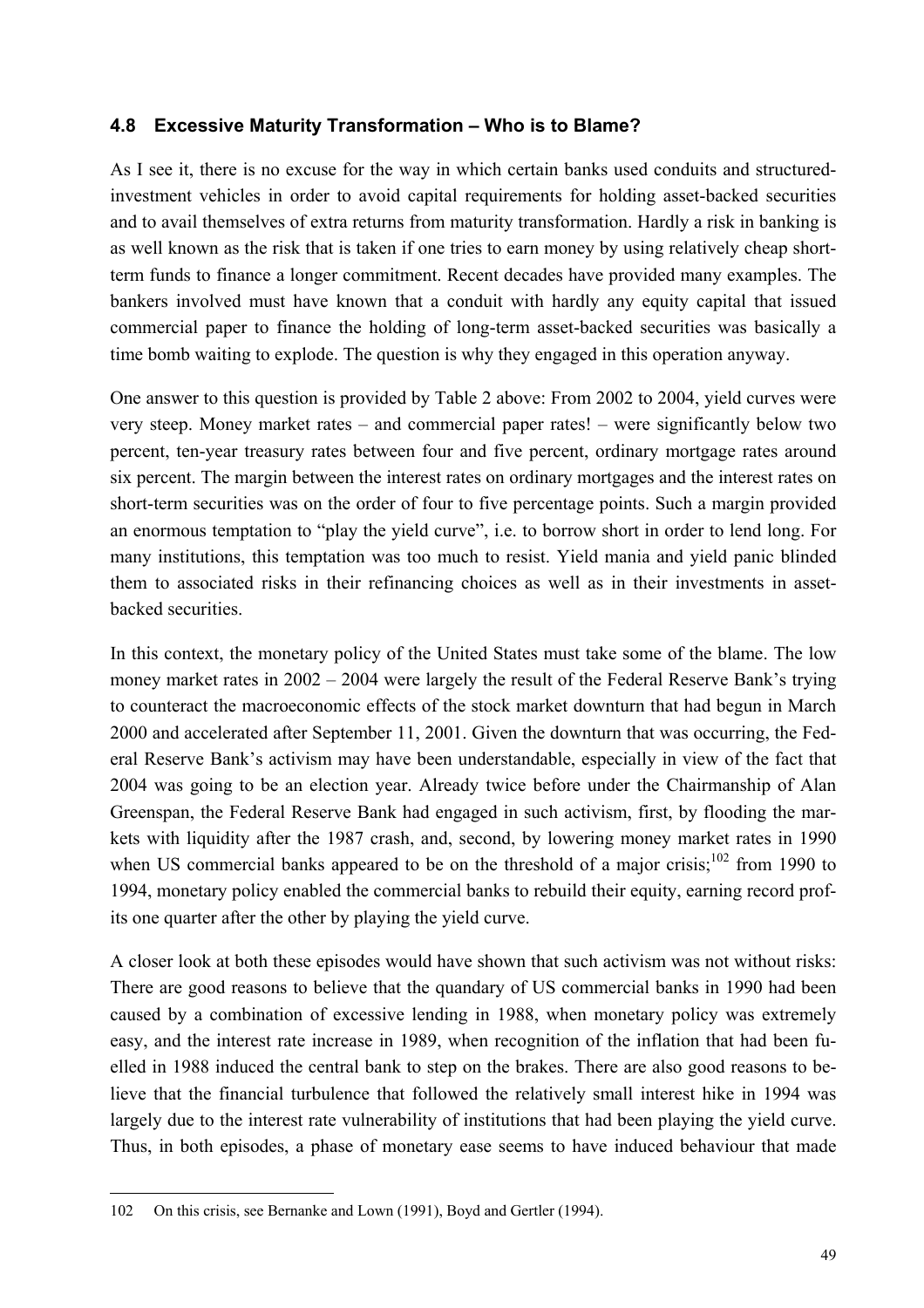financial institutions vulnerable to the effects of monetary tightening. However, this lesson from these earlier episodes seems to have been overlooked.<sup>103</sup>

To some extent, the willingness of banking institutions to engage in maturity transformation through conduits and SIVs may also have been due to their underestimating their own commitments in these ventures. After all, they were separate legal entities, with assets and liabilities that were kept separate from the sponsoring institutions' balance sheets. Commitments to provide liquidity in case of need were not put into balance sheets either; presumably, such commitments did not have to be put into the accounts if the sponsoring bank's management considered it more likely than not that the commitment would not be called upon. In the crisis, of course, the commitments were called upon, and some banks found that, for the sake of their reputations, it was necessary to accept liabilities of their conduits and SIVs even beyond their own legal obligations.

As a naïve academic, I have been wondering why commitments to provide liquidity in case of need would not have fallen under the prohibition of excessively large loans to single clients, at least for those institutions where such prohibitions are an integral part of prudential regulation. In Germany, for instance, the law stipulates that loans to a single client must not exceed 25 % of equity capital. A loan of more than four times the equity capital is not compatible with this regulation, yet, this is what Industriekreditbank and Sächsische Landesbank promised to provide to their conduits in case of needs. A lawyer might argue that a promise to provide such a loan is not the same as the loan itself, that the promise has been a conditional one, that it has been split into multiple smaller promises, and that all these considerations make a difference in law. In substance, these considerations do not make a difference, and, to me, these banks' promises of liquidity assistance to their conduits smack of illegality.

In the end, of course, conduits and SIVs turned out not to be so independent after all, but had to be taken onto the sponsoring banks' balance sheets. This outcome suggests that it would have been better to treat them as integrated subsidiaries from the very beginning, i.e., to enter their assets and liabilities into the sponsoring banks' balance sheets. At the very least, this would have improved transparency about their doings. It would also have forced the sponsoring banks to put equity capital behind these institutions' holdings of asset-backed securities. This might have slowed their growth and diminished the danger they posed for the system.

<sup>103</sup> If the turnaround in US residential real-estate markets is seen as being induced by the tightening of monetary policy in 2005 and 2006 (see Table 2), then at least the onset of the current crisis can be said to have followed the same pattern as the earlier crises. However, it seems hardly appropriate to blame the crisis on tight monetary policy in 2005 and 2006; the development that I have described above seems like a bubble that was bound to burst sometime. As for Japan in 1991, the tightening of monetary policy merely provided the pinprick.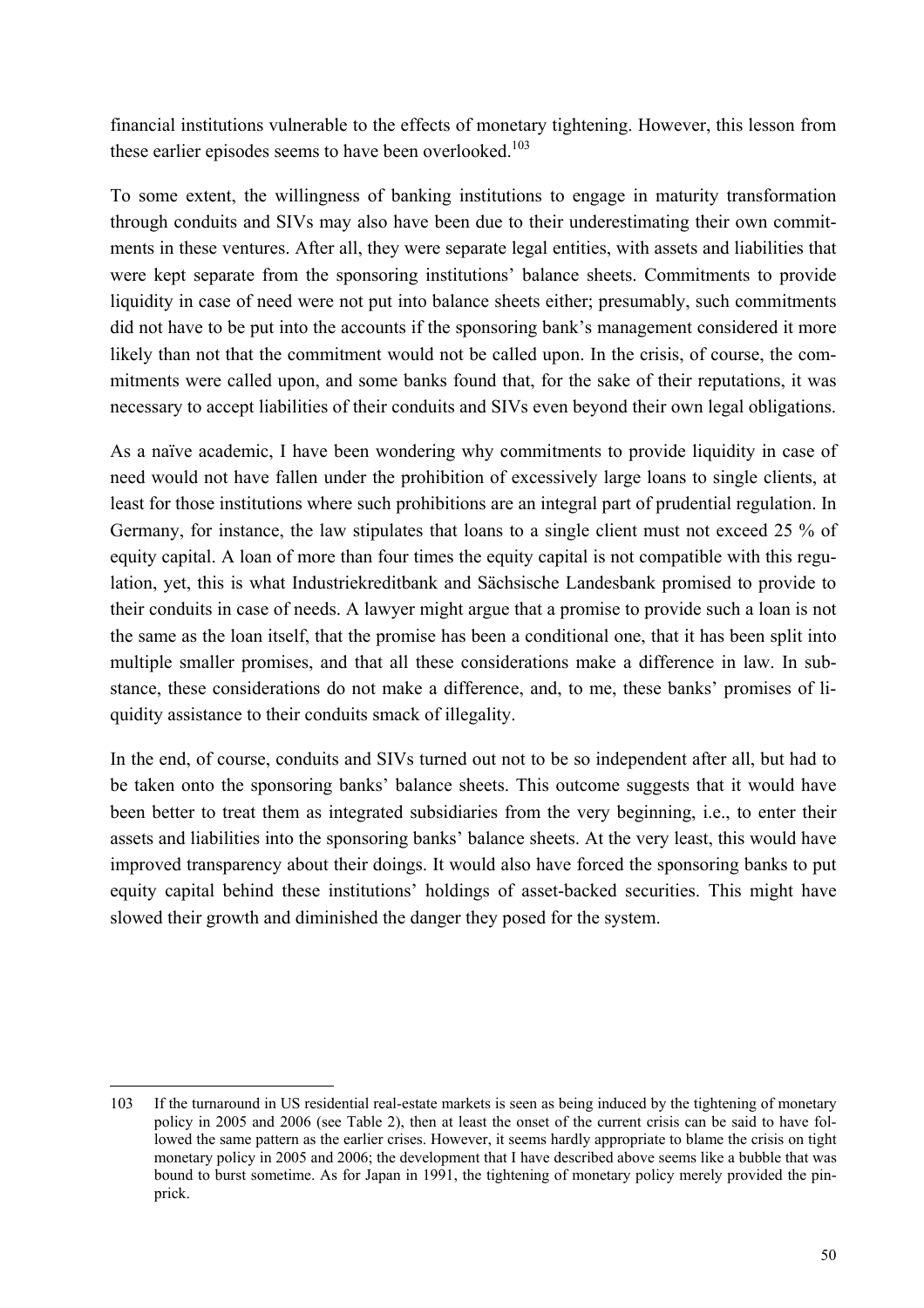## **4.9 Excessive Confidence in Quantitative Models as a Basis for Risk Management**

For institutions that were not sponsoring conduits or SIVs, the assessment of behaviour is less clearcut. To be sure, with hindsight, it is clear that some of their strategies were disastrous, for themselves as well as the financial system as a whole. However, hindsight is not a good guide. For each decision, there is a risk that it may turn out badly. If this risk is realized, i.e., if the decision has indeed turned out badly, one cannot automatically infer that the decision should not have been taken. The question is whether there are reasons to believe that the decision was flawed from an *ex ante* perspective, without the benefit of hindsight.

In thinking about this question, it is important to appreciate that, before July 2007, nobody knew about the extent of the systemic risk that was created by the activities of conduits and SIVs. Given the lack of transparency about exposure to systemic risk from these institutions, it is difficult to blame the portfolio managers and risk managers at institutions like UBS for not having taking this risk into account. One might as well blame the architect of the World Trade Center for not having taken the risk into account that kerosene-filled airplanes might be flown into the building.

However, risk managers, risk controllers, and, most importantly, top management at institutions like UBS can be faulted for not having taken account of the possibility that there might be risks that they had failed to consider. They relied on the quantitative risk models that they had developed and believed in their ability to control risks on the basis of these models. Their exposure to systemic risks from conduits and SIVs had not been incorporated into the models – and could not have been incorporated because they did not have the requisite information. However, as a matter of common experience, one might have reflected that quantitative risk models are necessarily imperfect and, therefore, that some provision should be made for possible flaws in risk modelling.

The development and use of quantitative models since the eighties has provided tremendous gains in the quality of risk assessment, risk management, and risk control of financial institutions. Most importantly, these models have contributed to a much better understanding of what the risk exposure of banks really is. Before the advent of quantitative risk modelling, risks in banking were not well understood, and this was one reason for the financial crises of the eighties and nineties. The *de facto* insolvency of a significant part of the savings and loans industry in the United States in the early eighties had resulted from a failure to understand the risk implications of the maturity mismatch in these institutions' balance sheets. The banking crises of many countries in the late eighties and early nineties had resulted from a failure to properly recognize risks and correlations of risks in real-estate and small-business lending. In both instances, the flaws were not even in the measurement of risks, but in their conceptualization. The relevant questions, namely what could these lending activities and what could correlated risks in these activities mean for the bank as a whole, had not even been asked. The use of quantitative risk modelling as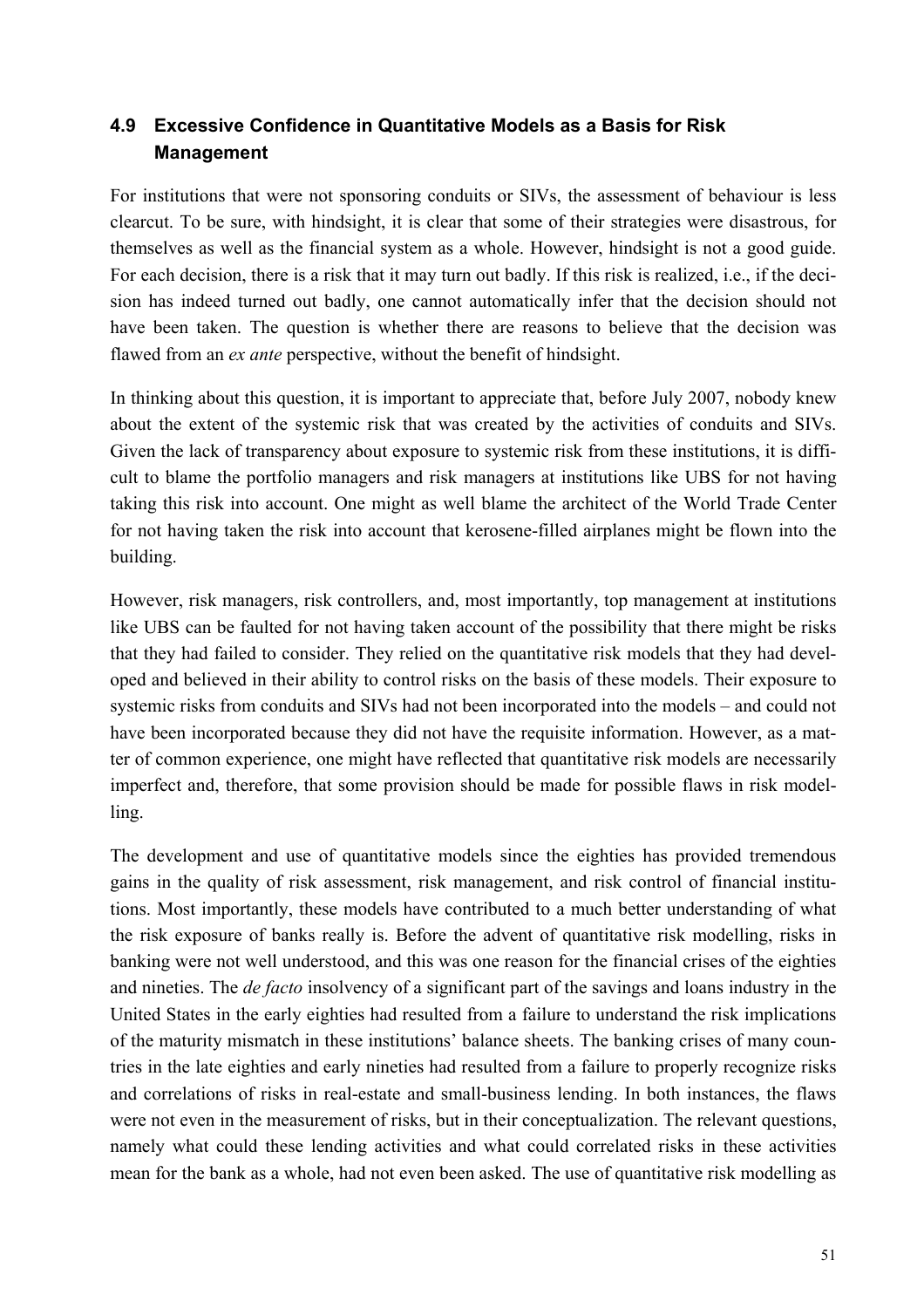a basis for a comprehensive system of risk control ensured that these questions were at least asked and that answers corresponded to the state of the art in risk analysis.<sup>104</sup>

This being said, one must recognize that the reliability of a quantitative risk model is limited. Statistical inference from empirical data presumes that, at some level, the data can be interpreted as instances of experiments with common underlying parameters and independent disturbances; reliance on this inference for decision making presumes that the common underlying parameters will still be relevant in the future. In practice, however, the data that can be used as inputs for quantitative risk models do not exhibit the stationarity and independence properties that the statistical theory assumes. $105$ 

In particular, correlations are subject to change over time. Even with the best of data, correlations are therefore hard to ascertain empirically, and risk models are notoriously unreliable about correlations.<sup>106</sup> Yet the importance of correlations is shown very clearly by the account that was given in Section 3 of the common dependence of mortgage-backed securities on the factors that were underlying the development of US real-estate markets. The impact of systemic risk in the crisis, provoking a downward spiral in many markets at once, provides another illustration. The quantitative risk models had not taken these systemic risks into account. Nor could they have done so, given the lack of relevant information and data.

When I first raised the issue of exposure to systemic risk at a conference in Basel in 1995, the discussant, Peter Wuffli, who at the time was Chief Financial Officer of Swiss Bank Corporation, answered squarely that systemic risk must be dealt with by the central bank because the individual banking institution was unable to do so.<sup>107</sup> At the time, I thought that this response was an instance of moral hazard induced by the presence of a lender of the last resort. However, after years of thinking about the problem, I have come to accept the assessment that, given the complexity and the fluidity of the network of interbank relations, there is no way in which the quantitative risk model of an individual bank could satisfactorily take account of the institution's exposure to systemic risk. This being said, I wonder why the quantitative risk model of an individual bank should be accepted as the sole basis for determining the amount of equity capital that the bank must have to meet regulatory requirements.

This brings me back to the observation that the incidence of systemic risk in the crisis has been exacerbated by an insufficiency of equity capital in banks. As the system of risk management on the basis of quantitative risk models was being implemented, banks were becoming more conscious of the desirability of "economizing" on equity capital and of the possibility of using the quantitative risk models for this purpose. Some of the economizing on equity capital involved improvements in the attribution of equity capital to different activities, based on improvements

 $\overline{a}$ 

<sup>104</sup> The account in Staub (1998 a) gives some indication of how revolutionary the change in bank management was. See also Schütz (1998).

<sup>105</sup> For a detailed discussion of why it is difficult to assess the quality of a quantitative risk model, see my contribution to Hellwig and Staub (1996).

<sup>106</sup> On this point, see again Duffie (2007).

<sup>107</sup> See Hellwig (1995) and Wuffli (1995).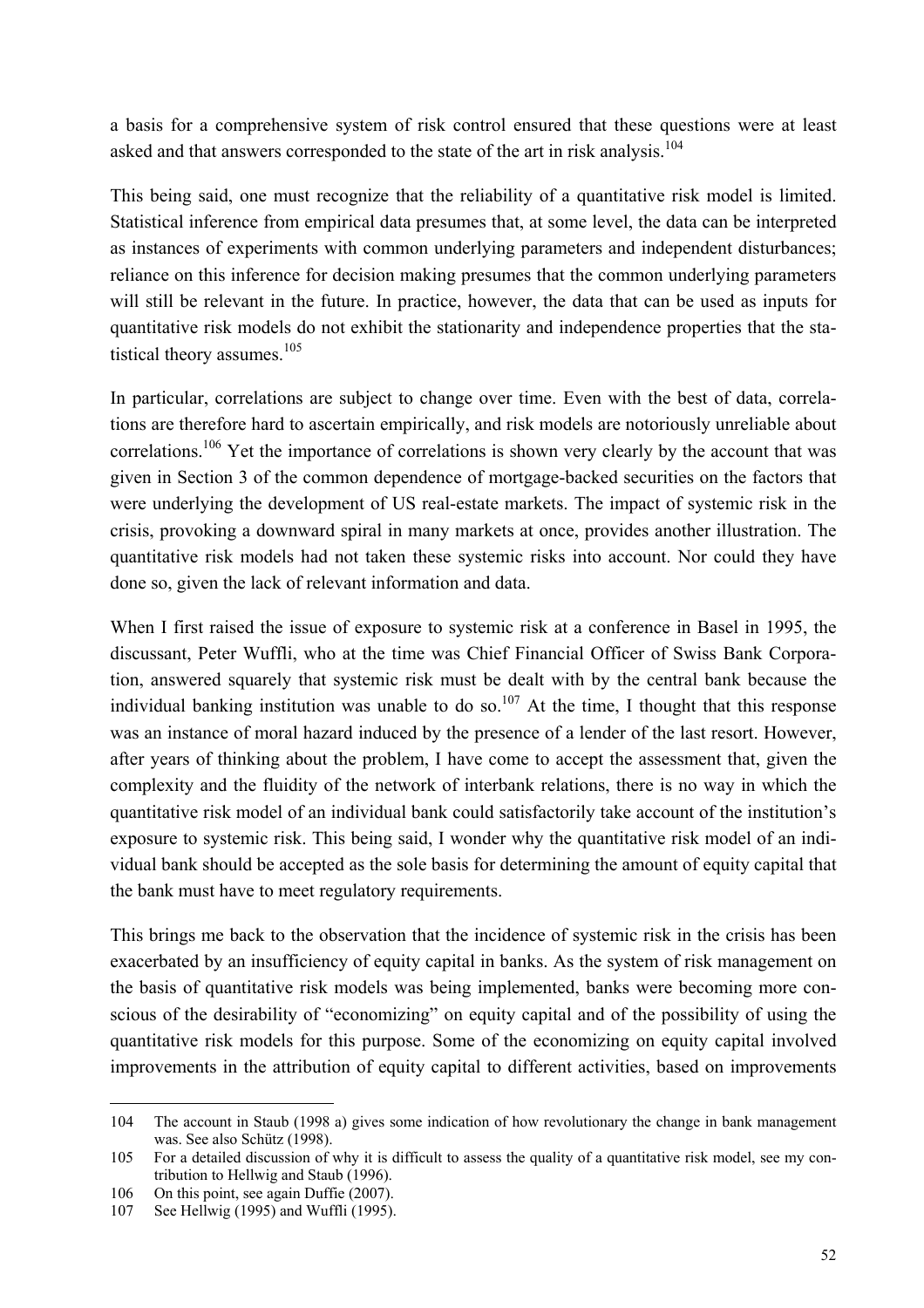in the awareness and measurement of these activities' risks. Some of the economizing on equity capital led to the relative decline in equity that I referred to above as one of the elements shaping the dynamics of the downward spiral of the financial system since August 2007. One may assume that the loss of resilience that was caused by the reduction in equity capital was to some extent outweighed by the improvements in the quality of risk management and risk control. However, there may also have been something akin to the effect that the instalment of seat belts or anti-blocking systems in cars induces people to drive more daringly.<sup>108</sup> A greater feeling of protection from harm or a stronger sense of being able to maintain control may induce people to take greater risks. Professional enthusiasm about the new risk control technology may give rise to overconfidence or even hubris.

I appreciate that, in the assessment of insufficiency of equity capital as in other matters, it is important to avoid succumbing to hindsight bias. *Ex post*, it is clear that equity capital was insufficient, but then, as the crisis has developed, one may suppose that, within the range that may realistically be considered, any amount of equity would have proved insufficient. However, one may also suppose that, if the banks had had greater equity buffers, they would have had greater leeway in determining their reactions to the crisis and the downward spiral might have gone less far than it has.

At this point, I come back to the discussion of biases in bank governance in Section 3.6 above. As discussed there, discourse inside the banks and in relations between the banks and the representatives of "market discipline" seems to have focussed on yield, without questioning the implications for the institution's exposure to risk. The ability to control risk through model-based risk management was taken for granted, to be handled as a matter of routine. In the case of the Swiss bank UBS, this attitude provided the investment banking branch with the means to prevent any comprehensive risk assessment of their activities by Senior Group Management until the summer of 2007. The very same attitude seems to have been responsible for the extent to which such institutions were "economizing" on equity.<sup>109</sup>

Above, I have suggested that the focus on yield at the expense of risk may be reinforced by governance mechanisms that rely on "market discipline" in the name of "shareholder value", and that the ease of measuring returns and of communicating about returns as opposed to measuring risks and communicating about risks introduces a bias in favour of strategies that involve greater risk taking. All these arguments are relevant for assessing strategies of "economizing" on equity as well as strategies of investing in high-yield securities.

j 108 The classic reference on this point is Peltzman (1975).

<sup>109</sup> For UBS and Crédit Suisse, the Financial Stability Department of the Swiss National Bank has raised concerns about the insufficiency of equity capital since at least 2001 and had put forward proposals to supplement existing capital regulation by a leverage ratio which would install an overall floor for the equity ratio; see Bichsel and Blum (2001, 2005), Blum (2007). Prior to the crisis, these proposals met with the response that the size of the balance sheet was not a good indicator of risk because, for many assets and liabilities, returns and obligations were so highly correlated that the net impact of these positions on the risk of the bank was negligible and hardly any equity was needed to cushion this risk. The notion that there might be limits to the ability of quantitative models to assess the "negligibility" of risks, which underlay the Swiss National Bank's concerns, does not seem to have entered the banks' decision making.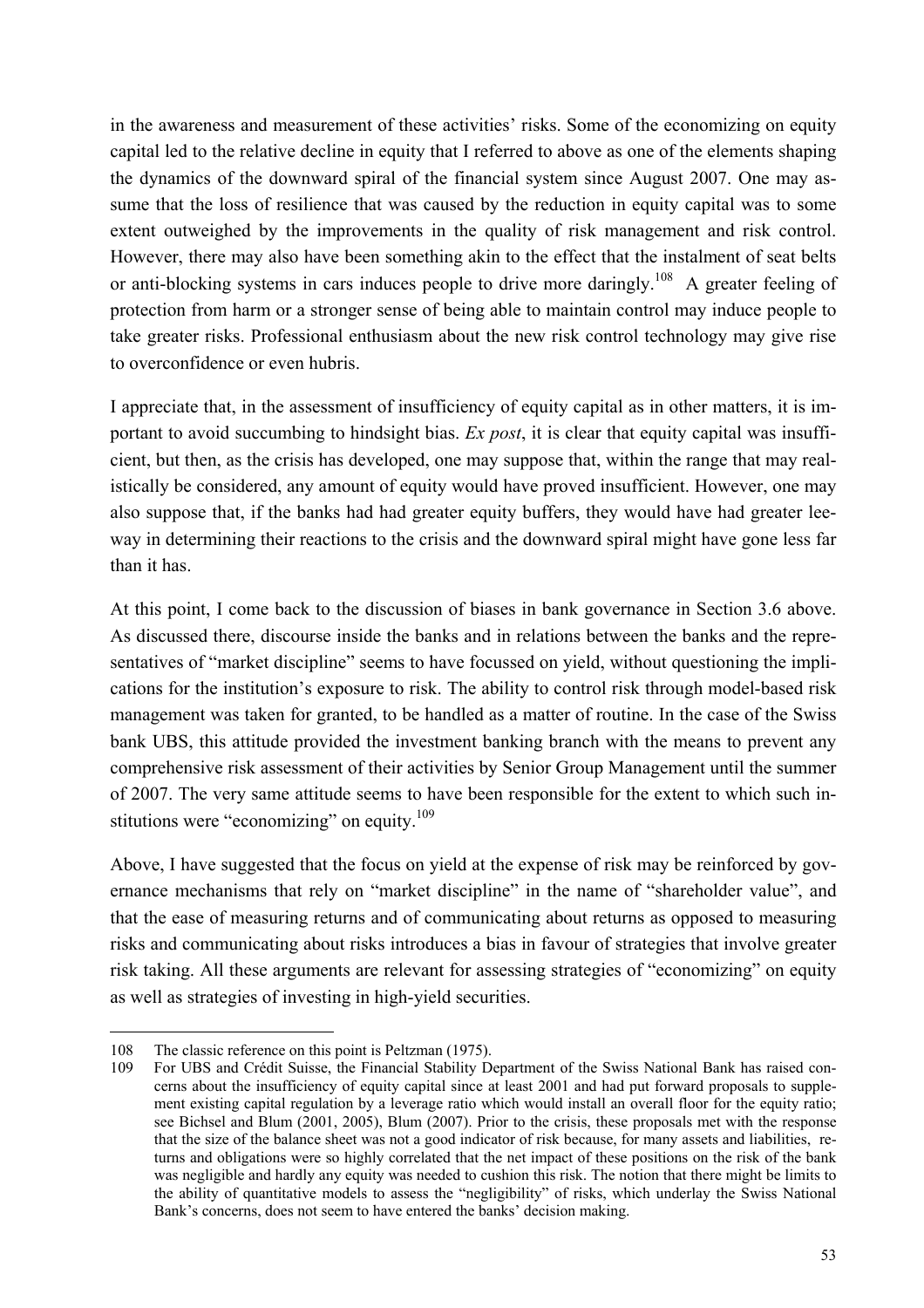Even if risks to shareholders are properly taken into account, a system of "market discipline" in the name of "shareholder value" is unlikely to also take into account the risk implications of the bank's strategy choice for its creditors and for the financial system as a whole. It might do so if excessive risk taking at the expense of lenders would lead to immediate withdrawals of funds and would thereby harm the profitability of the institution.<sup>110</sup> However, before the crisis broke out into the open in August 2007, there was little evidence of such "market discipline" from the creditors of banks, let alone such "market discipline" from shareholders fearing such creditor reactions.

#### **4.10 Regulatory Capture**

In principle, the risk implications of banks' strategic choices for their creditors and for the financial system as a whole provide the main rationale for statutory prudential regulation of banks. As mentioned above, the relative decline in the equity capital of banks that we have seen since the nineties has partly been due to banks availing themselves of the option provided by the 1996 Amendment to the Basel Accord of determining regulatory capital for market risks on the basis of their own quantitative risk models, rather than the crude ratios that had been used before and that were still being used in the so-called standard approach. The criticism that there was an excessive reliance on quantitative risk models, must therefore be directed at bank regulators and supervisors as well as bank managers.

Acceptance by the regulators of the model-based approach to determining regulatory capital requirements was the result of intense lobbying by prominent banking institutions in the first half of the nineties. In 1993, the Basel Committee on Banking Supervision issued a draft proposal for the determination of bank capital requirements for market risks on the basis of crude ratios of the sort that was used for credit risks under the 1988 Basel Accord ("Basel I"). The banking industry responded with intensive criticism, arguing that such regulation would represent a step back from the very sophisticated risk management procedures that they themselves had started to implement on the basis of quantitative models. Two years later, in 1995, a modified proposal was presented, which gave banks the option to use a model-based approach, rather than the approach that had been proposed originally (now called the *standard approach*). Another eight months later, this modified approach was codified in the 1996 Amendment to the Basel Accord.

The banking industry was certainly right in claiming that, as a way of dealing with market risks, the standard approach was clumsy and would have represented a step back from the sophisticated risk management methods that they were already using. The banking industry was also right in suggesting that they knew more about risk management than the regulators. However, in this discussion, the notion that there is a difference between private interests and the public inter-

<sup>110</sup> This is the mechanism envisaged by Calomiris (1999).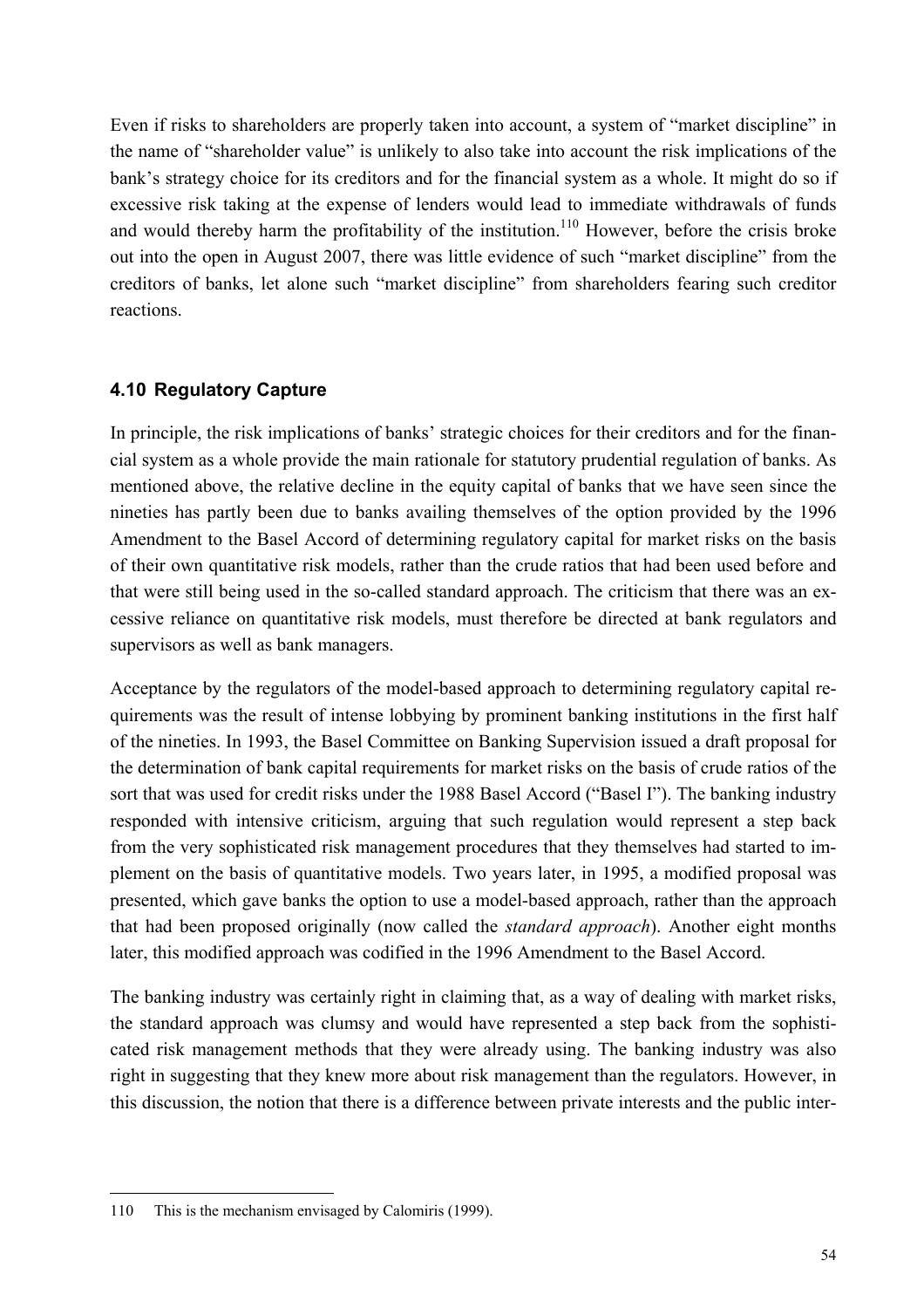est in risk management and risk control of a bank seems to have been lost. I think of this process as *regulatory capture by sophistication*. 111

The question of how to protect the public interest against possible flaws in the quantitative risk modelling does not seem to have been given much attention.<sup>112</sup> The quality of professional risk modelling in sophisticated banking institutions seems to have been taken for granted. The possibility that the model designers might simply fail to properly appreciate an important risk factor does not seem to have been considered. In the end, this possibility materialized when, e.g., risk modellers at UBS neglected the role of residential real-estate prices in the United States as a common factor underlying all mortgage-backed securities. Nor was any attention paid to the possibility that the bank's quantitative risk model might be inherently incapable of capturing exposures to systemic risk that result from the activities of other institutions about which one is not informed, from excessive maturity transformation by SIVs to the counterparty risks of monoline insurers to whom one has transferred the credit risks of mortgage-backed securities.

The capture of regulators by the industry was facilitated by the political constellation: A body of representatives from regulatory authorities and central banks of the G-10 countries, the Basel Committee on Banking Supervision was developing principles aiming at international coordination and harmonization of banking regulation when the sector itself was undergoing tremendous structural change, driven by revolutions in information processing, communications and risk management technologies and promising to open great new fields of business activity. For the participants from different countries, these negotiations involved the future competitive positions of "their" home institutions as well as the safety and soundness of globally operating banks. In particular, for countries with banking institutions at the forefront of change, most prominently the United States, the introduction of the option to rely a model-based approach seemed like a chance to have "their" institutions benefit from their advantages in global competition in newly developing markets. Even if the bank regulators involved in the negotiations may have had their doubts about the change, the political environments from which they came provided them with little leeway to express these doubts, let alone have them prevail in the international deliberations.

A similar logic may have been at work in the late nineties when Federal Reserve Board Chairman Greenspan, Treasury Secretary Rubin, and Securities and Exchange Commission Chairman Levitt, all three of them with strong ties to the investment banking community, used their influence to stop attempts to bring derivatives trading into the domain of statutory regulation, if only

j 111 For a bank supervisor's expression of strong unease about this process, its outcome, and its implications for the amount of capital that banks would be required to have, see the contribution of Zuberbühler to Hellwig and Staub (1996).

<sup>112</sup> Hellwig and Staub (1996) documents a panel discussion with members of the regulatory community and members of the banking community on these issues. My own contribution pointed out that (i) the Supervisory Framework for Backtesting of Models that the Basel Committee had provided did "not seem to recognize the fundamental conceptual difficulties of doing statistical inference in a nonstationary world" and (ii) it was incongruous to "believe in the integrity of senior (bank) management in its dealing with risk control if at the same time we believe that senior management is not to be trusted to manage risks properly unless it is subjected to a capital adequacy requirement".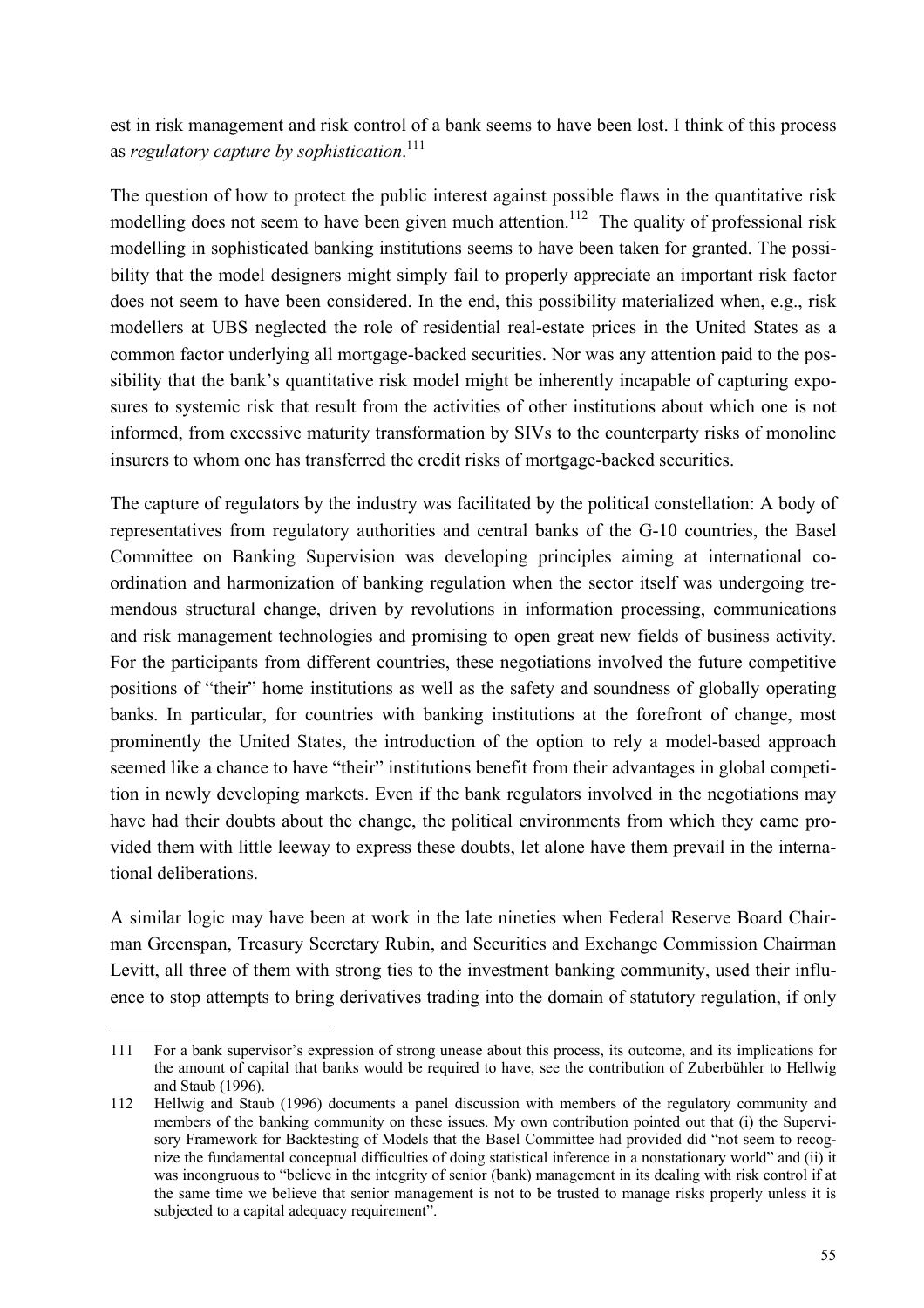to impose transparency about trades, positions, and participating parties. More transparency here might also have meant transparency about conduits and SIVs…

## **4.11 Conceptual Weakness of Regulatory Thinking**

The regulatory community's vulnerability to capture is partly explained by the lack of a coherent conceptual framework for thinking about what prudential regulation is doing. When asked why a capital adequacy requirement is useful, a typical bank regulator will answer that it promotes the *safety and soundness of banks*, the ultimate objective of all banking regulation. When asked how a capital adequacy requirement contributes to promoting the safety and soundness of banks, he will argue that a more highly capitalized bank is less likely to go bankrupt. When asked whether this argument wouldn't call for a capital requirement of 100 %, i.e., an all-equity-financed bank, he will tend to agree and then talk about the need to take account of the fact that bankers consider equity capital to be very costly. This intellectual stance does not provide a good basis from which to argue with bankers bent on reducing their capital requirements.

In the past, capital requirements had not been at the centre of the stage in banking regulation. Banking regulation had relied on a mixture of asset allocation rules and deposit rate regulation. These rules had been developed in the thirties, after the Great Depression, and they worked until the seventies, in a period when banking rarely crossed national borders and it was easy to reduce or even eliminate competition in banking by national regulation and/or cartel agreements. However, in the seventies and eighties, most of these rules were dismantled because, as the financial sector underwent structural change, they were seen as being dysfunctional, weakening the position of domestic banks in competition with other banks internationally and in competition with non-bank intermediaries, and weakening their ability to cope with increased risk in a world of wide fluctuations in interest rates and exchange rates.<sup>113</sup>

Capital regulation began to take centre stage in the mid eighties, when bank regulators from the G-10 countries got together to create a framework for prudential regulation in the face of increasing globalization of financial activities. Acceptance of the *home-country principle*, leaving all supervision to the regulatory authorities of the bank's home country with no additional supervision by authorities of other countries in which the bank might be active, was coupled with an agreement on harmonized principles for such regulation.<sup>114</sup> The result, as codified in the Basel Accord of 1988, focussed on capital requirements, perhaps because the experience of the savings and loans crisis had sensitized the American participants to the dangers of undercapitalized, or even negatively capitalized, institutions "gambling for resurrection", perhaps also because, by contrast to asset allocation rules and deposit rate regulation, capital requirements were the one

-

<sup>113</sup> On this development, see Baltensperger and Dermine (1987), Englund (1990), Mélitz (1990), Vives (1990), OECD (1992).

<sup>114</sup> For an example of regulatory thinking at the time, see Carosio (1990).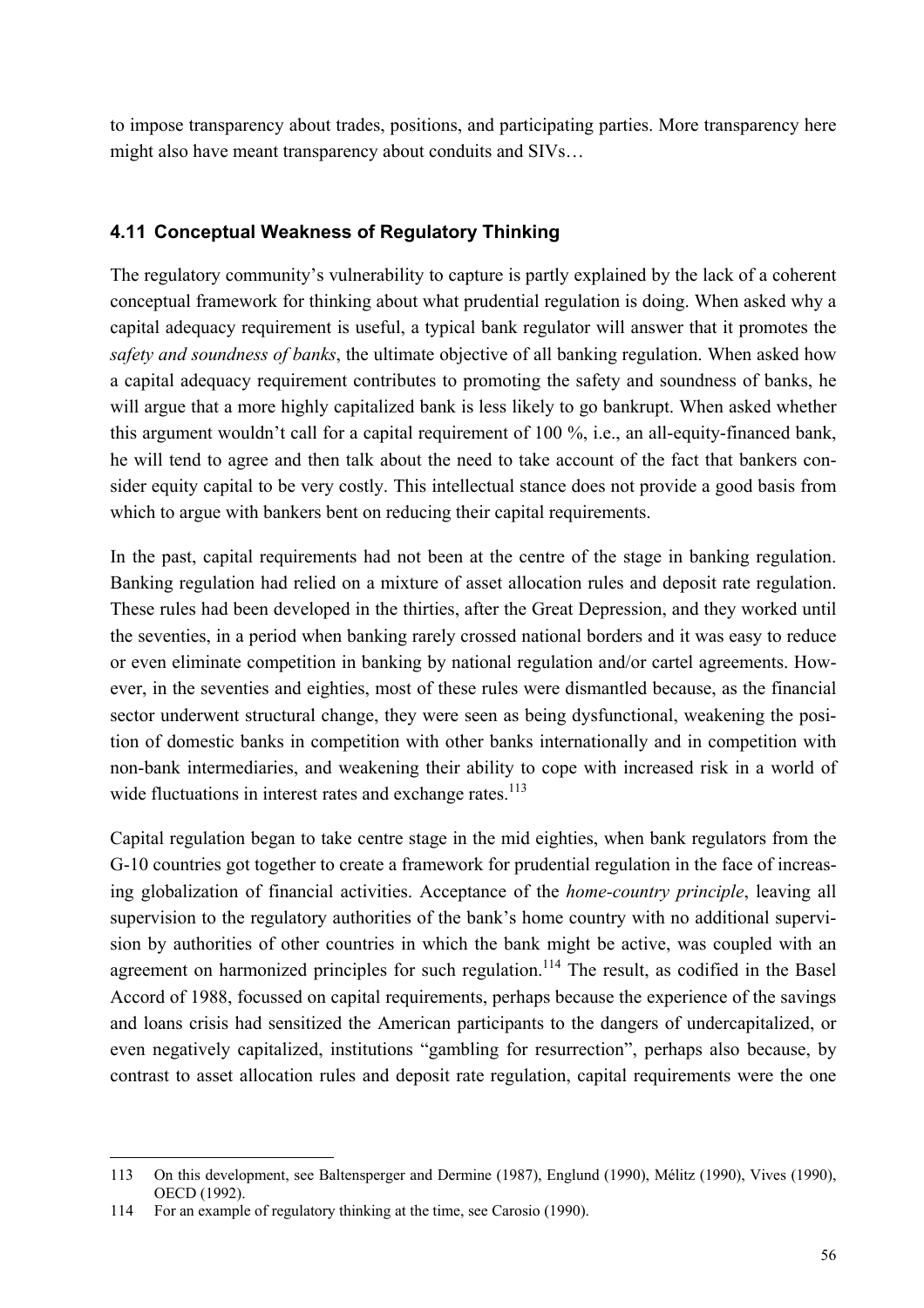instrument where harmonization across countries was not obviously nonsensical.<sup>115</sup> However, there had not been any theoretical or empirical work on the effects of capital requirements on the financial system and the overall economy, let alone the differences between the effects of different rules for computing capital requirements.<sup>116</sup>

Even now, twenty years after the first Basel Accord, the intellectual foundations of capital regulation are weak; the weakness concerns the new Basel Accord ("Basel II") as well as the original one. Some of the flaws in regulatory thinking have contributed to the downward spiral in the crisis that we have experienced.

In my view, prudential regulation under the Basel Accords has the following major shortcomings:

- The purpose of capital regulation is unclear.
- The dynamics of capital regulation are neglected.
- The systemic dimension of capital regulation is ignored.

In the following, I will explain these points as well as their significance in the current crisis.

*The purpose of capital regulation is unclear*: In the regulatory and academic literatures, I see at least three rationales for capital regulation: $117$ 

- Equity capital provides a buffer against insolvency.
- Equity capital affects incentives for risk taking.<sup>118</sup>

j

– Capital regulation provides room for intervention by the supervisor at a time when the bank is not yet subjected to insolvency proceedings.<sup>119</sup>

One might consider that the difference does not matter if, in fact, capital regulation can serve all three purposes. However, the rule for determining required capital will depend on which of the

<sup>115</sup> However, even here, one may question whether, e.g., real-estate loans in different countries should be treated as being equally risky; see Schaefer (1990).

<sup>116</sup> For criticisms of the lack of theoretical or empirical foundations, see King (1990) and Schaefer (1990). Both point out that neither the regulatory community nor the academic community have any framework for assessing the bankers' claim that equity capital is very costly: Are these private costs to bank managers that have to go to the market to get additional equity capital? Or are these social costs because additional equity for a bank means less equity for other purposes? According to the Modigliani-Miller Theorem of corporate finance, it is not clear that there would be any social costs. Hellwig (1996) compares "the speed with which the regulatory community moved from the April 1993 and April 1995 proposals to the actual Amendment to the Capital Accord to Incorporate Market Risks of January 1996 to the time and expenses it takes for a private company to get a new drug approved for sale" and notes that "both the 1998 Accord and the 1996 Amendment to the 1988 Accord were enacted with hardly any evidence about the economic effects of capital requirements for banks."

<sup>117</sup> For evidence of the heterogeneity of rationales, see the discussion documented in Blattner (1995).

<sup>118</sup> Formal models to this effects have been provided by Rochet (1992), Dewatripont and Tirole (1994).

<sup>119</sup> This was the rationale for the system of graduated responses stipulated by the Federal Deposit Insurance Corporation Improvement Act (FDICIA) of 1991.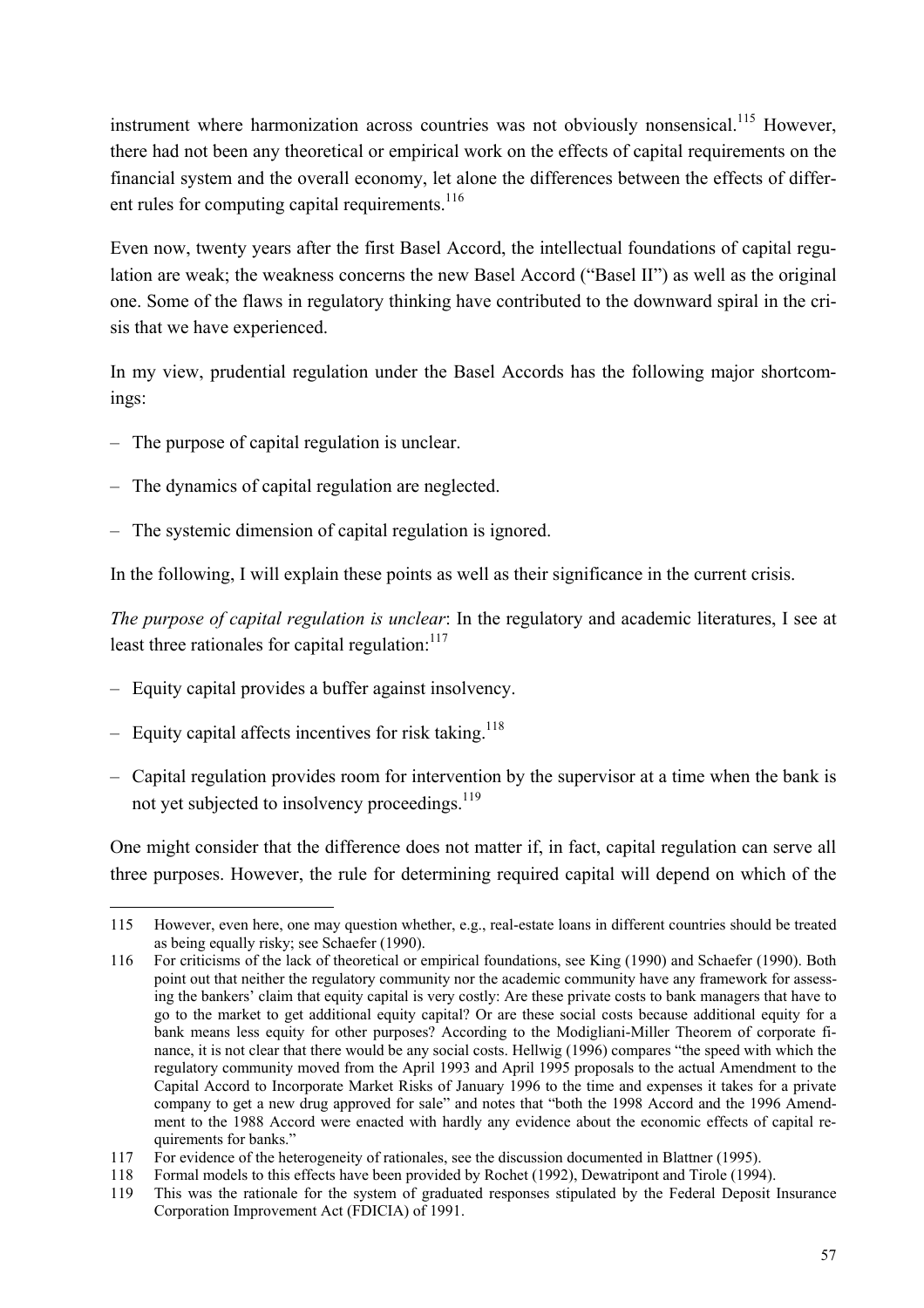three purposes one is thinking of. If one is thinking of equity capital as a buffer against insolvency risk, one is concerned about the *total risk* to which the institution is subjected. The risk weights of different assets should then be tied to the total contribution that each asset makes to the institution's risk. If one is thinking of equity capital as an incentive device, one must be concerned about incentive effects at the margin and attune the risk weights of different assets to the *marginal impact* of increases in the different asset positions on the institution's risk. With correlations of returns on the different assets, there is no reason why risk weights attuned to marginal risk contributions should coincide with risk weights attuned to total risk contributions. Finally, if capital requirements are there to provide room for supervisory intervention before the onset of bankruptcy, there is no reason why risk weights of assets should matter at all. In this case, it seems more important to make sure that the intervention threshold cannot be manipulated and to have a plan for how to intervene when the threshold is reached. To the extent that different assets should carry different weights at all, the different weights should probably be attuned to differences in marketability of these assets, because these differences affect the difficulty of the corrective intervention in the crisis.<sup>120</sup> There is thus a potential for conflict between the different purposes of capital regulation. As far as I know, this conflict has never been addressed, let alone resolved.

*The dynamics of capital regulation are neglected*: 121 Explicitly or implicitly, most arguments about the impact of capital regulation on risk in banking come from a two-period framework, where, in period one, the bank chooses its liabilities, equity capital, deposits, subordinated debt, etc., and its assets, and, in period two, returns are earned and distributed to the different financiers. Little attention has been paid to the fact that banks do not operate in a two-period world and that, in the real world, there are repeated refinancing choices and portfolio choices to be made. In the real world, one must think not only about the impact of the *initial* imposition of capital requirements, but also about the impact of imposing capital requirements in *subsequent* periods.

For this purpose, it is not enough to think about "tomorrow" as a new "period one" in the twoperiod framework of analysis. To see this, observe, first, that the bank's equity position "tomorrow" depends on the fate of its investments "today", the assessed values of long-term investments that still have some time to go, as well as actual returns from short-term investments that have already matured. Second, as of "tomorrow", the long-term investments from today may not be liquid. Such illiquidity affects the bank's ability to adjust its asset portfolio to the requirements of capital regulation "tomorrow". Third, the bank managers' anticipation "today" of the impact of capital requirements on its business opportunities "tomorrow" may have incentive effects on the bank's portfolio choice "today".<sup>122</sup>

<sup>120</sup> Remarkably, this question has not been given much attention. Even in the United States, supervisors have shied away from filling the provisions of FDICIA with substance.

<sup>121</sup> For an extensive discussion of this point, see Hellwig (1995).

<sup>122</sup> Blum (1999) presents a model showing that, if one considers the incentive effects of tomorrow's capital requirements on today's behaviour, the requirements can be counterproductive, in the sense that they lead to more risk taking, rather than less. If bank managers appreciate that every extra dollar of profits that they earn on "today's" investment enhances their loan capacity "tomorrow" by 12.5 dollars, they may be inclined to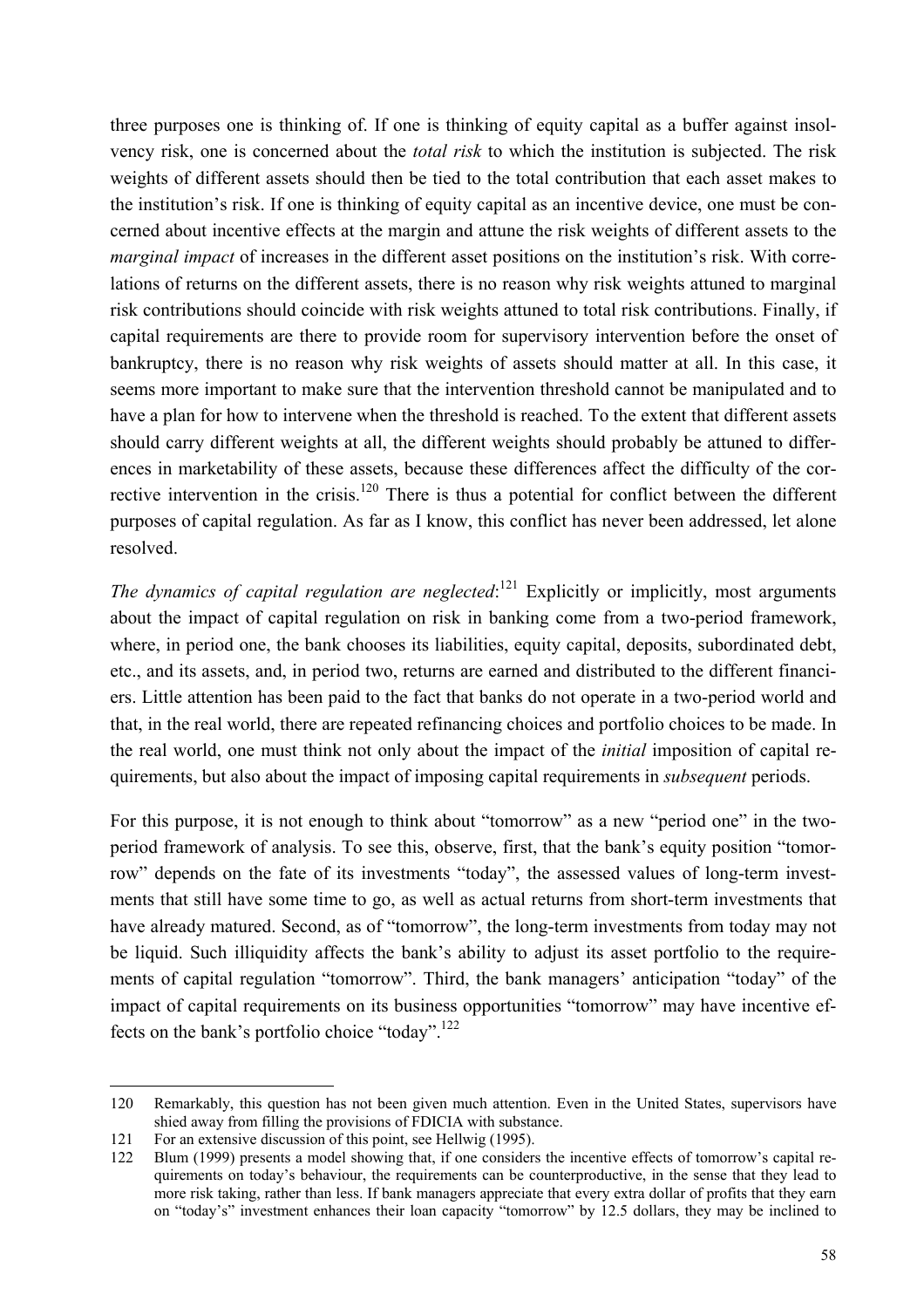Given these additional concerns that arise in a world with repeated, ongoing financing choices and portfolio choices of banks, any mechanical extension of results and recommendations from a two-period framework to such a world with more than two periods is questionable, if not harmful. For instance, a policy of enforcing capital requirements mechanically in each period can contribute to a bank's insolvency risk if, following a market downturn, such a policy forces the bank to liquidate assets at a time when current market prices are significantly below the expected present value of future returns.

In view of these additional concerns, the *key question for capital regulation in a world with repeated, ongoing refinancing and portfolio choices of banks should be how the bank's assets and liabilities are to be adjusted over time* when losses have caused a drop in equity capital. Neglect of this question – and of the concerns that underlie it – has been responsible for the detrimental effects of regulation that were discussed in Section 4.6 above, in particular, the interplay of fair value accounting, capital regulation, and the induced corrective actions of banks in the downward spiral.

*The systemic dimension of capital regulation is ignored*: When asked why statutory regulation is needed to provide for the safety and soundness of banks, i.e., why the safety and soundness of banks cannot be left to the contractual relations between banks and their creditors, a bank supervisor will refer to the need to forestall systemic risk, as well as the need for investor protection. In the actual regulation, however, systemic risk plays no role. There seems to be a view that solvency regulation and supervision of all institutions, one by one, is enough to forestall systemic risk. I consider this view to be mistaken and dangerous.

To be sure, if the regulators are able to prevent each and every banking institution from going under, there is no systemic risk. However, I don't see the present system of banking regulation as being able to do this; moreover, I don't see any realistic prospect for achieving this aim by improvements in regulation and supervision.

Because of systemic interdependence, the individual bank's risk exposure cannot be ascertained by just looking at the bank's assets and liabilities, on balance sheet and off balance sheet. If the bank's asset position involves a certain risk and the bank has hedged this risk by contracting with a third party, the effectiveness of the hedge depends on the third party's ability to fulfil its obligations when needed. If the risk in question is of macroeconomic dimension, an interest rate risk, exchange rate risk, or a housing-price risk, the counterparty's ability to fulfil its obligation depends on how many similar contracts it has concluded with other market participants. If risk correlations across contracts are such that the counterparty to the hedge must deliver on many of them at the same time, this in itself may destroy the counterparty's viability. The difficulties that the monoline insurers of credit risk in mortgage-backed securities have had over the past year – or the more recent crisis of AIG – provide a telling example of the problem. To assess whether the risk in the bank's asset position is really neutralized by the hedge with the third party, the

 $\overline{a}$ 

choose a strategy "today" which provides them with big opportunities of exploiting this additional leverage if it succeeds and leaves the regulators with a mess if it fails.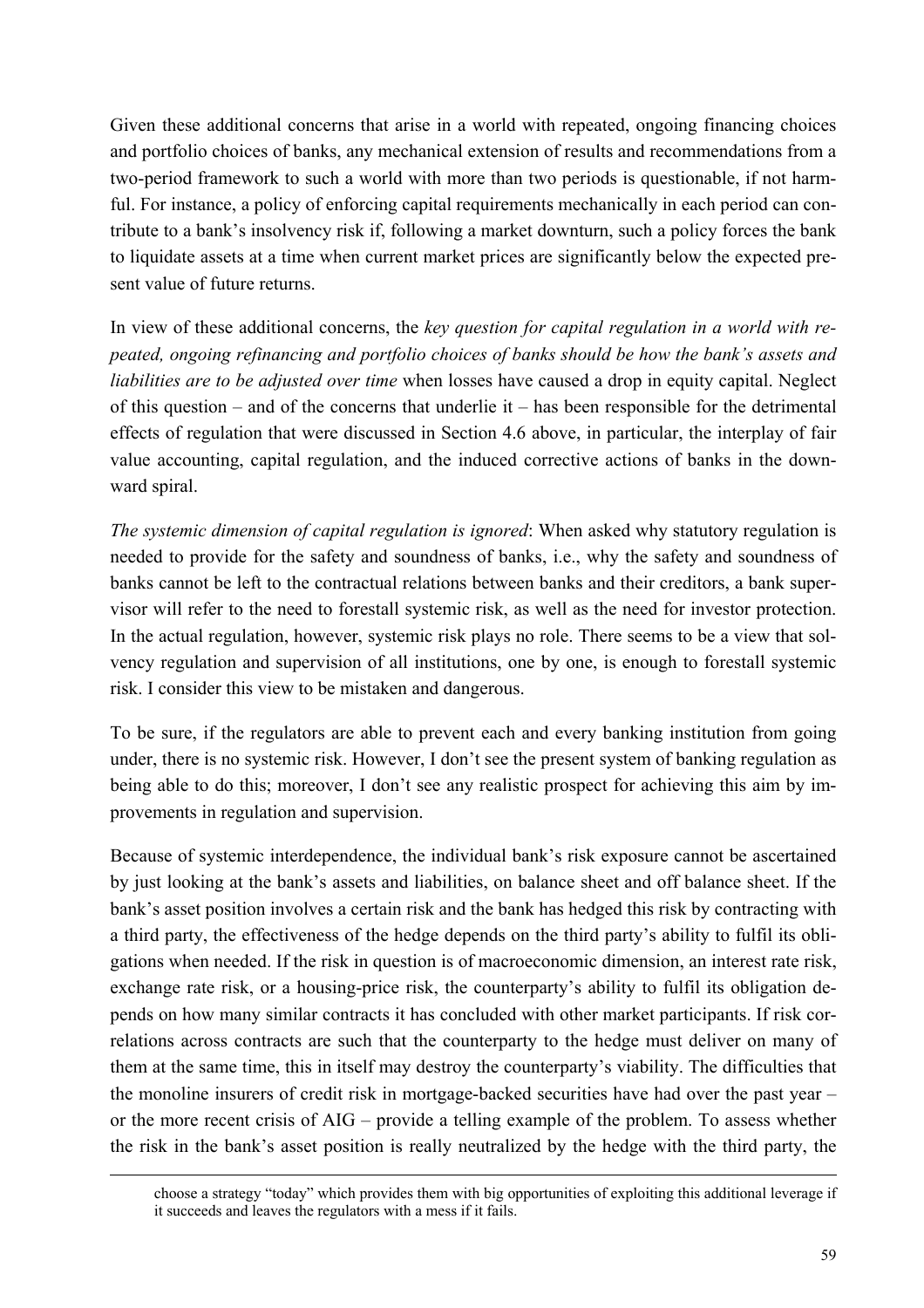bank's supervisor would have to be informed about the counterparty credit risk of the hedge contract and about the correlation of this counterparty credit risk with the risk against which the bank is hedging. To ascertain the counterparty credit risk and its correlation with the risk against which the bank is hedging, the supervisor would have to know the total exposure of the counterparty, across all contracts, to the risk that it is providing the hedge for.

Similarly, to know the bank's exposure to systemic risk from the effects of other market participants' difficulties on asset markets and asset prices, the supervisor would have to know the balance sheets of the other market participants. On this point, a telling example is provided by the exposure of banks all over the world to the systemic risks induced by the excessive maturity transformation of conduits and SIVs, which nobody had appreciated prior to August 2007. If the positions of other market participants are not known, there is no way the supervisor can correctly assess the bank's exposure to such systemic risk just by looking at the bank's balance sheet.

In a sense, the view that a supervisor can assess the bank's solvency risks just by looking at the bank's assets and liabilities, on balance sheet and off balance sheet, is just as much the result of overconfidence, a neglect of the possibility that there might be things that one has failed to consider, as the view that a quantitative risk model provides a fully accurate assessment of the bank's risk position.

A member of the regulatory community might respond that, if the information about systemic risks to which the bank is exposed is not available, then there is nothing one can do about the problem. Here, as for the individual bank, I would respond that, at the very least, there should be an awareness of the issue, and this awareness should play a role in regulatory thinking, e.g., make for some scepticism concerning an all-out reliance on the bank's own risk models. I would also respond that, once one begins to appreciate that there is a problem, one may actually begin to think about possible sources for the requisite information. For instance, one might think about aggregating the financial reports of different participants in the financial system, or in one part of the financial system, in order to obtain a view as to what the aggregate risk position of the group in question is.<sup>123</sup> If such an exercise had been performed on conduits and  $SIVs,...$ 

A second issue concerns the systemic implications of regulatory intervention when an institution is in difficulties. This complements the concern, raised above, that the mechanical imposition of capital requirements may increase the bank's insolvency risk by forcing it to sell assets in an illiquid and panicky market in which these assets are undervalued. Besides the negative effects on the bank itself, such an intervention also has negative effects on the asset markets and thereby on other market participants. At this point in my discussion, I hardly need to add that such negative effects of corrective actions of banks have played a significant role in the crisis.

<sup>123</sup> The basic idea is developed in Hellwig (1994 b).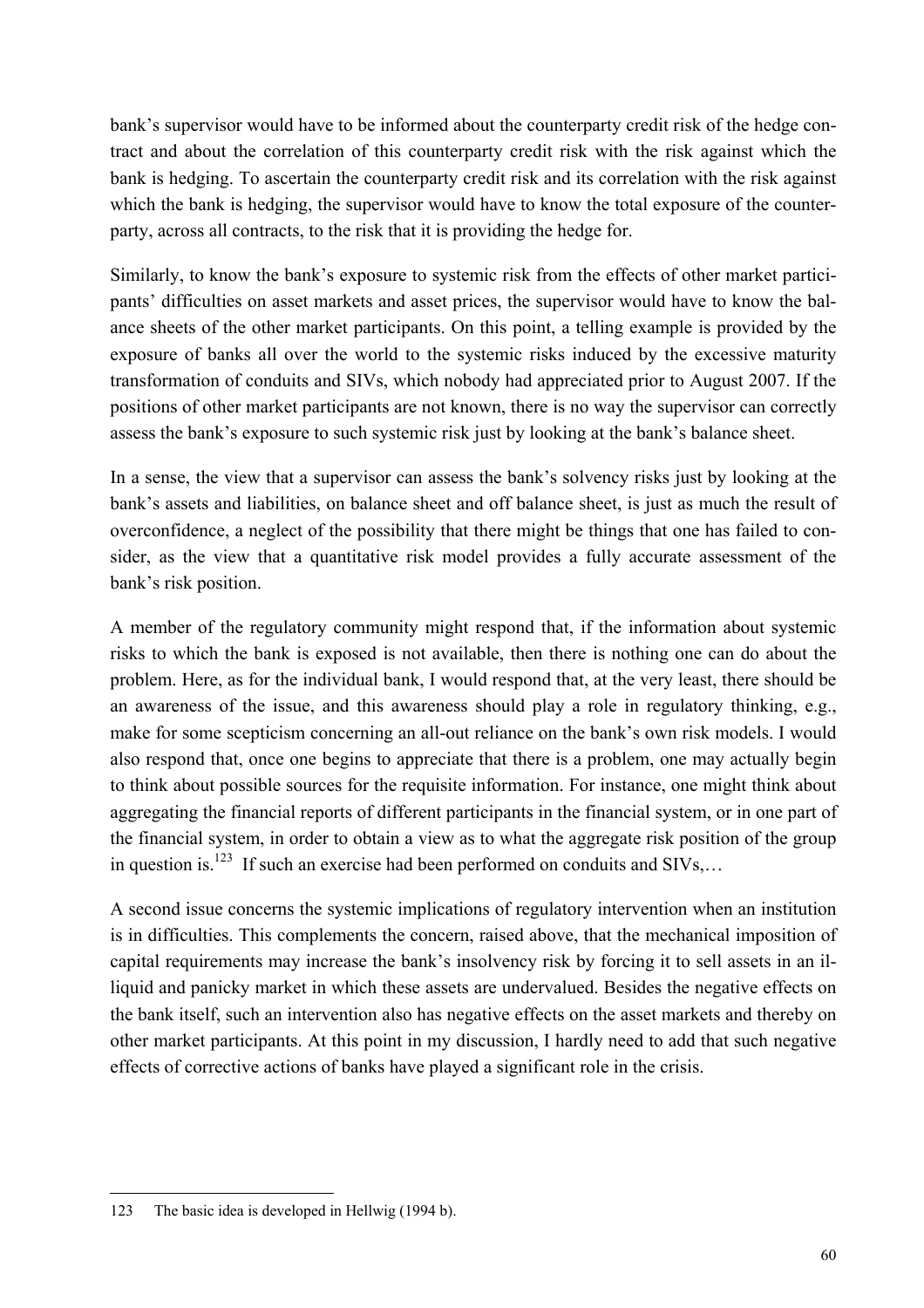# **5. Towards Regulatory Reform**

The crisis has given rise to many calls for regulatory reform. Unfortunately, many of these calls, including calls from politicians in positions of responsibility, are little more than spontaneous reactions to the observation that something has gone wrong. If something has gone wrong, it must be because there has been too little regulation and too little supervision. The question what has gone wrong and what kind of regulatory reform is needed is rarely addressed. The notion that the regulation we currently have may actually have exacerbated the crisis is not even considered. Many statesmen and politicians seem to be using the call for regulation to forestall such crises in the future as an opportunity to promote their pet projects, just as, in 2002, Iraq was made out to be the key to 9/11.

This is not the place to go into the subject of regulatory reform in any detail. I will merely draw some conclusions from the analysis that I have presented.

## **5.1 The Originate-and-Distribute Model of Mortgage Securitization**

Populist propaganda in Europe is suggesting that, if only European banks had avoided those junk mortgages in the United States, they would not have run into trouble. I consider this propaganda to be dangerous. From experience, we know that excessive real-estate speculation can be a problem in any country. From the late eighties and early nineties, we have examples from Sweden, Switzerland, France, Germany, Japan… In each case, lack of diversification meant that the speculation ended up having significant negative effects on originating banks and the domestic financial system. These effects could have been much reduced if the mortgages in question had been securitized and the risks shared internationally.

In thinking about the reform of mortgage securitization, it is therefore important not to throw out the baby with the bathwater. From the above analysis, it is fairly clear what needs to be done. Rules concerning liability of originators and/or securitizers must be introduced or strengthened. For example, it might make sense to require originators to retain an equity portion on each mortgage they transfer to a securitizer.

It is probably sensible to prohibit the higher stages of securitization (MBS CDOs, MBS CDO<sup>2</sup>s, etc.). However, I see little prospect of these securities returning anyway. More importantly, it might make sense to have some system of oversight which examines whether newly created securities provide effective improvements to the scope for reallocating risks and sharing risks through markets or whether these securities are just there to circumvent statutory regulation of risk taking by insurance companies and the like.

The role of rating agencies needs to be reconsidered. To eliminate conflicts of interest, there should be a rule banning an agency from rating a security issued by an entity for which the agency itself or one of its subsidiaries has provided consulting services.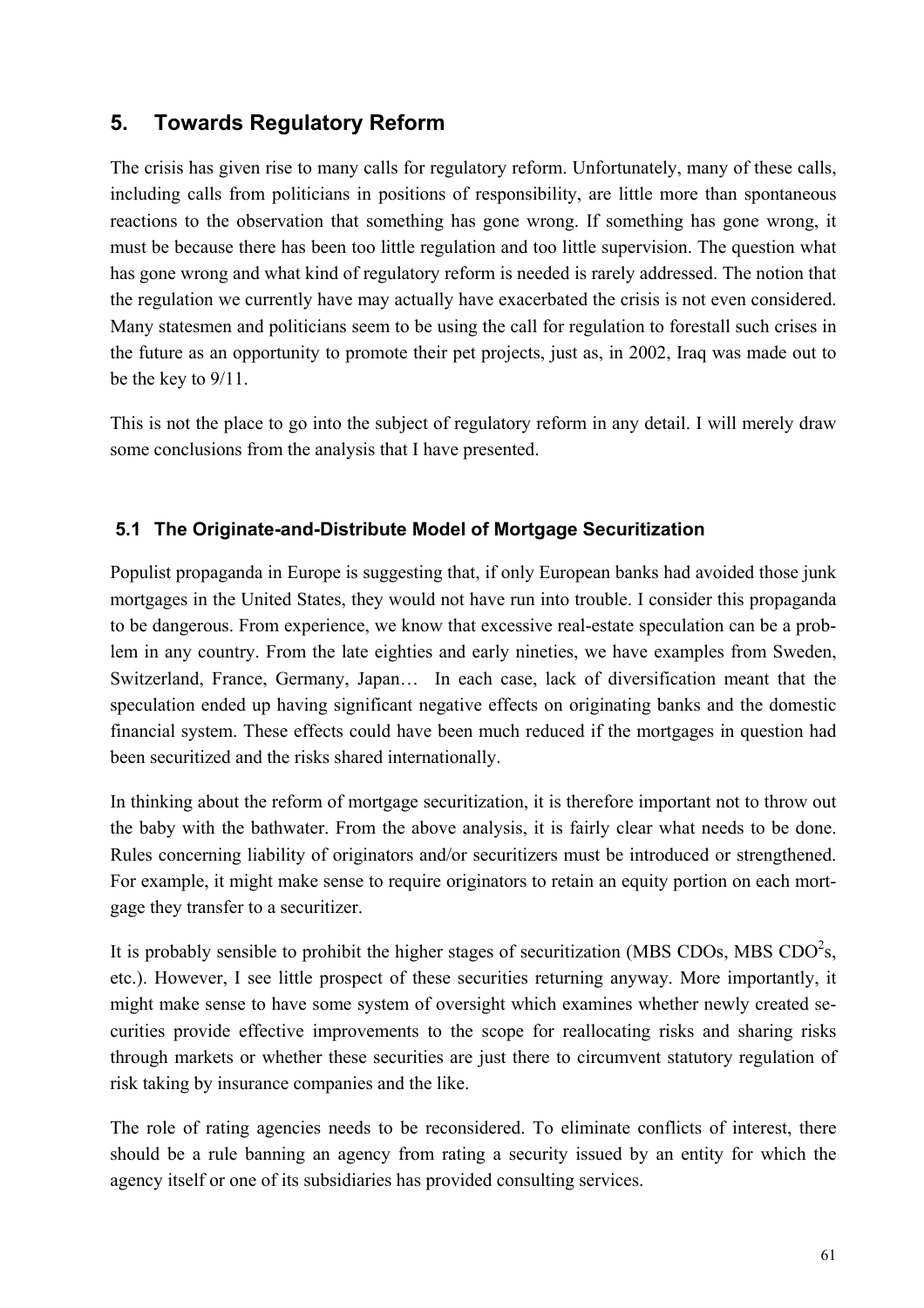## **5.2 Rethinking the Role of Prudential Regulation**

The performance of regulators and supervisors before and in the crisis has been marred by a lack of information about the extent to which the institutions they were supervising were exposed to systemic risk. This lack of information was in part due to the fact that important players, such as conduits, SIVs and hedge funds, were unregulated and did not even have to provide information about their positions. Because the information was not available, nobody appreciated the systemic risks in these institutions' positions. Such lack of transparency is unconscionable.

The fact that important players were not regulated stems from a view that the main task of prudential regulation is to protect investors and that such protection is only needed for small unsophisticated investors who find it difficult to protect themselves in the jungle of the financial system. For financial institutions like hedge funds, and presumably also conduits and SIVs, such concerns did not seem to justify a need for regulation; these institutions' investors were deemed to be large enough and sophisticated enough to fend for themselves.<sup>124</sup>

However, the events of August 2007 show that it is not enough to think about investor protection. Prudential regulation should also be concerned with the protection of the financial system. The financial system as a whole and the different markets that compose it should be protected from the kind of surprise that was experienced then. For this purpose, prudential regulation should be extended to *all* major participants in this system.

I am *not* proposing that all participants should be subject to the same set of rules. Indeed, I will argue below that rules should be differentiated in order to take account of differences in the roles and differences in the liability structures of different participants. However, all participants above a certain size should be required to provide the supervisory authorities with information about their positions so that the supervisory authorities can obtain some transparency about the system's risk exposure. The reason for imposing such a requirement is not to protect investors, but to protect the system of markets in which these institutions are active and the counterparties of these institutions in these markets.

The same reasoning suggests that distinctions between on-balance-sheet and off-balance-sheet positions of banks and other financial institutions should be abolished or at least reduced to a bare minimum. One suspects that regulatory acceptance of such distinctions until now may have had more to do with political lobbying and regulatory capture than with any substantive argument about differences in risk exposure.

The regulators and supervisors themselves should begin to think about the safety and soundness of the financial system as well as the safety and soundness of individual institutions. Given their tradition, this will not be easy. From a legal perspective, regulatory intervention is always based on rules that govern the relation between the regulator and the individual institution. If regulatory

 $\overline{a}$ 

<sup>124</sup> Whether a fifty-million dollar investor in a three-billion dollar hedge fund is really important enough to fend for himself, is an open question.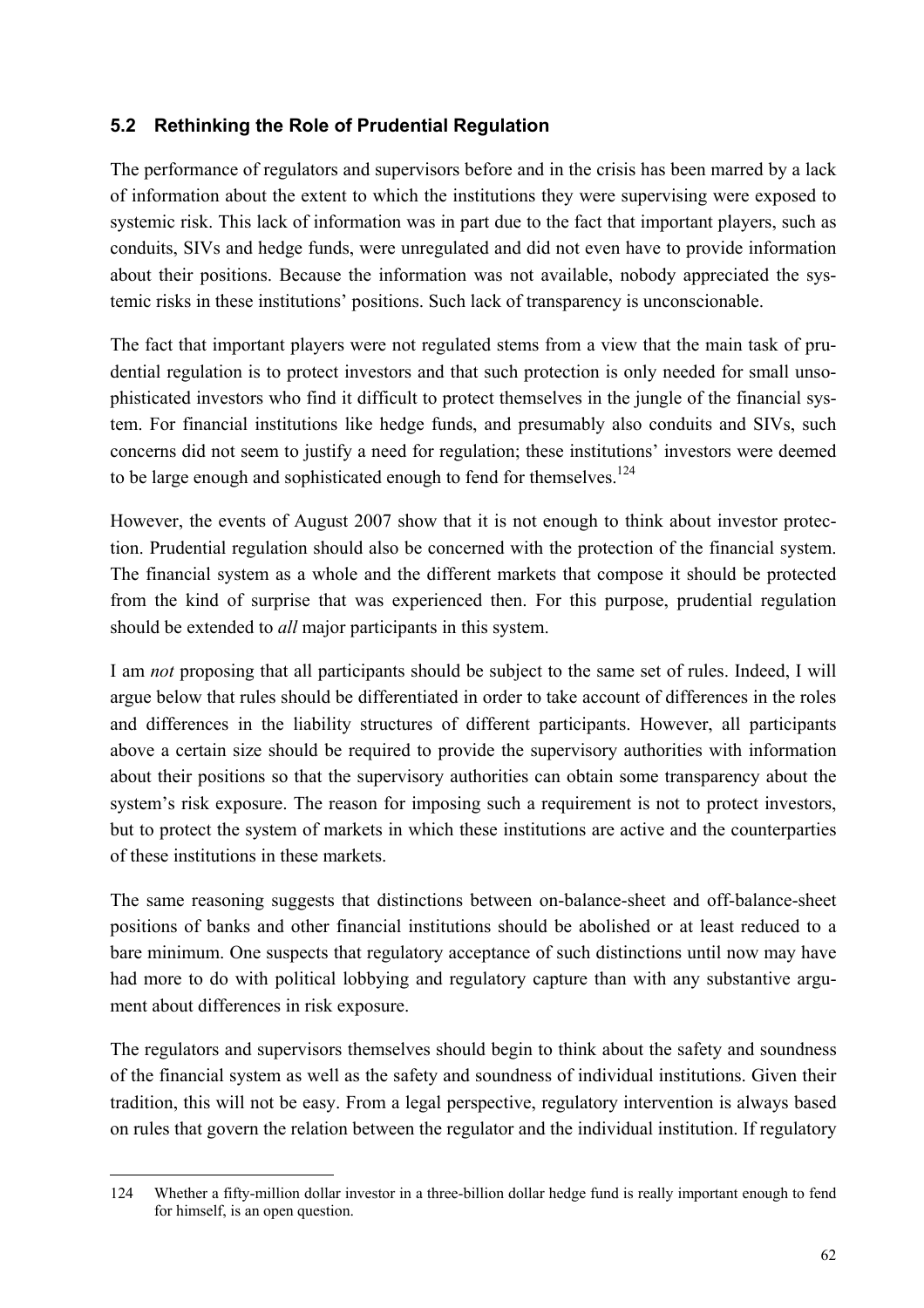intervention is to be based on concerns about the safety and soundness of the financial system as well as the safety and soundness of the individual institution, these rules must be changed. As yet, however, we have no idea how systemic concerns can be introduced into the rules governing the bilateral relation between the regulator and the individual financial institution.

However, some steps in the desired direction should be easy:

- Regulators and supervisors should develop a framework for processing the information that they obtain from individual institutions so as to provide an overview over the overall risk exposure of the financial system, as well as certain subsets of financial institutions with similar roles and similar liability structures. For this purpose, they will need to co-operate internationally, perhaps even to overcome the sectoral fragmentation of prudential regulation and supervision in the United States.
- The regulation and supervision of different types of institutions should be tailored to their specific positions in the financial system. A case in point is provided by the regulation of insurance companies. As mentioned in Section 2 above, life insurers, with a long horizon on the liabilities side of their balance sheets, would be ideal holders of long-term securities associated with real-estate. One reason why they have not done so to such a large extent – and one reason why, in the crisis, they have not much been able to step in and profit from the discrepancy between expected present values and market prices – is that they have also been using fair value accounting. Indeed, the banking lobby, furious at insurers competing with banks in derivatives markets, has been militating for the introduction of capital regulation of insurers on roughly the same lines as banks. Homogenization of the regulation of different institutions may seem like a good idea for a banker who wants to eliminate competition, but comes at a great cost for the financial system because homogenization of participants reduces its resilience. Given that the liabilities of life insurers and banks have different maturities and different risk profiles, there is actually no substantive reason for this homogenization of regulation
- Systemic thinking should be used in assessing risk exposures of individual institutions, if only to question the reliability of the quantitative models that are being used; systemic thinking should also be used in considering the question, raised above, of how an institution's assets and liabilities are to be adjusted over time when losses have caused a drop in equity capital. A supervisor who first is happy to see a life insurance company invest in the bonds of highly rated banks and then, in the crisis, finds that the insurance company is too heavily exposed to the risks of the banking sector and therefore ought to divest these bonds right away must himself be regarded as a systemic risk.
- The different regulatory and legal communities ought to think about robust and simple procedures for unwinding positions when a financial institution becomes insolvent. Ten years ago, one reason for not letting Long Term Capital Management (LTCM) go under right away was the fear of chaos created by the need to unwind a maze of contracts in multiple jurisdictions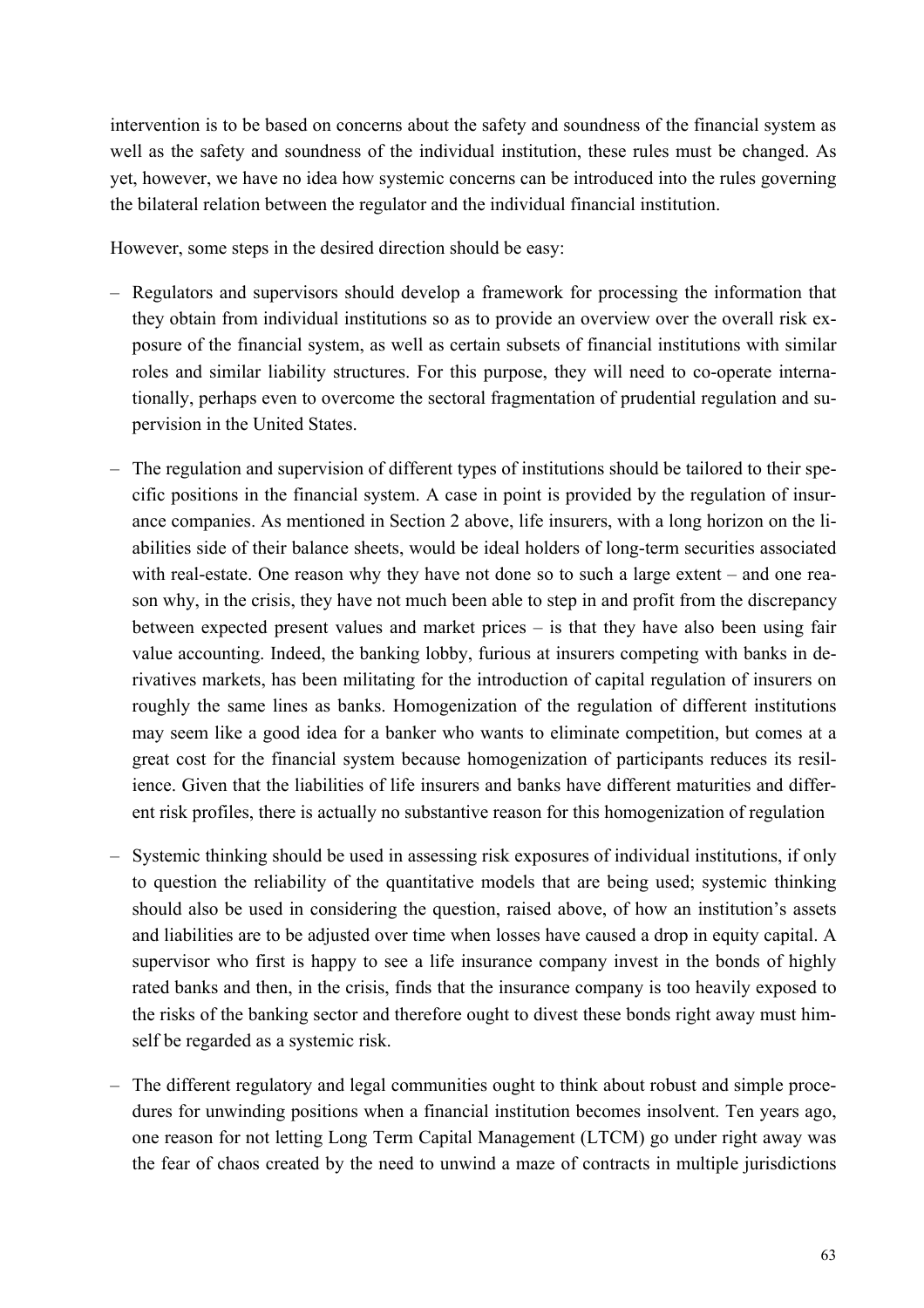that had been concluded with hundreds of counterparties. Since then, as far as I can tell, no progress whatsoever has been made on the problem of how to deal with such an event.

#### **5.3 Towards a Reform of Capital Adequacy Regulation**

Turning to the approach that is taken to deal with the individual institution, I believe that there must be some component of capital regulation that is independent of whether the bank's risk model is right or not. This recommendation follows directly from the observation that the systemic risk that had been inherent in the excessive maturity transformation by conduits and SIVs could not have been anticipated by other institutions – or their risk models – because the requisite information had not been available. To be sure, extensions of reporting requirements and improvements in transparency will reduce this problem. However, as a matter of principle, I don't believe that statistical risk models will ever be fully appropriate. To some extent, taking account of this problem will be in the bank's own interest. To the extent that the bank's risk impose externalities on the rest of the financial systems, markets, institutions, and investors, this problem should also be considered in prudential regulation.

The Swiss National Bank has suggested that the issue might be dealt with by the imposition of a crude leverage ratio, i.e., a requirement that a bank's debt must not exceed x % of a bank's balance sheet, without any attempt to distinguish how risky the bank's assets are.<sup>125</sup> By contrast to the model-based approach, a leverage ratio regulation would set a fixed lower bound on the relation between the bank's equity capital and its balance sheet.

However, such a rule is very mechanical. More consideration must be given to its incidence over time, as the bank is adjusting assets and liabilities in response to current profits and losses. Here, a leverage ratio rule is likely to share the procyclical features of current capital regulation. If current losses reduce a bank's equity, the leverage ratio goes up, and the leverage ratio rule may require a divestiture of assets even though, in a panicky market, such a divestiture is detrimental to the bank as well as the financial system.<sup>126</sup>

The procyclical impact of such regulation is reduced if the leverage ratio is set at a low level or, equivalently, required capital is much higher than it has been in the recent past. If the maximumleverage ratio is low, or the minimum-capital ratio is high, the impact of profits and losses on the bank's scope for action is relatively small. In more concrete terms: under the 8 % capital ratio of Basel I, an additional dollar of equity provides the bank with the scope to make 12.50 \$ of additional loans. If the capital ratio was 30 %, the scope for additional loans would be reduced to

<sup>125</sup> See Bichsel and Blum (2001, 2005), Blum (2008).

<sup>126</sup> Given that a maximum-leverage-ratio is the same as a minimum-equity-ratio, this observation cannot be surprising. The leverage ratio proposal can be interpreted as a kind of "Basel 0" – capital regulation without risk weights.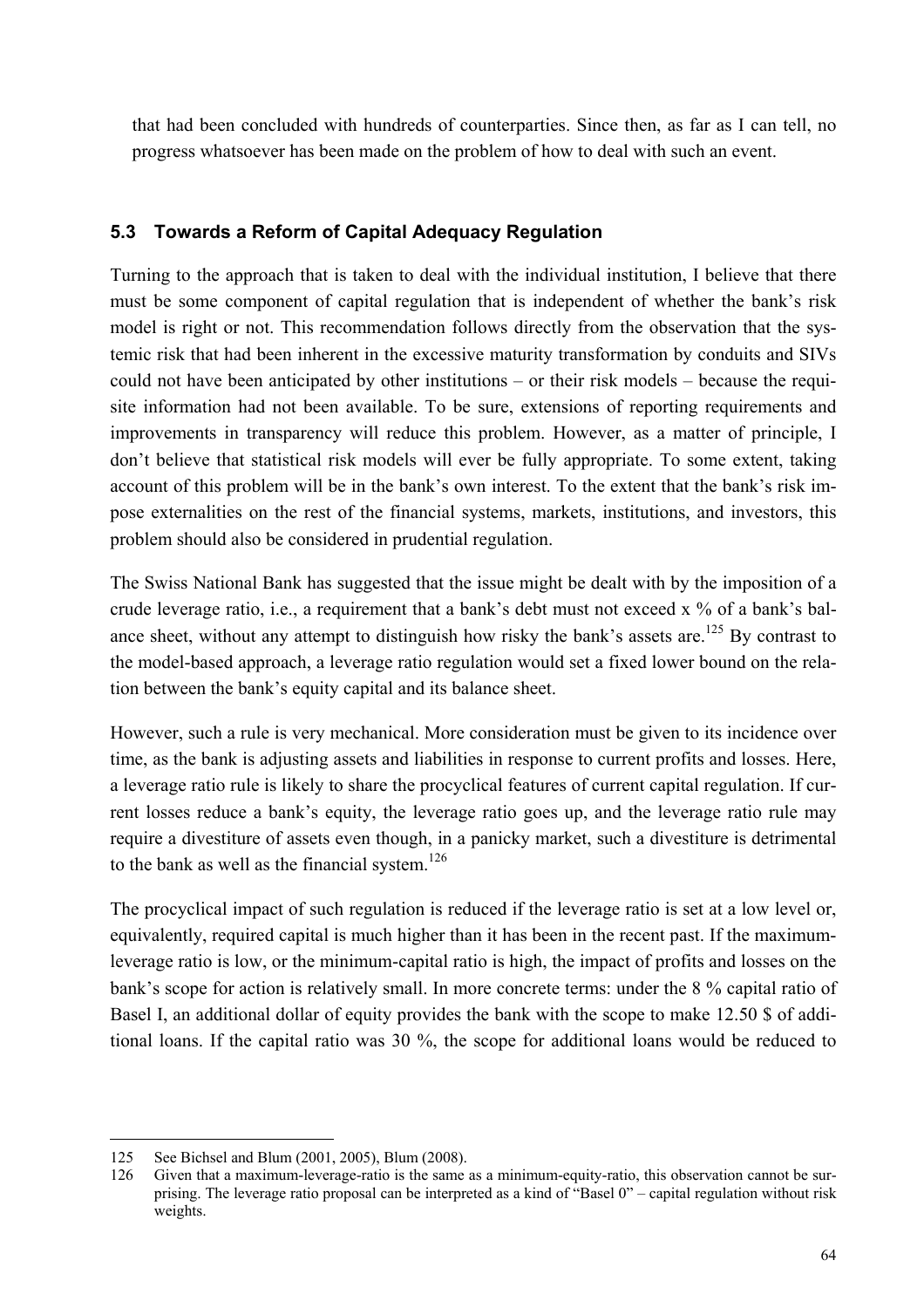3.33 \$. Lower leverage ratios or higher equity ratios reduce the multiplier for reactions to changes in bank equity.<sup>127</sup>

At this point, the institutions concerned will protest that equity capital is expensive. I have yet to see a convincing argument showing that this protest is referring to social costs, rather than just the private costs to the bank manager of having to go to outside financiers and having to explain to them what he is doing and why his activities should merit their entrusting him with their money.<sup>128</sup>

Going beyond marginal adjustments in the existing system of capital regulation, it would be desirable to reduce procyclical effects of the regulation directly by having a system of graduated interventions that allows for an adjustment of a bank's assets and liabilities over time in a nonmechanical fashion, moreover one that takes account of the effects of intervention on the financial system, as well as the bank. This would require a major reform of the system of capital regulation.

At this point, unfortunately, there is little prospect of such a reform. With all the intellectual and emotional capital that has been vested in it, the Basel Process seems to be progressing at full speed. The regulatory community is busy with the implementation of the new Basel Accord ("Basel II"), in which the crude weights that the 1988 Accord had used for credit risks are replaced by more sophisticated risk weights derived from external or internal credit ratings on the basis of quantitative models of credit risks. I consider it likely that the implementation of this new Basel Accord will actually strengthen the features of regulation that have contributed to making the current financial crisis as serious as it is. As yet, however, questions about the role of prudential regulation in the crisis do not seem to have raised substantial doubts about "Basel".

An underlying problem is that any system of banking regulation that is less mechanical than the one we currently have requires bank supervisors to take a more managerial role. Graduated responses to a bank's difficulties, taking account of the systemic environment, require an exercise of judgment. Banks do not like to subject themselves to such exercises of judgment from bureaucrats, and bureaucrats do not like to take responsibility for such exercises of judgment. At this point, bank supervisors do not even have the resources, in particular the qualified personnel, which would be needed for such a task.

Mechanical rules of prudential regulation are also popular because they are seen as being cheap to implement. To check whether a bank's balance sheet satisfies certain ratio requirements does not require much effort. Performing stress tests on the basis of a bank's quantitative risk model is more demanding, but not so much more, if the regulator doesn't have to develop the model himself. We can in fact think of the Basel Process as an endeavour to design a system of regulation that acknowledges the complexity of financial decision making in the real world while preserving the cheapness of a mechanical approach to banking regulation.

 $\overline{a}$ 

<sup>127</sup> The importance of this multiplier is stressed by Blum and Hellwig (1995, 1996) and Blum (1999).

<sup>128</sup> On this point, see again King (1990) and Schaefer (1990).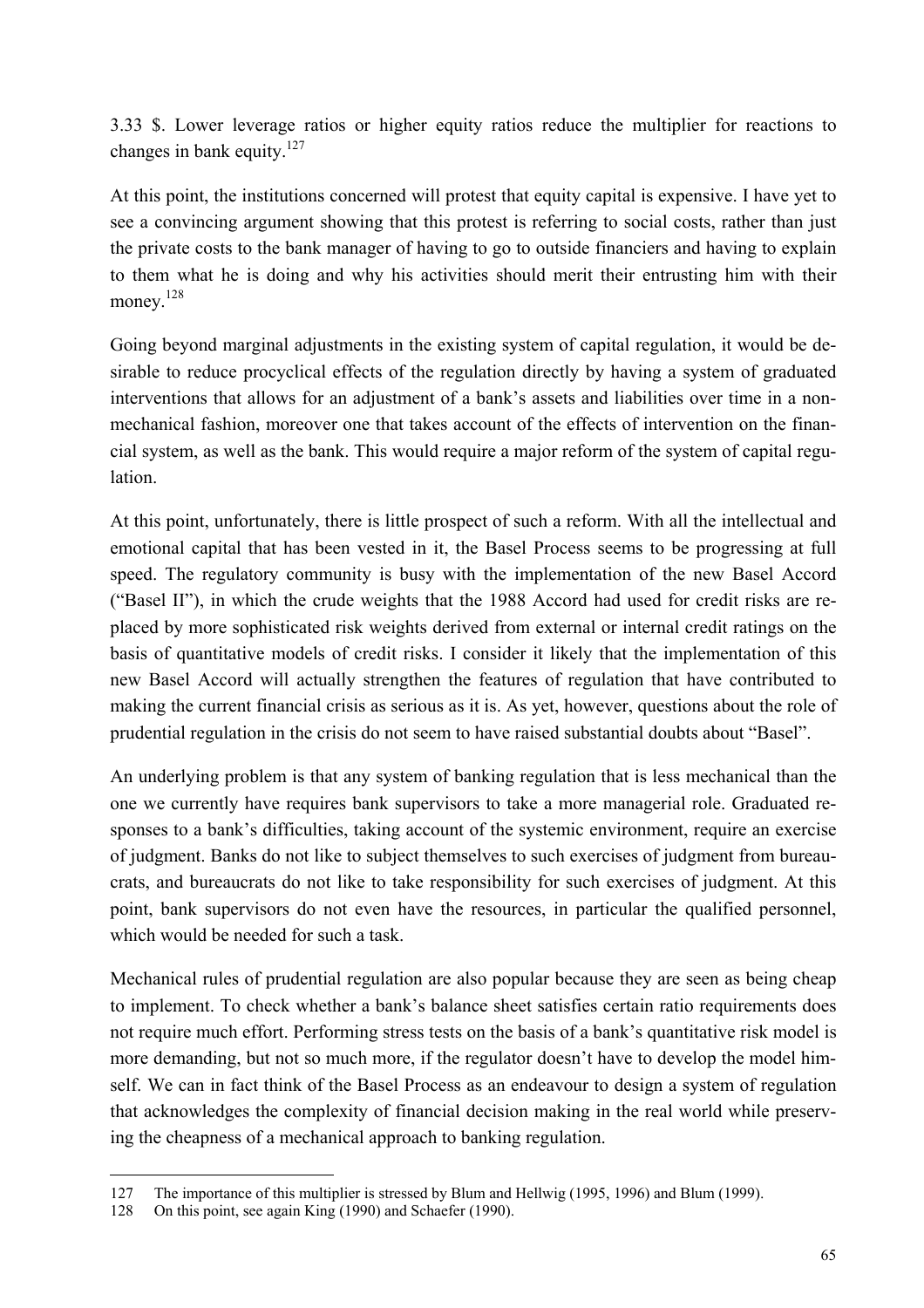However, if I look at the current crisis, I wonder whether this isn't a case of being penny-wise and pound-foolish. By comparison to the costs of prudential supervision, the stakes for our economies, our societies, and, not least, our public budgets are enormous. They should warrant a larger investment of financial resources and of intellectual capital to design a system of prudential regulation that is better able to deal with the dynamics and the systemic aspects of risk in banking and finance. $^{129}$ 

j 129 For an earlier plea along these lines, see Hellwig (1995). The argument there points to the fact that some managerial involvement of supervisors – or representatives of deposit insurance agencies – is justified by the fact that, if things go wrong, the damage will at least partly be borne by depositors or the deposit insurance agency. On this point, see also Dewatripont and Tirole (1994).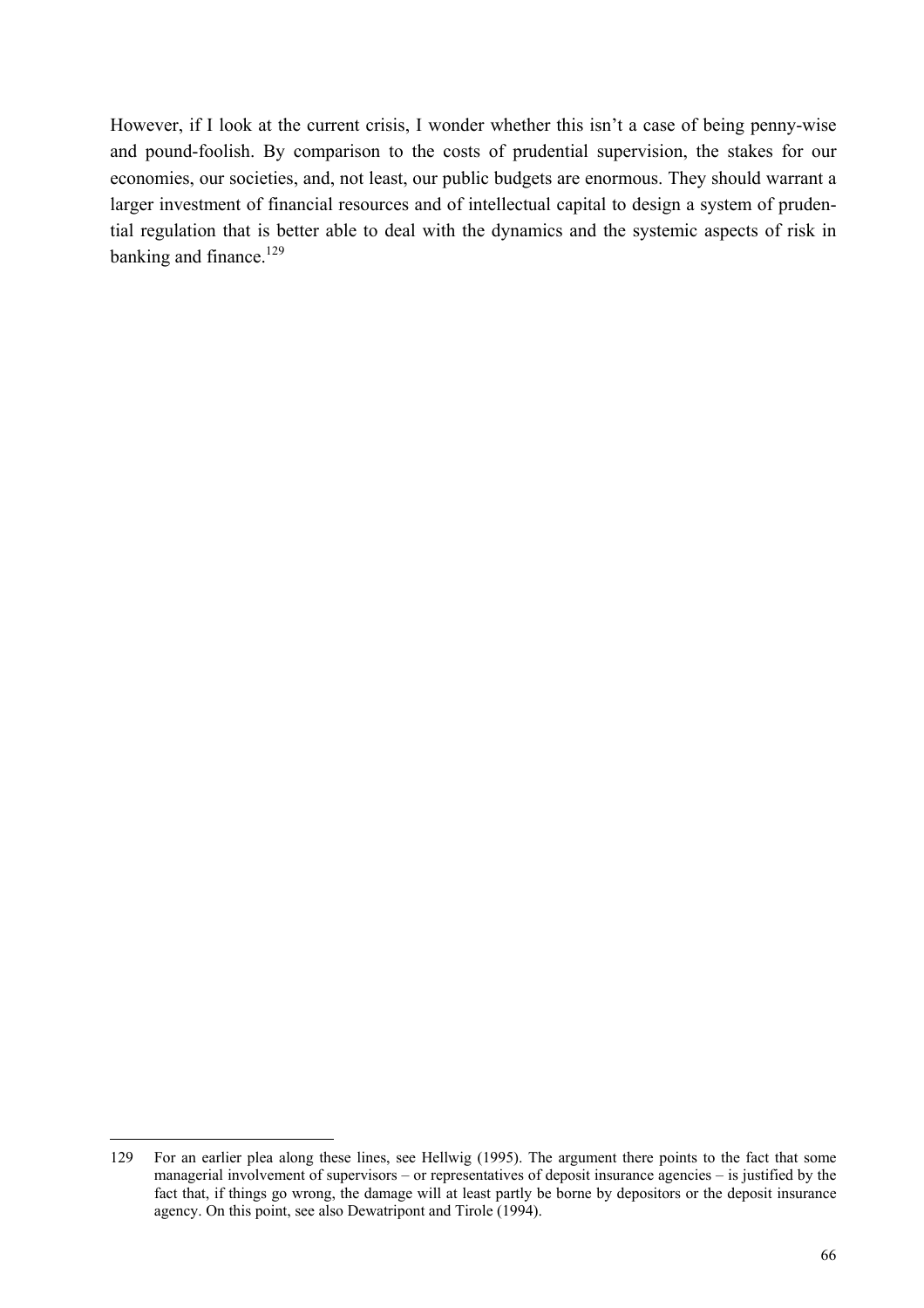#### **6. References**

- Akerlof, G. (1970), The Market for 'Lemons': Quality Uncertainty and the Market Mechanism, *Quarterly Journal of Economics* 84, 488 – 500.
- Allen, F., and E. Carletti (2006), Credit Risk Transfer and Contagion, *Journal of Monetary Economics* 53, 89 – 111.
- Allen, F., and E. Carletti (2008), Mark-to-Market Accounting and Cash-in-the-Market Pricing, *Journal of Accounting and Economics* 45, 358 – 378.
- Allen, F., and D.M. Gale (2004 a), Financial Intermediaries and Markets, *Econometrica* 72, 1023  $-1061$
- Allen, F., and D.M. Gale (2004 b), Financial Fragility, Liquidity, and Asset Prices, *Journal of the European Economic Association* 2, 1015 – 1048.
- Allen, F., and D.M. Gale (2006), Systemic Risk and Regulation, in: M. Carey and R. Stulz (eds.), The Risks of Financial Institutions, University of Chicago Press, Chicago, 341 – 375.
- Baltensperger, E., and J. Dermine (1987), Banking Dregulation in Europe, *Economic Policy* 4,  $63 - 109$ .
- Bank for International Settlements (2007), *77th Annual Report: April 1, 2006 March 31*, *2007*, Basel 2007.
- Bank for International Settlements (2008), *78h Annual Report: April 1, 2007 March 31, 2008*, Basel 2008.
- Ben-David, I. (2006/2008), Manipulation of Collateral Values by Borrowers and Intermediaries, Discussion Paper, Graduate School of Business, University of Chicago, http://search.ssrn.com/sol3/papers.cfm?abstract\_id=991387.
- Benston, G. J., M. Carhill, and B. Olasov (1991): The Failure and Survival of Thrifts: Evidence from the Southeast, in: R. Hubbard (ed.): *Financial Markets and Financial Crises*, Chicago, University of Chicago Press, 305 – 384.
- Berglöf, E., and H. Sjögren (1998), Combining Arms' Length and Control-Oriented Finance: Evidence From Main-Bank Relationships in Sweden, in: K.J. Hopt, H. Kanda, M.J. Roe, E. Wymeersch, and S. Prigge, *Comparative Corporate Governance: The State of the Art and Emerging Research*, Clarendon Press, Oxford.
- Bernanke, B.S. (2008), Mortgage Delinquencies and Foreclosures, Speech at the Columbia Business School 32<sup>nd</sup> Annual Dinner http://www.federalreserve.gov/newsevents/speech/Bernanke20080505a.htm .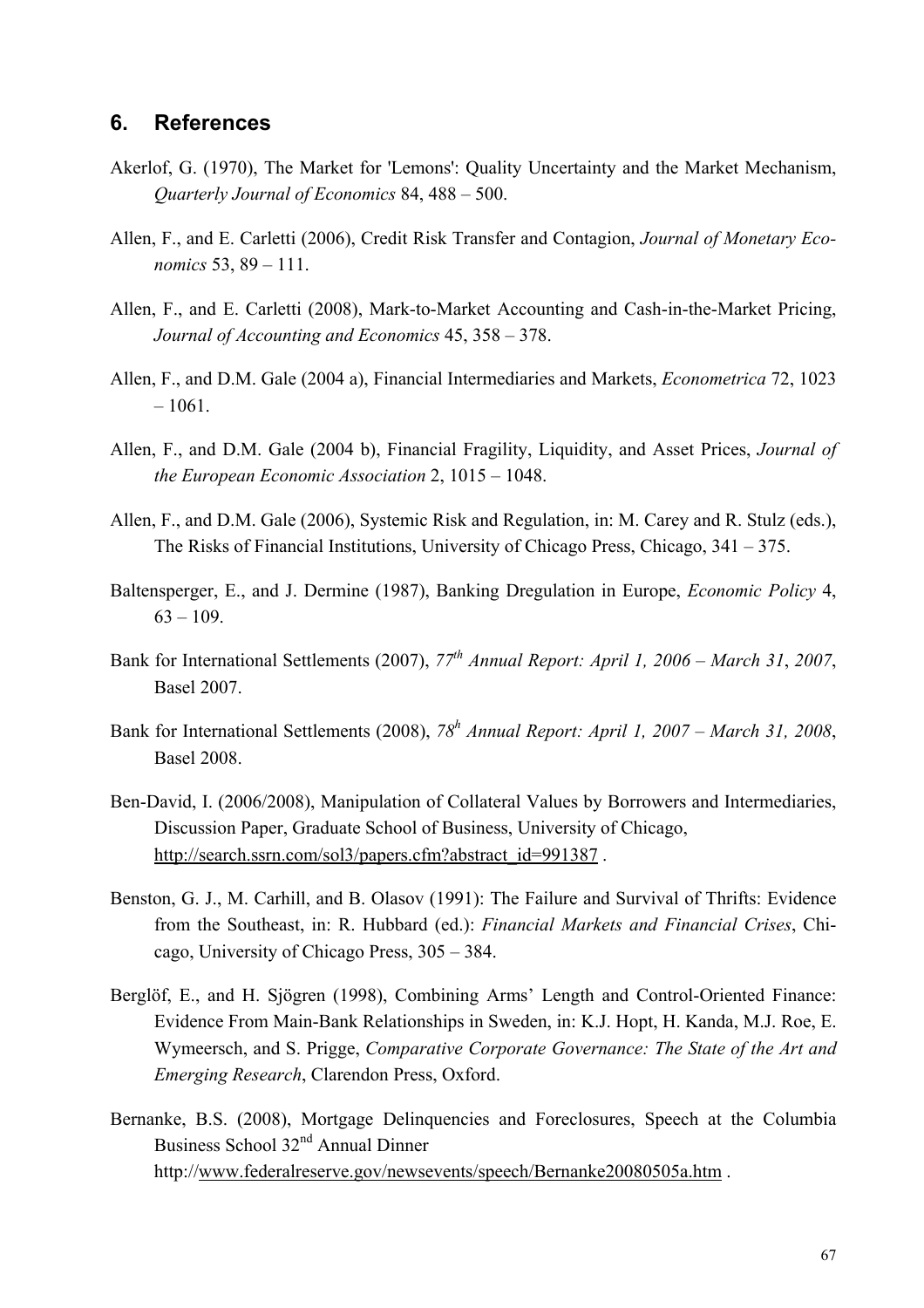- Bernanke, B.S., and C. Lown (1991), The Credit Crunch, *Brookings Papers on Economic Activity* 2, 205 – 247.
- Bichsel, R., and J. Blum (2001), Gearing Ratios, Swiss National Bank, *Quarterly Bulletin*  $3/2001$ ,  $48 - 58$ .
- Bichsel, R., and J. Blum (2005), Capital Regulation of Banks: Where Do We Stand and Where Are We Going?, Swiss National Bank, *Quarterly Bulletin* 4/2005, 42 – 51.
- Blattner, N. (1995), Panel Discussion Statements and Comments, *Schweizerische Zeitschrift für Volkswirtschaft und Statistik/Swiss Journal of Economics and Statistics* 131, 819 – 830, http://www.sjes.ch/papers/1995-IV-18.pdf
- Blum, J.M. (1999), Do Capital Adequacy Requirements Reduce Risks in Banking? *Journal of Banking and Finance* 23, 755 – 771.
- Blum, J. M. (2008), Why 'Basel II' May Need a Leverage Ratio Restriction, *Journal of Banking and Finance* 32, 1699 – 1707.
- Blum, J. M., and M. Hellwig (1995), The Macoeconomic Implications of Capital Adequacy Requirements for Banks, *European Economic Review* 39, 739 - 749.
- Blum, J. M., and M. Hellwig (1996), Die makroökonomischen Wirkungen von Eigenkapitalanforderungen für Banken, in: D. Duwendag (ed.), *Finanzmärkte, Finanzinnovationen und Geldpolitik*, Schriften des Vereins für Socialpolitik, NF 242, Duncker und Humblot, Berlin 1996, 41 - 71.
- Boyd, J., and M. Gertler (1994), The Role of Large Banks in the Recent US Banking Crisis, *Federal Reserve Bank of Minneapolis Quarterly Review* 18, 2 – 21.
- Calomiris, C.W., and C.M. Kahn (1991), The Role of Demandable Debt in Structuring Optimal Banking Arrangements, *American Economic Review* 81, 497 – 513.
- Calomiris, C.W. (1999), Market-Based Banking Supervision, *The Financial Regulator* 4, 33 36.
- Carosio, G. (1990), Problems of Harmonization of the Regulation of Financial Intermediation in the European Community, *European Economic Review* 34, 578 – 586.
- Case, K.E., J.M. Quigley, and R.J. Shiller (2005), Comparing Wealth Effects: The Stock Market versus the Housing Market, Advances in Macroeconomics 5, Issue 1, Article 1, available at: http://www.bepress.com/bejm/advances/vol5/iss1/art1 .
- Chomsisengphet, S., and A. Pennington-Cross (2006), The Evolution of the Subprime Mortgage Market, *Federal Reserve Bank of St. Louis Review* 88, 31 – 56.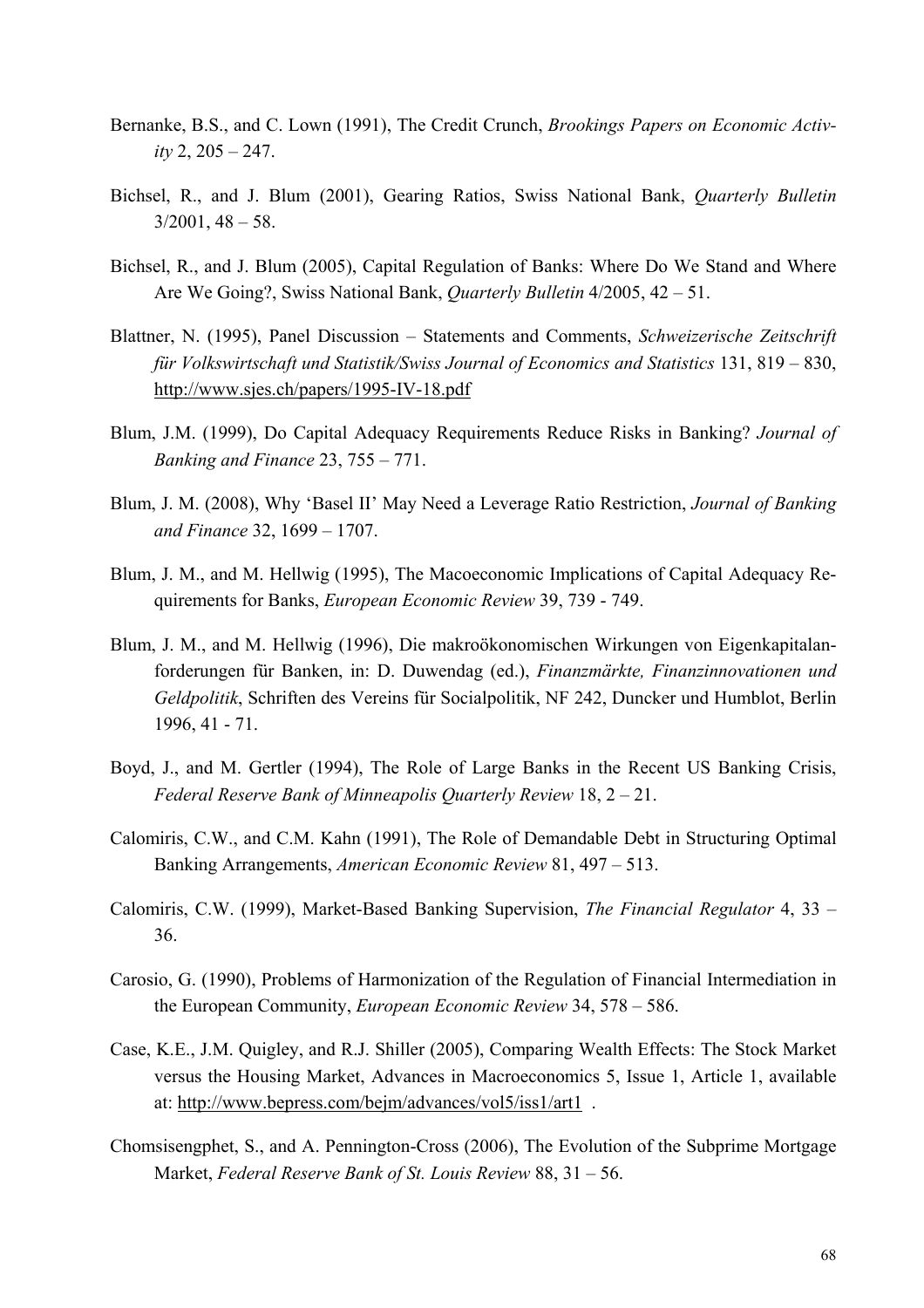- Crockett, A. (2007), The Evolution and Regulation of Hedge Funds, in: Banque de France (ed.) *Financial Stability Review – Special Issue on Hedge Funds*, April 2007, 19 – 28, http://www.banque-france.fr/gb/publications/rsf/rsf\_042007.htm
- Curry, T., and L. Shibut, The Costs of the Savings and Loan Crisis: Truth and Consequences, FDIC Banking Review 13 (2000), 26 – 35.
- Demyanyk, Y., and O. Van Hemert (2008), Understanding the Subprime Mortgage Crisis, mimeo, Stern School of Business, New York University, http://ssrn.com/abstract=1020396.
- Dewatripont, M./ Tirole, J. (1994): The Prudential Regulation of Banks, Cambridge, USA, MIT-Press.
- Diamond, D. W. (1984), Financial Intermediation and Delegated Monitoring, *Review of Economic Studies* 51, 393 – 414.
- DiMartino, D., and J. V. Duca, The Rise and Fall of Subprime Mortgages, Economic Letter: Insights from the Federal Reserve Bank of Dallas 2:11 (2007).
- Dodd, R. (2007), Subprime: Tentacles of a Crisis, *Finance and Development* 44, Nr. 4, 15 19, http://www.imf.org/external/pubs/ft/fandd/2007/12/dodd.htm
- Dodd, R., and P. Mills (2008), Outbreak: U.S. Subprime Contagion, *Finance and Development* 45, Nr. 2, 14 – 18, http://www.imf.org/external/pubs/ft/fandd/2008/06/dodd.htm .
- Duffie, D. (2007), Innovations in Credit Risk Transfer: Implications for Financial Stability mimeo, Stanford University, Stanford, CA, http://www.stanford.edu/~duffie/BIS.pdf
- Englund, P. (1990), Financial Deregulation in Sweden, *European Economic Review* 34, 385-393
- Englund, P. (1999), The Swedish Banking Crisis: Roots and Consequences, *Oxford Review of Economic Policy* 15, 80 – 97.
- Financial Crimes Enforcement Network: Regulatory Policy and Programs Division, Office of Regulatory Analysis (2006), Mortgage Fraud: An Industry Assessment Based on Suspicious Activity Report Analysis, Washington, http://www.fincen.gov/news\_room/rp/reports/pdf/MortgageLoanFraud.pdf
- Franke, G., and J.P. Krahnen (2006), Default Risk Sharing Between Banks and Markets: The Contribution of Collateralized Debt Obligations, in: M. Carey and R. Stulz (eds.), *The Risks of Financial Institutions*, University of Chicago Press, Chicago, 603 – 631.
- Gale, D.M. (1992), Standard Securities, *Review of Economic Studies* 59, 731 755.
- Hakenes, H., and I. Schnabel (2008), Credit Risk Transfer in Banking Markets with Hard and Soft Information, mimeo, Max Planck Institute for Research on Collective Goods, Bonn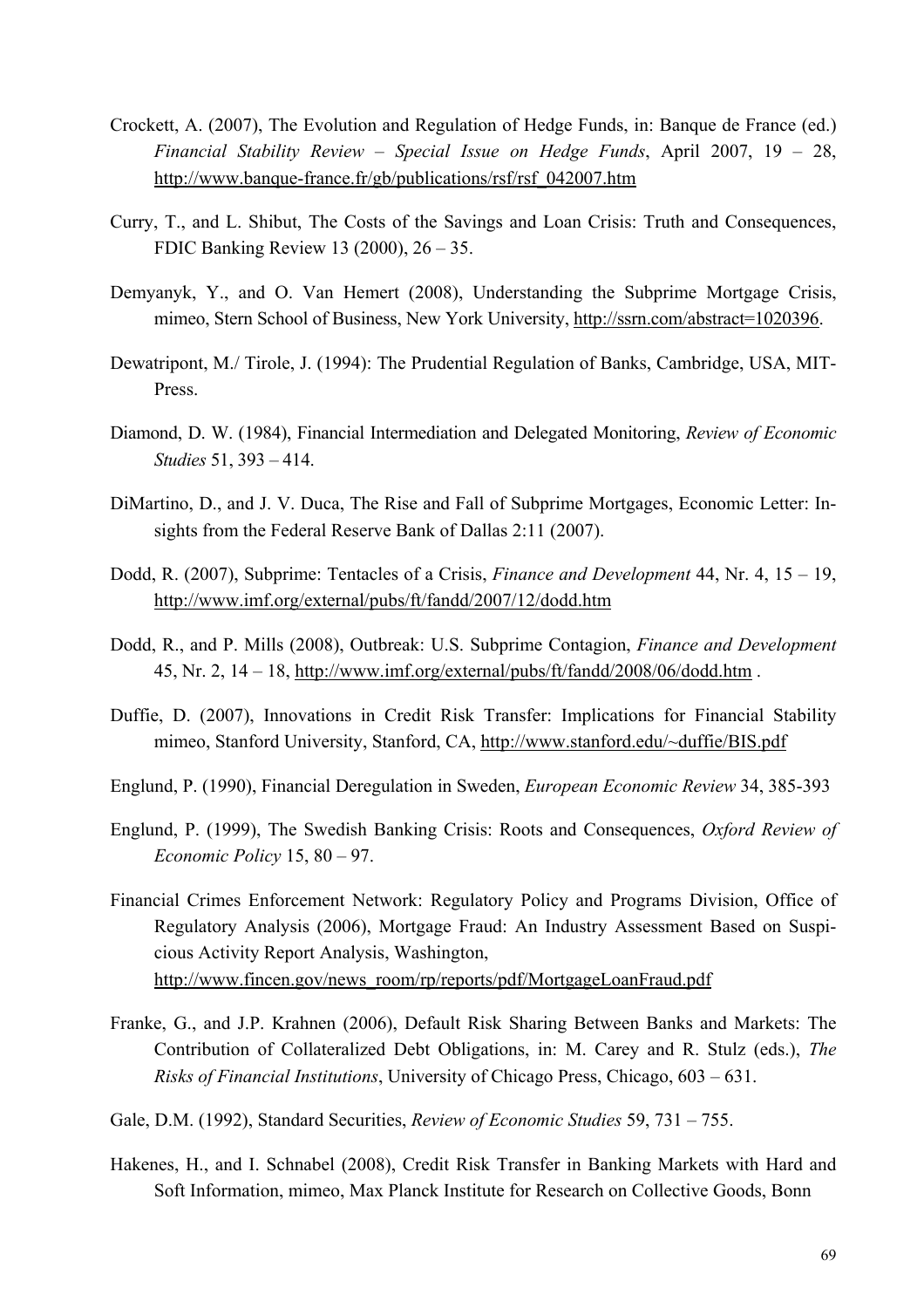- Hellwig, M. (1994 a), Liquidity Provision, Banking, and the Allocation of Interest Rate Risk, *European Economic Review* 38, 1363 – 1389.
- Hellwig, M. (1994 b), Banking and Finance at the End of the Twentieth Century, WWZ Discussion Paper 9426, University of Basel, Switzerland.
- Hellwig, M. (1995), Systemic Aspects of Risk Management in Banking and Finance, *Schweizerische Zeitschrift für Volkswirtschaft und Statistik/Swiss Journal of Economics and Statistics* 131, 723 – 737; http://www.sjes.ch/papers/1995-IV-9.pdf
- Hellwig, M. (1996), Capital Adequacy Rules as Instruments for the Regulation of Banks, *Schweizerische Zeitschrift für Volkswirtschaft und Statistik/Swiss Journal of Economics and Statistics* 132, 609 – 612; http://www.sjes.ch/papers/1996-IV-6.pdf .
- Hellwig, M. (1998 a), Banks, Markets, and the Allocation of Risks in an Economy, *Journal of Institutional and Theoretical Economics* 154, 328 – 345.
- Hellwig, M. (1998 b), Systemische Risiken im Finanzsektor, *Zeitschrift für Wirtschafts- und Sozialwissenschaften*, Beiheft 7, 123 – 151.
- Hellwig, M. (2005), Market Discipline, Information Processing, and Corporate Governance, in: K.J. Hopt, E. Wymeersch, H. Kanda, H. Baum (eds.), *Corporate Governance in Context: Corporations, States, and Markets in Europe, Japan, and the US*, Oxford University Press, Oxford, UK 2005, 379 - 402.
- Hellwig, M. (2007), Switzerland and Euroland: European Monetary Union, Monetary Stability and Financial Stability, in: Swiss National Bank (ed.), *The Swiss National Bank 1907 – 2007*, Neue Zürcher Zeitung Publishing, Zürich 2007, 741 - 779.
- Hellwig, M., and M. Staub (1996), Report on a Panel "Capital Requirements for Market Risks Based on Inhouse Models – Aspects of Quality Assessment", *Swiss Journal of Economics and Statistics* 132, 755 – 776; http://www.sjes.ch/papers/1996-IV-22.pdf
- Hendershott, P.H., and J. D. Shilling (1991), The Continued Interest-Rate Vulnerability of the Thrifts, in: R. Hubbard (ed.): *Financial Markets and Financial Crises*, Chicago, University of Chicago Press, 259 – 282. .
- Holmström, B., and P.R. Milgrom (1991), Multitask Principal-Agent Analyses: Incentive Contracts, Asset Ownership and Job Design, *Journal of Law, Economic sand Organization* 7  $(suppl.)$ ,  $24 - 52$ .
- International Monetary Fund (2007), Market Developments and Issues, *Global Financial Stability Report*, Washington, D.C. April 2007, http://www.imf.org/External/Pubs/FT/GFSR/2007/01/text.pdf .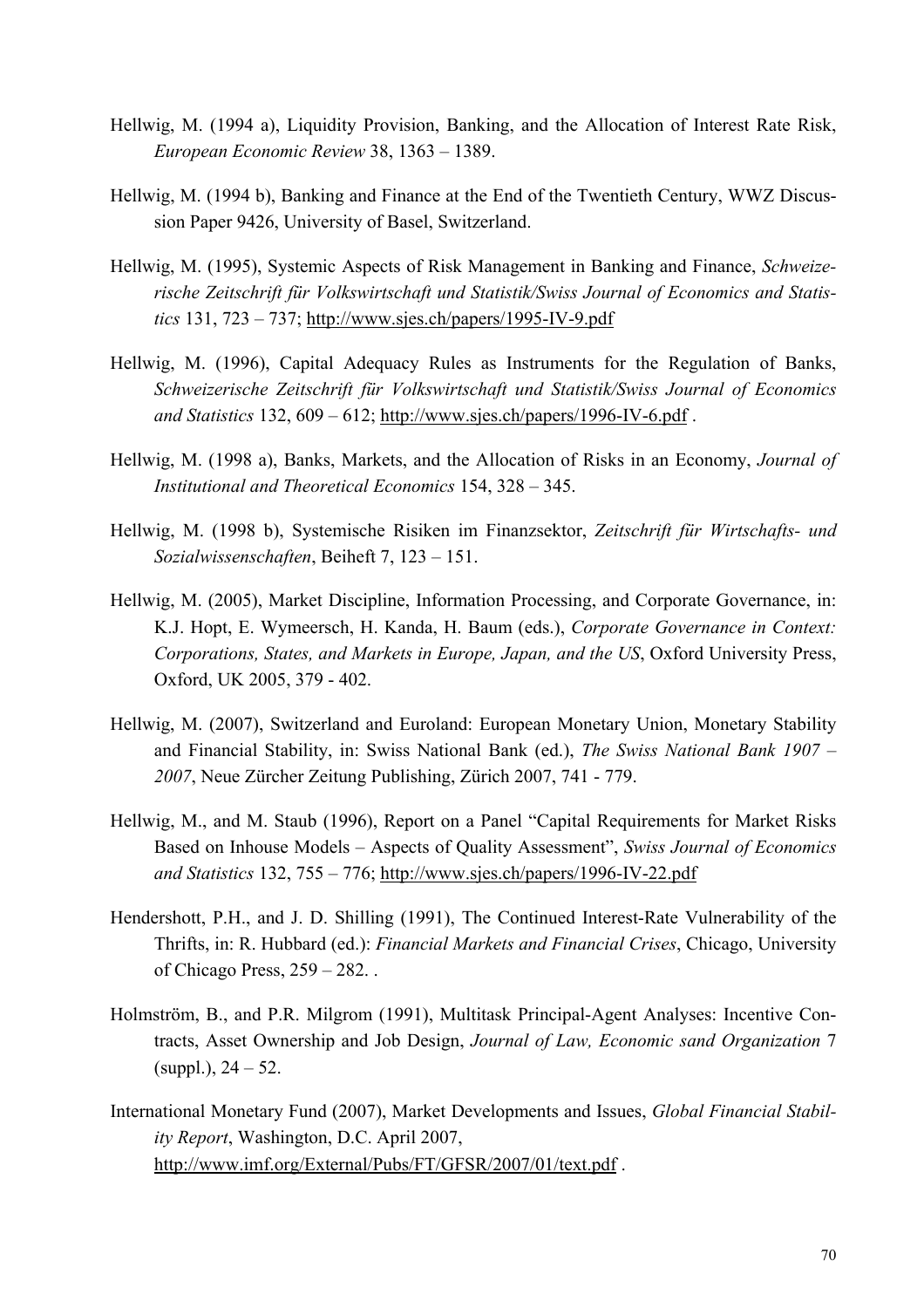- International Monetary Fund (2008 a), Containing Systemic Risks and Restoring Financial Soundness, *Global Financial Stability Report,* April 2008, http://www.imf.org/External/Pubs/FT/GFSR/2008/01/index.htm .
- International Monetary Fund (2008 b), Financial Stress and Deleveraging: Macro-Financial Implications and Policy, *Global Financial Stability Report,* October 2008, http://www.imf.org/External/Pubs/FT/GFSR/2008/02/index.htm .
- Jensen, M. C., and W.H. Meckling (1976): Theory of the Firm: Managerial Behavior, Agency Costs and Ownership Structure, *Journal of Financial Economics* 3, 305-360.
- Kane, E. J. (1985): The Gathering Crisis in Federal Deposit Insurance, Cambridge, USA, MIT-Press.
- Kane, E. J. (1989): The S & L Insurance Mess: How Did It Happen?, Washington, D.C., Urban Institute Press.
- Kiff, J., and P. Mills (2007), Money for Nothing and Checks for Free: Recent Developments in U.S. Subprime Mortgage Markets, International Monetary Fund Working Paper 07/188.
- King, M. (1990), International Harmonization of the Regulation of Capital Markets, *European Economic Review* 34, 569 – 577.
- Kuran, T. (1995), *Private Truths, Public Lies The Social Consequences of Preference Falsification*, Harvard University Press, Cambridge, Massachusetts.
- Mélitz, J. (1990), Financial Deregulation in France, *European Economic Review* 34, 394-402.
- Myers, S.C., and R.G. Rajan (1998), The Paradox of Liquidity, *Quarterly Journal of Economics*  113, 733 – 771.
- OECD (1992), *Banks Under Stress*, OECD Publications, Paris.
- Peltzman, S. (1975), The Effects of Automobile Safety Regulation, *Journal of Political Economy* 83, 677 – 725.
- Reid, M. (1982), *The Secondary Banking Crisis 1973 75: Its Causes and Course*, Macmillan, London.
- Rochet, J.-C. (1992), Capital Requirements and the Behaviour of Commercial Banks, *European Economic Review* 36, 1137 – 1178.
- Rona-Tas, A., and S. Hiß (2008), The Art of Corporate and the Science of Consumer Credit Rating, Paper Presented at the 38<sup>th</sup> World Congress of the International Institute of Sociology.
- Schaefer, S.M. (1990), The Regulation of Banks and Securities Firms, *European Economic Review* 34, 587 – 597.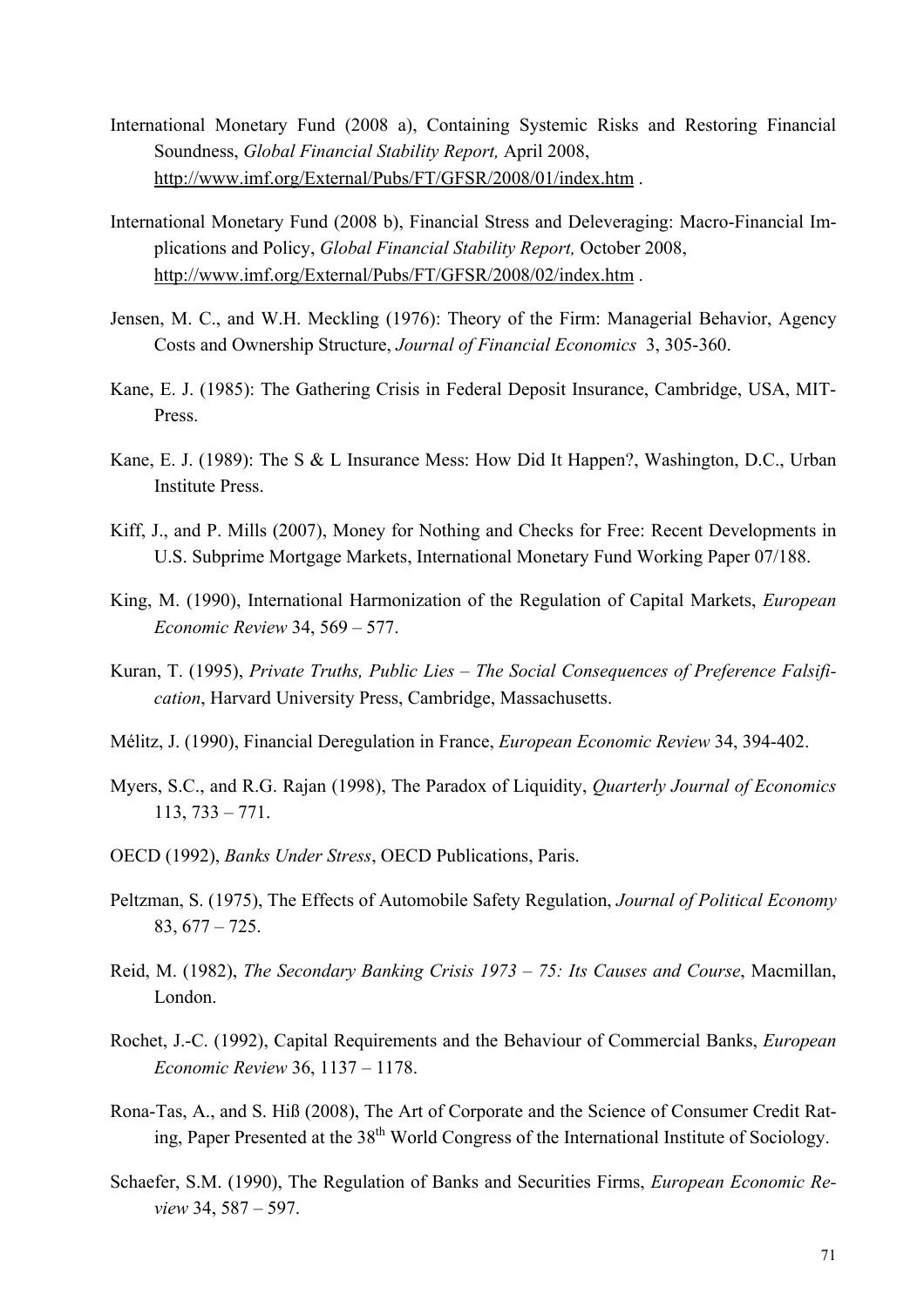- Schnabel, I., and H.S. Shin (2004), Liquidity and Contagion: The Crisis of 1763, *Journal of the European Economic Association* 2, 929 – 968.
- Schütz, D. (1998), *Der Fall der UBS*, Weltwoche-Verlag Zürich.
- Schwartz, E.S., and W. N. Torous, Caps on Adjustable Rate Mortgages: Valuation, Insurance, Hedging, in R. Hubbard (ed.): *Financial Markets and Financial Crises*, Chicago, University of Chicago Press, 283 – 302.
- Shleifer, A. (2000), *Inefficient Markets: An Introduction to Behavioral Finance*, Oxford University Press, Oxford, U.K.
- Slacalek, J. (2006), What Drives Personal Consumption? The Role of Housing and Financial Wealth, Discussion Paper 647, Deutsches Institut für Wirtschaftsforschung, Berlin, http://www.diw.de/documents/publikationen/73/44944/dp647.pdf.
- Staub, M. (1998 c), Inter-Banken-Kredite und systemisches Risiko, *Schweizerische Zeitschrift für Volkswirtschaft und Statistik/Swiss Journal of Economics and Statistics* 134, 193 – 230; http://www.sjes.ch/papers/1998-II-5.pdf .
- Staub, M. (1998 b), The Term Structure of Interest Rates and the Swiss Regional Banking Crisis – Empirical Evidence and its Limits, *Schweizerische Zeitschrift für Volkswirtschaft und Statistik/Swiss Journal of Economics and Statistics* 134, 655-683; http://www.sjes.ch/papers/1996-IV-19.pdf
- Staub, M. (1998 c), Report on a Panel "International Contagion: What Is It and What Can be Done Against It?", *Schweizerische Zeitschrift für Volkswirtschaft und Statistik/Swiss Journal of Economics and Statistics* 134, 715 – 721; http://www.sjes.ch/papers/1998-IV-23.pdf .
- Stiglitz, J.E., and A.M.Weiss (1981), Credit Rationing in Markets with Imperfect Information, *American Economic Review 71*, 393-410.
- Takala, K., und M.Virén (1995), Bankruptcies, Indebtedness and the Credit Crunch, Bank of Finland Discussion Paper No. 28/95, Helsinki.
- UBS (2008), Shareholder Report on UBS's Writedowns, http://www.ubs.com/1/e/investors/shareholderreport/remediation.html
- Useem, M. (1993), *Executive Defense: Shareholder Power and Corporate Reorganization,* Harvard University Press, Cambridge.
- Vives, X. (1990), Deregulation and Cmpetition in Spanish Banking, *European Economic Review*  $34, 403 - 411.$